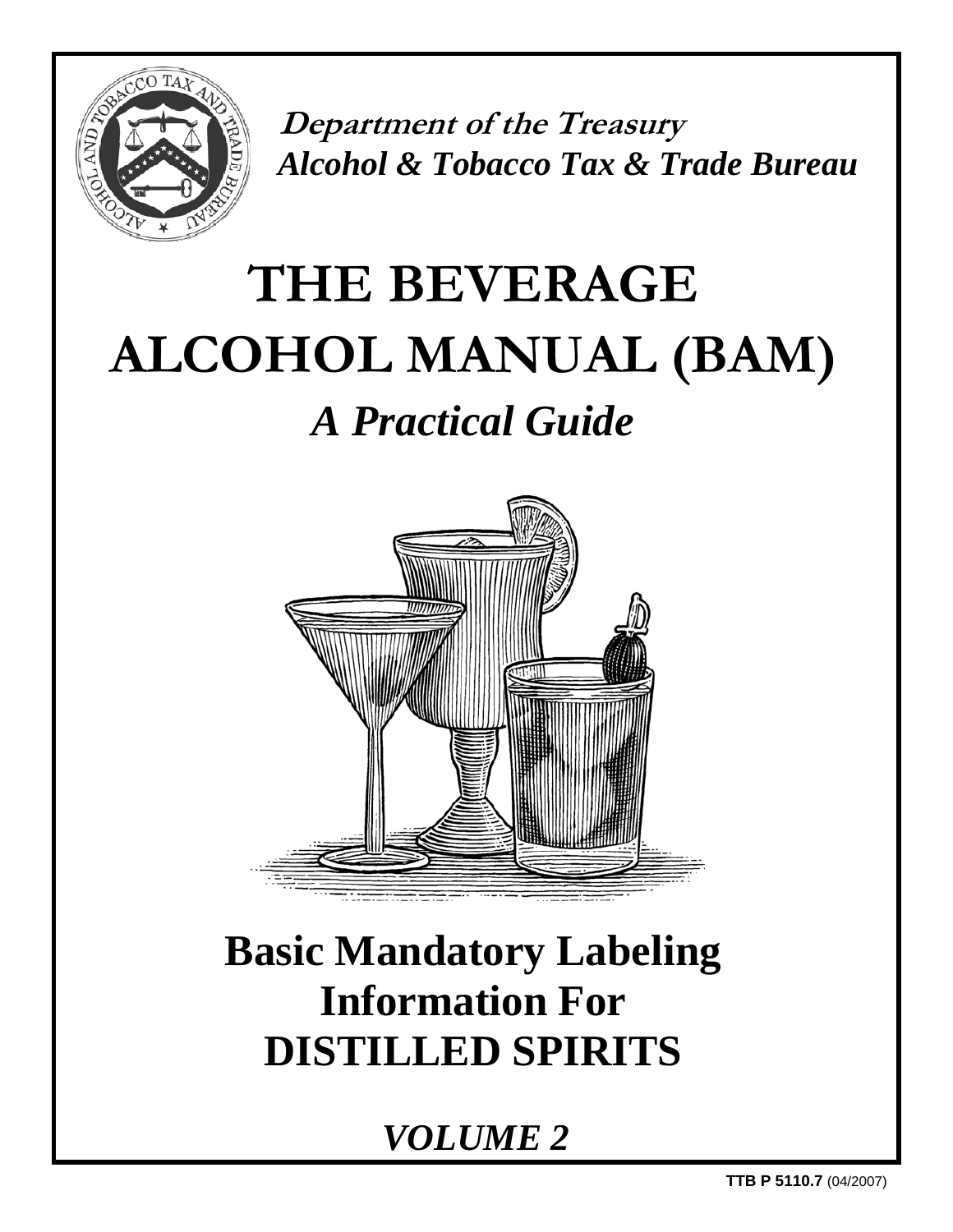# **TABLE OF CONTENTS**

| <b>CHAPTER 1, MANDATORY LABEL INFORMATION</b><br>2.<br>3.<br>4.<br>5.<br>6.<br>7.<br>8. |  |
|-----------------------------------------------------------------------------------------|--|
| CHAPTER 2, TYPE SIZE AND LEGIBILITY REQUIREMENTS                                        |  |
|                                                                                         |  |
| <b>CHAPTER 3, TYPE SIZE AND LEGIBILITY REQUIREMENTS FOR</b>                             |  |
| <b>HEALTH WARNING STATEMENT</b>                                                         |  |
|                                                                                         |  |
| <b>CHAPTER 4, CLASS AND TYPE DESIGNATION</b>                                            |  |
|                                                                                         |  |
|                                                                                         |  |
| A Blend Of Straight Bourbon Whiskies Or Blended                                         |  |
|                                                                                         |  |
| A Blend Of Straight Corn Whiskies Or Blended                                            |  |
| A Blend Of Straight Malt Whiskies Or Blended                                            |  |
| A Blend Of Straight Rye Malt Whiskies Or Blended                                        |  |
|                                                                                         |  |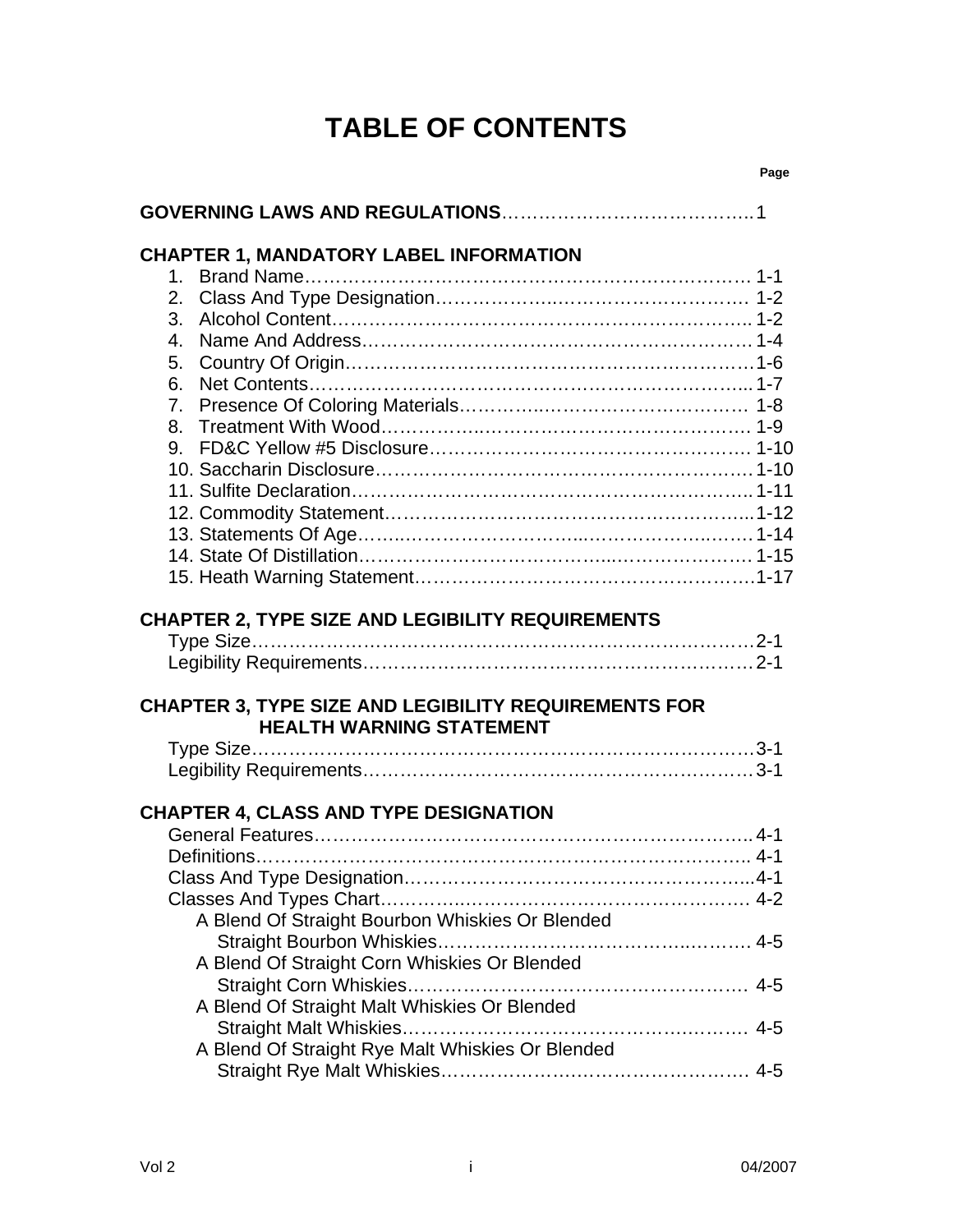| A Blend Of Straight Rye Whiskies Or Blended              |  |
|----------------------------------------------------------|--|
|                                                          |  |
| A Blend Of Straight Wheat Whiskies Or Blended            |  |
|                                                          |  |
| A Blend Of Straight Whiskies Or Blended                  |  |
|                                                          |  |
|                                                          |  |
|                                                          |  |
|                                                          |  |
|                                                          |  |
|                                                          |  |
|                                                          |  |
|                                                          |  |
|                                                          |  |
|                                                          |  |
|                                                          |  |
|                                                          |  |
|                                                          |  |
|                                                          |  |
|                                                          |  |
| Blended Applejack Or Applejack - A Blend 4-7             |  |
| Blended Bourbon Whisky Or Bourbon Whisky - A Blend 4-4   |  |
| Blended Canadian Whisky Or Canadian Whisky - A Blend 4-5 |  |
| Blended Corn Whisky Or Corn Whisky - A Blend 4-4         |  |
| Blended Irish Whisky Or Irish Whisky - A Blend 4-5       |  |
| Blended Light Whisky Or Light Whisky - A Blend 4-4       |  |
| Blended Malt Whisky Or Malt Whisky - A Blend 4-4         |  |
| Blended Rye Malt Whisky Or Rye Malt Whisky - A Blend 4-4 |  |
| Blended Rye Whisky Or Rye Whisky - A Blend 4-4           |  |
| Blended Scotch Whisky Or Scotch Whisky - A Blend 4-5     |  |
| Blended Wheat Whisky Or Wheat Whisky - A Blend 4-4       |  |
|                                                          |  |
| Bloody Mary                                              |  |
|                                                          |  |
|                                                          |  |
|                                                          |  |
|                                                          |  |
|                                                          |  |
|                                                          |  |
|                                                          |  |
|                                                          |  |
|                                                          |  |
|                                                          |  |
|                                                          |  |
|                                                          |  |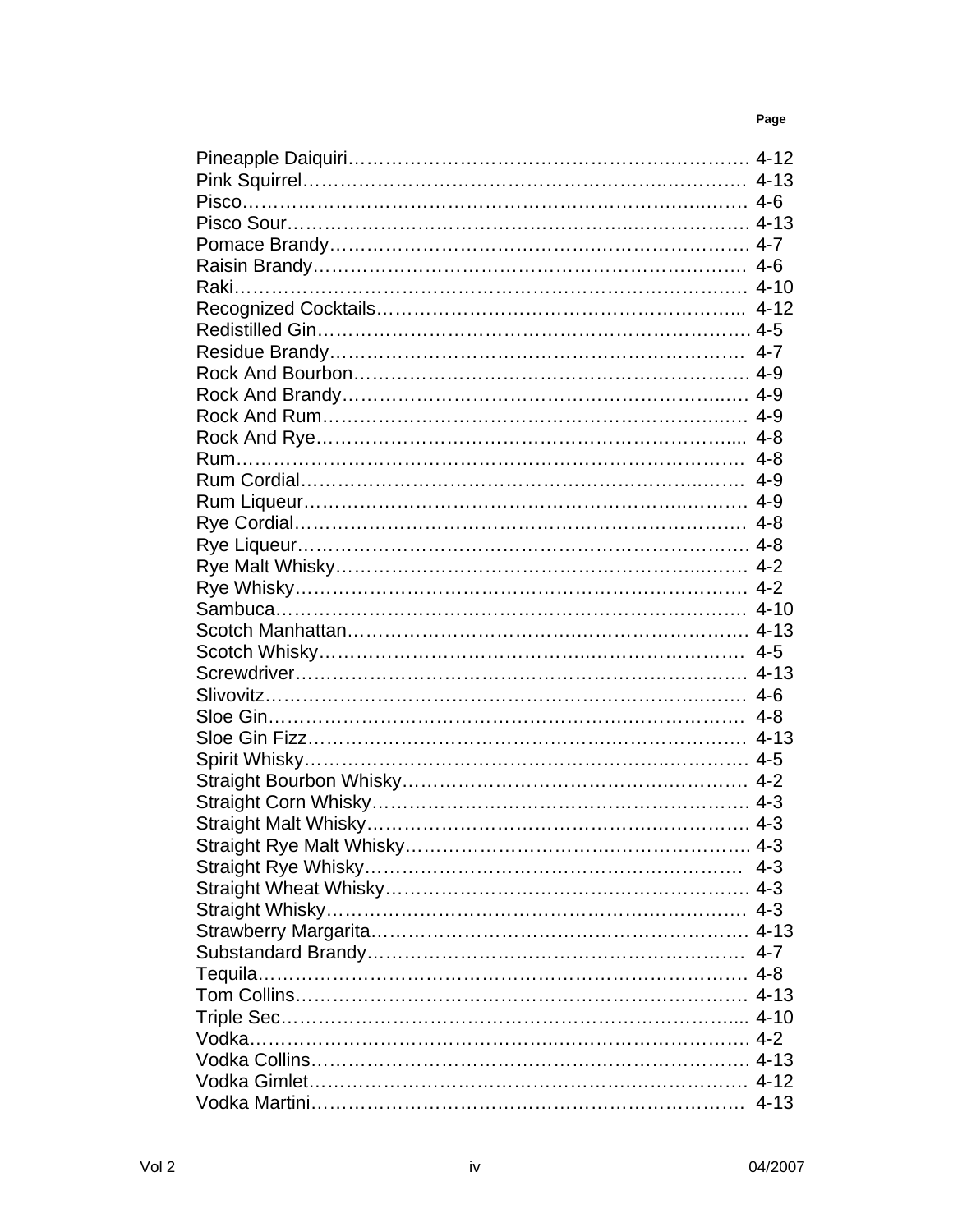#### **Page**

#### **CHAPTER 5, NAME AND ADDRESS**

### **CHAPTER 6, STANDARDS OF FILL**

#### **CHAPTER 7, COLORING/FLAVORING/BLENDING MATERIALS**

### **CHAPTER 8, STATEMENTS OF AGE**

### **CHAPTER 9, CONTAINERS**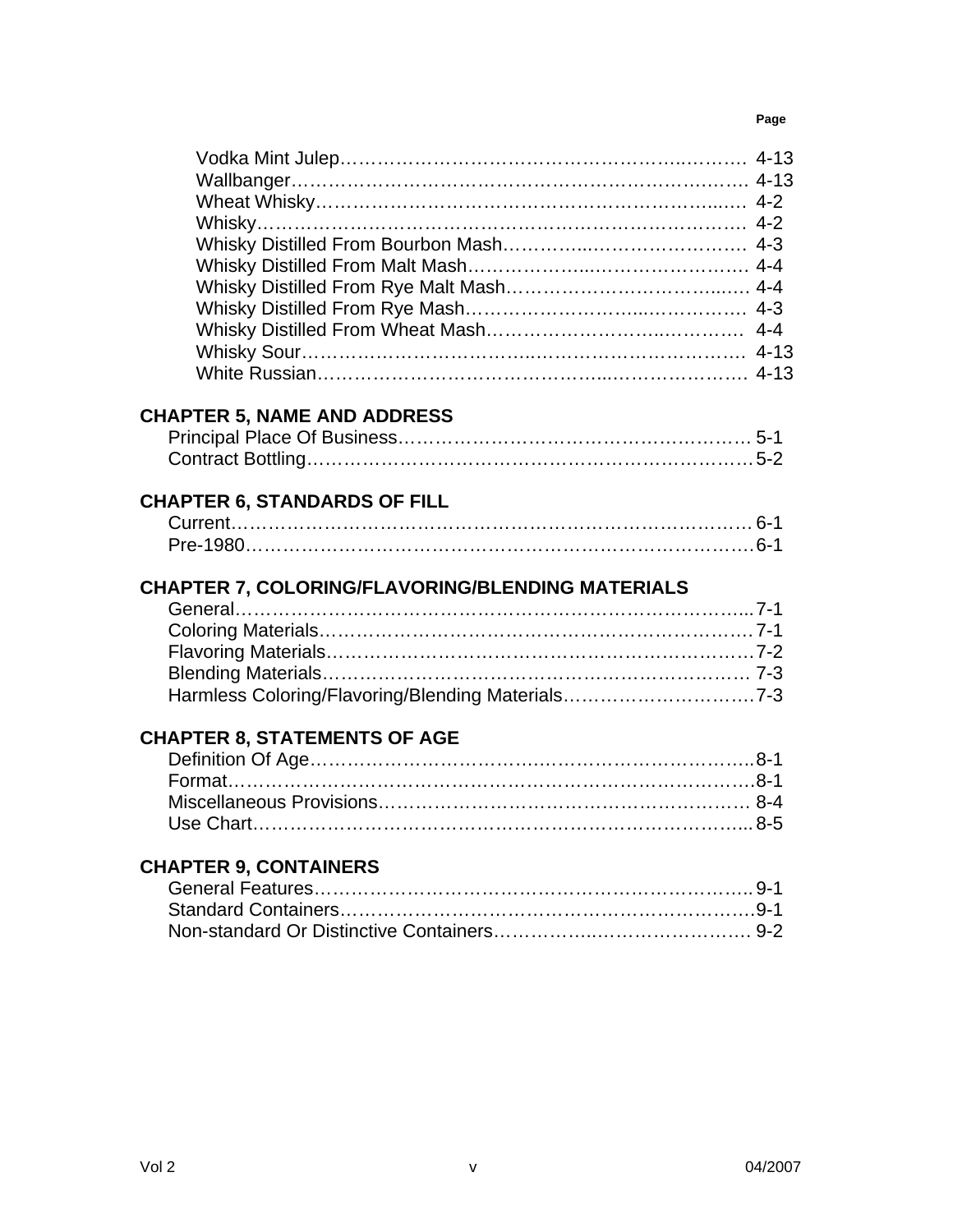# **GOVERNING LAWS AND REGULATIONS**

| <b>LAW</b>                                                                             | <b>IMPLEMENTING</b><br><b>REGULATION</b> | <b>REGULATION</b><br>TITLE                                         |
|----------------------------------------------------------------------------------------|------------------------------------------|--------------------------------------------------------------------|
| <b>Federal Alcohol</b><br><b>Administration Act</b><br>(FAA Act)<br>27 USC 201 et seq. | 27 CFR Part 5                            | Labeling and Advertising<br>of Distilled Spirits                   |
| Alcoholic Beverage<br>Labeling Act of 1988<br>(ABLA)<br>27 USC 213 et seq.             | 27 CFR Part 16                           | Alcoholic Beverage Health<br><b>Warning Statement</b>              |
| Internal Revenue Code                                                                  | <b>27 CFR Part 19</b>                    | <b>Distilled Spirits Plants</b>                                    |
| (IRC)<br>26 USC Chapter 51                                                             | 27 CFR Part 250                          | Liquors and Articles from<br>Puerto Rico and the Virgin<br>Islands |
|                                                                                        | 27 CFR Part 251                          | <b>Importation of Distilled</b><br>Spirits, Wine, and Beer         |
|                                                                                        | 27 CFR Part 252                          | <b>Exportation of Liquors</b>                                      |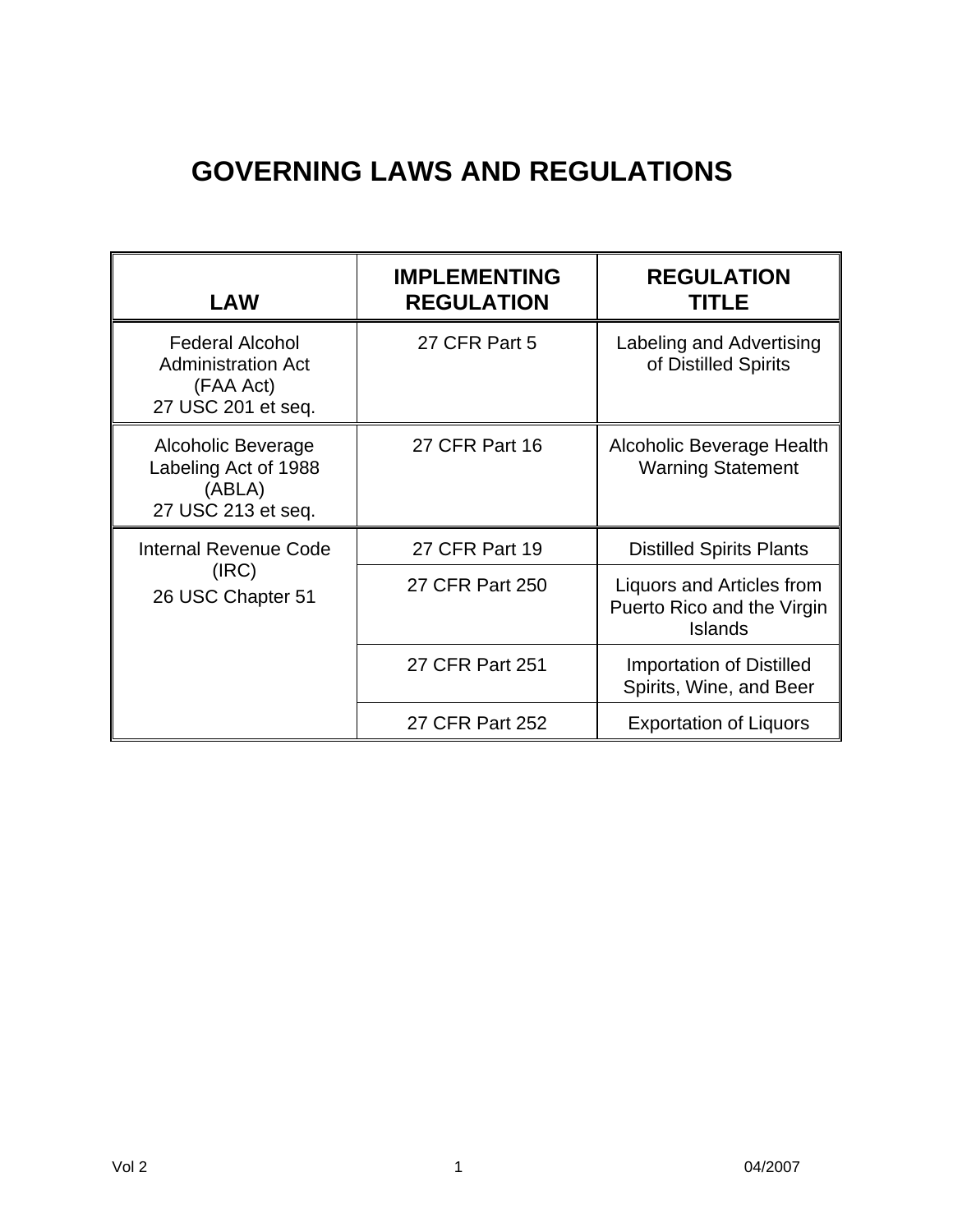# **CHAPTER 1 MANDATORY LABEL INFORMATION**

# **1. BRAND NAME**

#### **·** GENERAL FEATURES

■Usually, the most prominent piece of information on the label

■Name under which a distilled spirits or line of distilled spirits is marketed

**NOTE**: If the distilled spirits is not sold under a brand name, the name of the distiller, bottler, importer, etc., [shown on the front of the container] becomes the brand name

#### **·** MISLEADING BRAND NAME

A name that describes the age, origin, identity or other characteristics of the distilled spirits is prohibited **UNLESS** the name, whether standing alone or in combination with other printed or graphic material:

**n**Accurately describes the distilled spirits **AND** ■Conveys no erroneous impression about the distilled spirits

### **OR**

■Is qualified with the word "BRAND"

**·** TYPE SIZE

There are no established type size requirements for BRAND NAME

**·** LEGIBILITY

■Must be readily legible ■Must appear on a contrasting background

**·** PLACEMENT

Must appear on the FRONT of the container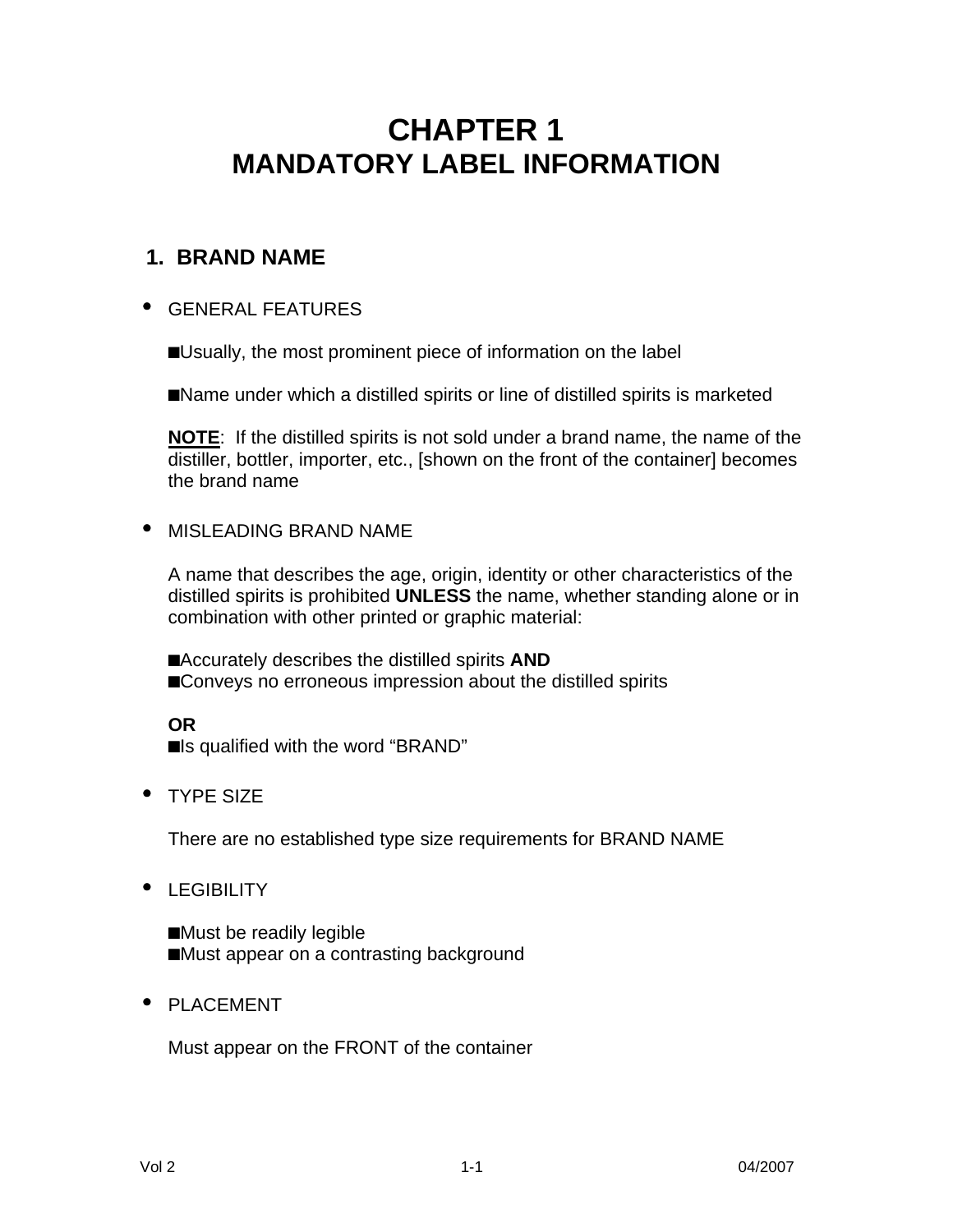# **2. CLASS AND TYPE DESIGNATION**

**·** DEFINITION

The specific identity of the distilled spirits

- **·** SEE ALSO CHAPTER 4, CLASS AND TYPE DESIGNATION
- **·** TYPE SIZE

**n**Minimum 2 mm for containers larger than 200 ml ■Minimum 1 mm for containers of 200 ml or less

- **·** LEGIBILITY
	- **n**Must generally appear parallel to the base of the container
	- **n**Must be readily legible
	- ■Must appear on a contrasting background
	- ■Must appear separate and apart from any other descriptive or explanatory information
- **·** PLACEMENT

Must appear on the FRONT of the container

# **3. ALCOHOL CONTENT**

**·** REQUIRED

■Alcohol content must be stated in % alcohol by volume, i.e., " % ALCOHOL (ALC) BY VOLUME (VOL)"

■For products containing solid material, the alcohol content must be stated as "BOTTLED AT % ALCOHOL (ALC) BY VOLUME (VOL)." ("Rock and Rye" is an example of a product containing solid material. It contains rock candy or sugar syrup and often fruit)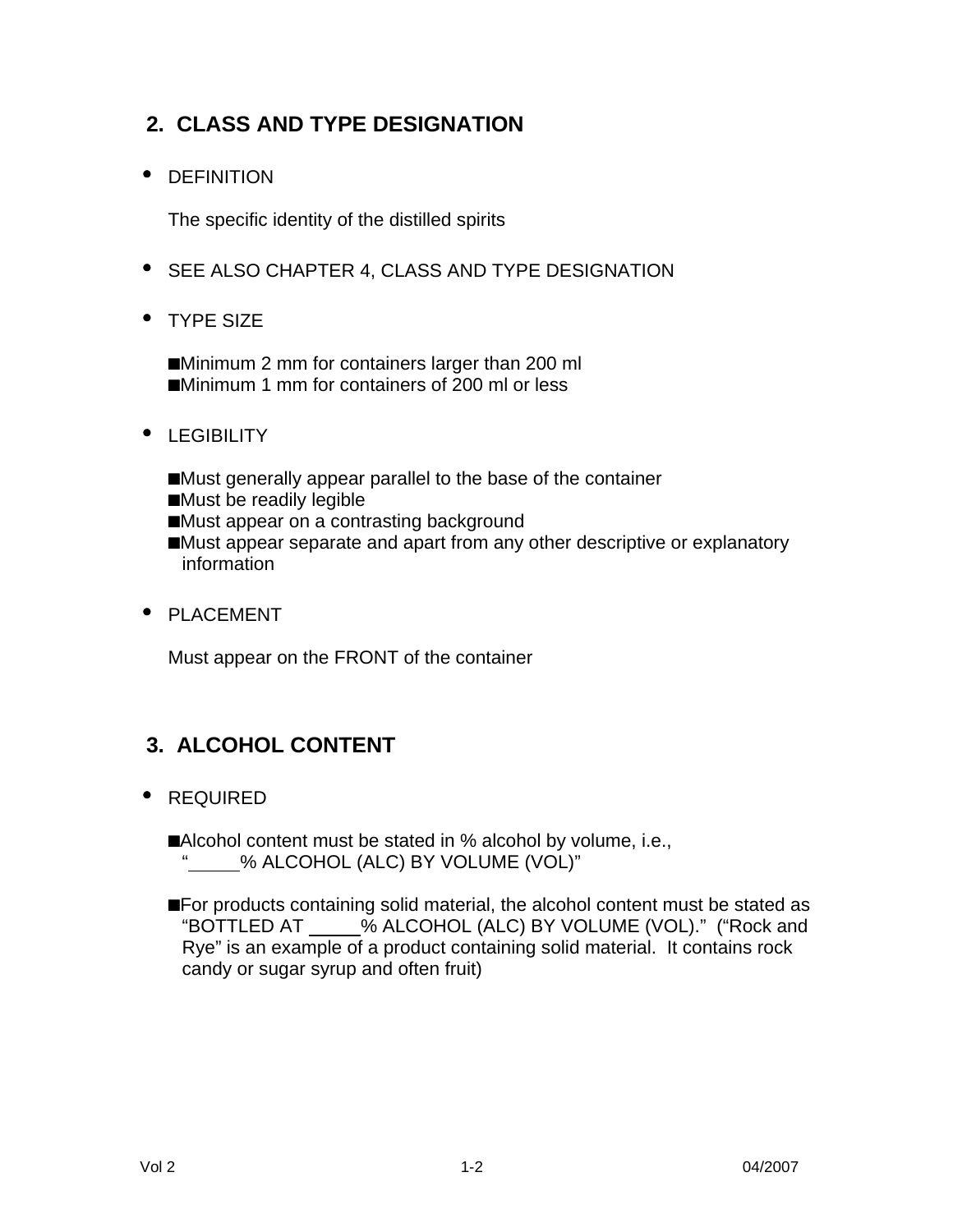**·** OPTIONAL

Alcohol content may be expressed in degrees proof in addition to the required alcohol by volume statement. If the proof is shown it must appear at least once on the FRONT of the container with the alcohol by volume statement **AND**:

■Be set off by parentheses, brackets, dots or otherwise distinguished from the alcohol by volume statement

■May not be more prominent than the alcohol by volume statement

**·** TOLERANCES

The labeled alcohol content must accurately reflect the actual alcohol content of the product. Losses occurring during bottling will not affect the labeled alcohol content provided the loss does not exceed:

■0.25% alcohol by volume for spirits containing solids in excess of 600 mg per 100 ml

**n**0.25% alcohol by volume for spirits bottled in 50 ml and 100 ml containers

■0.15% alcohol by volume for all other spirits

**·** TYPE SIZE

**n**Minimum 2 mm for containers larger than 200 ml ■Minimum 1 mm for containers of 200 ml or less

- **·** LEGIBILITY
	- ■Must generally appear parallel to the base of the container
	- **n**Must be readily legible

■Must appear on a contrasting background

- ■Must appear separate and apart from any other descriptive or explanatory information
- **·** PLACEMENT

Must appear on the FRONT of the container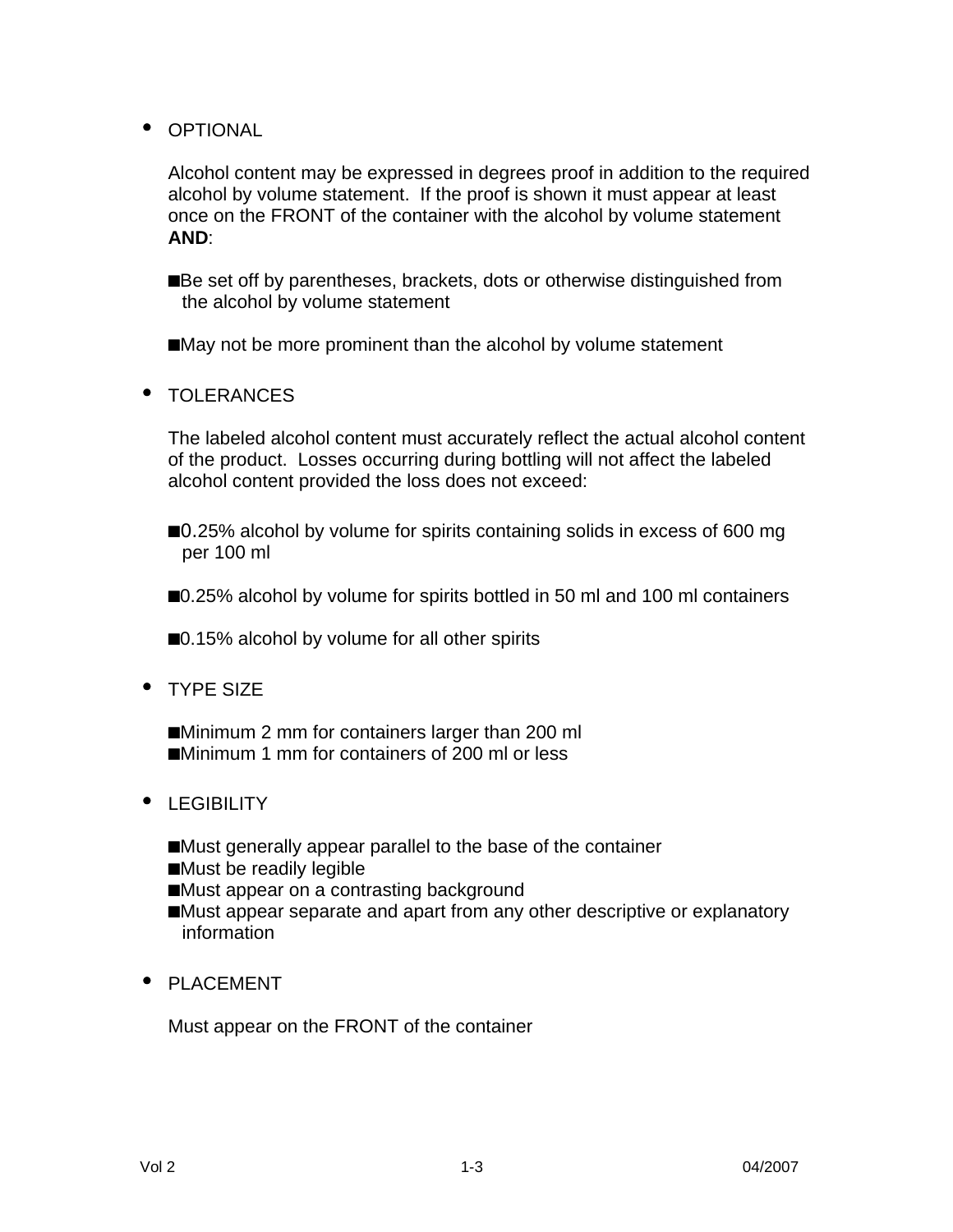# **4. NAME AND ADDRESS**

#### **·** REQUIRED

■For domestic distilled spirits

The name(s) and address(es) of the:

| Bottler or      |
|-----------------|
| Packer or       |
| Filler          |
| <b>AND/OR</b>   |
| Distiller or    |
| Blender or      |
| Maker or        |
| Preparer or     |
| Manufacturer or |
| Producer        |

must appear on the label preceded by an appropriate explanatory phrase such as "BOTTLED BY," "DISTILLED BY," "DISTILLED AND BOTTLED BY," etc.

■For imported distilled spirits

For spirits bottled, packed or filled prior to importation

The name and address of the importer must appear on the label preceded by an appropriate explanatory phrase such as "IMPORTED BY," "SOLE AGENT" or "SOLE U. S. AGENT"

For spirits bottled, packed or filled after importation

The name and address of the importer and/or bottler, packer or filler must appear on the label preceded by an appropriate explanatory phrase such as "BOTTLED BY," "IMPORTED AND BOTTLED BY," "IMPORTED BY AND BOTTLED FOR" or "IMPORTED BY \_\_\_\_\_\_\_\_\_\_\_ AND BOTTLED  $BY$  "

**NOTE**: When spirits are bottled in the U.S., it must be indicated by the required preceding explanatory phrase, e.g., "IMPORTED BY ABC IMPORTS AND **BOTTLED BY** XYZ SPIRITS COMPANY"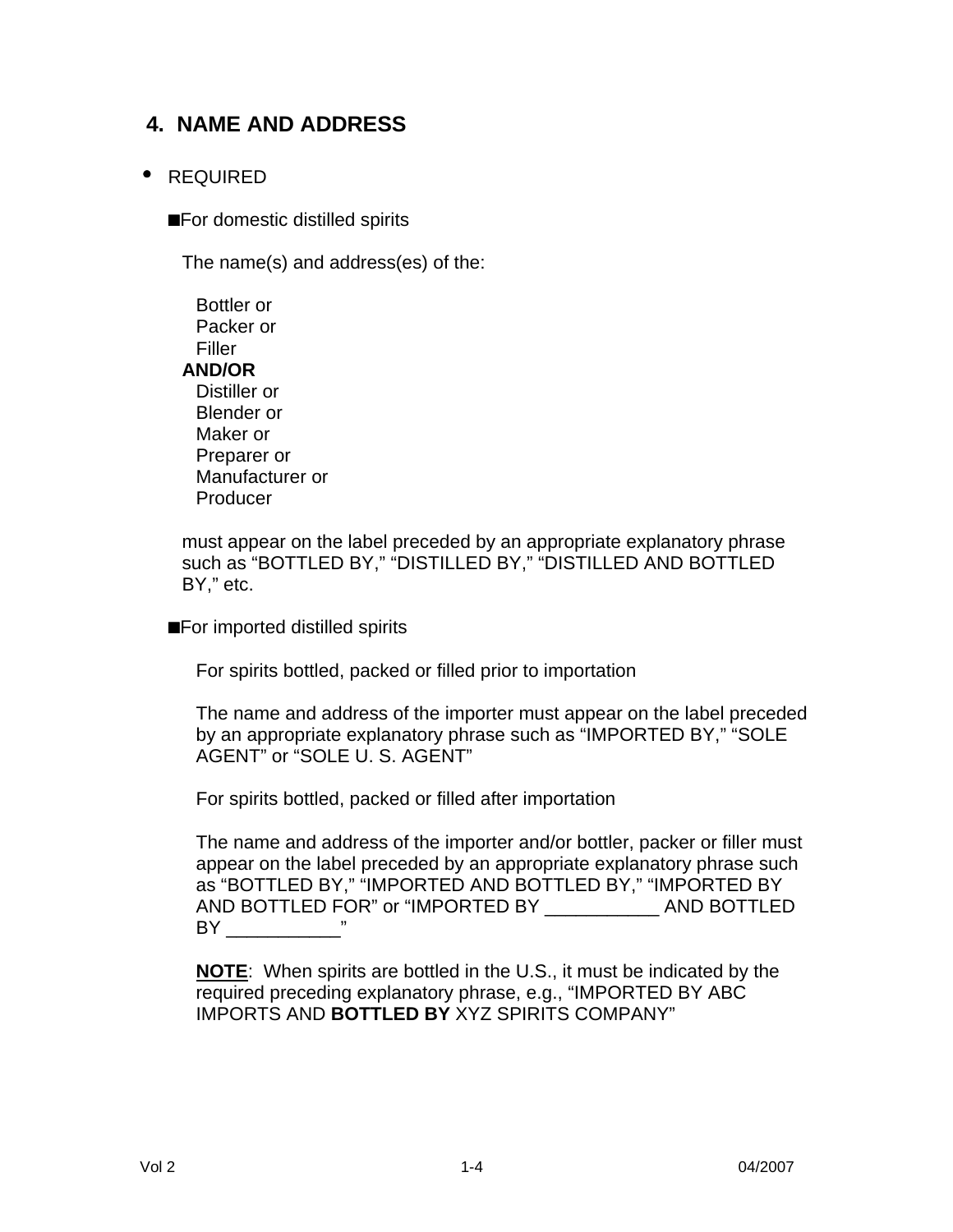#### **·** DEFINITIONS

#### **n**Name

The company or corporate name or trade name identical to that shown on the basic permit

#### **n**Address

For domestic distilled spirits

**‰**The city and state where bottling, packing, filling and/or production operations occurred

**NOTE**: The address must be identical to that shown on the basic permit

#### **OR**

**‰**The city and state of the bottler's, packer's, filler's, distiller's, etc., principal place of business (see PRINCIPAL PLACE OF BUSINESS section of CHAPTER 5, NAME AND ADDRESS)

**NOTE**: The principal place of business address must be identical to that shown on the basic permit

For importer distilled spirits

The city and state of the importer's principle place of business (see PRINCIPAL PLACE OF BUSINESS section of CHAPTER 5, NAME AND ADDRESS)

**NOTE**: The principal place of business address must be identical to that shown on the basic permit

- **·** SEE ALSO CHAPTER 5, NAME AND ADDRESS
- **·** TYPE SIZE

■Minimum 2 mm for containers larger than 200 ml ■Minimum 1 mm for containers of 200 ml or less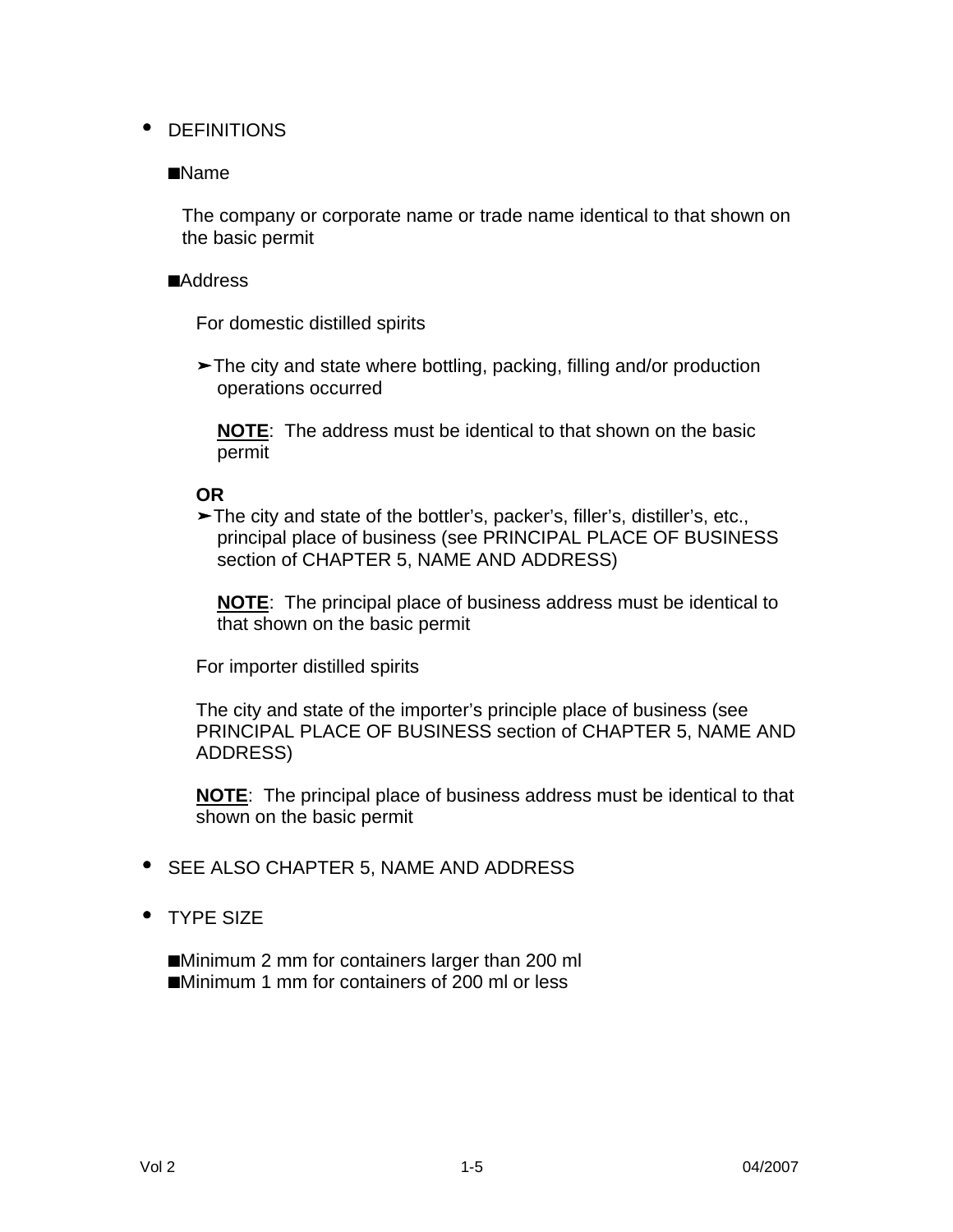- **·** LEGIBILITY
	- ■Must generally appear parallel to the base of the container
	- ■Must be readily legible
	- ■Must appear on a contrasting background
	- ■Must appear separate and apart from any other descriptive or explanatory information
- **·** PLACEMENT

May appear on the FRONT, BACK or SIDE of the container

# **5. COUNTRY OF ORIGIN**

**·** APPLICATION

Required for all imported spirits whether bottled, packed or filled prior to or after importation

- **·** FORMAT
	- **n**"PRODUCT/PRODUCE OF \_\_\_\_\_\_\_\_\_\_\_\_\_" (Fill in blank with name of country in which spirits were produced)
	- **n**"PRODUCED IN/PRODUCED AND BOTTLED IN \_\_\_\_\_\_\_\_\_\_\_\_\_" (Fill in blank with name of country in which spirits were produced/produced and bottled)
	- **n**"PRODUCED BY/PRODUCED AND BOTTLED BY \_\_\_\_\_\_\_\_\_\_\_\_\_" (Fill in blank with name of producer/producer and bottler and address [country or city and country] in which spirits were produced/produced and bottled)

**n**"\_\_\_\_\_\_\_\_\_\_\_ BRANDY" (Fill in blank with name of country in which brandy was produced), i.e., name of country with class and type designation

**·** TYPE SIZE

**n**Minimum 2 mm for containers larger than 200 ml ■Minimum 1 mm for containers of 200 ml or less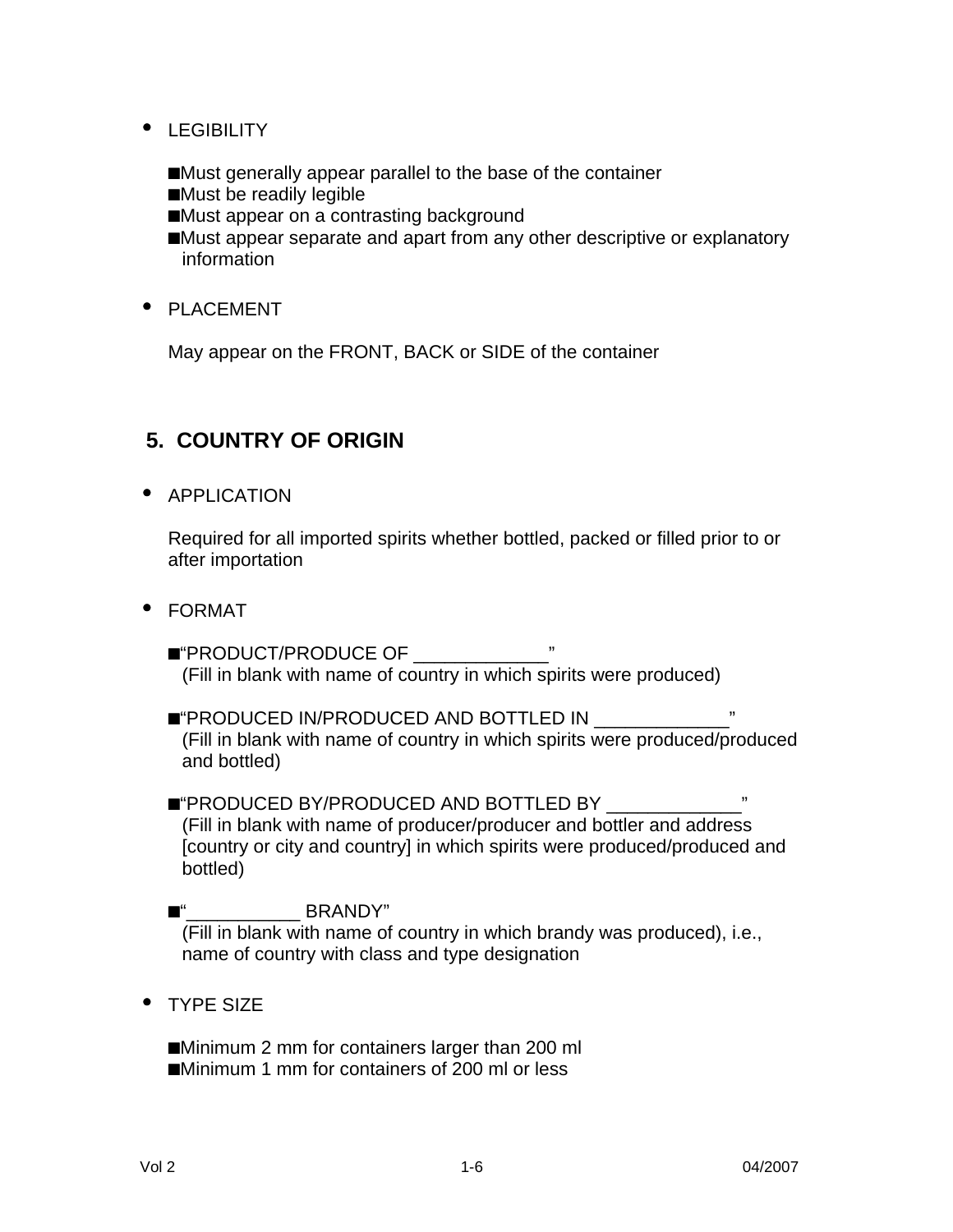- **·** LEGIBILITY
	- ■Must generally appear parallel to the base of the container
	- ■Must be readily legible
	- ■Must appear on a contrasting background
	- **n**Must appear separate and apart from any other descriptive or explanatory information
- **·** PLACEMENT

May appear on the FRONT, BACK or SIDE of the container

# **6. NET CONTENTS**

**·** REQUIRED

Distilled spirits must be bottled, packed or filled in a metric standard of fill

- **·** SEE ALSO CHAPTER 6, STANDARDS OF FILL
- **·** TYPE SIZE

**n**Minimum 2 mm for containers larger than 200 ml ■Minimum 1 mm for containers of 200 ml or less

- **·** LEGIBILITY
	- ■Must generally appear parallel to the base of the container
	- ■Must be readily legible
	- ■Must appear on a contrasting background
	- ■Must appear separate and apart from any other descriptive or explanatory information
- **·** PLACEMENT
	- **n**Net contents may be blown or branded into the bottle in lieu of or in addition to stating net contents on the label **EXCEPT THAT** if the net contents are not shown on the label of foreign bottled distilled spirits, a sample of the container must be submitted with the application for certificate of label approval (COLA)

■May appear on the FRONT, BACK or SIDE of the container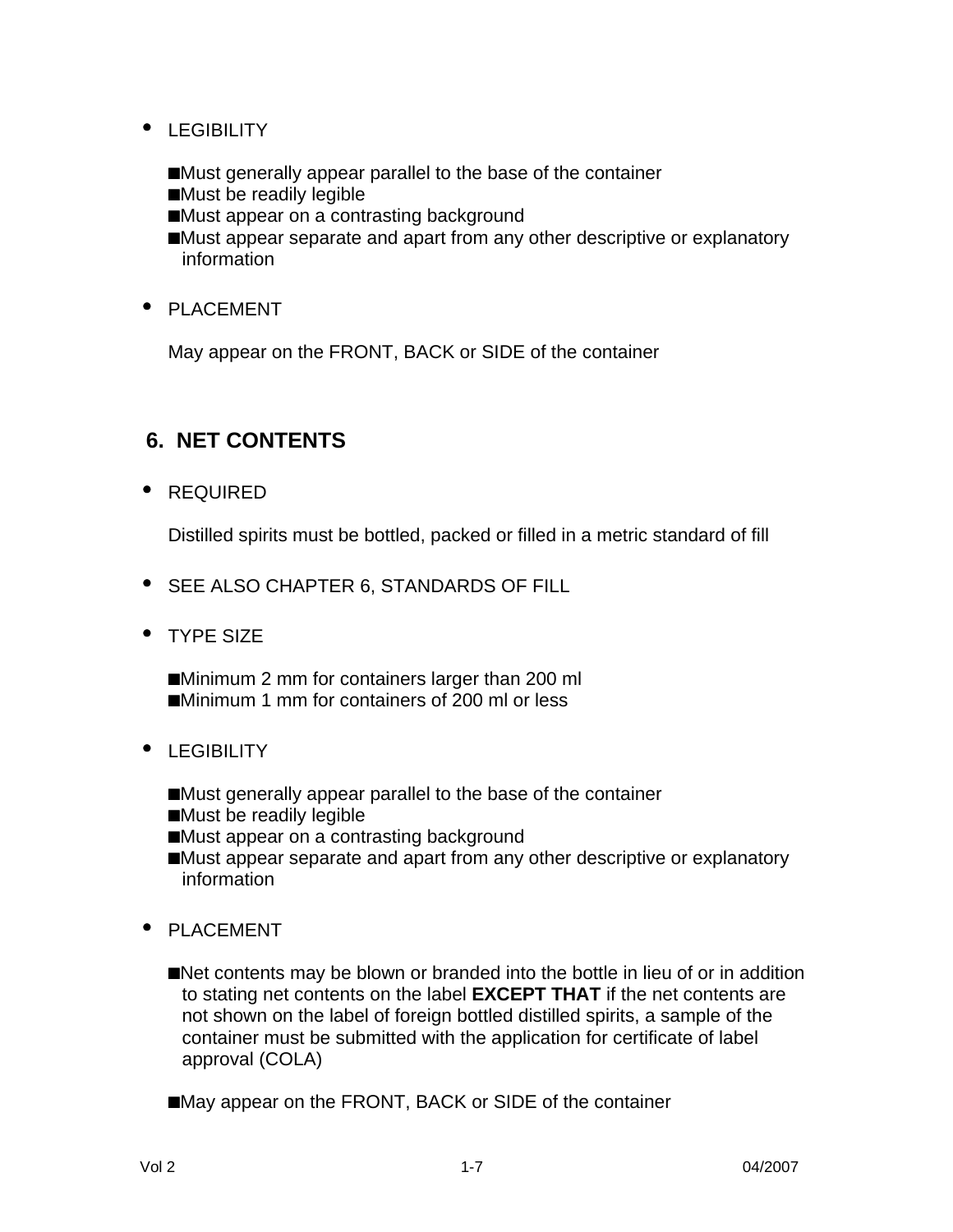# **7. PRESENCE OF COLORING MATERIALS**

**·** DISCLOSURE

**n**The coloring material(s) may be specified on the label Examples: "COLORED WITH CARAMEL" "CERTIFIED COLOR ADDED" "COLORED WITH GRAPESKIN EXTRACT" "CARAMEL AND CERTIFIED COLOR ADDED" "COLORED WITH CARAMEL, ANNATTO AND GRAPESKIN EXTRACT"

#### **OR**

**n**"ARTIFICIALLY COLORED" may be used to indicate the presence of any one or a combination of coloring materials **EXCEPT THAT** FD&C Yellow #5 requires specific disclosure. (See Item 9, "FD&C YELLOW #5 DISCLOSURE" of this chapter)

**NOTE**: Coloring material is **NOT** permissible in every class and/or type of distilled spirits. Additionally, the coloring material caramel may be added to certain types of distilled spirits without label disclosure. See CHAPTER 7, COLORING/FLAVORING/BLENDING MATERIALS for more specific information

**·** TYPE SIZE

■Minimum 2 mm for containers larger than 200 ml ■Minimum 1 mm for containers of 200 ml or less

- **·** LEGIBILITY
	- ■Must generally appear parallel to the base of the container
	- ■Must be readily legible
	- ■Must appear on a contrasting background
	- ■Must appear separate and apart from any other descriptive or explanatory information
- **·** PLACEMENT

■May appear on the FRONT, BACK or SIDE of the container **EXCEPT THAT** 

**n**For distilled spirits specialties, the coloring material disclosure must appear on the FRONT of the container (as part of the statement of composition). (See CLASSES AND TYPES chart in CHAPTER 4, CLASS AND TYPE DESIGNATION)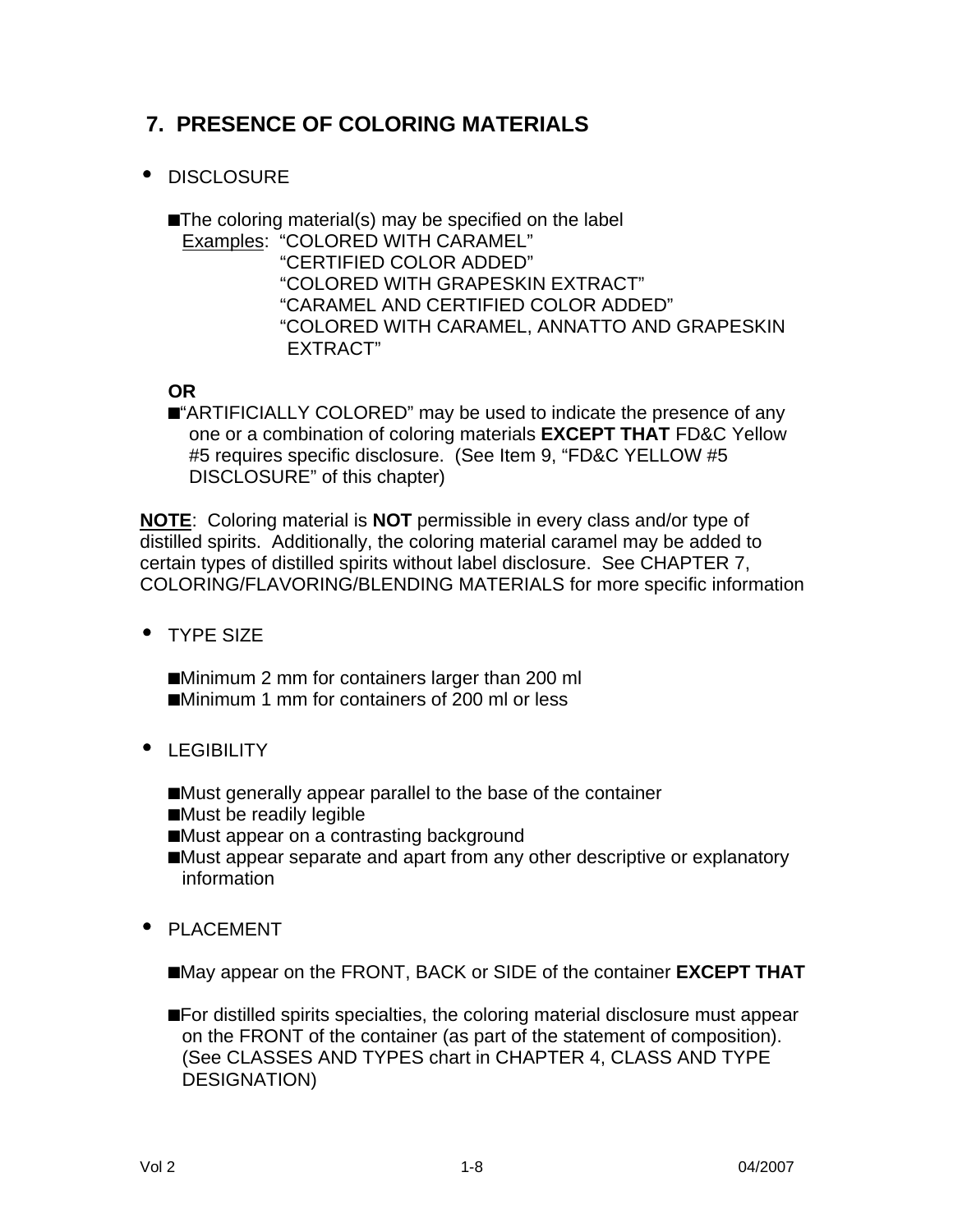# **8. TREATMENT WITH WOOD**

#### **·** DISCLOSURE

"COLORED AND FLAVORED WITH WOOD \_\_\_\_\_\_\_\_\_" (insert chips, slabs, extracts, etc., as appropriate) is required on labels to indicate treatment with wood

**·** APPLICATION

Applies only to whisky and brandy treated – **other than through contact with oak containers** – with wood:

- ■In any manner or form, either directly or indirectly, e.g., chips, slabs, extracts, etc.
- ■At any point during the production or storage process, up to and including the time of bottling
- **·** EXCEPTION

No disclosure is required on labels of brandy treated with an oak chip infusion that:

**n**Has been determined by TTB analysis to be harmless coloring, flavoring or blending material (confirmation of harmless coloring, flavoring or blending material status has already been made for French brandies including Armagnac, Cognac, etc.) **AND**

■Does not exceed 2½% by volume of the finished brandy

**NOTE**: See CHAPTER 7, COLORING/FLAVORING/BLENDING **MATERIALS** 

**·** TYPE SIZE

**n**Minimum 2 mm for containers larger than 200 ml ■Minimum 1 mm for containers of 200 ml or less

**·** LEGIBILITY

■Must generally appear parallel to the base of the container

- **n**Must be readily legible
- ■Must appear on a contrasting background
- ■Must appear separate and apart from any other descriptive or explanatory information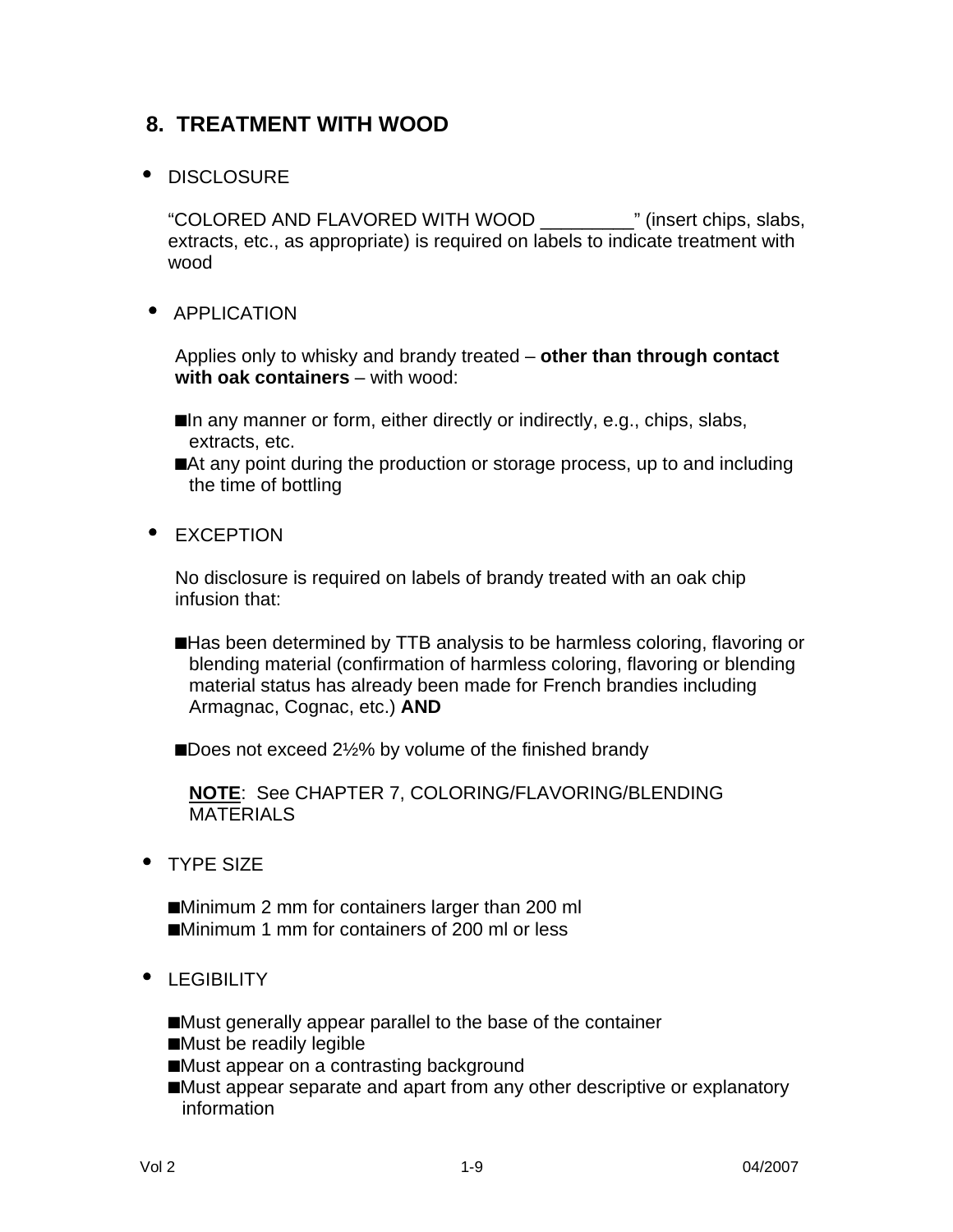#### **·** PLACEMENT

Must appear on the FRONT of the container (as part of the class and type designation)

# **9. FD&C YELLOW #5 DISCLOSURE**

**·** REQUIRED

"CONTAINS FD&C YELLOW #5" must appear on the label of any distilled spirits containing FD&C Yellow #5

**·** TYPE SIZE

■Minimum 2 mm for containers larger than 200 ml ■Minimum 1 mm for containers of 200 ml or less

**·** LEGIBILITY

■Must generally appear parallel to the base of the container **n**Must be readily legible ■Must appear on a contrasting background ■Must appear separate and apart from any other descriptive or explanatory information

**·** PLACEMENT

May appear on the FRONT, BACK or SIDE of the container

# **10. SACCHARIN DISCLOSURE**

**·** REQUIRED

"USE OF THIS PRODUCT MAY BE HAZARDOUS TO YOUR HEALTH. THIS PRODUCT CONTAINS SACCHARIN WHICH HAS BEEN DETERMINED TO CAUSE CANCER IN LABORATORY ANIMALS." is required on distilled spirits containing saccharin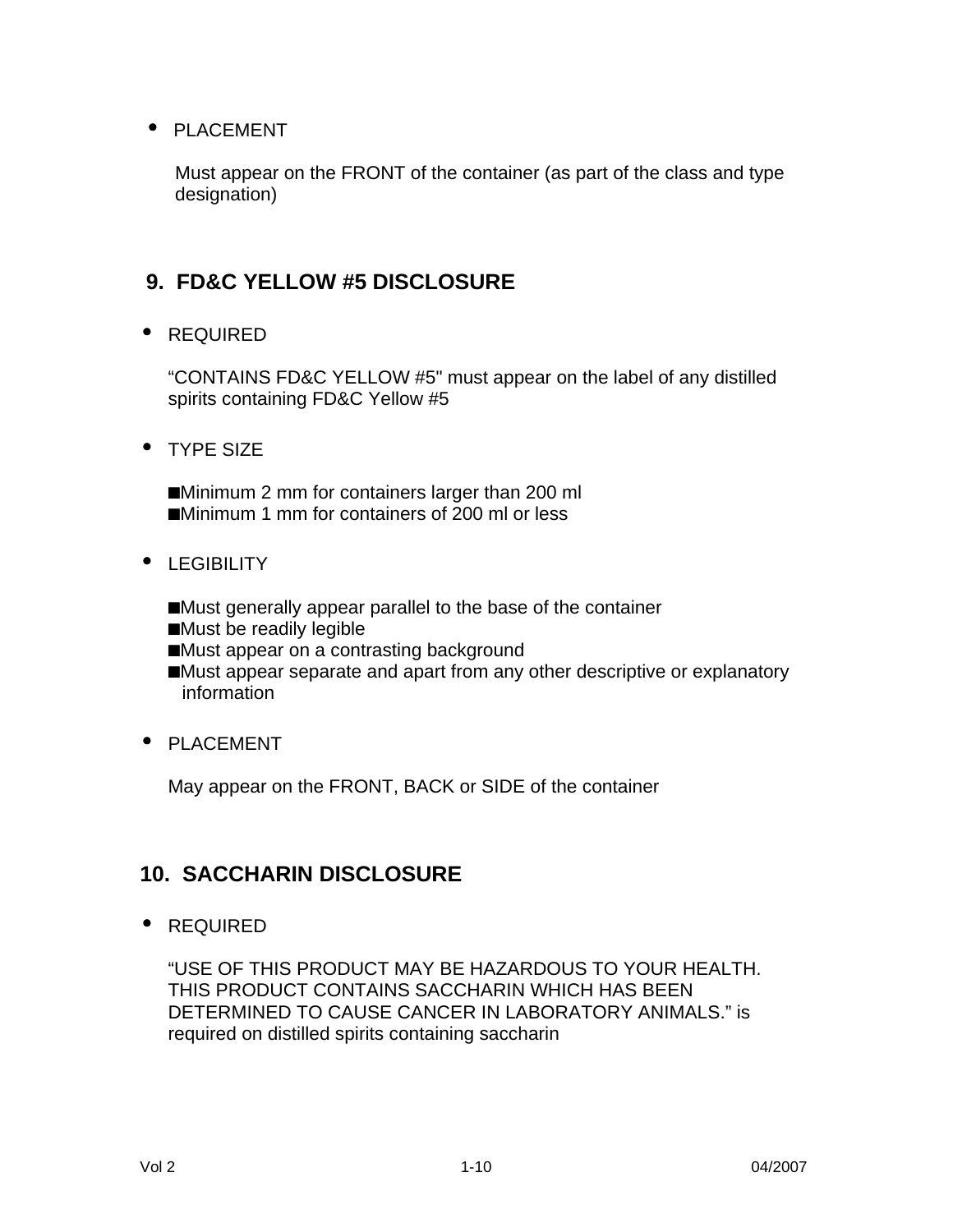**·** TYPE SIZE

■Minimum 2 mm for containers larger than 200 ml **n**Minimum 1 mm for containers of 200 ml or less

**·** LEGIBILITY

■Must generally appear parallel to the base of the container

- **n**Must be readily legible
- ■Must appear on a contrasting background
- ■Must appear separate and apart from all other label information
- **·** PLACEMENT

May appear on the FRONT, BACK or SIDE of the container

## **11. SULFITE DECLARATION**

**·** REQUIRED

"CONTAINS SULFITES" or "CONTAINS (A) SULFITING AGENT(S)" or identification of the specific sulfiting agent(s) is required on distilled spirits containing 10 or more parts per million (ppm) sulfur dioxide

**·** TYPE SIZE

**n**Minimum 2 mm for containers larger than 200 ml ■Minimum 1 mm for containers of 200 ml or less

- **·** LEGIBILITY
	- ■Must generally appear parallel to the base of the container
	- ■Must be readily legible
	- ■Must appear on a contrasting background
	- **n**Must appear separate and apart or substantially more conspicuous than any other descriptive or explanatory information
- **·** PLACEMENT

May appear on the FRONT, BACK or SIDE of the container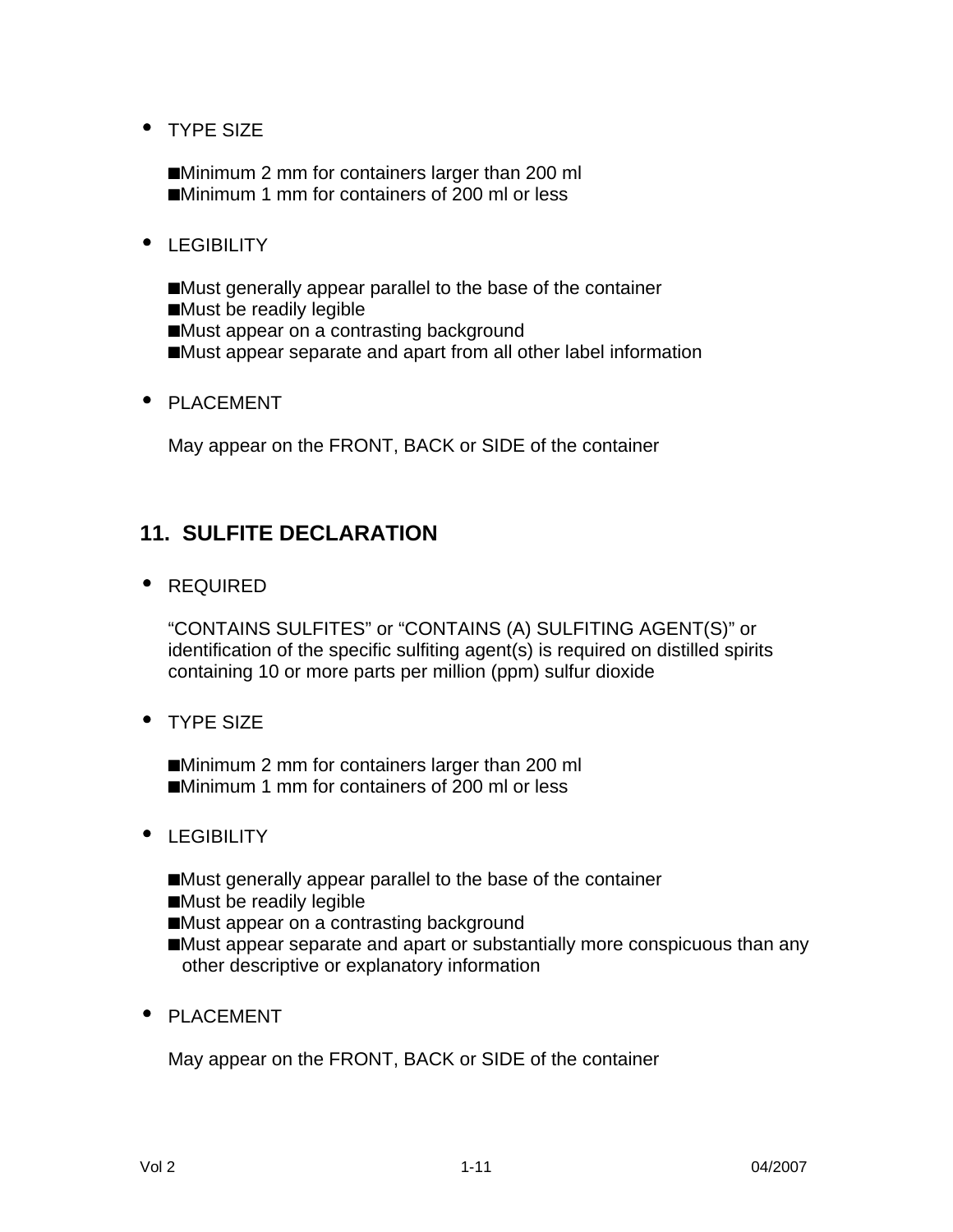# **12. COMMODITY STATEMENT**

#### **·** DEFINITION

**n**For the distilled spirits identified below, the commodity statement is a statement disclosing the percentage of neutral spirits and the commodity from which the neutral spirits were distilled:

#### GROUP 1

Neutral Spirits/Alcohol produced by redistillation Vodka produced by redistillation Grain Spirits produced by redistillation Blended Whisky Blended Bourbon Whisky Blended Wheat Whisky Blended Rye Whisky Blended Malt Whisky Blended Rye Malt Whisky Blended Corn Whisky Spirit Whisky Compounded Gin Redistilled Gin Blended Applejack

**n**For the distilled spirits identified below, the commodity statement is a statement disclosing the commodity from which the neutral spirits were distilled:

#### GROUP 2

Neutral Spirits/Alcohol produced by original distillation Vodka produced by original distillation Grain Spirits produced by original distillation Distilled Gin

**NOTE**: For definitions of all listed products, see CLASSES AND TYPES chart in CHAPTER 4, CLASS AND TYPE DESIGNATION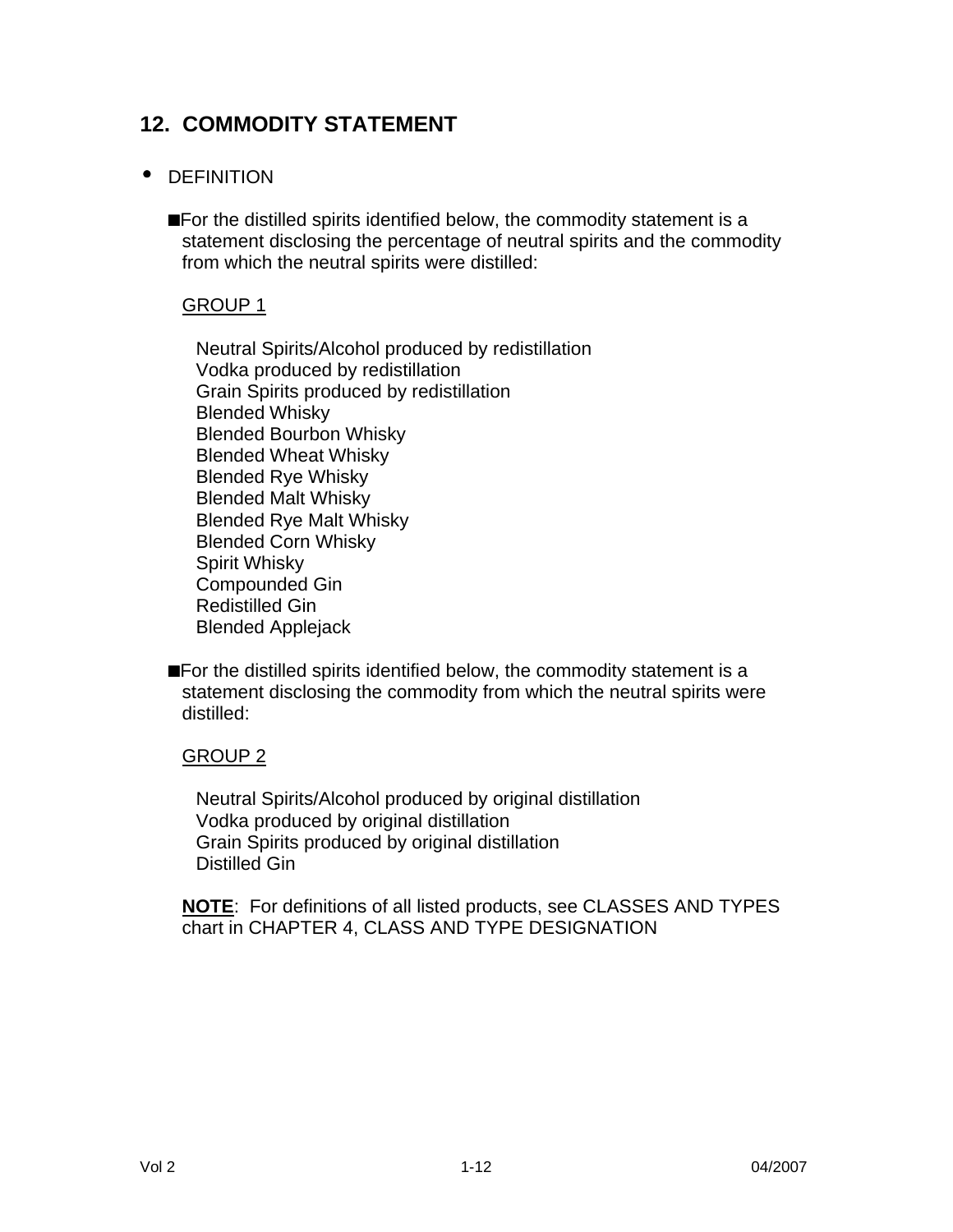**·** FORMAT

■For distilled spirits listed in GROUP 1 above:

% NEUTRAL SPIRITS DISTILLED FROM (Fill in first blank with specific percentage and second blank with name of commodity. The commodity can be identified specifically or by general class, e.g., in the case of corn either "corn" or "grain" may be used)

**OR**

% NEUTRAL SPIRITS"

(Fill in first blank with specific percentage and second blank with name of commodity. The commodity can be identified specifically or by general class, e.g., in the case of grapes either "grape" or "fruit" may be used)

■For distilled spirits listed in GROUP 2 above:

"DISTILLED FROM \_\_\_\_\_\_\_\_\_\_\_\_\_" (Fill in blank with name of commodity. The commodity can be identified specifically or by general class, e.g., in the case of rye either "rye" or "grain" may be used)

**·** TYPE SIZE

**n**Minimum 2 mm for containers larger than 200 ml ■Minimum 1 mm for containers of 200 ml or less

- **·** LEGIBILITY
	- ■Must generally appear parallel to the base of the container
	- ■Must be readily legible
	- ■Must appear on a contrasting background
	- ■Must appear separate and apart from any other descriptive or explanatory information
- **·** PLACEMENT

May appear on the FRONT, BACK or SIDE of the container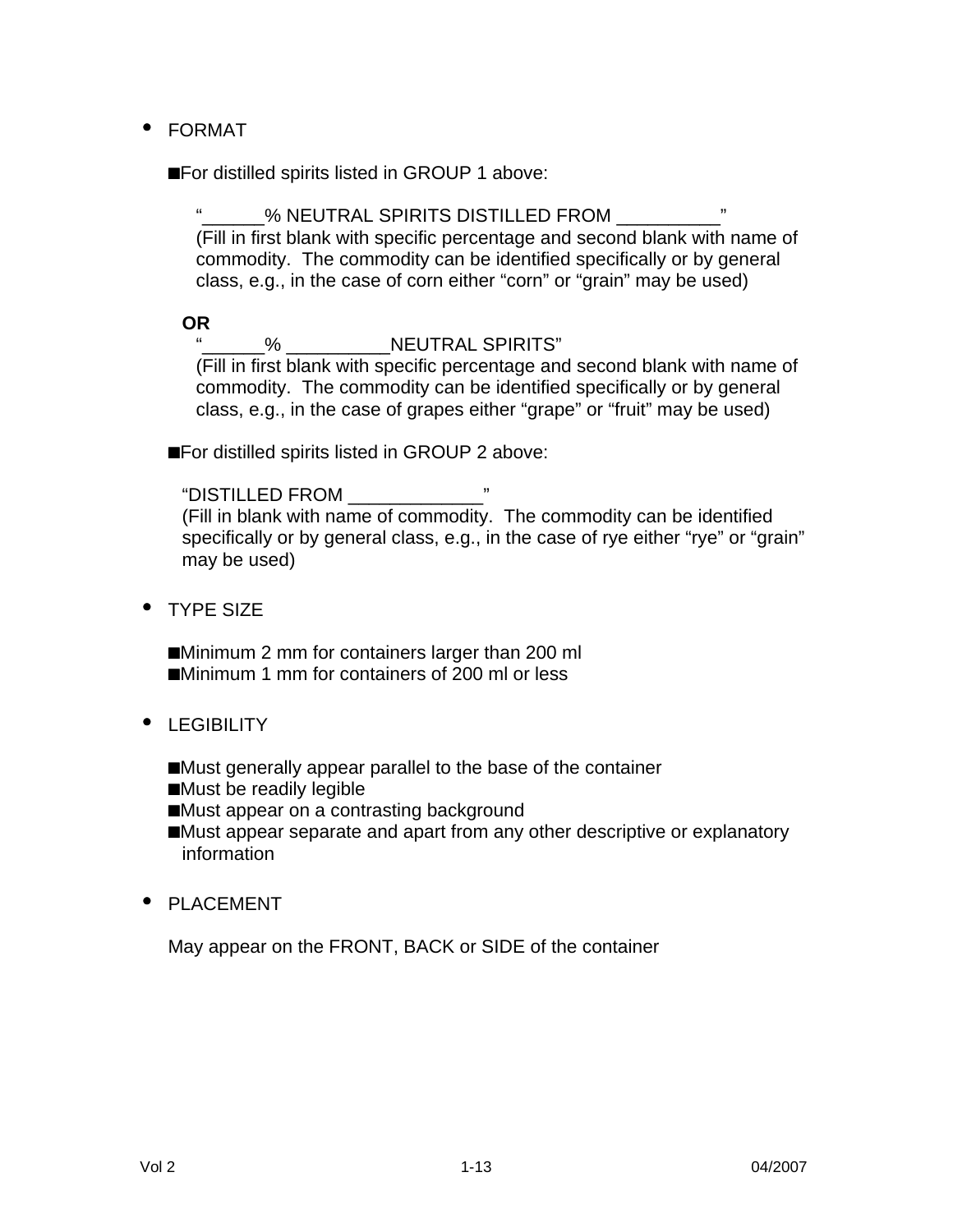# **13. STATEMENTS OF AGE**

#### **·** REQUIRED

A statement of age is required for:

- ■All types of whisky aged less than 4 years
- **nabigible** lees brandy or grape pomace/grape marc brandy aged less than 2 years
- **n**Distilled spirits labeled with miscellaneous age references or representations
- **n**Distilled spirits labeled with a distillation date

**NOTE**: Statements of age, miscellaneous age references/representations and distillation dates are not permissible on all distilled spirits. See USE OF AGE/STORAGE STATEMENTS AND DATES ON LABELS chart in CHAPTER 8, STATEMENTS OF AGE to verify whether a particular class and/or type of distilled spirits may be labeled with a specific statement of age, miscellaneous age reference/representation or distillation date.

- **·** SEE ALSO CHAPTER 8, STATEMENTS OF AGE
- **·** TYPE SIZE

■Minimum 2 mm for containers larger than 200 ml ■Minimum 1 mm for containers of 200 ml or less

- **·** LEGIBILITY
	- ■Must generally appear parallel to the base of the container
	- ■Must be readily legible
	- ■Must appear on a contrasting background
	- **n**Must appear separate and apart from any other descriptive or explanatory information
- **·** PLACEMENT
	- **n**For whisky that has not been blended with neutral spirits: may appear on the FRONT, BACK or SIDE of the container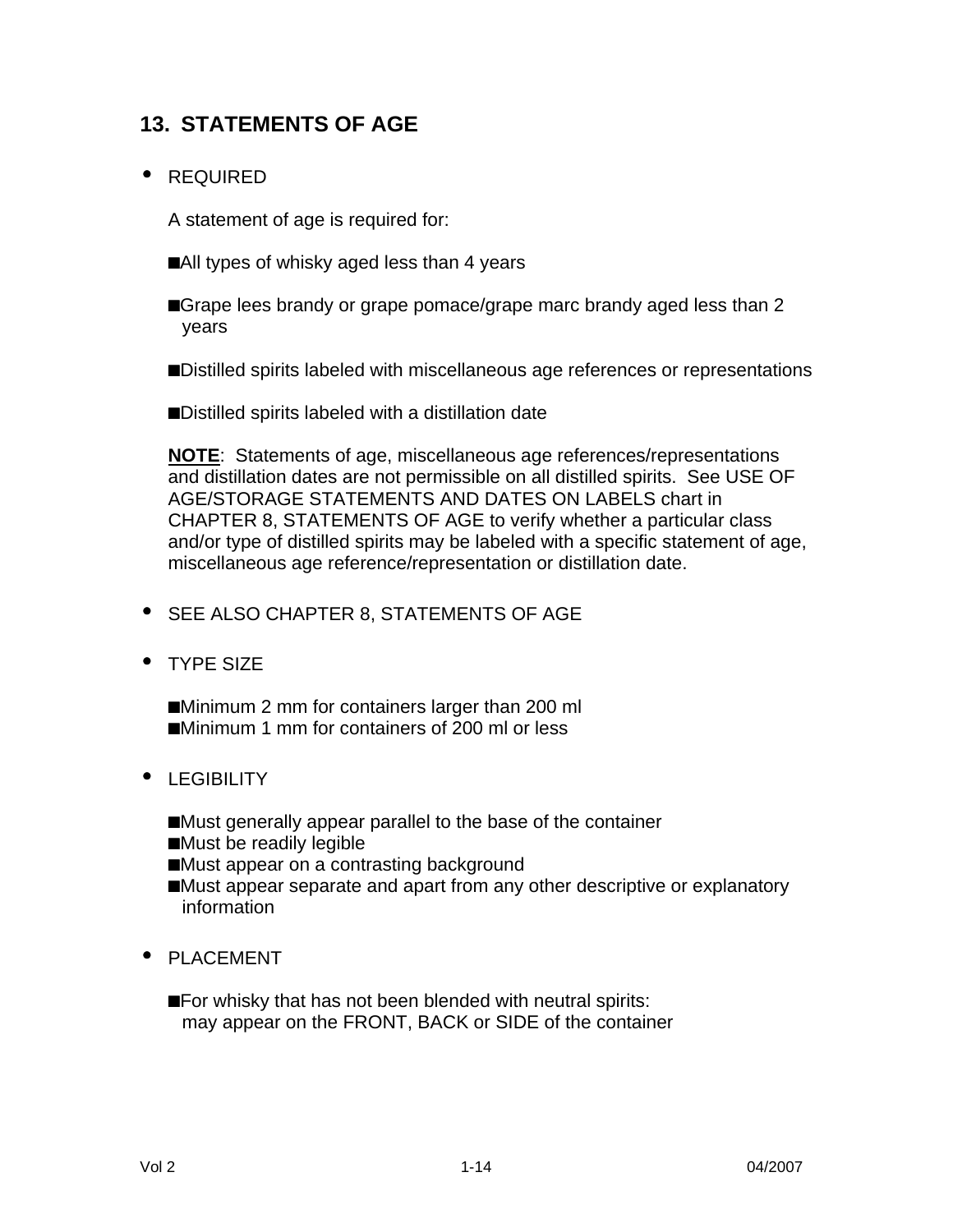**n**For whisky blended with neutral spirits: must appear with the commodity statement (see Item 12, "COMMODITY STATEMENT" of this chapter)

**For grape lees brandy and grape pomace/grape marc brandy:** may appear on the FRONT, BACK or SIDE of the container

**n**For distilled spirits labeled with miscellaneous age references or representations:

must appear on the same side of the container as the age reference or representation

**NOTE**: The requirement for placement of a specific statement of age on the same side of the container as the miscellaneous age reference or representation does not apply to:

- **‰**Whisky aged not less than 4 years
- ► Brandy other than grape lees brandy and grape pomace/grape marc brandy aged less than 2 years or immature brandy
- **‰**Rum aged not less than 4 years
- **‰**Tequila aged not less than 4 years

**PROVIDED** the miscellaneous age reference or representation is general in nature and inconspicuous (e.g., contained in back label text) on the label. No statement of age is required for these four classes/types of distilled spirits if these conditions are met

**n**For distilled spirits labeled with a distillation date: must appear with the distillation date

# **14. STATE OF DISTILLATION**

**·** APPLICATION

■Applies only to whisky produced in the U.S.

**n**Applies to the following specific types of whisky:

Bourbon Whisky Rye Whisky Wheat Whisky Malt Whisky Rye Malt Whisky Corn Whisky Straight Bourbon Whisky Straight Rye Whisky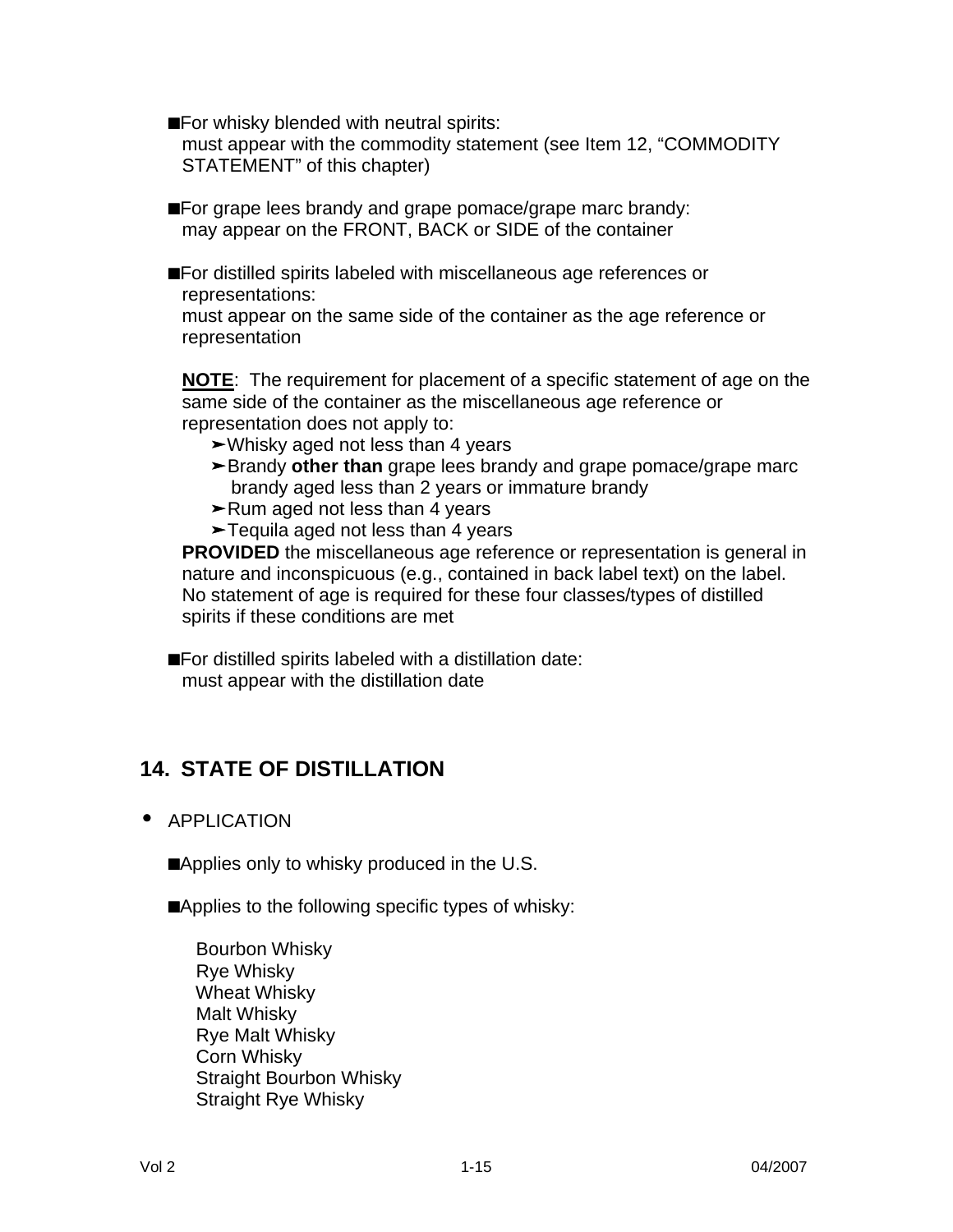Straight Wheat Whisky Straight Malt Whisky Straight Rye Malt Whisky Straight Corn Whisky Straight Whisky Whisky Distilled From Bourbon Mash Whisky Distilled From Rye Mash Whisky Distilled From Wheat Mash Whisky Distilled From Malt Mash Whisky Distilled From Rye Malt Mash

**·** REQUIRED

The State of distillation must be specifically identified on the label **IF**:

**n**The whisky was not distilled in the State identified in the required name and address statement (see Item 4, "NAME AND ADDRESS" of this chapter)

**OR**

**n**The whisky was distilled in the State identified in the required name and address statement **BUT**

**n**The required name and address statement does not appear on the front of the container

**OR**

**n**The label is in any way misleading or deceptive as to the actual State of distillation

**NOTE**: Other explanatory language may be permitted in lieu of the State of distillation as a dispelling statement

#### **·** FORMAT

The State of distillation may appear:

■As a separate statement, e.g., "DISTILLED IN \_\_\_\_\_\_\_\_\_\_\_\_\_\_\_\_" (Fill in blank with name of specific State)

#### **OR**

**n**With the class and type designation, e.g., "\_\_\_\_\_\_\_\_\_\_ STRAIGHT BOURBON WHISKY" (Fill in blank with name of specific State)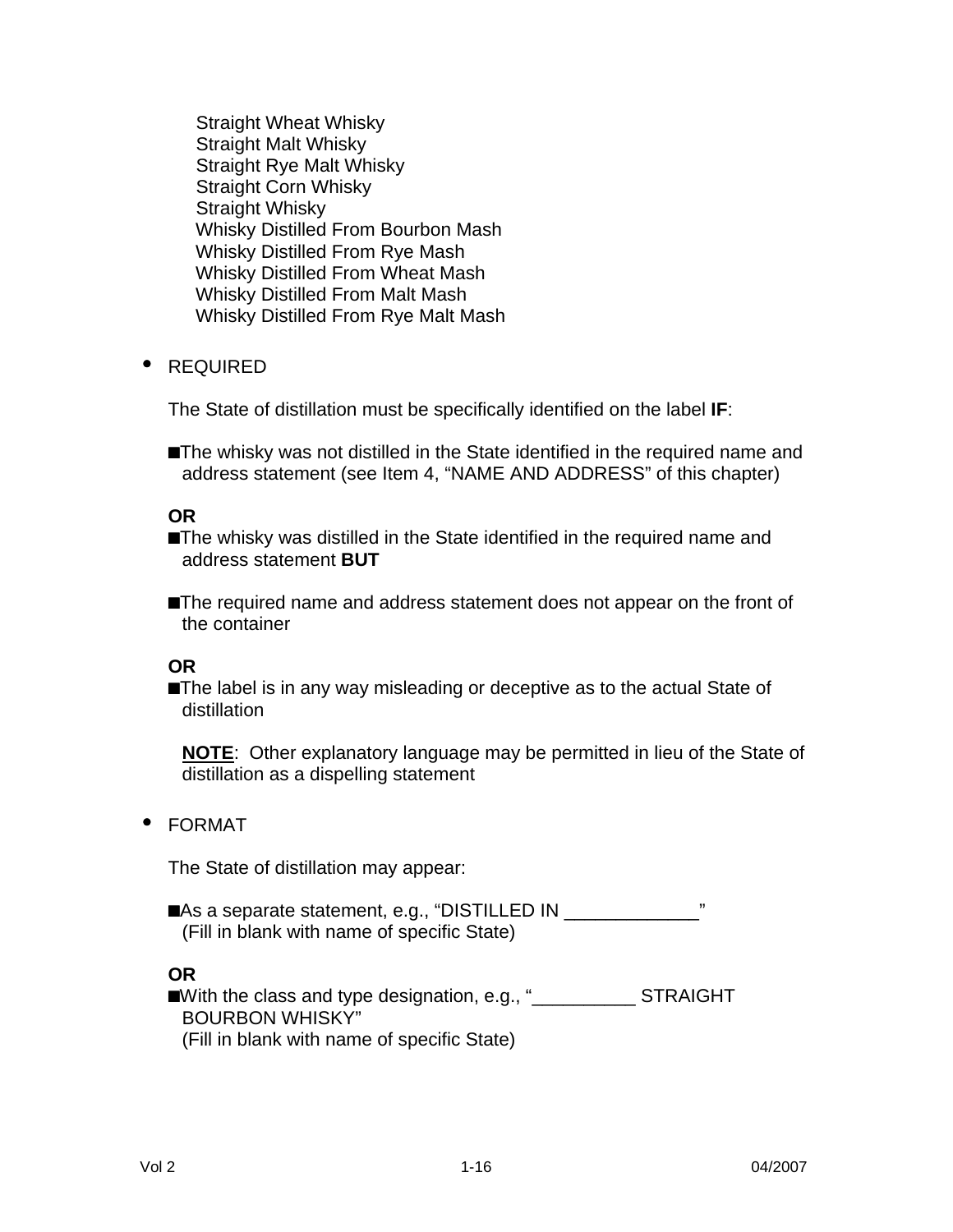**·** TYPE SIZE

■Minimum 2 mm for containers larger than 200 ml **n**Minimum 1 mm for containers of 200 ml or less

- **·** LEGIBILITY
	- ■Must generally appear parallel to the base of the container
	- **n**Must be readily legible
	- ■Must appear on a contrasting background
	- ■Must appear separate and apart from any other descriptive or explanatory information
- **·** PLACEMENT

May appear on the FRONT, BACK or SIDE of the container

### **15. HEALTH WARNING STATEMENT**

**·** REQUIRED

The statement below must appear on all alcohol beverages for sale or distribution in the U.S. containing not less than 0.5% alcohol by volume, intended for human consumption and bottled on or after November 18, 1989:

**GOVERNMENT WARNING:** (1) According to the Surgeon General, women should not drink alcoholic beverages during pregnancy because of the risk of birth defects. (2) Consumption of alcoholic beverages impairs your ability to drive a car or operate machinery, and may cause health problems.

- **·** FORMAT
	- **n**The words "GOVERNMENT WARNING" must appear in capital letters and in bold type
	- **n**The remainder of the statement may not appear in bold type
	- **n**The statement must appear as a continuous paragraph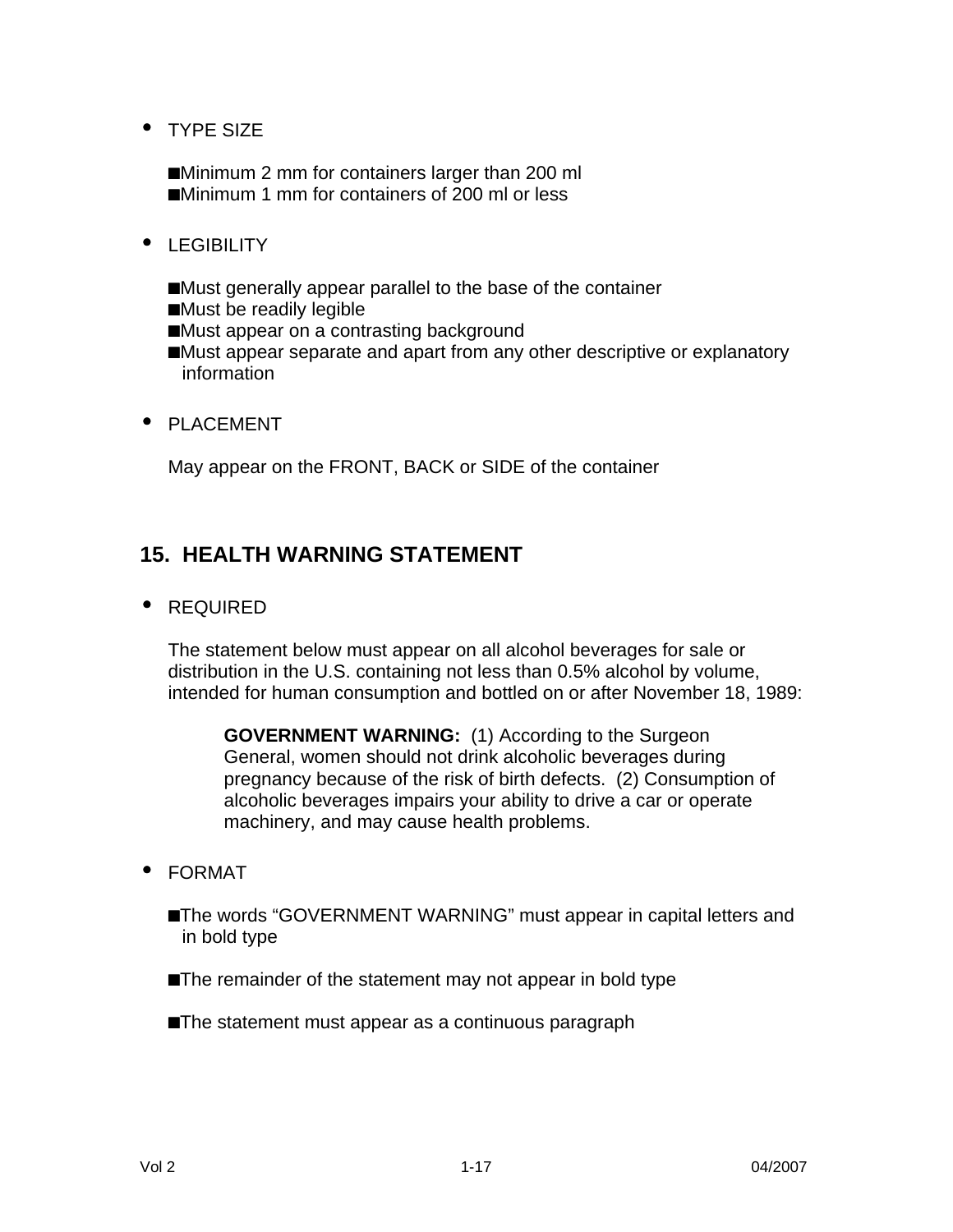- **·** TYPE SIZE
	- ■Minimum 3 mm for containers larger than 3 liters (101 fl. oz.) ■Minimum 2 mm for containers larger than 237 ml (8 fl. oz.) to 3 liters (101 fl. oz.)
	- ■Minimum 1 mm for containers of 237 ml (8 fl. oz.) or less
- **·** LEGIBILITY
	- **n**Must be readily legible under ordinary conditions and appear on a contrasting background
	- **n**Must appear separate and apart from all other label information ■May not exceed maximum number of characters per inch:

| Minimum Type            | <b>Maximum Characters</b> |  |  |
|-------------------------|---------------------------|--|--|
| <b>Size Requirement</b> | Per Inch                  |  |  |
| 1 $mm$                  | 40                        |  |  |
| $2 \text{ mm}$          | 25                        |  |  |
| $3 \, \text{mm}$        | 12                        |  |  |

#### **·** PLACEMENT

May appear on the FRONT, BACK or SIDE of the container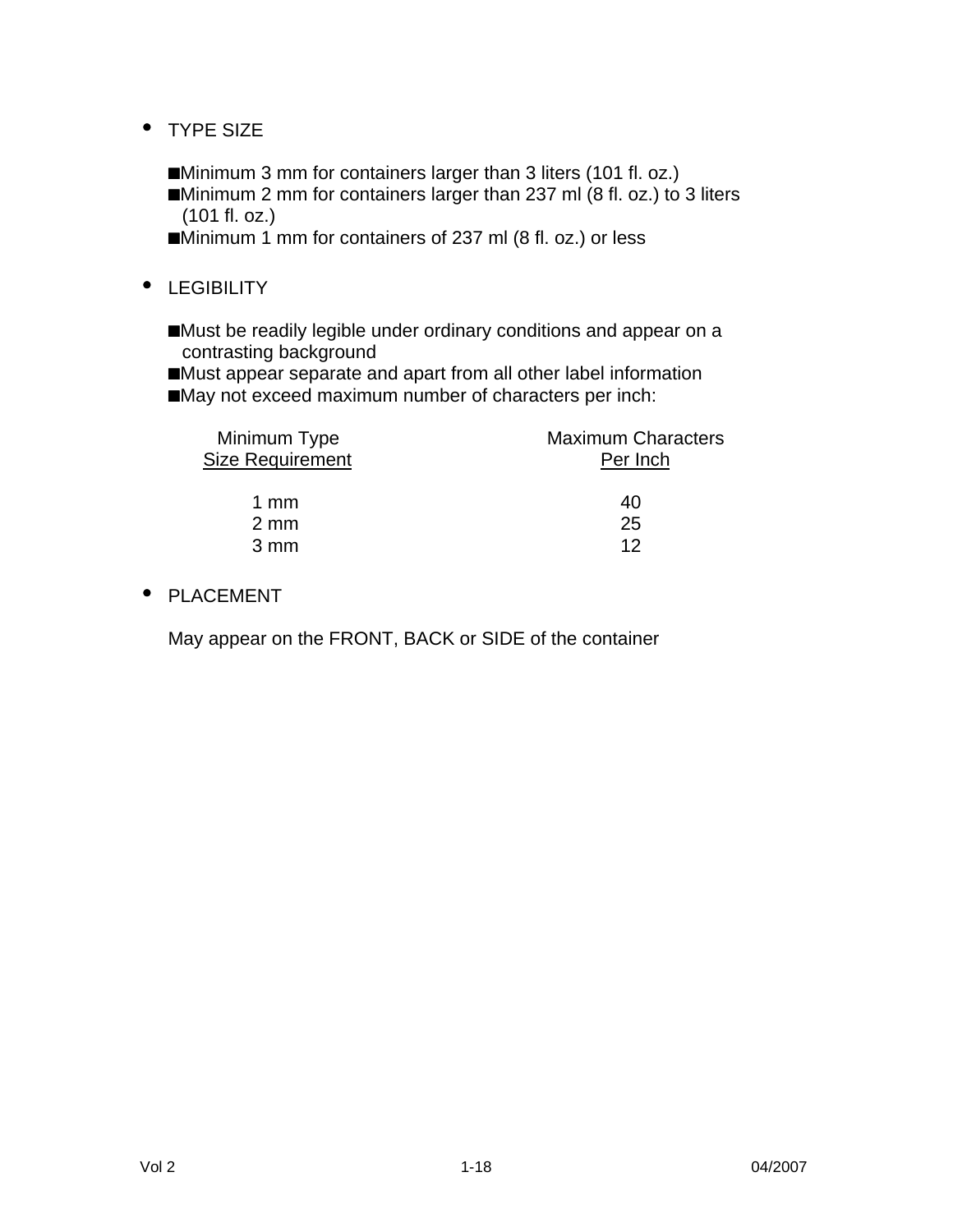# **CHAPTER 2 TYPE SIZE AND LEGIBILITY REQUIREMENTS**

# **TYPE SIZE**

**·** ALL MANDATORY INFORMATION (**excluding** BRAND NAME**\*** and HEALTH WARNING STATEMENT**\*\***)

■Minimum 2 mm for containers larger than 200 ml ■Minimum 1 mm for containers of 200 ml or less

# **LEGIBILITY REQUIREMENTS**

- **·** ALL MANDATORY INFORMATION (**excluding** SACCHARIN DISCLOSURE and HEALTH WARNING STATEMENT**\*\***)
	- **n**Except for BRAND NAME, must generally appear parallel to the base of the container
	- ■Must be readily legible
	- ■Must appear on a contrasting background
	- ■Must appear separate and apart from any descriptive or explanatory information. If the SULFITE DECLARATION does not appear separate and apart, it must appear substantially more conspicuous than surrounding nonmandatory informatory
- **·** SACCHARIN DISCLOSURE
	- ■Must be readily legible
	- ■Must appear on a contrasting background
	- ■Must appear separate and apart from all other label information

 **\***There are no established type size requirements for BRAND NAME

**\*\***See CHAPTER 3, TYPE SIZE AND LEGIBILITY REQUIREMENTS FOR HEALTH WARNING STATEMENT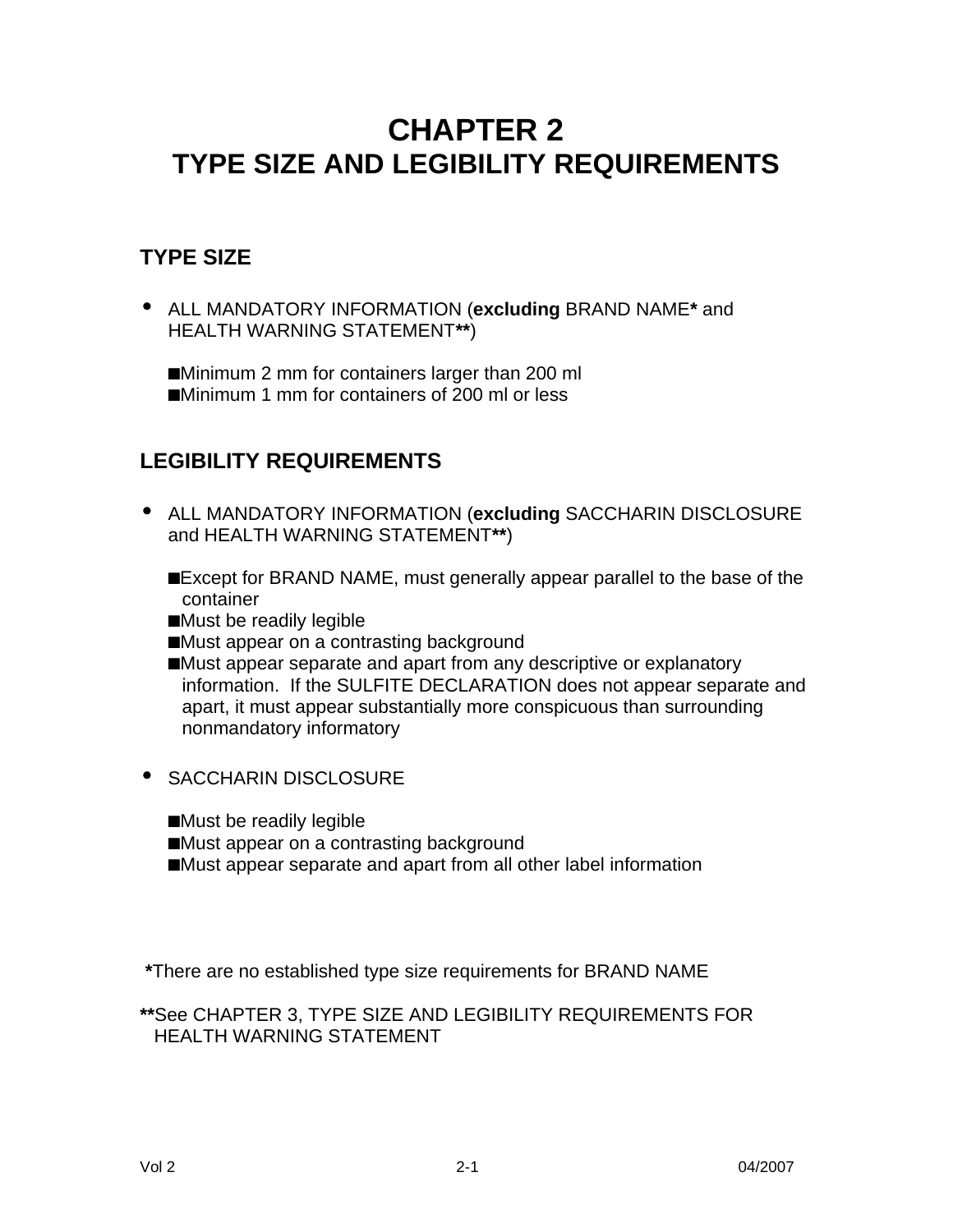# **CHAPTER 3 TYPE SIZE AND LEGIBILITY REQUIREMENTS FOR HEALTH WARNING STATEMENT**

# **TYPE SIZE**

| <b>Container Size</b>                             | Minimum Type<br><b>Size Requirement</b> |
|---------------------------------------------------|-----------------------------------------|
| Over 3 liters (101 fl. oz.)                       | 3 mm                                    |
| Over 237 ml (8 fl. oz.) to 3 liters (101 fl. oz.) | $2 \text{ mm}$                          |
| 237 ml or less                                    | 1 mm                                    |

# **LEGIBILITY REQUIREMENTS**

**n**May not exceed maximum number of characters per inch

| Minimum Type            | <b>Maximum Characters</b> |
|-------------------------|---------------------------|
| <b>Size Requirement</b> | Per Inch                  |
| 1 $mm$                  | 40                        |
| $2 \text{ mm}$          | 25                        |
| $3 \text{ mm}$          | イク                        |

■Must be readily legible under ordinary conditions and appear on a contrasting background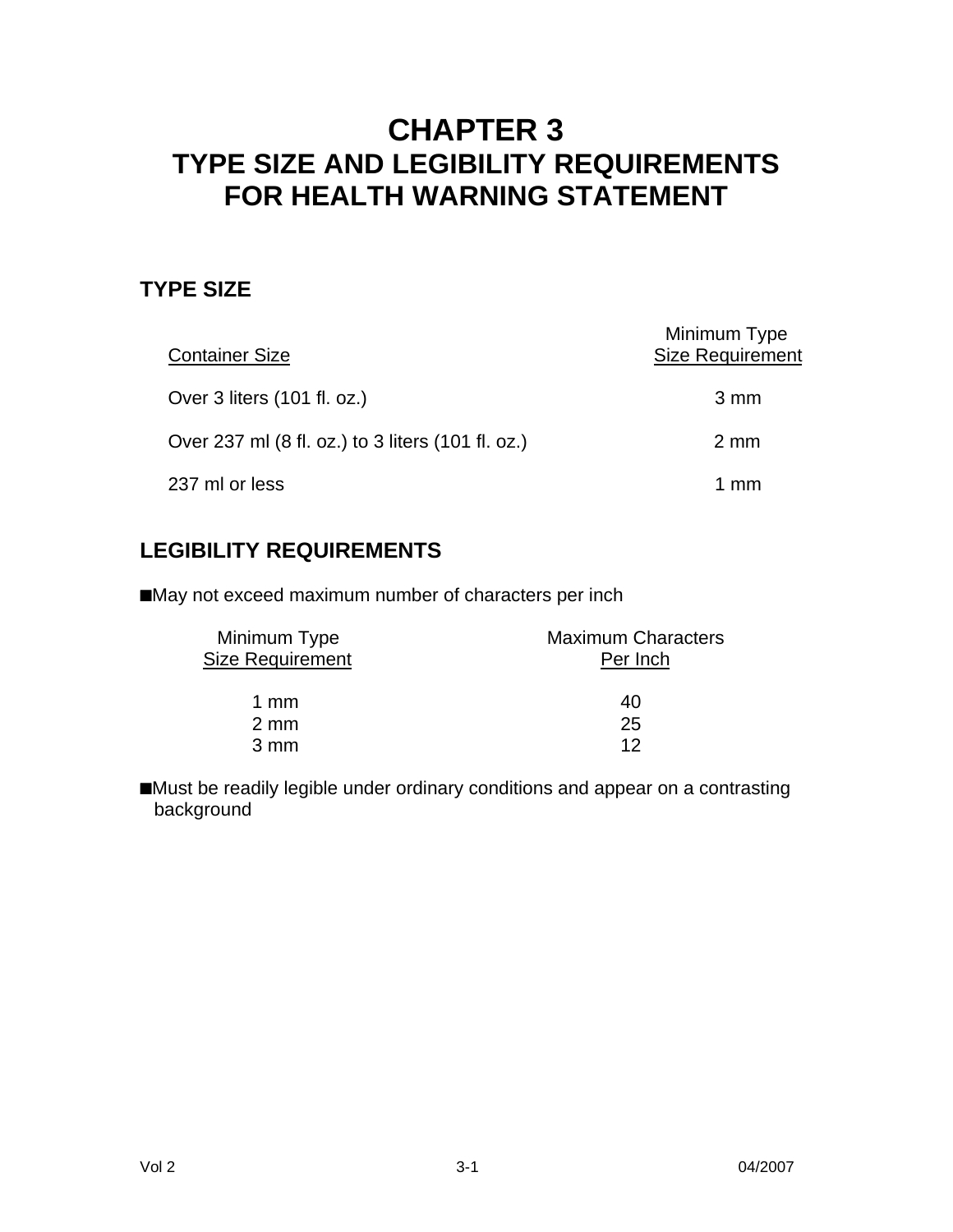# **CHAPTER 4 CLASS AND TYPE DESIGNATION**

# **GENERAL FEATURES**

**n**Identifies the labeled distilled spirits as to its specific class and/or class and type

**Based on defined classes and types** 

# **DEFINITIONS**

**·** CLASS

The broad category "distilled spirits" is divided, under standards of identity, into a number of general but defined classes, e.g., "Neutral Spirits or Alcohol," "Whisky"

**·** TYPE

Under most of the general classes are specific, defined types of distilled spirits, e.g., "Vodka" is a specific type of "Neutral Spirits or Alcohol;" "Straight Bourbon Whisky" is a specific type of "Whisky"

# **CLASS AND TYPE DESIGNATION**

■Most TYPE names are sufficient as class and type designations

■Some CLASS names are sufficient as class and type designations

**NOTE**: On succeeding pages is a chart that categorizes and very broadly defines all classes and most types of distilled spirits. Those classes and types that are sufficient as class and type designations are notated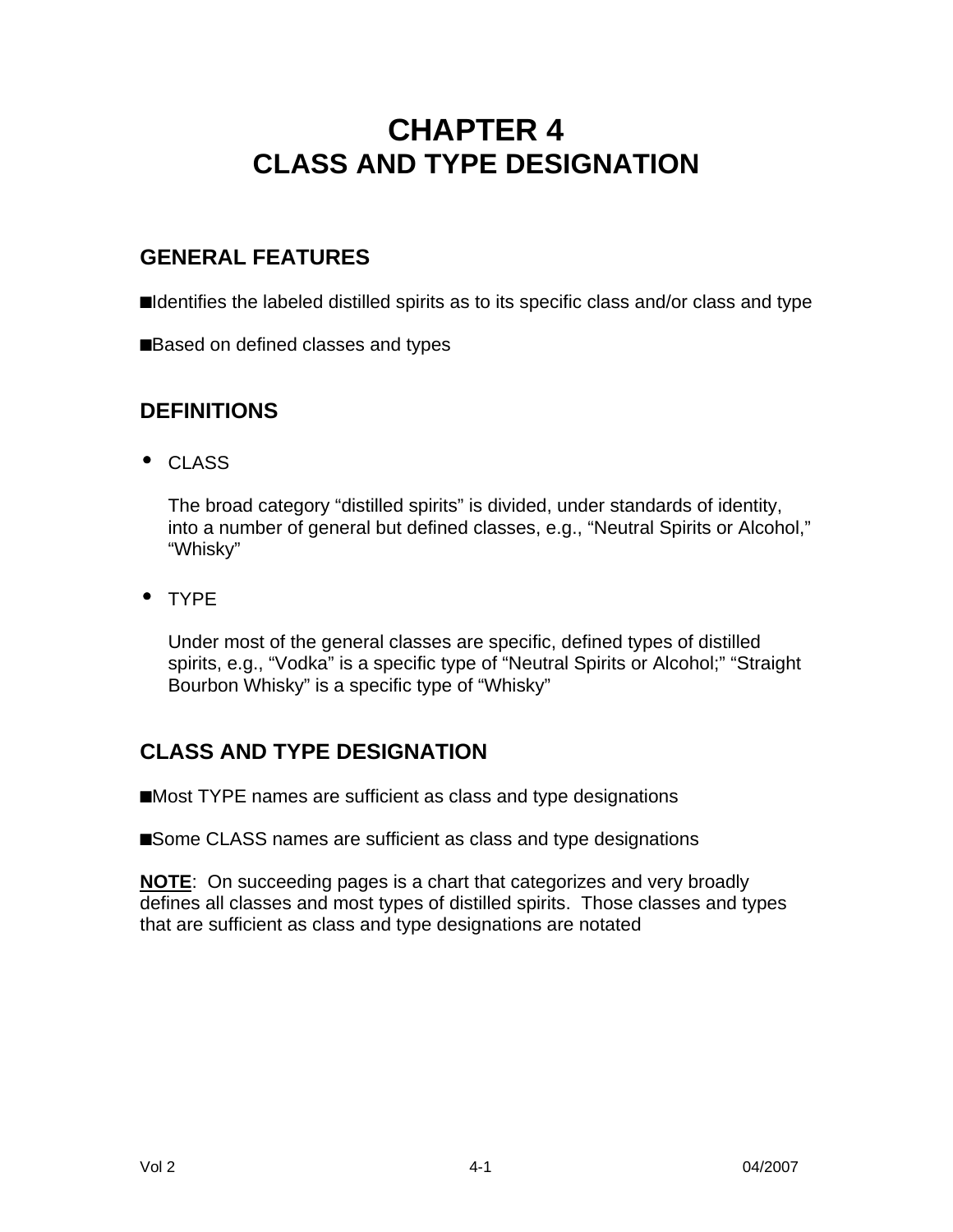# **CLASSES AND TYPES**

| <b>CLASS</b>                               | <b>GENERAL CLASS</b><br><b>DEFINITION</b>                                                                                                                                                                                                                  | <b>TYPE</b>                                                                                                                                                                                                                                                                                                                                                | <b>GENERAL TYPE</b><br><b>DEFINITION</b>                                                                                                                                                                                                                 |
|--------------------------------------------|------------------------------------------------------------------------------------------------------------------------------------------------------------------------------------------------------------------------------------------------------------|------------------------------------------------------------------------------------------------------------------------------------------------------------------------------------------------------------------------------------------------------------------------------------------------------------------------------------------------------------|----------------------------------------------------------------------------------------------------------------------------------------------------------------------------------------------------------------------------------------------------------|
| NEUTRAL SPIRITS OR<br>ALCOHOL <sup>1</sup> | Spirits distilled from any material at<br>or above 95% alcohol by volume<br>(190 proof), and if bottled, bottled at<br>not less than 40% alcohol by volume<br>$(80$ proof)                                                                                 | VODKA <sup>1</sup>                                                                                                                                                                                                                                                                                                                                         | Neutral spirits distilled or treated<br>after distillation with charcoal or<br>other materials so as to be without<br>distinctive character, aroma, taste<br>or color                                                                                    |
|                                            |                                                                                                                                                                                                                                                            | <b>GRAIN SPIRITS1</b>                                                                                                                                                                                                                                                                                                                                      | Neutral spirits distilled from a<br>fermented mash of grain and<br>stored in oak containers                                                                                                                                                              |
| WHISKY <sup>2</sup>                        | Spirits distilled from a fermented<br>mash of grain at less than 95%<br>alcohol by volume (190 proof) having<br>the taste, aroma and characteristics<br>generally attributed to whisky and<br>bottled at not less than 40% alcohol<br>by volume (80 proof) | <b>BOURBON WHISKY1</b>                                                                                                                                                                                                                                                                                                                                     | Whisky produced in the U.S. at<br>not exceeding 80% alcohol by<br>volume (160 proof) from a<br>fermented mash of not less than<br>51 percent corn and stored at not<br>more than 62.5% alcohol by<br>volume (125 proof) in charred<br>new oak containers |
|                                            |                                                                                                                                                                                                                                                            | RYE WHISKY <sup>3</sup>                                                                                                                                                                                                                                                                                                                                    | Whisky produced at not<br>exceeding 80% alcohol by volume<br>(160 proof) from a fermented<br>mash of not less than 51 percent<br>rye and stored at not more than<br>62.5% alcohol by volume (125<br>proof) in charred new oak<br>containers              |
|                                            |                                                                                                                                                                                                                                                            | <b>WHEAT WHISKY3</b>                                                                                                                                                                                                                                                                                                                                       | Whisky produced at not<br>exceeding 80% alcohol by volume<br>(160 proof) from a fermented<br>mash of not less than 51 percent<br>wheat and stored at not more<br>than 62.5% alcohol by volume<br>(125 proof) in charred new oak<br>containers            |
|                                            |                                                                                                                                                                                                                                                            | MALT WHISKY <sup>3</sup>                                                                                                                                                                                                                                                                                                                                   | Whisky produced at not<br>exceeding 80% alcohol by volume<br>(160 proof) from a fermented<br>mash of not less than 51 percent<br>malted barley and stored at not<br>more than 62.5% alcohol by<br>volume (125 proof) in charred<br>new oak containers    |
|                                            |                                                                                                                                                                                                                                                            | RYE MALT WHISKY <sup>3</sup>                                                                                                                                                                                                                                                                                                                               | Whisky produced at not<br>exceeding 80% alcohol by volume<br>(160 proof) from a fermented<br>mash of not less than 51 percent<br>malted rye and stored at not more<br>than 62.5% alcohol by volume<br>(125 proof) in charred new oak<br>containers       |
|                                            | <b>CORN WHISKY3</b>                                                                                                                                                                                                                                        | Whisky produced at not<br>exceeding 80% alcohol by volume<br>(160 proof) from a fermented<br>mash of not less than 80 percent<br>corn and if stored in oak<br>containers stored at not more<br>than 62.5% alcohol by volume<br>(125 proof) in used or uncharred<br>new oak containers and not<br>subjected in any manner to<br>treatment with charred wood |                                                                                                                                                                                                                                                          |
|                                            |                                                                                                                                                                                                                                                            | <b>STRAIGHT BOURBON WHISKY1</b>                                                                                                                                                                                                                                                                                                                            | Bourbon whisky stored in<br>charred new oak containers<br>for 2 years or more<br>"Straight Bourbon Whisky"<br>may include mixtures of two<br>or more straight bourbon<br>whiskies provided all of the<br>whiskies are produced in the<br>same state      |
|                                            |                                                                                                                                                                                                                                                            |                                                                                                                                                                                                                                                                                                                                                            |                                                                                                                                                                                                                                                          |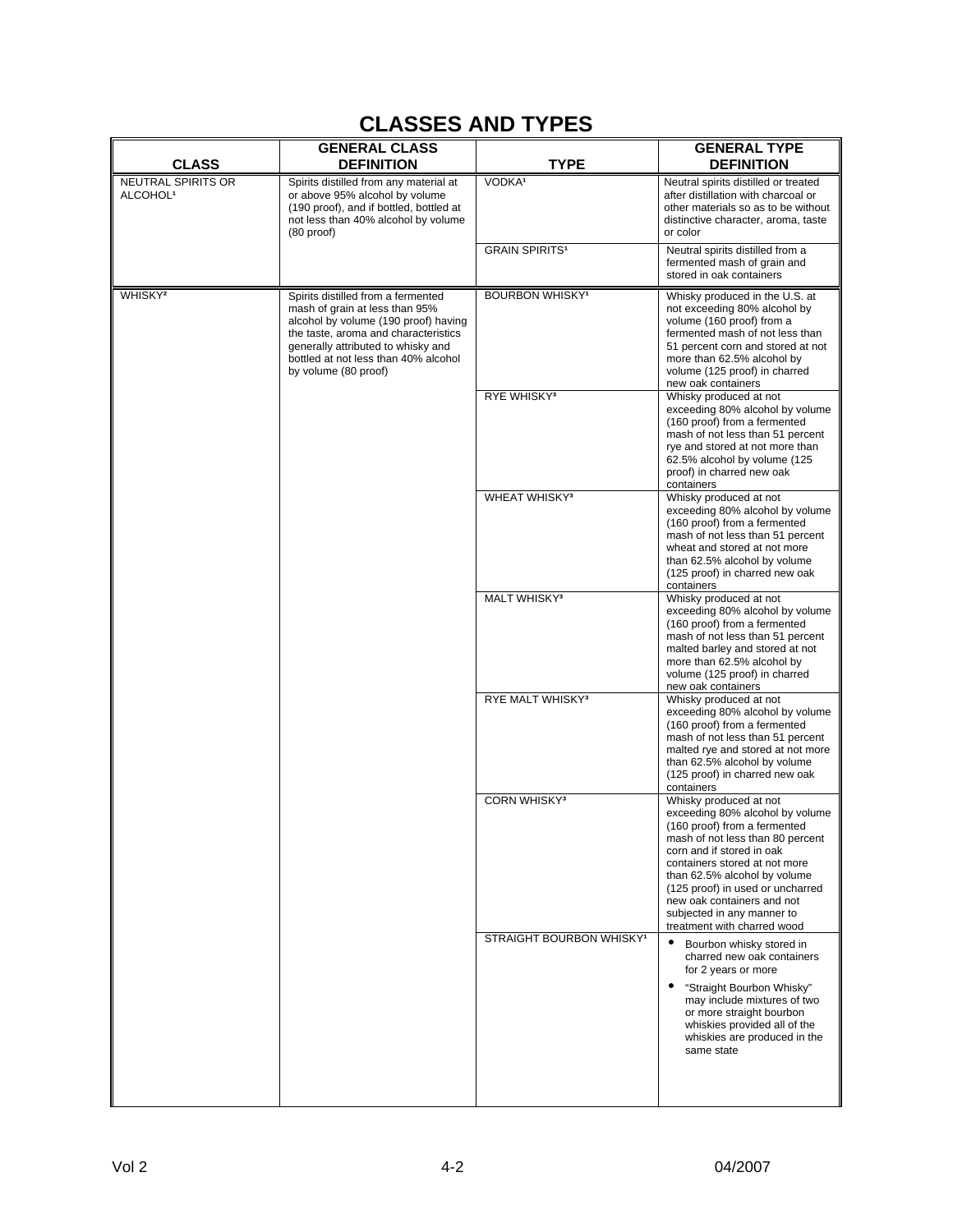| <b>CLASS</b> | <b>GENERAL CLASS</b><br><b>DEFINITION</b> | TYPE                                                     | <b>GENERAL TYPE</b><br><b>DEFINITION</b>                                                                                                                                                                                                                                                         |
|--------------|-------------------------------------------|----------------------------------------------------------|--------------------------------------------------------------------------------------------------------------------------------------------------------------------------------------------------------------------------------------------------------------------------------------------------|
|              |                                           | <b>STRAIGHT RYE WHISKY3</b>                              | Rye whisky stored in charred<br>$\bullet$<br>new oak containers for 2<br>years or more<br>"Straight Rye Whisky" may<br>include mixtures of two or<br>more straight rye whiskies<br>provided all of the whiskies<br>are produced in the same<br>state                                             |
|              |                                           | STRAIGHT WHEAT WHISKY <sup>3</sup>                       | Wheat whisky stored in<br>charred new oak containers<br>for 2 years or more<br>"Straight Wheat Whisky" may<br>$\bullet$<br>include mixtures of two or<br>more straight wheat whiskies<br>provided all of the whiskies<br>are produced in the same<br>state                                       |
|              |                                           | <b>STRAIGHT MALT WHISKY3</b>                             | Malt whisky stored in charred<br>new oak containers for 2<br>years or more<br>"Straight Malt Whisky" may<br>$\bullet$<br>include mixtures of two or<br>more straight malt whiskies<br>provided all of the whiskies<br>are produced in the same<br>state                                          |
|              |                                           | STRAIGHT RYE MALT WHISKY <sup>3</sup>                    | Rye malt whisky stored in<br>$\bullet$<br>charred new oak containers<br>for 2 years or more<br>"Straight Rye Malt Whisky"<br>may include mixtures of two<br>or more straight rye malt<br>whiskies provided all of the<br>whiskies are produced in the<br>same state                              |
|              |                                           | STRAIGHT CORN WHISKY <sup>3</sup>                        | Corn whisky stored in used or<br>$\bullet$<br>uncharred new oak containers<br>for 2 years or more<br>"Straight Corn Whisky" may<br>$\bullet$<br>include mixtures of two or<br>more straight corn whiskies<br>provided all of the whiskies<br>are produced in the same<br>state                   |
|              |                                           | <b>STRAIGHT WHISKY3</b>                                  | Whisky produced from a<br>fermented mash of less than<br>51 percent of any one type of<br>grain and stored in charred<br>new oak containers for 2<br>years or more<br>"Straight Whisky" may include<br>mixtures of two or more<br>straight whiskies provided all<br>of the whiskies are produced |
|              |                                           | WHISKY DISTILLED FROM<br><b>BOURBON MASH<sup>1</sup></b> | in the same state<br>Whisky produced in the U.S. at<br>not exceeding 80% alcohol by<br>volume (160 proof) from a<br>fermented mash of not less than<br>51 percent corn and stored in<br>used oak containers                                                                                      |
|              |                                           | WHISKY DISTILLED FROM RYE<br>MASH <sup>1</sup>           | Whisky produced in the U.S. at<br>not exceeding 80% alcohol by<br>volume (160 proof) from a<br>fermented mash of not less than<br>51 percent rye and stored in used<br>oak containers                                                                                                            |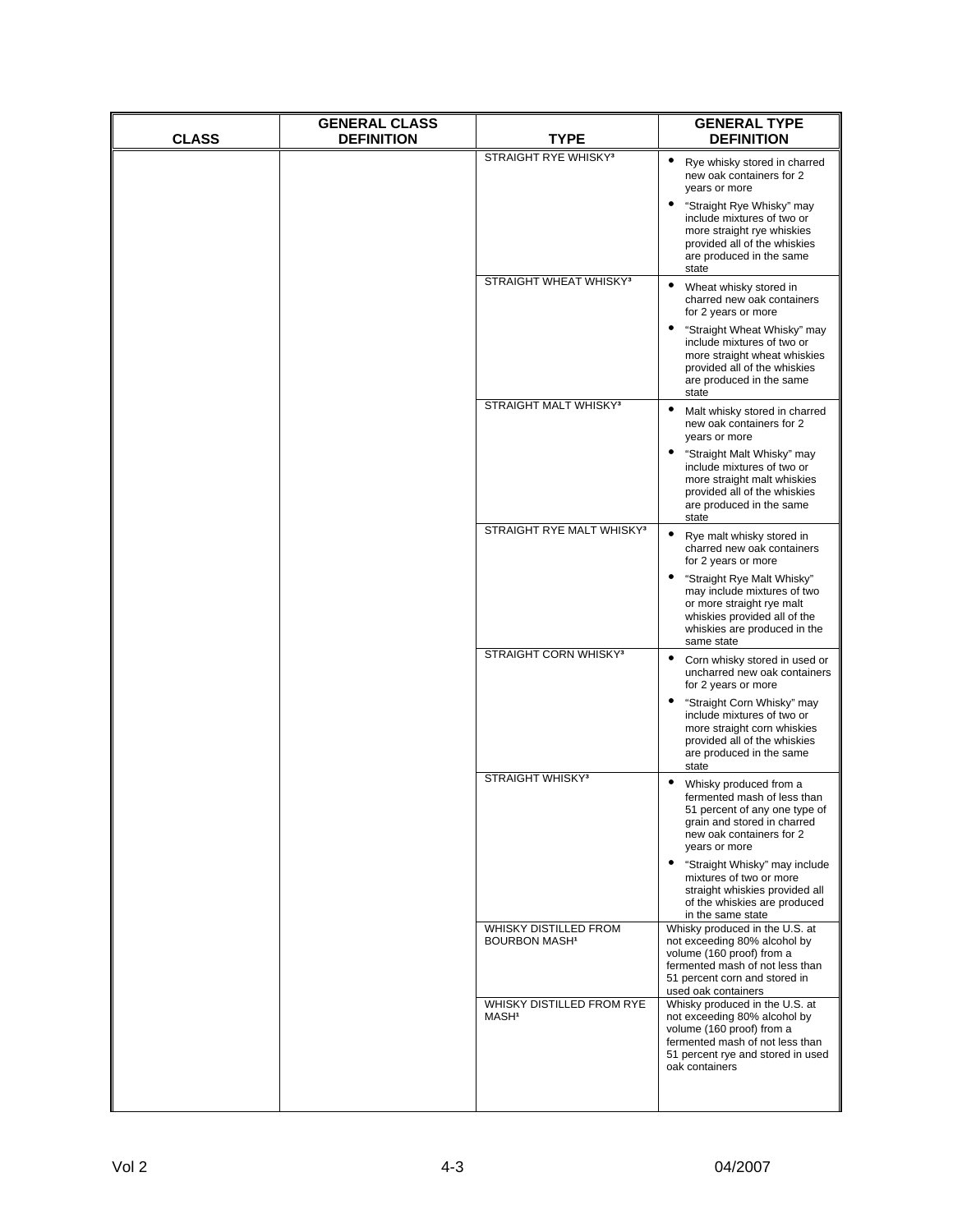| <b>CLASS</b> | <b>GENERAL CLASS</b><br><b>DEFINITION</b> | TYPE                                                                         | <b>GENERAL TYPE</b><br><b>DEFINITION</b>                                                                                                                                                                                                                                                                          |
|--------------|-------------------------------------------|------------------------------------------------------------------------------|-------------------------------------------------------------------------------------------------------------------------------------------------------------------------------------------------------------------------------------------------------------------------------------------------------------------|
|              |                                           | <b>WHISKY DISTILLED FROM</b><br><b>WHEAT MASH<sup>1</sup></b>                | Whisky produced in the U.S. at<br>not exceeding 80% alcohol by<br>volume (160 proof) from a<br>fermented mash of not less than<br>51 percent wheat and stored in<br>used oak containers                                                                                                                           |
|              |                                           | WHISKY DISTILLED FROM<br><b>MALT MASH1</b>                                   | Whisky produced in the U.S. at<br>not exceeding 80% alcohol by<br>volume (160 proof) from a<br>fermented mash of not less than<br>51 percent malted barley and<br>stored in used oak containers                                                                                                                   |
|              |                                           | WHISKY DISTILLED FROM RYE<br><b>MALT MASH1</b>                               | Whisky produced in the U.S. at<br>not exceeding 80% alcohol by<br>volume (160 proof) from a<br>fermented mash of not less than<br>51 percent malted rye and stored<br>in used oak containers                                                                                                                      |
|              |                                           | LIGHT WHISKY <sup>1</sup>                                                    | Whisky produced in the U.S. at<br>more than 80% alcohol by volume<br>(160 proof) [but less than 95%<br>alcohol by volume (190 proof)]<br>and stored in used or uncharred<br>new oak containers                                                                                                                    |
|              |                                           | BLENDED LIGHT WHISKY OR<br>LIGHT WHISKY - A BLEND <sup>1</sup>               | Light whisky blended with less<br>than 20% straight whisky on a<br>proof gallon basis                                                                                                                                                                                                                             |
|              |                                           | BLENDED WHISKY OR WHISKY<br>$-$ A BLEND <sup>3</sup>                         | Whisky produced by blending not<br>less than 20% on a proof gallon<br>basis (excluding alcohol derived<br>from added harmless coloring,<br>flavoring or blending materials*)<br>straight whisky or a blend of<br>straight whiskies and, separately<br>or in combination, whisky of any<br>type or neutral spirits |
|              |                                           | <b>BLENDED BOURBON WHISKY</b><br>OR BOURBON WHISKY - A<br>BLEND <sup>1</sup> | Blended whisky produced in the<br>U.S. containing not less than 51%<br>on a proof gallon basis (excluding<br>alcohol derived from added<br>harmless coloring, flavoring or<br>blending materials*) straight<br>bourbon whisky                                                                                     |
|              |                                           | BLENDED RYE WHISKY OR<br>RYE WHISKY - A BLEND <sup>3</sup>                   | Blended whisky containing not<br>less than 51% on a proof gallon<br>basis (excluding alcohol derived<br>from added harmless coloring,<br>flavoring or blending materials*)<br>straight rye whisky                                                                                                                 |
|              |                                           | BLENDED WHEAT WHISKY OR<br>WHEAT WHISKY - A BLEND <sup>3</sup>               | Blended whisky containing not<br>less than 51% on a proof gallon<br>basis (excluding alcohol derived<br>from added harmless coloring,<br>flavoring or blending materials*)<br>straight wheat whisky                                                                                                               |
|              |                                           | BLENDED MALT WHISKY OR<br>MALT WHISKY - A BLEND <sup>3</sup>                 | Blended whisky containing not<br>less than 51% on a proof gallon<br>basis (excluding alcohol derived<br>from added harmless coloring,<br>flavoring or blending materials*)<br>straight malt whisky                                                                                                                |
|              |                                           | BLENDED RYE MALT WHISKY<br>OR RYE MALT WHISKY - A<br>BLEND <sup>3</sup>      | Blended whisky containing not<br>less than 51% on a proof gallon<br>basis (excluding alcohol derived<br>from added harmless coloring,<br>flavoring or blending materials*)<br>straight rye malt whisky                                                                                                            |
|              |                                           | BLENDED CORN WHISKY OR<br>CORN WHISKY - A BLEND <sup>3</sup>                 | Blended whisky containing not<br>less than 51% on a proof gallon<br>basis (excluding alcohol derived<br>from added harmless coloring,<br>flavoring or blending materials*)<br>straight corn whisky                                                                                                                |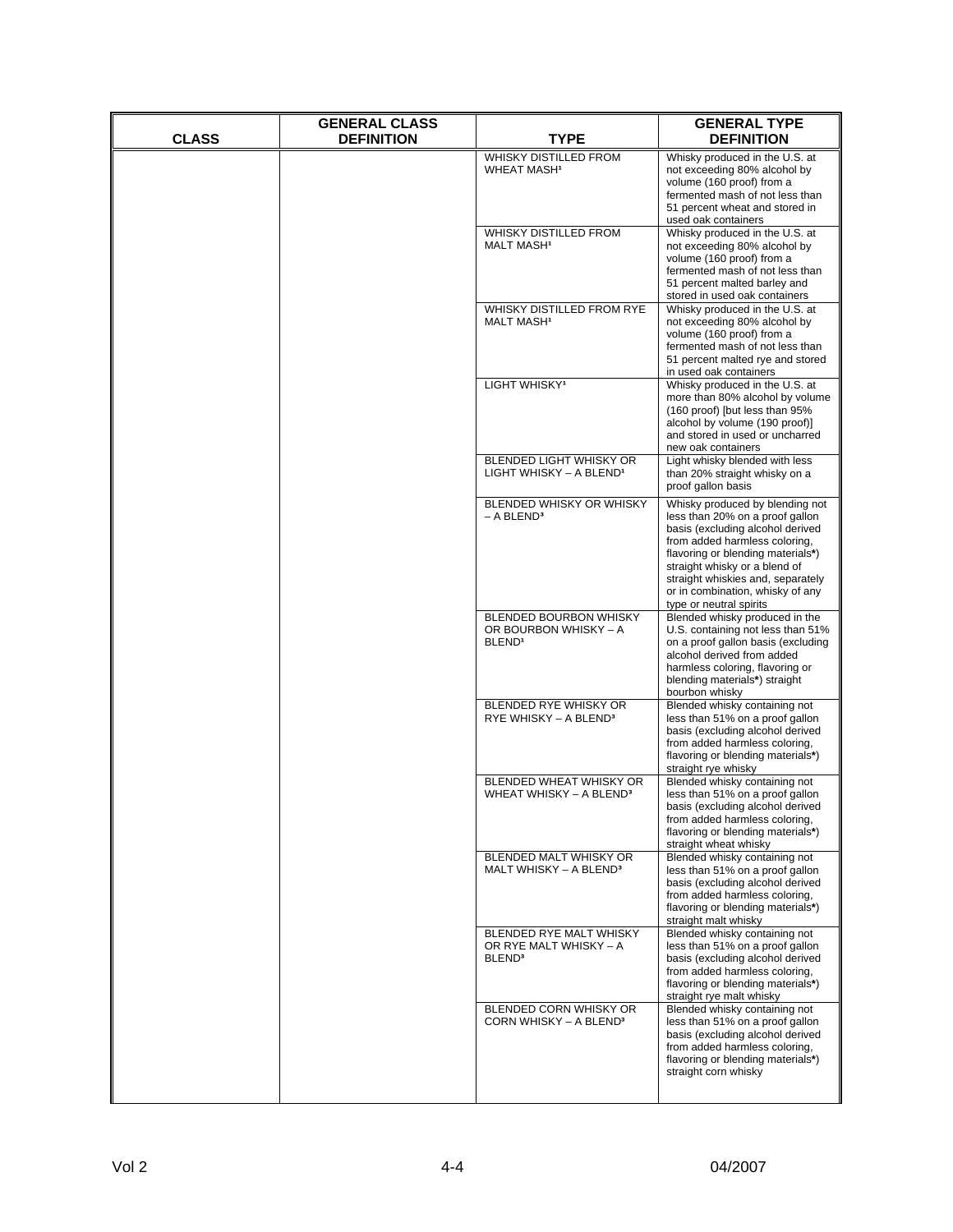| <b>CLASS</b>     | <b>GENERAL CLASS</b>                                                                                                                                                                               |                                                                                                          | <b>GENERAL TYPE</b>                                                                                                                                                                                                                                              |
|------------------|----------------------------------------------------------------------------------------------------------------------------------------------------------------------------------------------------|----------------------------------------------------------------------------------------------------------|------------------------------------------------------------------------------------------------------------------------------------------------------------------------------------------------------------------------------------------------------------------|
|                  | <b>DEFINITION</b>                                                                                                                                                                                  | TYPE                                                                                                     | <b>DEFINITION</b>                                                                                                                                                                                                                                                |
|                  |                                                                                                                                                                                                    | A BLEND OF STRAIGHT<br>WHISKIES OR BLENDED<br><b>STRAIGHT WHISKIES3</b>                                  | Mixture of straight whiskies<br>$\bullet$<br>produced in different states<br>Mixture of straight whiskies<br>produced in the same state to<br>which harmless coloring,<br>flavoring or blending                                                                  |
|                  |                                                                                                                                                                                                    | A BLEND OF STRAIGHT<br><b>BOURBON WHISKIES OR</b><br><b>BLENDED STRAIGHT</b><br><b>BOURBON WHISKIES1</b> | materials* have been added<br>A blend of straight whiskies<br>produced in the U.S. consisting<br>entirely of straight bourbon<br>whiskies                                                                                                                        |
|                  |                                                                                                                                                                                                    | A BLEND OF STRAIGHT RYE<br><b>WHISKIES OR BLENDED</b><br><b>STRAIGHT RYE WHISKIES3</b>                   | A blend of straight whiskies<br>consisting entirely of straight rye<br>whiskies                                                                                                                                                                                  |
|                  |                                                                                                                                                                                                    | A BLEND OF STRAIGHT WHEAT<br><b>WHISKIES OR BLENDED</b><br>STRAIGHT WHEAT WHISKIES <sup>3</sup>          | A blend of straight whiskies<br>consisting entirely of straight<br>wheat whiskies                                                                                                                                                                                |
|                  |                                                                                                                                                                                                    | A BLEND OF STRAIGHT MALT<br><b>WHISKIES OR BLENDED</b><br>STRAIGHT MALT WHISKIES <sup>3</sup>            | A blend of straight whiskies<br>consisting entirely of straight malt<br>whiskies                                                                                                                                                                                 |
|                  |                                                                                                                                                                                                    | A BLEND OF STRAIGHT RYE<br>MALT WHISKIES OR BLENDED<br>STRAIGHT RYE MALT<br><b>WHISKIES<sup>3</sup></b>  | A blend of straight whiskies<br>consisting entirely of straight rye<br>malt whiskies                                                                                                                                                                             |
|                  |                                                                                                                                                                                                    | A BLEND OF STRAIGHT CORN<br><b>WHISKIES OR BLENDED</b><br>STRAIGHT CORN WHISKIES <sup>3</sup>            | A blend of straight whiskies<br>consisting entirely of straight corn<br>whiskies                                                                                                                                                                                 |
|                  |                                                                                                                                                                                                    | SPIRIT WHISKY <sup>3</sup>                                                                               | Whisky produced by blending<br>neutral spirits and not less than<br>5% on a proof gallon basis<br>whisky, straight whisky or<br>combination of whisky and<br>straight whisky provided the<br>straight whisky is used at less<br>than 20% on a proof gallon basis |
|                  |                                                                                                                                                                                                    | <b>SCOTCH WHISKY<sup>1</sup></b>                                                                         | Unblended whisky manufactured<br>in Scotland in compliance with the<br>laws of the United Kingdom                                                                                                                                                                |
|                  |                                                                                                                                                                                                    | <b>BLENDED SCOTCH WHISKY</b><br>OR SCOTCH WHISKY - A<br>BLEND <sup>1</sup><br>IRISH WHISKY <sup>1</sup>  | A blend of whiskies manufactured<br>in Scotland in compliance with the<br>laws of the United Kingdom<br>Unblended whisky manufactured                                                                                                                            |
|                  |                                                                                                                                                                                                    |                                                                                                          | in the Republic of Ireland or in<br>Northern Ireland in compliance<br>with their laws                                                                                                                                                                            |
|                  |                                                                                                                                                                                                    | BLENDED IRISH WHISKY OR<br>IRISH WHISKY - A BLEND <sup>1</sup>                                           | A blend of whiskies manufactured<br>in the Republic of Ireland or in<br>Northern Ireland in compliance<br>with their laws                                                                                                                                        |
|                  |                                                                                                                                                                                                    | <b>CANADIAN WHISKY1</b>                                                                                  | Unblended whisky manufactured<br>in Canada in compliance with its<br>laws                                                                                                                                                                                        |
|                  |                                                                                                                                                                                                    | BLENDED CANADIAN WHISKY<br>OR CANADIAN WHISKY - A<br>BLEND <sup>1</sup>                                  | A blend of whiskies manufactured<br>in Canada in compliance with its<br>laws                                                                                                                                                                                     |
| GIN <sup>1</sup> | Spirits with a main characteristic<br>flavor derived from juniper berries<br>produced by distillation or mixing of<br>spirits with juniper berries and other<br>aromatics or extracts derived from | <b>DISTILLED GIN</b>                                                                                     | Gin produced by original<br>distillation from mash with or over<br>juniper berries and other<br>aromatics or their extracts,<br>essences or flavors                                                                                                              |
|                  | these materials and bottled at not<br>less than 40% alcohol by volume (80<br>proof)                                                                                                                | <b>REDISTILLED GIN</b>                                                                                   | Gin produced by redistillation of<br>distilled spirits with or over juniper<br>berries and other aromatics or<br>their extracts, essences or flavors                                                                                                             |
|                  |                                                                                                                                                                                                    | <b>COMPOUNDED GIN</b>                                                                                    | Gin produced by mixing neutral<br>spirits with juniper berries and<br>other aromatics or their extracts,<br>essences or flavors                                                                                                                                  |
|                  |                                                                                                                                                                                                    |                                                                                                          |                                                                                                                                                                                                                                                                  |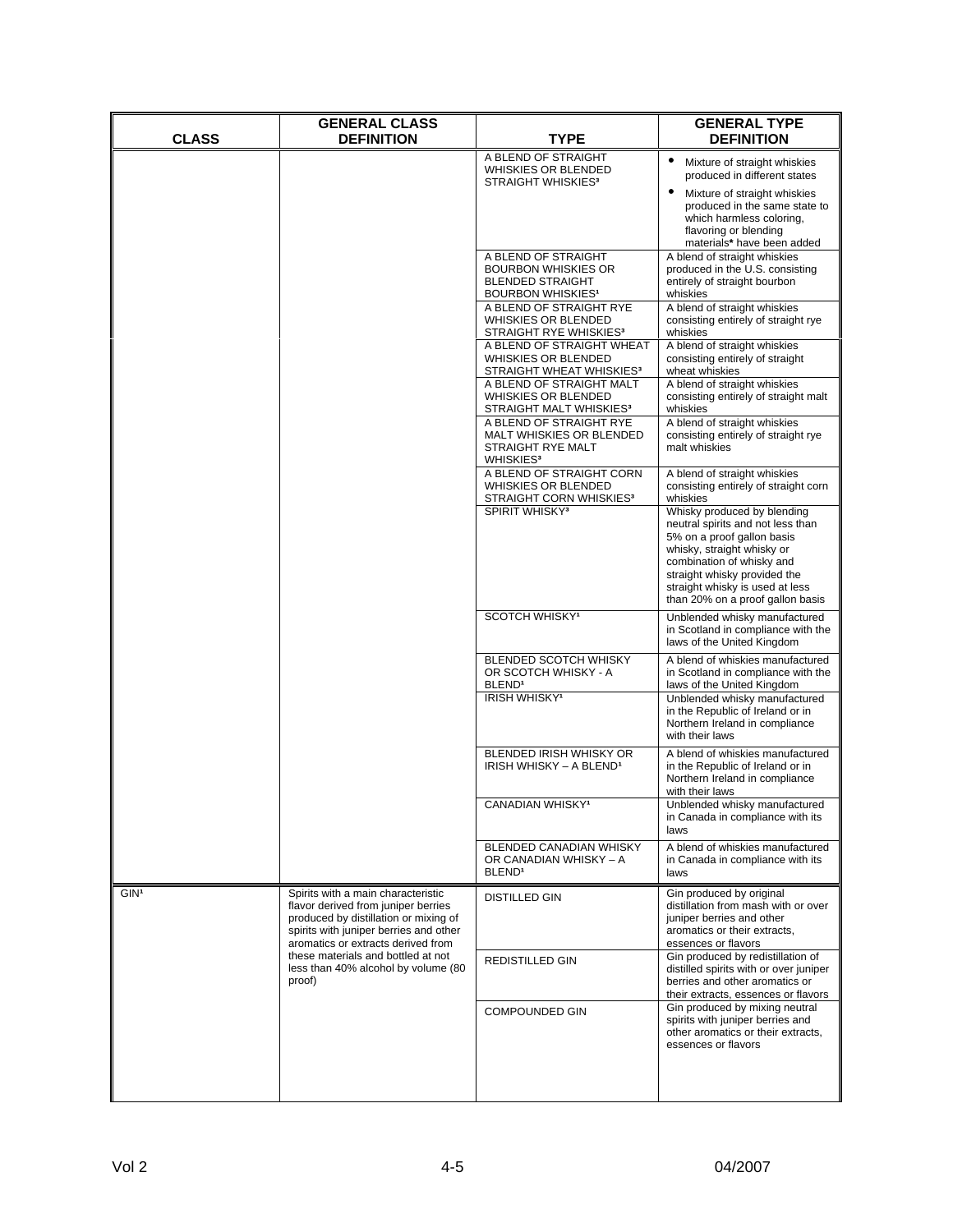| <b>CLASS</b>                                                                                                                                                                                                                                                                                                          | <b>GENERAL CLASS</b><br><b>DEFINITION</b> | TYPE                                                                                                                                                                                                                                                                                                                                                                                                         | <b>GENERAL TYPE</b><br><b>DEFINITION</b>                                                                                                                                                                                    |
|-----------------------------------------------------------------------------------------------------------------------------------------------------------------------------------------------------------------------------------------------------------------------------------------------------------------------|-------------------------------------------|--------------------------------------------------------------------------------------------------------------------------------------------------------------------------------------------------------------------------------------------------------------------------------------------------------------------------------------------------------------------------------------------------------------|-----------------------------------------------------------------------------------------------------------------------------------------------------------------------------------------------------------------------------|
| Spirits distilled from the fermented<br><b>BRANDY</b><br>juice, mash or wine of fruit or from its<br>residue at less than 95% alcohol by<br>volume (190 proof) having the taste,<br>aroma and characteristics generally<br>attributed to brandy and bottled at<br>not less than 40% alcohol by volume<br>$(80$ proof) | <b>FRUIT BRANDY</b>                       | $\bullet$<br>Brandy distilled solely from<br>the fermented juice or mash<br>of whole, sound, ripe fruit or<br>from standard fruit wine, with<br>or without the addition of not<br>more than 20 percent by<br>weight of the pomace of such<br>juice or wine or 30 percent by<br>volume of the lees of such<br>wine or both. Such brandy<br>may include up to 30% on a<br>proof gallon basis of lees<br>brandy |                                                                                                                                                                                                                             |
|                                                                                                                                                                                                                                                                                                                       |                                           |                                                                                                                                                                                                                                                                                                                                                                                                              | "Brandy" is grape brandy.<br>Other types of fruit brandy<br>must be further identified,<br>e.g., "Peach Brandy"<br>Grape brandy must be stored<br>in oak containers for a                                                   |
|                                                                                                                                                                                                                                                                                                                       |                                           | PISCO <sup>1</sup>                                                                                                                                                                                                                                                                                                                                                                                           | minimum of 2 years<br>Peruvian grape brandy stored in                                                                                                                                                                       |
|                                                                                                                                                                                                                                                                                                                       |                                           | APPLEJACK OR APPLE                                                                                                                                                                                                                                                                                                                                                                                           | other than oak containers<br>Type of FRUIT BRANDY made                                                                                                                                                                      |
|                                                                                                                                                                                                                                                                                                                       |                                           | BRANDY <sup>1</sup><br>KIRSCHWASSER <sup>1</sup>                                                                                                                                                                                                                                                                                                                                                             | from apples<br>Type of FRUIT BRANDY made                                                                                                                                                                                    |
|                                                                                                                                                                                                                                                                                                                       |                                           | SLIVOVITZ <sup>1</sup>                                                                                                                                                                                                                                                                                                                                                                                       | from cherries<br>Type of FRUIT BRANDY made                                                                                                                                                                                  |
|                                                                                                                                                                                                                                                                                                                       |                                           | <b>IMMATURE BRANDY<sup>1</sup></b>                                                                                                                                                                                                                                                                                                                                                                           | from plums<br>Grape brandy stored in oak                                                                                                                                                                                    |
|                                                                                                                                                                                                                                                                                                                       |                                           |                                                                                                                                                                                                                                                                                                                                                                                                              | containers for less than 2 years                                                                                                                                                                                            |
|                                                                                                                                                                                                                                                                                                                       |                                           | COGNAC <sup>1</sup>                                                                                                                                                                                                                                                                                                                                                                                          | Grape brandy distilled in the<br>Cognac region of France in<br>compliance with the laws and<br>regulations of the French<br>Government                                                                                      |
|                                                                                                                                                                                                                                                                                                                       |                                           | ARMAGNAC <sup>1</sup>                                                                                                                                                                                                                                                                                                                                                                                        | Grape brandy distilled in the<br>Armagnac region of France in<br>compliance with the laws and<br>regulations of the French<br>Government                                                                                    |
|                                                                                                                                                                                                                                                                                                                       |                                           | CALVADOS <sup>1</sup>                                                                                                                                                                                                                                                                                                                                                                                        | Apple brandy distilled in the<br>Calvados region of France in<br>compliance with the laws and<br>regulations of the French<br>Government                                                                                    |
|                                                                                                                                                                                                                                                                                                                       |                                           | DRIED FRUIT BRANDY                                                                                                                                                                                                                                                                                                                                                                                           | Fruit brandy distilled from<br>sound, dried fruit or from the<br>standard wine of such fruit                                                                                                                                |
|                                                                                                                                                                                                                                                                                                                       |                                           |                                                                                                                                                                                                                                                                                                                                                                                                              | For brandies of this type<br>(except RAISIN BRANDY,<br>see below), the word "Brandy"<br>must be qualified with the<br>name of the fruit from which<br>made preceded by the word<br>"dried," e.g., "Dried Apricot<br>Brandy" |
|                                                                                                                                                                                                                                                                                                                       |                                           | RAISIN BRANDY <sup>1</sup>                                                                                                                                                                                                                                                                                                                                                                                   | Type of DRIED FRUIT BRANDY<br>made from raisins                                                                                                                                                                             |
|                                                                                                                                                                                                                                                                                                                       |                                           | LEES BRANDY <sup>1</sup>                                                                                                                                                                                                                                                                                                                                                                                     | Brandy distilled from the lees<br>or sediment from fermentation<br>of fruit wine                                                                                                                                            |
|                                                                                                                                                                                                                                                                                                                       |                                           |                                                                                                                                                                                                                                                                                                                                                                                                              | "Lees Brandy" is grape lees<br>brandy. Other types of lees<br>brandy must be further<br>identified, e.g., "Cherry Lees<br>Brandy"                                                                                           |
|                                                                                                                                                                                                                                                                                                                       |                                           |                                                                                                                                                                                                                                                                                                                                                                                                              |                                                                                                                                                                                                                             |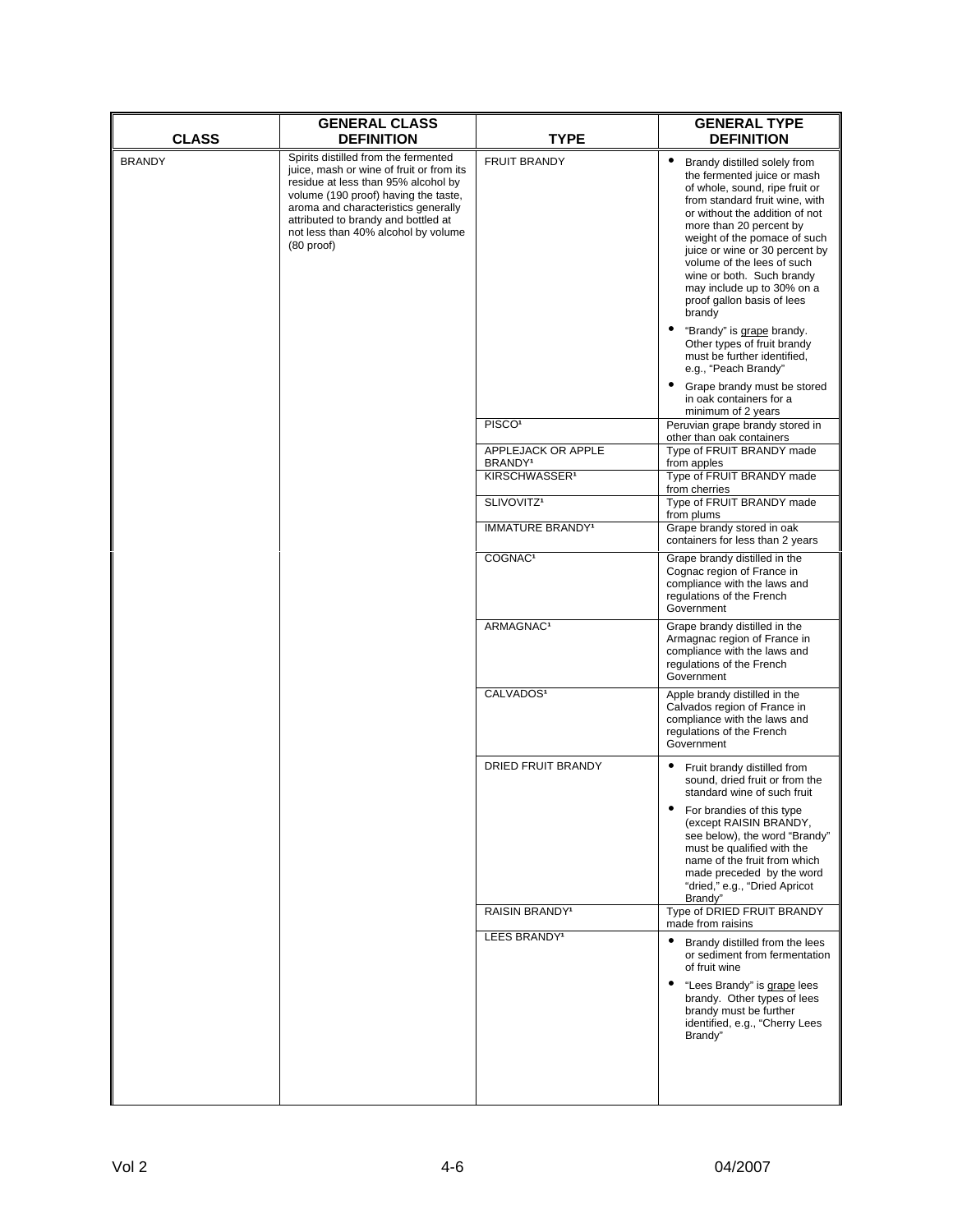| <b>CLASS</b>                                             | <b>GENERAL CLASS</b><br><b>DEFINITION</b>                                                                                                                                                                                                                                | TYPE                                         | <b>GENERAL TYPE</b><br><b>DEFINITION</b>                                                                                                                                                                                                                                                                                                                                                                                                                                                                                                                 |
|----------------------------------------------------------|--------------------------------------------------------------------------------------------------------------------------------------------------------------------------------------------------------------------------------------------------------------------------|----------------------------------------------|----------------------------------------------------------------------------------------------------------------------------------------------------------------------------------------------------------------------------------------------------------------------------------------------------------------------------------------------------------------------------------------------------------------------------------------------------------------------------------------------------------------------------------------------------------|
|                                                          |                                                                                                                                                                                                                                                                          | POMACE BRANDY OR<br>MARC BRANDY <sup>1</sup> | $\bullet$<br>Brandy distilled from the skin<br>and pulp of sound, ripe fruit<br>after the withdrawal of the<br>juice or wine                                                                                                                                                                                                                                                                                                                                                                                                                             |
|                                                          |                                                                                                                                                                                                                                                                          |                                              | $\bullet$<br>"Pomace Brandy" or "Marc<br>Brandy" is grape pomace or<br>marc brandy. Other types of<br>pomace or marc brandy must<br>be further identified, e.g.,<br>"Apple Pomace Brandy,"<br>"Pear Marc Brandy"                                                                                                                                                                                                                                                                                                                                         |
|                                                          |                                                                                                                                                                                                                                                                          | GRAPPA OR GRAPPA BRANDY <sup>1</sup>         | Type of POMACE BRANDY made<br>from grapes                                                                                                                                                                                                                                                                                                                                                                                                                                                                                                                |
|                                                          |                                                                                                                                                                                                                                                                          | RESIDUE BRANDY <sup>1</sup>                  | $\bullet$<br>Brandy distilled wholly or in<br>part from the fermented<br>residue of fruit or wine                                                                                                                                                                                                                                                                                                                                                                                                                                                        |
|                                                          |                                                                                                                                                                                                                                                                          |                                              | "Residue Brandy" is grape<br>residue brandy. Other types<br>of residue brandy must be<br>further identified, e.g.,<br>"Orange Residue Brandy"                                                                                                                                                                                                                                                                                                                                                                                                            |
|                                                          |                                                                                                                                                                                                                                                                          | NEUTRAL BRANDY <sup>1</sup>                  | Any type of brandy, e.g., "Fruit<br>$\bullet$<br>Brandy," "Residue Brandy,"<br>etc., distilled at more than<br>85% alcohol by volume (170<br>proof) but less than 95%<br>alcohol by volume (190 proof)                                                                                                                                                                                                                                                                                                                                                   |
|                                                          |                                                                                                                                                                                                                                                                          |                                              | "Neutral Brandy" is grape<br>neutral brandy. Other types<br>of neutral brandy must be<br>further identified, e.g.,<br>"Neutral Plum Brandy,"<br>"Neutral Citrus Residue<br>Brandy"                                                                                                                                                                                                                                                                                                                                                                       |
|                                                          |                                                                                                                                                                                                                                                                          | SUBSTANDARD BRANDY <sup>1</sup>              | $\bullet$<br>Brandy:<br>(a) distilled from the<br>fermented juice, mash or wine<br>having a volatile acidity<br>calculated, exclusive of water<br>added to facilitate distillation,<br>as acetic acid and exclusive<br>of sulfur dioxide, in excess of<br>0.2 gram per 100 cubic<br>centimeters (20 degrees C.)<br>(b) distilled from unsound,<br>moldy, diseased or<br>decomposed juice, mash,<br>wine, lees, pomace or residue<br>or which possesses any taste,<br>aroma or characteristic<br>associated with products<br>distilled from such material |
|                                                          |                                                                                                                                                                                                                                                                          |                                              | "Substandard Brandy" is<br>$\bullet$<br>grape substandard brandy.<br>Other types of substandard<br>brandy must be further<br>identified, e.g., "Substandard<br>Fig Brandy"                                                                                                                                                                                                                                                                                                                                                                               |
| BLENDED APPLEJACK OR<br>APPLEJACK - A BLEND <sup>1</sup> | Mixture of at least 20% on a proof<br>gallon basis apple brandy that has<br>been stored in oak containers for not<br>less than 2 years and not more than<br>80% on a proof gallon basis neutral<br>spirits, bottled at not less than 40%<br>alcohol by volume (80 proof) | NO TYPE UNDER THIS CLASS                     |                                                                                                                                                                                                                                                                                                                                                                                                                                                                                                                                                          |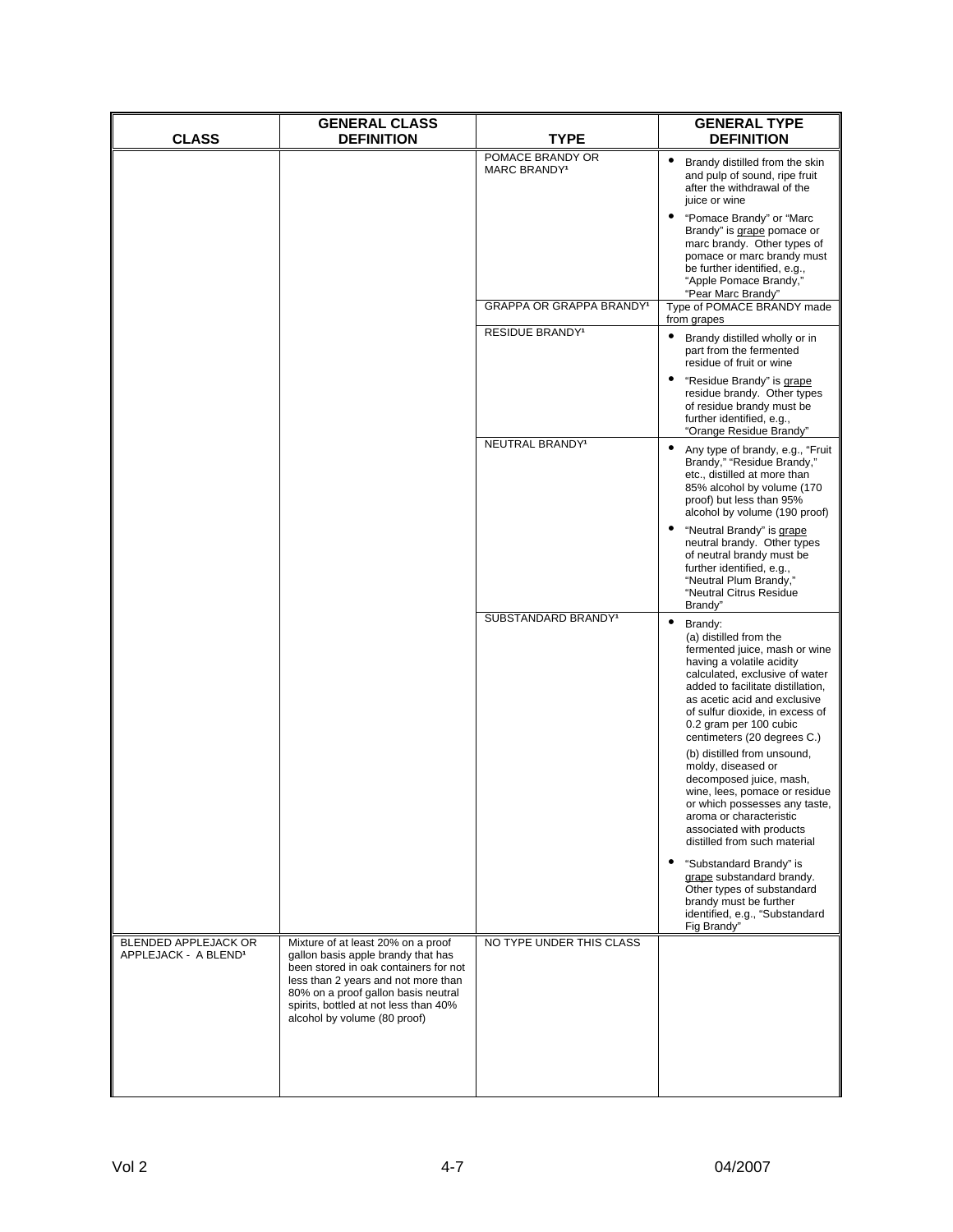| <b>CLASS</b>                     | <b>GENERAL CLASS</b><br><b>DEFINITION</b>                                                                                                                                                                                                                                                                                                                                                                                 | TYPE                                              | <b>GENERAL TYPE</b><br><b>DEFINITION</b>                                                                                                                                                                                                                                                                                                                                                                                                                                                                      |
|----------------------------------|---------------------------------------------------------------------------------------------------------------------------------------------------------------------------------------------------------------------------------------------------------------------------------------------------------------------------------------------------------------------------------------------------------------------------|---------------------------------------------------|---------------------------------------------------------------------------------------------------------------------------------------------------------------------------------------------------------------------------------------------------------------------------------------------------------------------------------------------------------------------------------------------------------------------------------------------------------------------------------------------------------------|
| RUM <sup>1</sup>                 | Spirits distilled from the fermented<br>juice of sugar cane, sugar cane<br>syrup, sugar cane molasses or other<br>sugar cane by-products at less than<br>95% alcohol by volume (190 proof)<br>having the taste, aroma and<br>characteristics generally attributed to<br>rum and bottled at not less than 40%<br>alcohol by volume (80 proof)                                                                              | NO TYPE UNDER THIS CLASS                          |                                                                                                                                                                                                                                                                                                                                                                                                                                                                                                               |
| <b>TEQUILA1</b>                  | Spirits distilled in Mexico in<br>compliance with the laws and<br>regulations of the Mexican<br>Government from a fermented mash<br>derived principally from the Agave<br>Tequilana Weber ("blue" variety),<br>with or without additional<br>fermentable substances having the<br>taste, aroma and characteristics<br>generally attributed to Tequila and<br>bottled at not less than 40% alcohol<br>by volume (80 proof) | NO TYPE UNDER THIS CLASS                          |                                                                                                                                                                                                                                                                                                                                                                                                                                                                                                               |
| MESCAL/<br>MEZCAL <sup>1</sup>   | Spirits distilled in Mexico in<br>compliance with the laws and<br>regulations of the Mexican<br>Government from a fermented mash<br>derived from the Mezcal plant,<br>having the taste, aroma and<br>characteristics generally attributed to<br>Mescal/Mezcal and bottled at not<br>less than 40% alcohol by volume (80<br>proof)                                                                                         | NO TYPE UNDER THIS CLASS                          |                                                                                                                                                                                                                                                                                                                                                                                                                                                                                                               |
| LIQUEUR/<br>CORDIAL <sup>1</sup> | Flavored spirits product containing<br>not less than 21/2% by weight sugar,<br>dextrose, levulose or a combination<br>thereof made by mixing or redistilling<br>any class or type of spirits with or<br>over fruits, flowers, plants or pure<br>juices therefrom or other natural<br>flavoring materials or with extracts<br>derived from infusions, percolation or<br>maceration of such materials                       | SLOE GIN1<br>RYE LIQUEUR/RYE CORDIAL <sup>1</sup> | Liqueur/Cordial deriving its main<br>flavor characteristic from sloe<br>berries<br>Liqueur/Cordial with the<br>predominant characteristic flavor<br>of rye whisky made with not less<br>than 51% on a proof gallon basis<br>rye whisky, straight rye whisky or<br>whisky distilled from rye mash<br>bottled at not less than 30%<br>alcohol by volume (60 proof).<br>Wine may be used but if used<br>may not exceed 21/2% by volume<br>of the finished product                                                |
|                                  |                                                                                                                                                                                                                                                                                                                                                                                                                           | BOURBON LIQUEUR/BOURBON<br>CORDIAL <sup>1</sup>   | Liqueur/Cordial produced in the<br>U.S. with the predominant<br>characteristic flavor of bourbon<br>whiskey made with not less than<br>51% on a proof gallon basis<br>bourbon whisky, straight bourbon<br>whisky or whisky distilled from<br>bourbon mash bottled at not less<br>than 30% alcohol by volume (60<br>proof). Wine may be used but if<br>used may not exceed 21/2% by<br>volume of the finished product                                                                                          |
|                                  |                                                                                                                                                                                                                                                                                                                                                                                                                           | ROCK AND RYE <sup>1</sup>                         | Liqueur/Cordial with the<br>predominant characteristic flavor<br>of rye whisky made with not less<br>than 51% on a proof gallon basis<br>rye whisky, straight rye whisky or<br>whisky distilled from rye mash,<br>rock candy or sugar syrup and<br>with or without the addition of<br>fruit, fruit juices or other natural<br>flavoring materials, bottled at not<br>less than 24% alcohol by volume<br>(48 proof). Wine may be used but<br>if used may not exceed 21/2% by<br>volume of the finished product |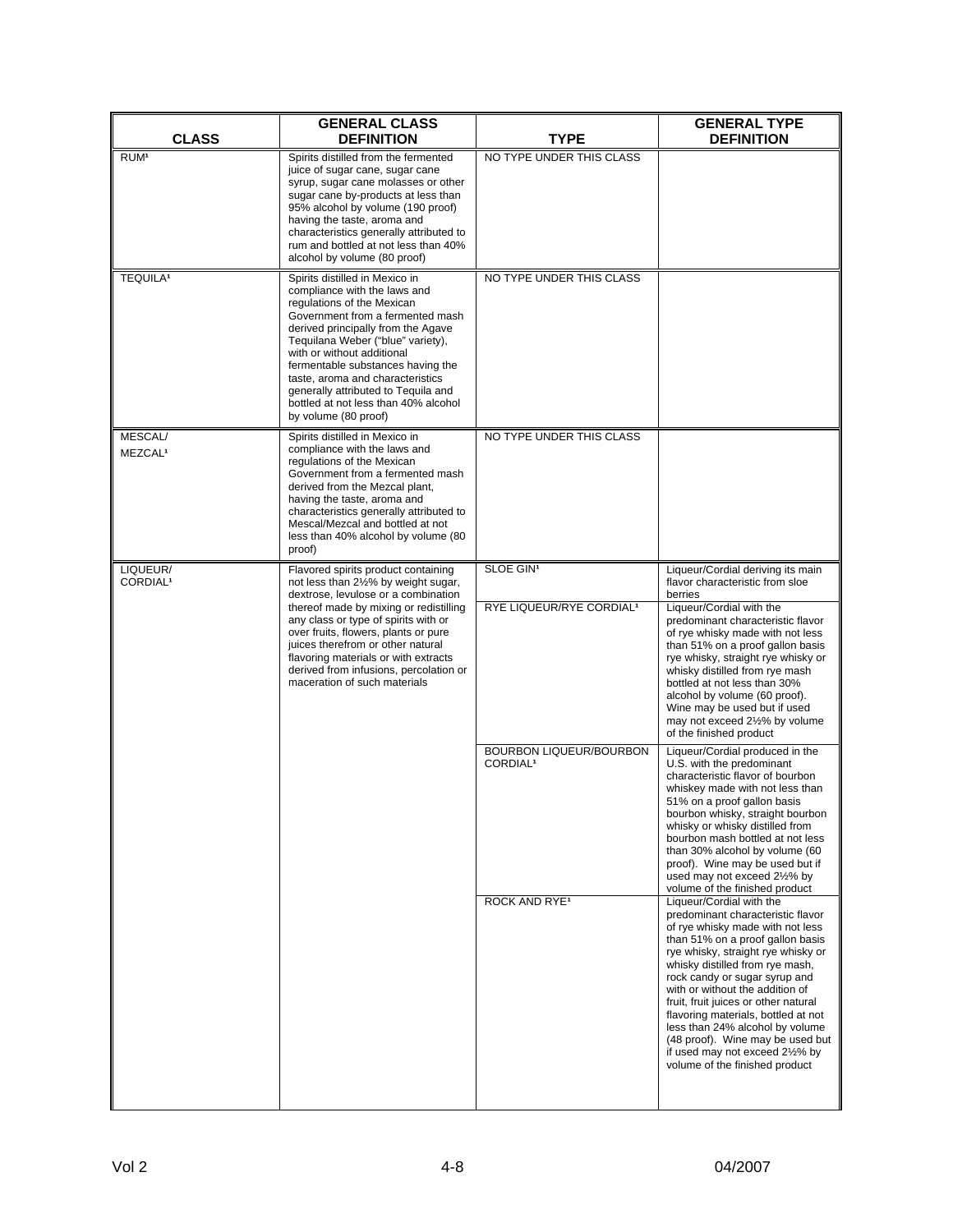| <b>CLASS</b> | <b>GENERAL CLASS</b><br><b>DEFINITION</b> | <b>TYPE</b>                                           | <b>GENERAL TYPE</b><br><b>DEFINITION</b>                                                                                                                                                                                                                                                                                                                                                                                                                                                                                                                 |
|--------------|-------------------------------------------|-------------------------------------------------------|----------------------------------------------------------------------------------------------------------------------------------------------------------------------------------------------------------------------------------------------------------------------------------------------------------------------------------------------------------------------------------------------------------------------------------------------------------------------------------------------------------------------------------------------------------|
|              |                                           | ROCK AND BOURBON <sup>1</sup>                         | Liqueur/Cordial produced in the<br>U.S. with the predominant<br>characteristic flavor of bourbon<br>whisky made with not less than<br>51% on a proof gallon basis<br>bourbon whisky, straight bourbon<br>whisky or whisky distilled from<br>bourbon mash, rock candy or<br>sugar syrup and with or without<br>the addition of fruit, fruit juices or<br>other natural flavoring materials,<br>bottled at not less than 24%<br>alcohol by volume (48 proof).<br>Wine may be used but if used<br>may not exceed 21/2% by volume<br>of the finished product |
|              |                                           | ROCK AND BRANDY <sup>1</sup>                          | Liqueur/Cordial with the<br>predominant characteristic flavor<br>of brandy made with grape<br>brandy as the exclusive distilled<br>spirits base, rock candy or sugar<br>syrup and with or without the<br>addition of fruit, fruit juices or<br>other natural flavoring materials,<br>bottled at not less than 24%<br>alcohol by volume (48 proof).<br>Wine may be used but if used<br>may not exceed 21/2% by volume<br>of the finished product                                                                                                          |
|              |                                           | <b>ROCK AND RUM<sup>1</sup></b>                       | Liqueur/Cordial with the<br>predominant characteristic flavor<br>of rum made with rum as the<br>exclusive distilled spirits base,<br>rock candy or sugar syrup and<br>with or without the addition of<br>fruit, fruit juices or other natural<br>flavoring materials, bottled at not<br>less than 24% alcohol by volume<br>(48 proof). Wine may be used but<br>if used may not exceed 21/2% by<br>volume of the finished product                                                                                                                         |
|              |                                           | RUM LIQUEUR/<br>RUM CORDIAL <sup>1</sup>              | Liqueur/Cordial with the<br>predominant characteristic flavor<br>of rum made with rum as the<br>exclusive distilled spirits base,<br>bottled at not less than 30%<br>alcohol by volume (60 proof).<br>Wine may be used but if used<br>may not exceed 21/2% by volume<br>of the finished product                                                                                                                                                                                                                                                          |
|              |                                           | <b>GIN LIQUEUR/</b><br><b>GIN CORDIAL<sup>1</sup></b> | Liqueur/Cordial with the<br>predominant characteristic flavor<br>of gin made with gin as the<br>exclusive distilled spirits base,<br>bottled at not less than 30%<br>alcohol by volume (60 proof).<br>Wine may be used but if used<br>may not exceed 21/2% by volume<br>of the finished product                                                                                                                                                                                                                                                          |
|              |                                           |                                                       |                                                                                                                                                                                                                                                                                                                                                                                                                                                                                                                                                          |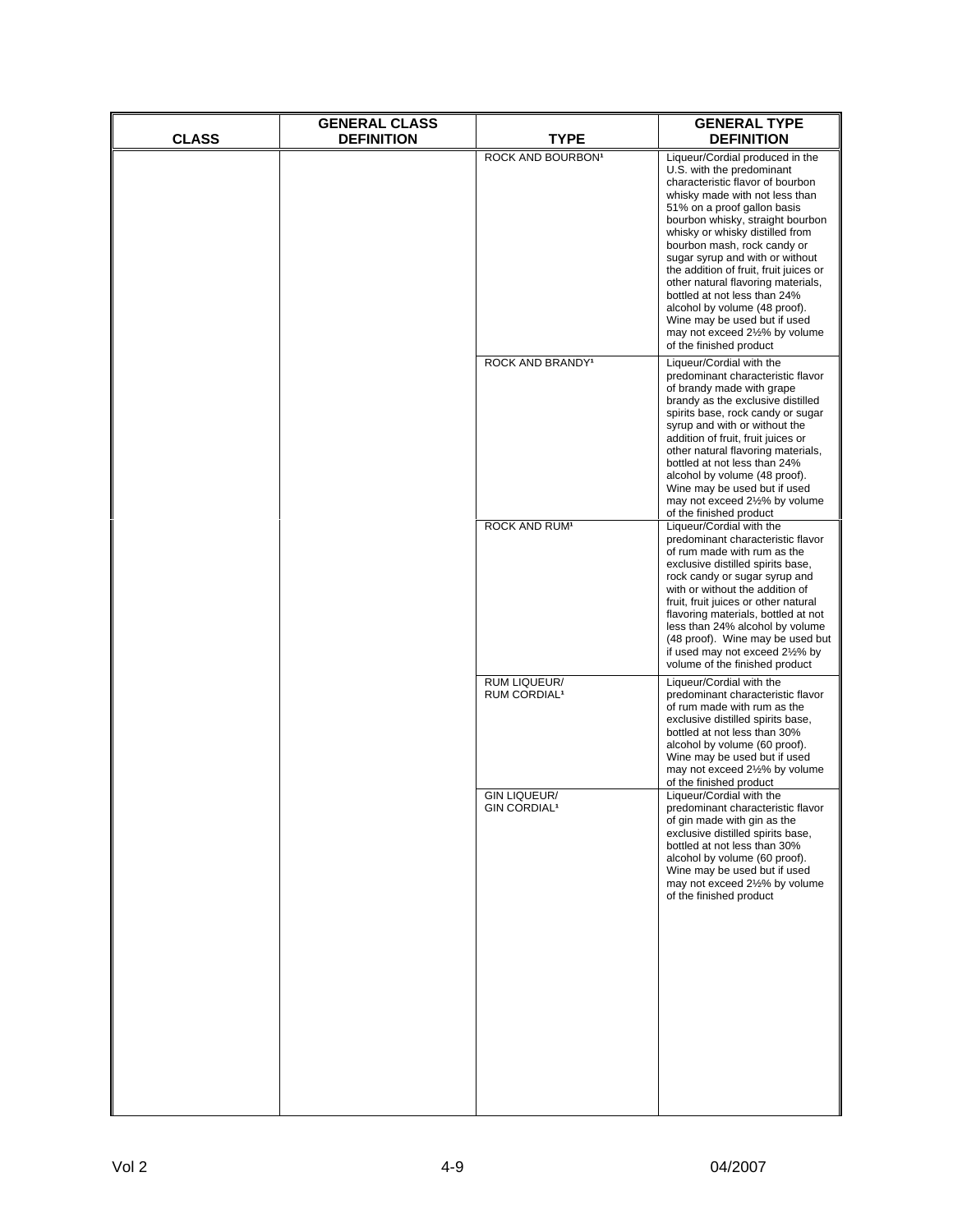|                              | <b>GENERAL CLASS</b>                                                                                                                                                                                                                                                                                                                                                                                                                                                                                                                                                                                                                                                                                                                                                                     |                                                                                                                                                                                                                                                                                                                                                                      | <b>GENERAL TYPE</b>                                                                                                                                                                                                                                                                                                                                                                                                                                                                                                                                                                                                                                                                                                                                                                                                                                                                                                                                                                                                                                                                              |
|------------------------------|------------------------------------------------------------------------------------------------------------------------------------------------------------------------------------------------------------------------------------------------------------------------------------------------------------------------------------------------------------------------------------------------------------------------------------------------------------------------------------------------------------------------------------------------------------------------------------------------------------------------------------------------------------------------------------------------------------------------------------------------------------------------------------------|----------------------------------------------------------------------------------------------------------------------------------------------------------------------------------------------------------------------------------------------------------------------------------------------------------------------------------------------------------------------|--------------------------------------------------------------------------------------------------------------------------------------------------------------------------------------------------------------------------------------------------------------------------------------------------------------------------------------------------------------------------------------------------------------------------------------------------------------------------------------------------------------------------------------------------------------------------------------------------------------------------------------------------------------------------------------------------------------------------------------------------------------------------------------------------------------------------------------------------------------------------------------------------------------------------------------------------------------------------------------------------------------------------------------------------------------------------------------------------|
| <b>CLASS</b>                 | <b>DEFINITION</b>                                                                                                                                                                                                                                                                                                                                                                                                                                                                                                                                                                                                                                                                                                                                                                        | TYPE<br><b>BRANDY LIQUEUR/</b><br><b>BRANDY CORDIAL<sup>1</sup></b><br>ARAK/ARACK/RAKI<br>AMARETTO <sup>1</sup><br>KUMMEL <sup>1</sup><br>OUZO <sup>1</sup><br>ANISE/ANISETTE <sup>1</sup><br>SAMBUCA <sup>1</sup><br>PEPPERMINT SCHNAPPS <sup>1</sup><br>TRIPLE SEC <sup>1</sup><br>CURACAO <sup>1</sup><br>$\overline{11}$<br>CRÈME DE<br>GOLDWASSER <sup>12</sup> | <b>DEFINITION</b><br>$\bullet$<br>Liqueur/Cordial with the<br>predominant characteristic<br>flavor of brandy made with<br>brandy as the exclusive<br>distilled spirits base, bottled at<br>not less than 30% alcohol by<br>volume (60 proof). Wine may<br>be used but if used may not<br>exceed 21/2% by volume of the<br>finished product<br>"Brandy Liqueur" or "Brandy<br>$\bullet$<br>Cordial" is grape brandy<br>liqueur/cordial. Other types of<br>brandy liqueurs/cordials must<br>be specifically identified, e.g.,<br>"Cherry Brandy Liqueur,"<br>"Peach Brandy Cordial"<br>Anise flavored liqueur/cordial<br>Almond flavored liqueur/cordial<br>Caraway flavored liqueur/cordial<br>Anise flavored liqueur/cordial<br>Anise flavored liqueur/cordial<br>Italian anise flavored<br>liqueur/cordial<br>Peppermint flavored<br>liqueur/cordial<br>Orange flavored liqueur/cordial<br>Orange flavored liqueur/cordial<br>Liqueur/Cordial with the<br>predominant flavor as indicated in<br>the name, e.g., "Crème de<br>Menthe" - mint flavored<br>liqueur/cordial<br>German herb flavored |
| FLAVORED BRANDY <sup>1</sup> | Brandy flavored with natural<br>$\bullet$<br>flavoring materials, with or<br>without the addition of sugar,<br>bottled at not less than 30%<br>alcohol by volume (60 proof)<br>The name of the predominant<br>$\bullet$<br>flavor shall appear as part of the<br>class and type designation, e.g.,<br>"Apricot Flavored Brandy"<br>Wine may be added up to 15%<br>$\bullet$<br>by volume of the finished product<br>provided at least 121/2% of the<br>wine is derived from the base<br>commodity that corresponds to<br>the labeled flavor of the product.<br>If not, or if the wine addition<br>exceeds 15% by volume of the<br>finished product the classes<br>and/or types and percentages<br>(by volume) of the wine must be<br>stated as part of the class and<br>type designation | NO TYPE UNDER THIS CLASS                                                                                                                                                                                                                                                                                                                                             | liqueur/cordial containing gold<br>flakes                                                                                                                                                                                                                                                                                                                                                                                                                                                                                                                                                                                                                                                                                                                                                                                                                                                                                                                                                                                                                                                        |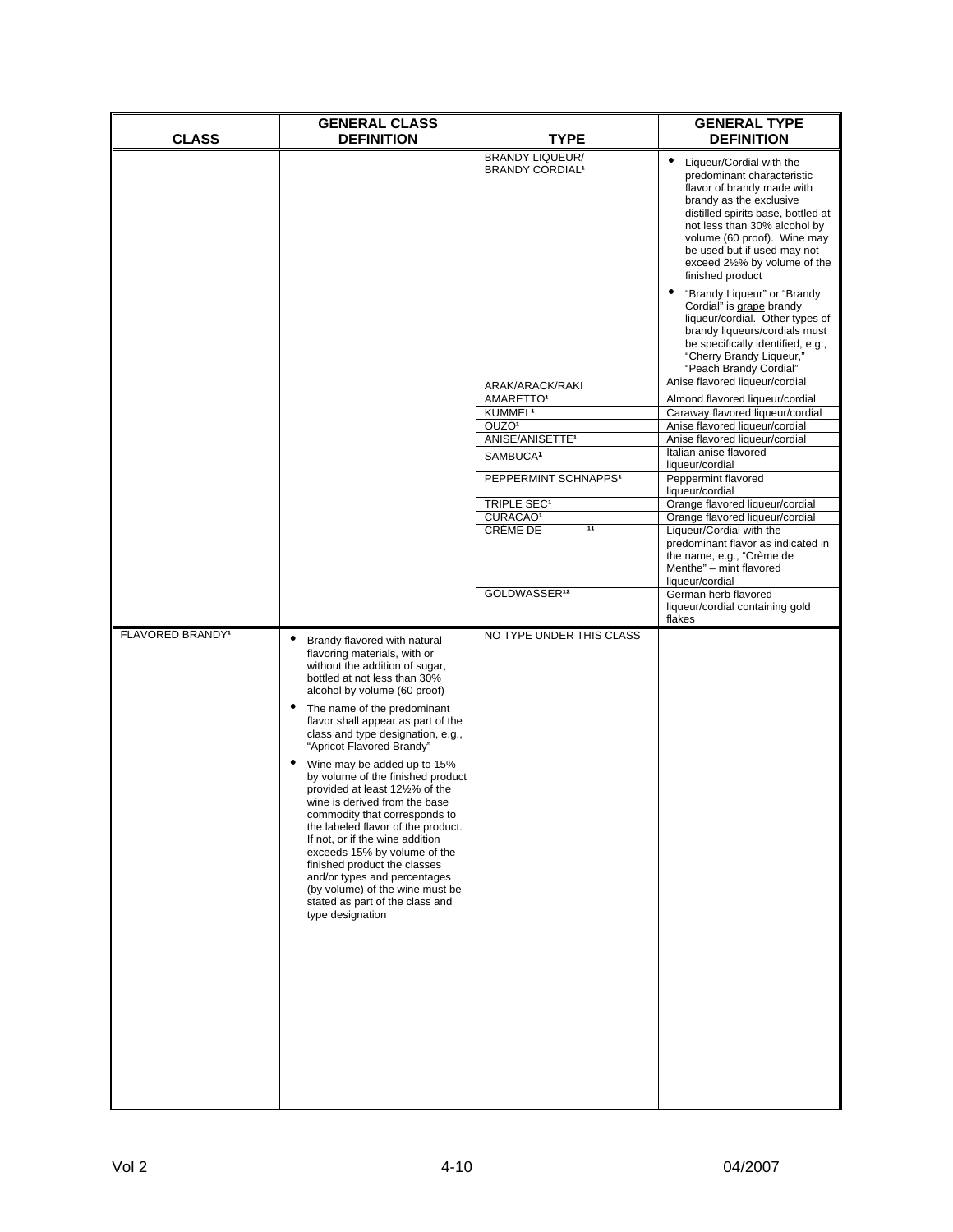| <b>CLASS</b>                | <b>GENERAL CLASS</b><br><b>DEFINITION</b>                                                                                                                                                                                                   | <b>TYPE</b>              | <b>GENERAL TYPE</b><br><b>DEFINITION</b> |
|-----------------------------|---------------------------------------------------------------------------------------------------------------------------------------------------------------------------------------------------------------------------------------------|--------------------------|------------------------------------------|
| FLAVORED GIN1               | Gin flavored with natural<br>flavoring materials, with or<br>without the addition of sugar,<br>bottled at not less than 30%<br>alcohol by volume (60 proof)                                                                                 | NO TYPE UNDER THIS CLASS |                                          |
|                             | The name of the predominant<br>flavor shall appear as part of the<br>class and type designation, e.g.,<br>"Lime Flavored Gin"                                                                                                               |                          |                                          |
|                             | Wine may be added but if the<br>$\bullet$<br>addition exceeds 21/2% by<br>volume of the finished product,<br>the classes and/or types and<br>percentages (by volume) of wine<br>must be stated as part of the<br>class and type designation |                          |                                          |
| FLAVORED RUM <sup>1</sup>   | Rum flavored with natural<br>flavoring materials, with or<br>without the addition of sugar,<br>bottled at not less than 30%<br>alcohol by volume (60 proof)                                                                                 | NO TYPE UNDER THIS CLASS |                                          |
|                             | The name of the predominant<br>flavor shall appear as part of the<br>class and type designation, e.g.,<br>"Butterscotch Favored Rum"                                                                                                        |                          |                                          |
|                             | Wine may be added but if the<br>addition exceeds 21/2% by<br>volume of the finished product,<br>the classes and/or types and<br>percentages (by volume) of wine<br>must be stated as part of the<br>class and type designation              |                          |                                          |
| FLAVORED VODKA <sup>1</sup> | Vodka flavored with natural<br>flavoring materials, with or<br>without the addition of sugar,<br>bottled at not less than 30%<br>alcohol by volume (60 proof)                                                                               | NO TYPE UNDER THIS CLASS |                                          |
|                             | The name of the predominant<br>$\bullet$<br>flavor shall appear as part of the<br>class and type designation, e.g.,<br>"Orange Flavored Vodka"                                                                                              |                          |                                          |
|                             | Wine may be added but if the<br>$\bullet$<br>addition exceeds 21/2% by<br>volume of the finished product,<br>the classes and/or types and<br>percentages (by volume) of wine<br>must be stated as part of the<br>class and type designation |                          |                                          |
| <b>FLAVORED WHISKY1</b>     | Whisky flavored with natural<br>flavoring materials, with or<br>without the addition of sugar,<br>bottled at not less than 30%<br>alcohol by volume (60 proof)                                                                              | NO TYPE UNDER THIS CLASS |                                          |
|                             | The name of the predominant<br>flavor shall appear as part of the<br>class and type designation, e.g.,<br>"Cherry Flavored Whisky"                                                                                                          |                          |                                          |
|                             | Wine may be added but if the<br>addition exceeds 21/2% by<br>volume of the finished product,<br>the classes and/or types and<br>percentages (by volume) of wine<br>must be stated as part of the<br>class and type designation              |                          |                                          |
|                             |                                                                                                                                                                                                                                             |                          |                                          |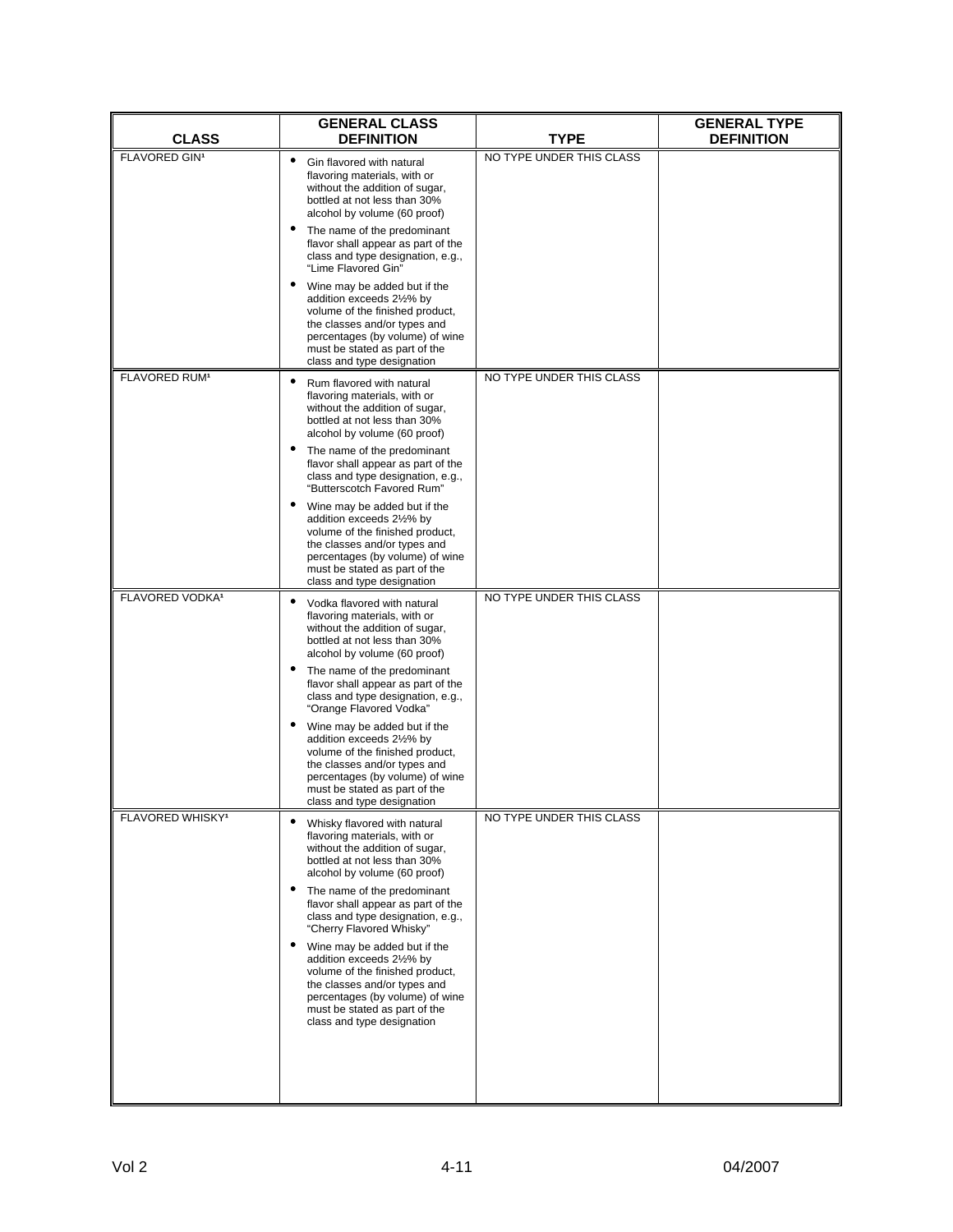|                                              | <b>GENERAL CLASS</b>                                                                                                                                                                                                                                                                                                                                                                                                                                                                                                                                                                                                                                                       |                                                                                                                       | <b>GENERAL TYPE</b>                                                                                                                                                                      |  |  |
|----------------------------------------------|----------------------------------------------------------------------------------------------------------------------------------------------------------------------------------------------------------------------------------------------------------------------------------------------------------------------------------------------------------------------------------------------------------------------------------------------------------------------------------------------------------------------------------------------------------------------------------------------------------------------------------------------------------------------------|-----------------------------------------------------------------------------------------------------------------------|------------------------------------------------------------------------------------------------------------------------------------------------------------------------------------------|--|--|
| <b>CLASS</b>                                 | <b>DEFINITION</b>                                                                                                                                                                                                                                                                                                                                                                                                                                                                                                                                                                                                                                                          | TYPE                                                                                                                  | <b>DEFINITION</b>                                                                                                                                                                        |  |  |
| <b>IMITATION DISTILLED</b><br><b>SPIRITS</b> | $\bullet$<br>Any class and/or type of distilled<br>spirits treated with flavor(s)<br>and/or color(s) to simulate a<br>different class and/or type of<br>distilled spirits                                                                                                                                                                                                                                                                                                                                                                                                                                                                                                  | SPECIFIC CLASS OR TYPE TO<br>WHICH DISTILLED SPIRITS<br>WOULD OTHERWISE BELONG,<br>E.G., "IMITATION RUM" <sup>1</sup> |                                                                                                                                                                                          |  |  |
|                                              | Any class and/or type of distilled<br>spirits other than a DISTILLED<br>SPIRITS SPECIALTY (see<br>below) containing an artificial<br>flavor**                                                                                                                                                                                                                                                                                                                                                                                                                                                                                                                              |                                                                                                                       |                                                                                                                                                                                          |  |  |
|                                              | Any class and/or type of distilled<br>spirits (except cordials, liqueurs<br>and specialties marketed under<br>labels which do not indicate or<br>imply that a particular class<br>and/or type of distilled spirits was<br>used in their manufacture) to<br>which has been added any<br>whisky essence, brandy<br>essence, rum essence or similar<br>essence or extract which<br>simulates or enhances or is used<br>in the particular product to<br>simulate or enhance the<br>characteristics of any class<br>and/or type of distilled spirits<br>Any type of whisky to which<br>$\bullet$<br>beading oil has been added<br>Any rum to which neutral spirits<br>$\bullet$ |                                                                                                                       |                                                                                                                                                                                          |  |  |
|                                              | or distilled spirits other than rum<br>have been added<br>Any brandy made from distilling<br>material to which sugar (other<br>than the kind and amount<br>expressly authorized in the<br>production of standard wine) has<br>been added                                                                                                                                                                                                                                                                                                                                                                                                                                   |                                                                                                                       |                                                                                                                                                                                          |  |  |
|                                              | Any brandy, except blended<br>$\bullet$<br>applejack, to which neutral spirits<br>or distilled spirits other than<br>brandy have been added                                                                                                                                                                                                                                                                                                                                                                                                                                                                                                                                |                                                                                                                       |                                                                                                                                                                                          |  |  |
| RECOGNIZED COCKTAILS                         | Mixed drink that has gained trade<br>and consumer recognition,<br>containing one or more class(es)                                                                                                                                                                                                                                                                                                                                                                                                                                                                                                                                                                         | APRICOT SOUR <sup>13</sup>                                                                                            | Apricot flavored brandy or apricot<br>liqueur/cordial and lemon juice or<br>oil or natural lemon flavor**                                                                                |  |  |
|                                              | and/or type(s) of distilled spirits with<br>flavoring and/or coloring materials                                                                                                                                                                                                                                                                                                                                                                                                                                                                                                                                                                                            | <b>BLACK RUSSIAN<sup>13</sup></b><br>BLOODY MARY <sup>13</sup>                                                        | Vodka and coffee flavored brandy<br>or coffee liqueur/cordial<br>Vodka and tomato juice or natural                                                                                       |  |  |
|                                              |                                                                                                                                                                                                                                                                                                                                                                                                                                                                                                                                                                                                                                                                            |                                                                                                                       | tomato flavor**                                                                                                                                                                          |  |  |
|                                              |                                                                                                                                                                                                                                                                                                                                                                                                                                                                                                                                                                                                                                                                            | ALEXANDER <sup>13</sup> , E.G., "BRANDY<br>ALEXANDER"                                                                 | Specific distilled spirits indicated<br>in the cocktail name, e.g., brandy<br>in the case of "Brandy Alexander,"<br>crème de cacao and cream                                             |  |  |
|                                              |                                                                                                                                                                                                                                                                                                                                                                                                                                                                                                                                                                                                                                                                            | DAIQUIRI <sup>13</sup>                                                                                                | Rum and lime juice or oil or<br>natural lime flavor**                                                                                                                                    |  |  |
|                                              |                                                                                                                                                                                                                                                                                                                                                                                                                                                                                                                                                                                                                                                                            | DAIQUIRI <sup>13</sup> , E.G.,<br>"PINEAPPLE DAIQUIRI"                                                                | Daiquiri with added flavor as<br>indicated in the cocktail name,<br>e.g., Daiquiri with added<br>pineapple juice or natural<br>pineapple flavor** in the case of<br>"Pineapple Daiquiri" |  |  |
|                                              |                                                                                                                                                                                                                                                                                                                                                                                                                                                                                                                                                                                                                                                                            | EGG NOG <sup>13</sup>                                                                                                 | Brandy, rum or whisky, milk or<br>milk products of at least 6% butter<br>fat, at least 1% egg yolk solids,<br>sweetener and natural flavor**                                             |  |  |
|                                              |                                                                                                                                                                                                                                                                                                                                                                                                                                                                                                                                                                                                                                                                            | GIMLET <sup>13</sup>                                                                                                  | Gin and lime juice, oil or natural<br>lime flavor**                                                                                                                                      |  |  |
|                                              |                                                                                                                                                                                                                                                                                                                                                                                                                                                                                                                                                                                                                                                                            | VODKA GIMLET <sup>13</sup>                                                                                            | Vodka and lime juice, oil or<br>natural lime flavor**                                                                                                                                    |  |  |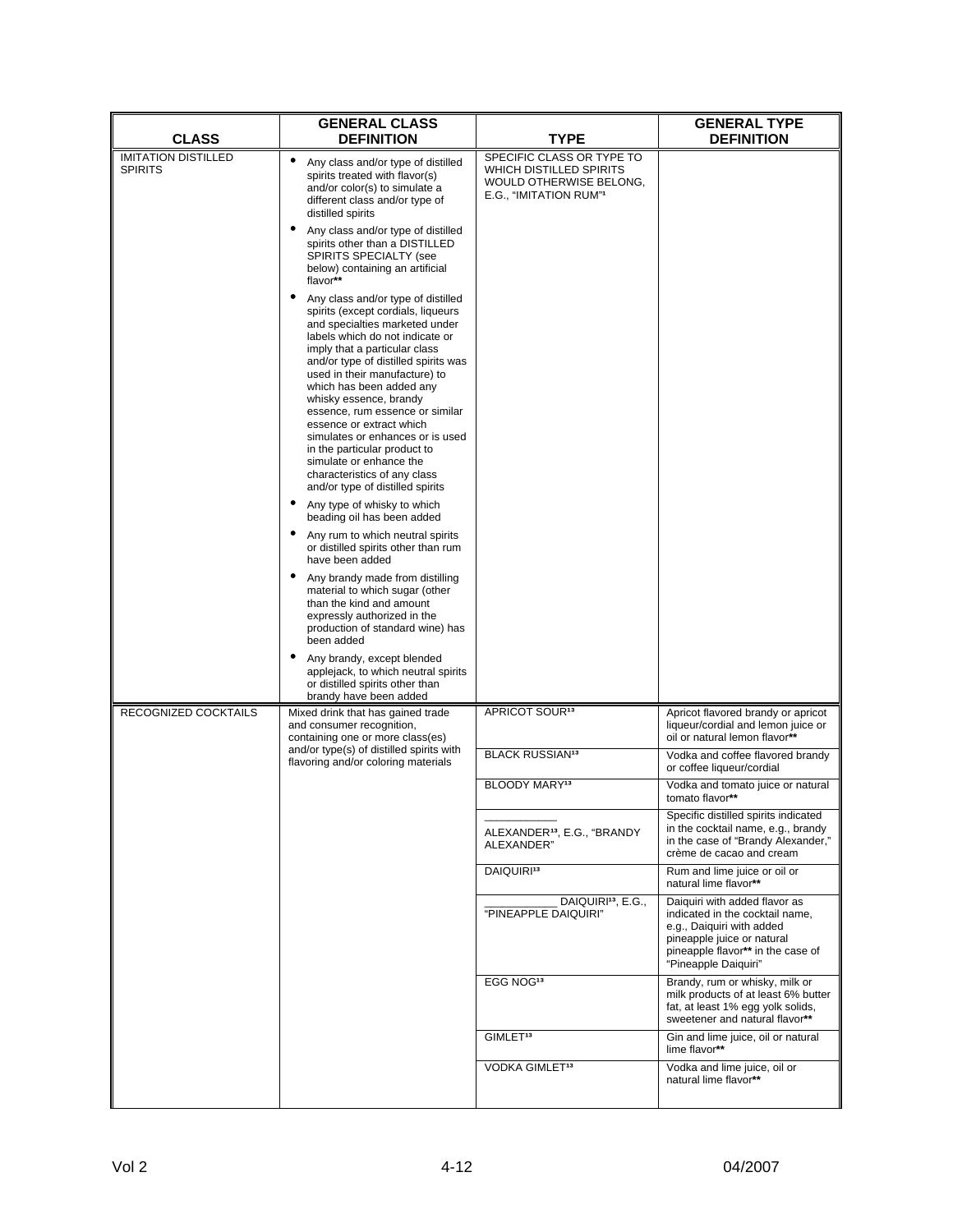| <b>CLASS</b>          | <b>GENERAL CLASS</b><br><b>DEFINITION</b>                                                                                                                                                      | TYPE                                                         | <b>GENERAL TYPE</b><br><b>DEFINITION</b>                                                                                                                                                       |
|-----------------------|------------------------------------------------------------------------------------------------------------------------------------------------------------------------------------------------|--------------------------------------------------------------|------------------------------------------------------------------------------------------------------------------------------------------------------------------------------------------------|
|                       |                                                                                                                                                                                                | GRASSHOPPER <sup>13</sup>                                    | Crème de menthe, crème de<br>cacao and cream                                                                                                                                                   |
|                       |                                                                                                                                                                                                | MAI TAI <sup>13</sup>                                        | Rum and citrus juices, oils or<br>natural citrus flavors**                                                                                                                                     |
|                       |                                                                                                                                                                                                | MANHATTAN <sup>13</sup>                                      | Whisky (any type) and vermouth                                                                                                                                                                 |
|                       |                                                                                                                                                                                                | MANHATTAN <sup>13</sup> ,<br>E.G., "SCOTCH MANHATTAN"        | Specific distilled spirits indicated<br>in the cocktail name, e.g.,<br>blended scotch whisky in the case<br>of "Scotch Manhattan," and<br>vermouth                                             |
|                       |                                                                                                                                                                                                | MARGARITA <sup>13</sup>                                      | Tequila, triple sec and lime or<br>lemon juice or oil or natural lime<br>or lemon flavor**                                                                                                     |
|                       |                                                                                                                                                                                                | MARGARITA <sup>13</sup> .<br>E.G., "STRAWBERRY<br>MARGARITA" | Margarita with added flavor as<br>indicated in the cocktail name,<br>e.g., Margarita with added<br>strawberry juice or natural<br>strawberry flavor** in the case of<br>"Strawberry Margarita" |
|                       |                                                                                                                                                                                                | MARTINI <sup>13</sup>                                        | Gin and vermouth                                                                                                                                                                               |
|                       |                                                                                                                                                                                                | <b>VODKA MARTINI13</b>                                       | Vodka and vermouth                                                                                                                                                                             |
|                       |                                                                                                                                                                                                | MINT JULEP <sup>13</sup>                                     | Straight bourbon whisky and<br>natural mint flavor**                                                                                                                                           |
|                       |                                                                                                                                                                                                | MINT JULEP <sup>13</sup> , E.G., "VODKA<br>MINT JULEP"       | Specific distilled spirits indicated<br>in the cocktail name, e.g., vodka<br>in the case of "Vodka Mint Julep,"<br>and natural mint flavor**                                                   |
|                       |                                                                                                                                                                                                | OLD FASHIONED <sup>13</sup>                                  | Straight bourbon whisky and<br>bitters                                                                                                                                                         |
|                       |                                                                                                                                                                                                | PINK SQUIRREL <sup>13</sup>                                  | Crème de almond, crème de<br>cacao and cream                                                                                                                                                   |
|                       |                                                                                                                                                                                                | SCREWDRIVER <sup>13</sup>                                    | Vodka and orange juice or oil or<br>natural orange flavor**                                                                                                                                    |
|                       |                                                                                                                                                                                                | SLOE GIN FIZZ <sup>13</sup>                                  | Sloe gin liqueur/cordial, lemon<br>juice or oil or natural lemon<br>flavor** and club soda                                                                                                     |
|                       |                                                                                                                                                                                                | TOM COLLINS <sup>13</sup>                                    | Gin, lemon juice or oil or natural<br>lemon flavor** and club soda                                                                                                                             |
|                       |                                                                                                                                                                                                | COLLINS <sup>13</sup> , E.G.,<br>"VODKA COLLINS"             | Specific distilled spirits indicated<br>in the cocktail name, e.g., vodka<br>in the case of "Vodka Collins,"<br>lemon juice or oil or natural lemon<br>flavor** and club soda                  |
|                       |                                                                                                                                                                                                | WALLBANGER <sup>13</sup>                                     | Vodka, orange juice or oil or<br>natural orange flavor** and<br>galliano or similar type<br>liqueur/cordial                                                                                    |
|                       |                                                                                                                                                                                                | WHISKY SOUR <sup>13</sup>                                    | Whisky and lemon juice or oil or<br>natural lemon flavor**                                                                                                                                     |
|                       |                                                                                                                                                                                                | SOUR <sup>13</sup> , E.G.,<br>"PISCO SOUR"                   | Specific distilled spirits indicated<br>in the cocktail name, e.g., pisco in<br>the case of "Pisco Sour" and<br>lemon juice or oil or natural lemon<br>flavor**                                |
|                       |                                                                                                                                                                                                | WHITE RUSSIAN <sup>13</sup>                                  | Vodka, coffee flavored brandy or<br>coffee liqueur/cordial and cream                                                                                                                           |
| ADVOCAAT <sup>1</sup> | Egg flavored distilled spirits product                                                                                                                                                         | NO TYPE UNDER THIS CLASS                                     |                                                                                                                                                                                                |
| AQUAVIT <sup>1</sup>  | Caraway flavored distilled spirits<br>product                                                                                                                                                  | NO TYPE UNDER THIS CLASS                                     |                                                                                                                                                                                                |
| BITTERS <sup>1</sup>  | Distilled spirits product distinguished<br>by it bitterness produced by blending<br>extracts of plants, seeds, herbs,<br>barks and/or roots with any class<br>and/or type of distilled spirits | NO TYPE UNDER THIS CLASS                                     |                                                                                                                                                                                                |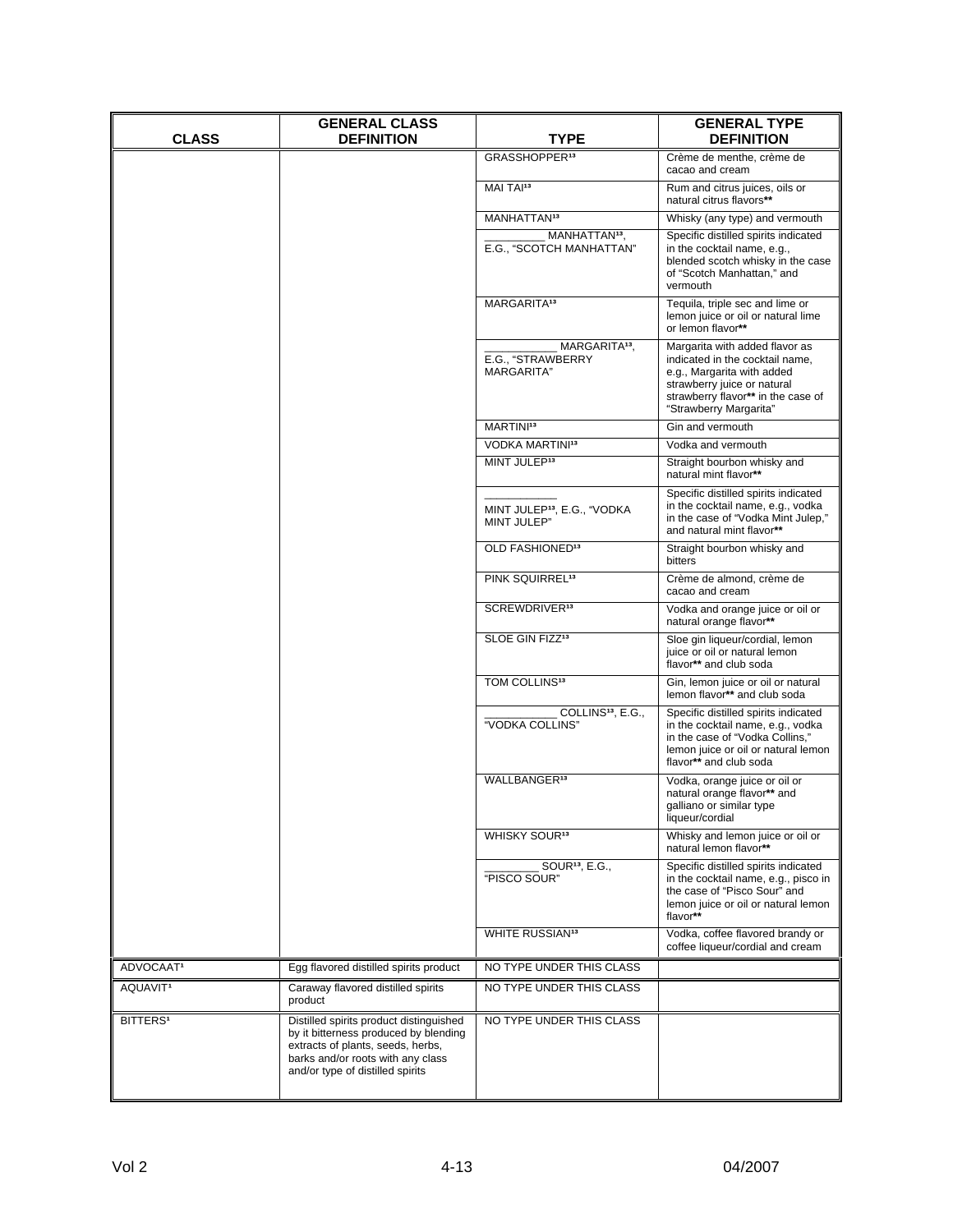| <b>CLASS</b>                                 | <b>GENERAL CLASS</b><br><b>DEFINITION</b>                                                                                                                                                                | <b>TYPE</b>                                                                                                                      | <b>GENERAL TYPE</b><br><b>DEFINITION</b> |
|----------------------------------------------|----------------------------------------------------------------------------------------------------------------------------------------------------------------------------------------------------------|----------------------------------------------------------------------------------------------------------------------------------|------------------------------------------|
| <b>DISTILLED SPIRITS</b><br><b>SPECIALTY</b> | Distilled spirits not defined under<br>any other class                                                                                                                                                   | NO DEFINED TYPE(S)<br>٠<br>UNDER THIS CLASS                                                                                      |                                          |
|                                              | Generally, any class and/or type<br>of distilled spirits that contain or<br>are treated with flavoring and/or<br>coloring materials and/or<br>nonstandard blending or treating<br>materials or processes | PRODUCT DEFINITION IS<br>٠<br>UNIQUE TO COMPOSITION<br>AND PRODUCTION OF THE<br><b>DISTILLED SPIRITS</b><br>PRODUCT <sup>1</sup> |                                          |

**\***See CHAPTER 7, COLORING/FLAVORING/BLENDING MATERIALS

#### **\*\*** See FLAVOR MATERIALS section of CHAPTER 7, COLORING/FLAVORING/BLENDING MATERIALS

<sup>1</sup>Sufficient as class and type designation

**²**Sufficient as class and type designation ONLY for whiskies made by:

--Blending two or more specific types of whiskies, e.g., a blend of rye whisky and corn whisky should be designated "Whisky" OR

--Treating with harmless coloring, flavoring or blending materials**\*** a specific type of whisky not customarily so treated, e.g., bourbon whisky treated with caramel should be designated "Whisky"

**<sup>3</sup>**Sufficient as class and type designation for whisky of this type produced in the U.S.

**n**For whisky of this type produced outside the U.S., the class and type designation must include the words "American Type" or "Produced/Distilled/Blended [as appropriate] in \_\_\_\_\_\_\_\_\_". (Fill in blank with country of origin)

**n**For whisky of this type produced in the U.S. by blending domestic and imported whiskies, the percentage and origin of each foreign whisky (e.g., "25% SPIRIT WHISKY PRODUCED IN JAPAN") must be shown on the **front** of the container

"Gin" is sufficient as class and type designation. "Distilled" may optionally appear as part of the class and type designation, i.e., "Distilled Gin"

 "Gin" is sufficient as class and type designation. "Compounded" may appear but is not required as part of the class and type designation. Compounded Gin may not be referred to or described as "Distilled"

Sufficient as class and type designation ONLY for Grape Brandy

Brandy made by blending two or more specific types of brandies must be identified as "Brandy" followed by the percentage of (determined on a proof gallon basis) and name of each specific type of brandy, e.g., "Brandy, 25% Dried Pear Brandy, 75% Lees Brandy"

Percentages are not required if the brandy is derived from:

- --2 specific types of brandies and neither contributes less than 40% of the alcohol on a proof gallon basis
- --3 specific types of brandies and each contributes at least 30% of the alcohol on a proof gallon basis
- --4 specific types of brandies and each contributes at least 20% of the alcohol on a proof gallon basis

 Fruit Brandy derived from two or more fruits must be identified as "Fruit Brandy" followed by the percentage of (determined on a proof gallon basis) and name of each fruit from which the brandy was made, e.g., "Fruit Brandy, 30% Apple Brandy, 70% Cherry Brandy"

Percentages are not required if the Fruit Brandy is derived from:

--2 fruits and neither contributes less than 40% of the alcohol on a proof gallon basis

--3 fruits and each contributes at least 30% of the alcohol on a proof gallon basis

--4 fruits and each contributes at least 20% of the alcohol on a proof gallon basis

See footnote 7; these provisions also apply to Dried Fruit Brandy

Sufficient as class and type designation for Arak/Arack/Raki Liqueur/Cordial.

Arak/Arack/Raki containing less than 2½% by weight sugar, dextrose, levulose or combination thereof is a distilled spirits specialty and the class and type designation must include a truthful and adequate statement of composition (see "DISTILLED SPIRITS SPECIALTY" in "CLASS" column of this chart)

**¹** Sufficient as class and type designation. For Sambuca produced outside of Italy, the class and type designation "Sambuca" must include the word "type" or "American" or other adjective indicating the true place of production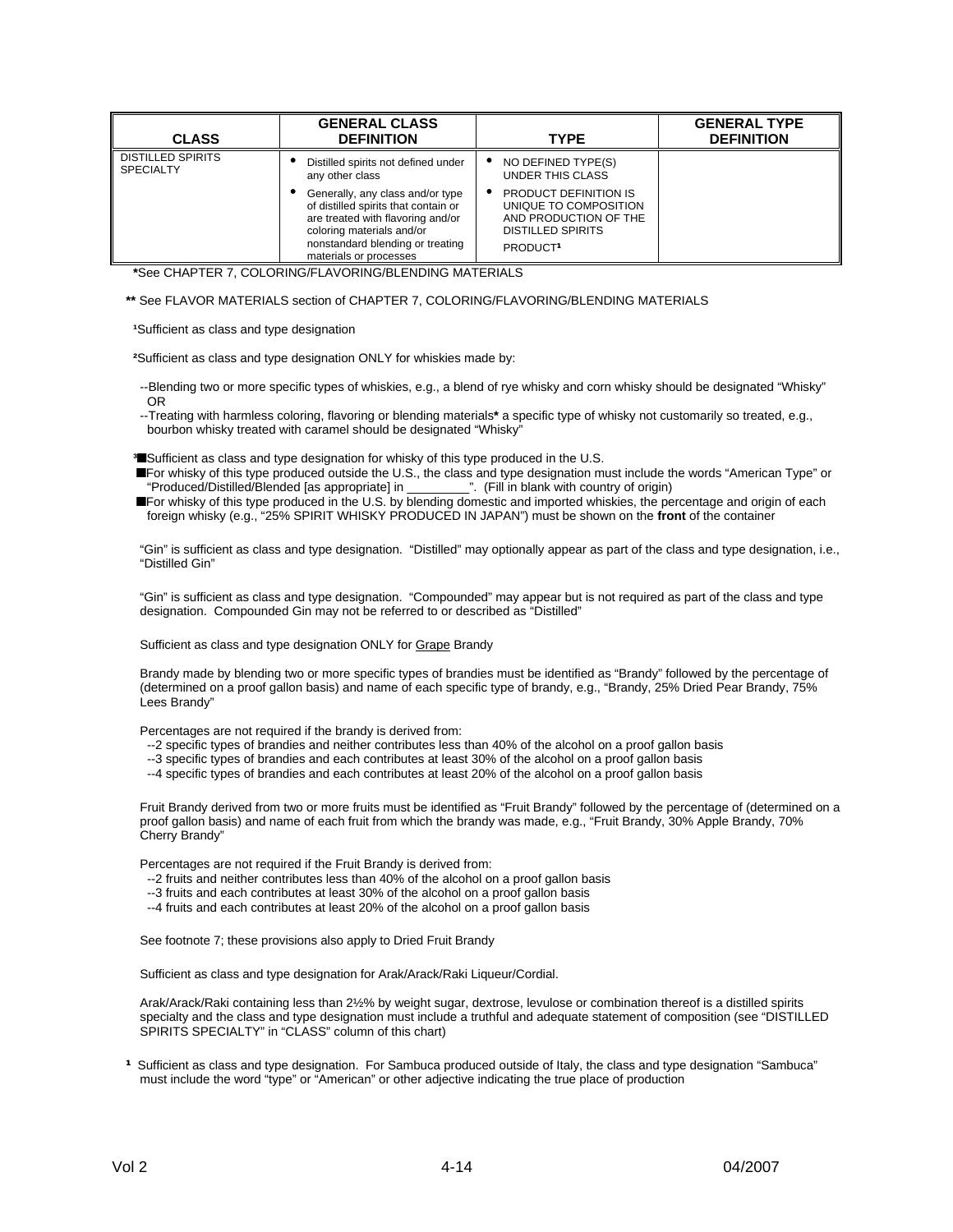- **<sup>11</sup>Sufficient as class and type designation. Predominant flavor becomes part of the class and type designation, e.g., "Crème de** Almond," "Crème de Cocoa," "Crème de Peach"
- <sup>12</sup>Sufficient as class and type designation. For Goldwasser produced outside of Germany, the class and type designation "Goldwasser" must include the word "type" or "American" or other adjective indicating the true place of production
- <sup>13</sup>The class and type designation is the name of the cocktail with a declaration of the distilled spirits component(s) of the product, e.g., "Screwdriver Made With Vodka"
- **1** A distinctive or fanciful product name with a statement reflecting the composition and character of the product is sufficient as class and type designation, e.g., "Spiced Rum, Rum With Spice Flavor"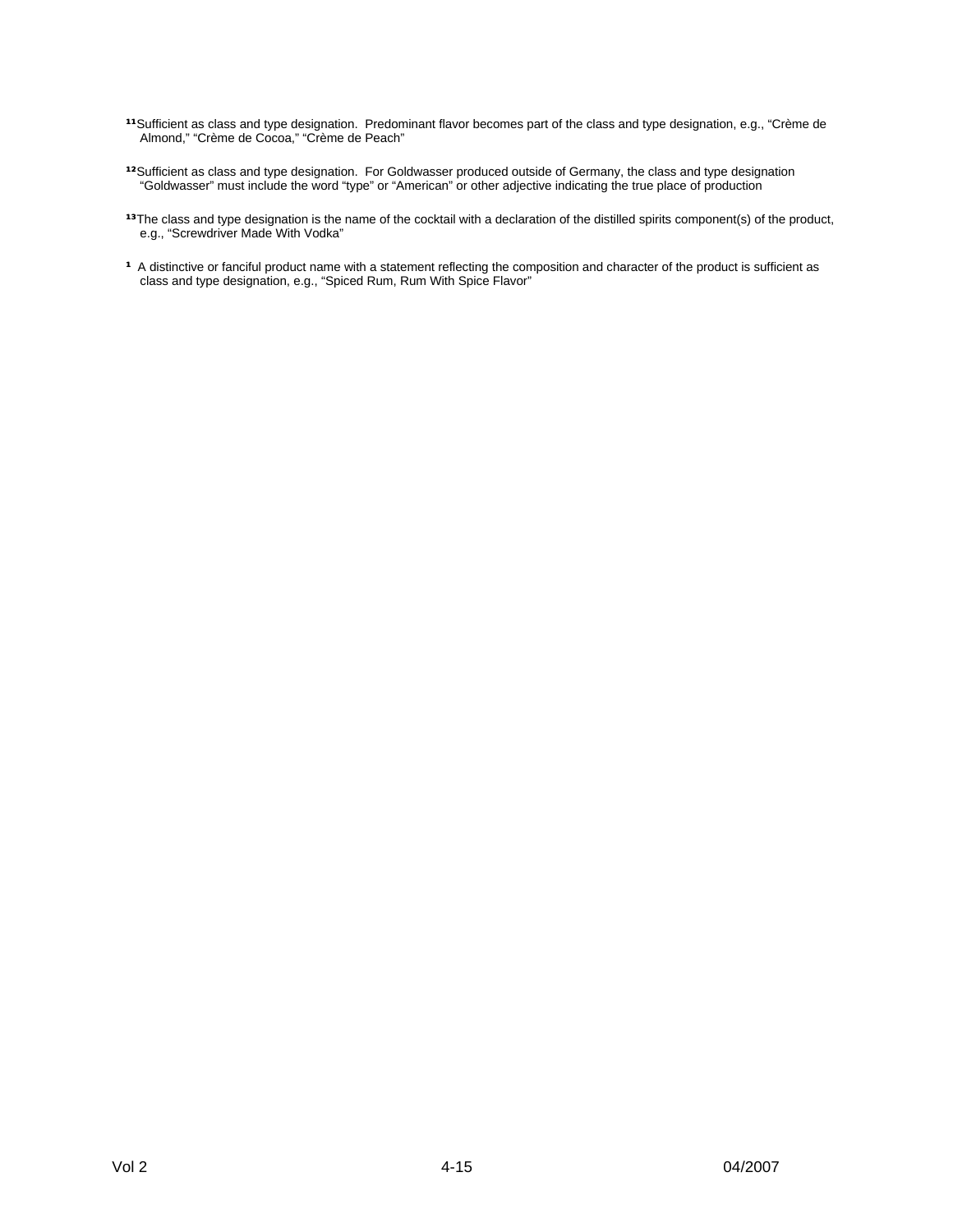# **CHAPTER 5 NAME AND ADDRESS**

## **PRINCIPAL PLACE OF BUSINESS**

**·** GENERAL

The principal place of business is the address that appears on the basic permit

**·** USE

■For domestic distilled spirits

**OR**

For imported distilled spirits bottled, packed or filled **after** importation **labeled with the name and address of the U.S. bottler, packer or filler**:

The principal place of business address may be used on labels in lieu of the address of the premise where the operation (e.g., bottling, distilling, production, etc.) specified on the label occurred

■For imported distilled spirits bottled, packed or filled **prior** to importation **OR**

For imported distilled spirits bottled, packed or filled **after** importation **labeled with the name and address of the U.S. importer**:

The principal place of business address must be used on the label

- **·** CONDITIONS FOR USE
	- **The address where the operation occurred must be indicated by printing,** coding or other markings on the label or container

#### **AND**

■The proprietor of the distilled spirits plant must file, prior to use, a notice explaining the coding system with:

Chief, National Revenue Center 8002 Federal Office Building 550 Main Street Cincinnati, Ohio 45202-3263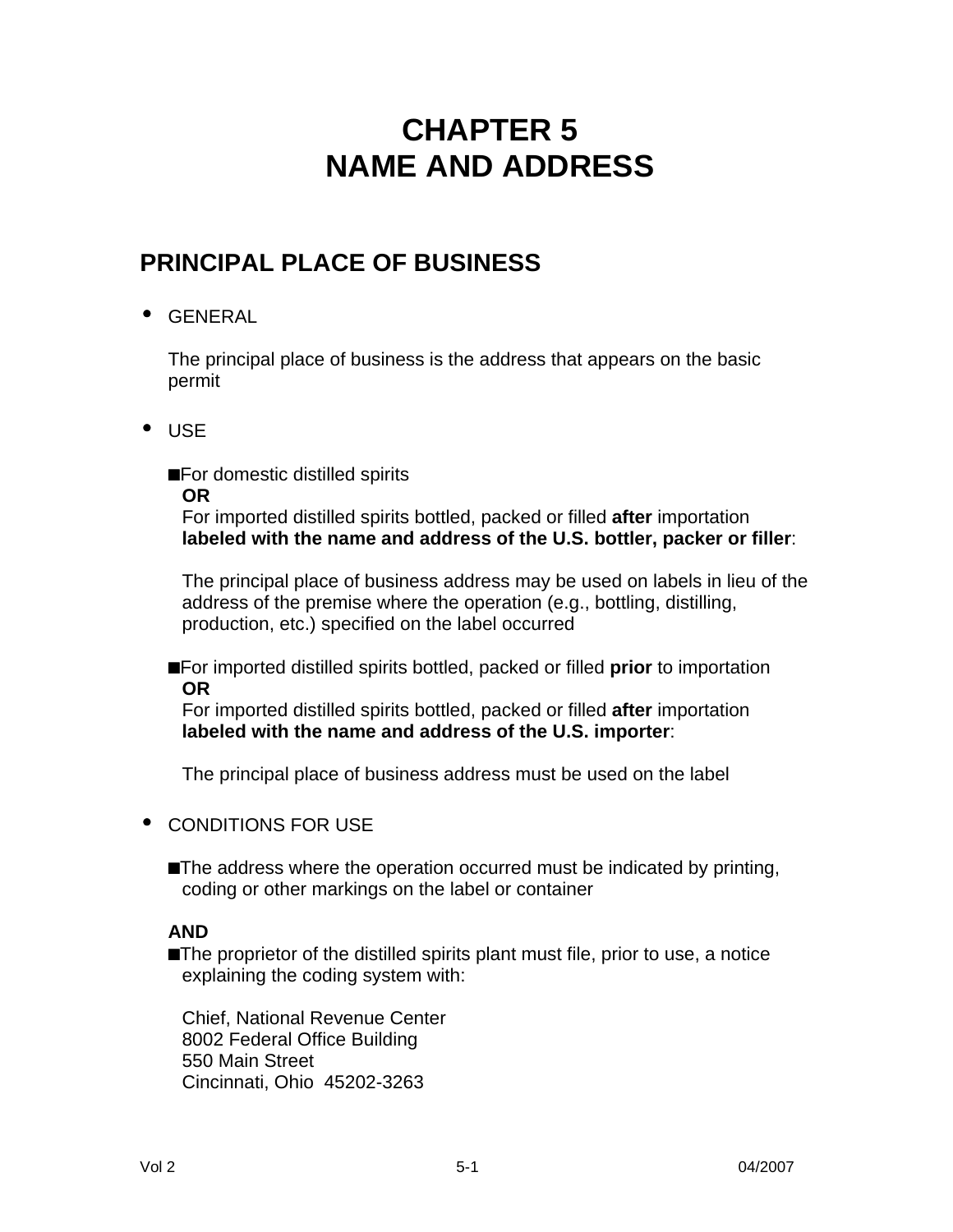**NOTE**: These two conditions for use apply only to domestic distilled spirits plants; they do not apply to U.S. importers

## **CONTRACT BOTTLING**

**·** GENERAL

Contract bottling refers to the bottling, packing or filling of a distilled spirits product by a domestic distilled spirits plant for an unrelated domestic distilled spirits plant

Example: A Spirits is a distilled spirits plant located in Newark, New Jersey. A Spirits currently bottles its line of spirits products only in 750 ml bottles. The company would like to expand its size offerings to include 50 ml and 1 liter bottles. It is not, however, equipped to bottle in these sizes. Rather than re-outfitting its plant, A Spirits elects to have other distilled spirits plants do the bottling for it. A Spirits contracts with B Spirits, Cleveland, Ohio to bottle the 50 ml size and C Spirits, Portland, Oregon to bottle the 1 liter size

The three companies are unrelated; B Spirits and C Spirits are **contract bottling** for A Spirits

**·** LABEL NAME AND ADDRESS STATEMENT

There are several options for the required name and address statement on the label of contract bottled distilled spirits. You may use:

**n**The **name** of the distiller, blender, maker, preparer, manufacturer or producer **AND** the **address** of the premise where the production or blending operations occurred

#### **OR**

**n**The **name** of the distiller, blender, maker, preparer, manufacturer or producer **AND** the principal place of business **address** (see "PRINCIPAL PLACE OF BUSINESS" section of this chapter) of the distiller, blender, maker, preparer, manufacturer or producer

#### **OR**

**n**The **name** of the bottler, packer or filler **AND** the **address** of the premise where the bottling, packing or filling operations occurred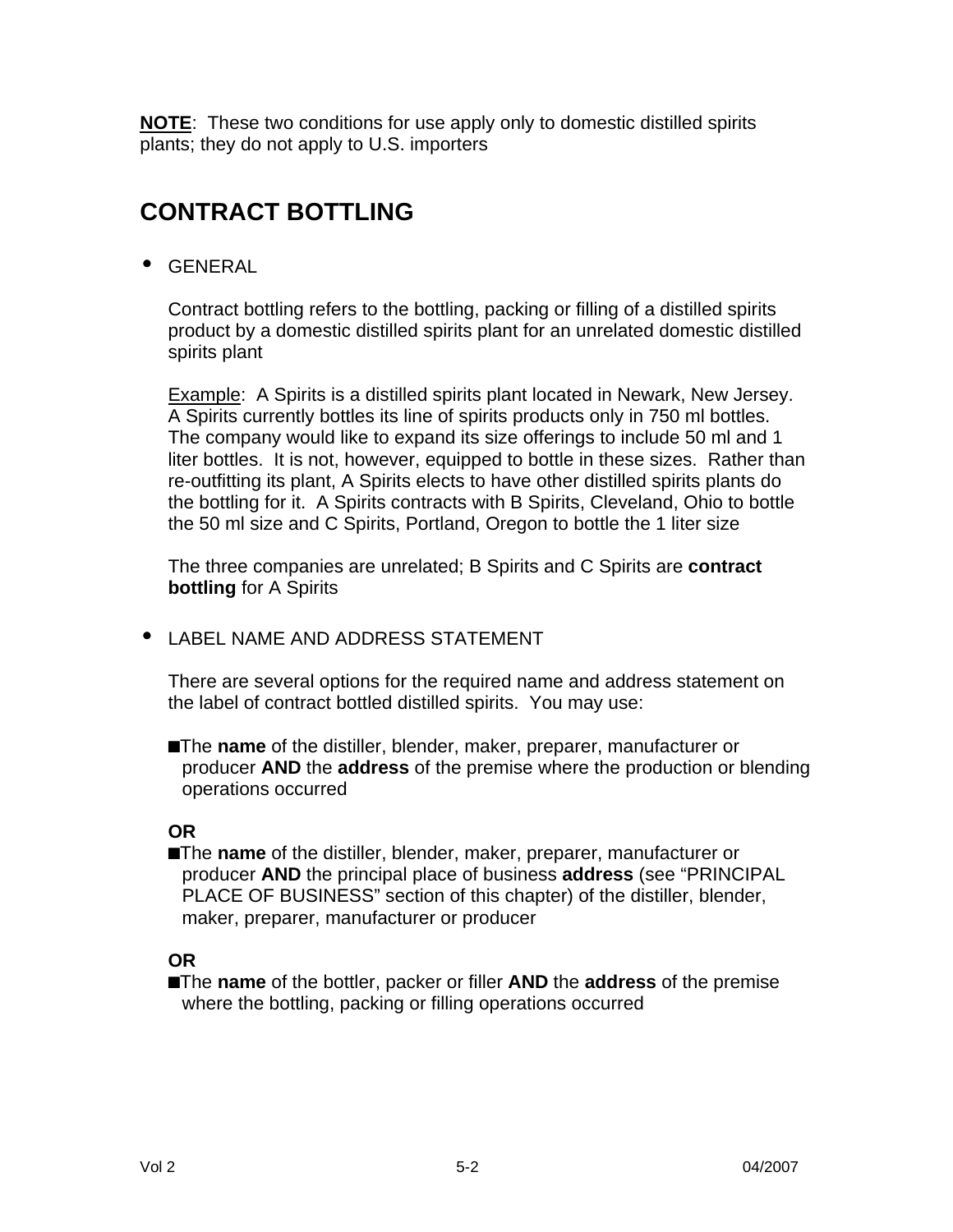**OR**

■The **name** of the bottler, packer or filler **AND** the principal place of business **address** (see "PRINCIPAL PLACE OF BUSINESS" section of this chapter) of the bottler, packer or filler

## **OR**

**number 1** The **name** of the company for whom the distilled spirits were bottled, packed or filled **AND** the principal place of business **address** of the company for whom the distilled spirits are bottled, packed or filled. The contract bottler may exercise this option **only if**:

The company for whom the distilled spirits are bottled, packed or filled is qualified as a distilled spirits plant

The contract bottler's permit is amended to include the name of the company for whom the distilled spirits are bottled, packed or filled as a trade name

The address where the bottling, packing or filling operations occurred is indicated by printing, coding or other markings on the label or container

#### **AND**

The contact bottler files, prior to use, a notice explaining the coding system with:

Chief, National Revenue Center 8002 Federal Office Building 550 Main Street Cincinnati, Ohio 45202-3263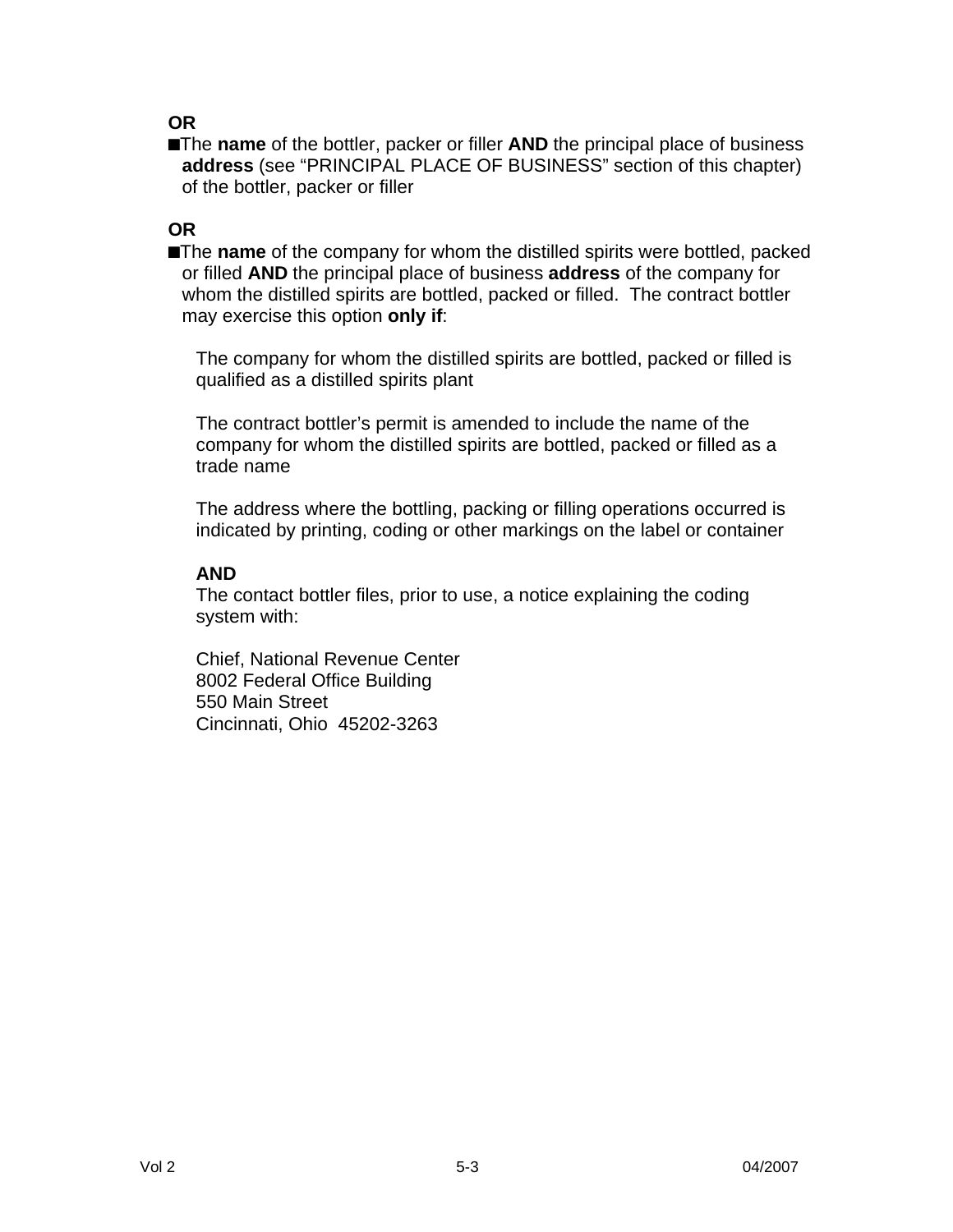# **CHAPTER 6 STANDARDS OF FILL**

## **CURRENT**

■For containers other than cans:

| 1.75 Liters | 200 ml   |
|-------------|----------|
| 1 Liter     | $100$ ml |
| 750 ml      | 50 ml    |
| 375 ml      |          |

**NOTE**: 500 ml was an authorized standard of fill for bottling until June 30, 1989

■For cans:

355 ml 200 ml 100 ml 50 ml

## **PRE-1980**

- **·** STANDARDS OF FILL
	- ■For distilled spirits other than liqueurs/cordials, bitters, recognized cocktails and distilled spirits specialties bottled before January 1, 1980:

| 1 gallon             | $4/5$ pint                  |
|----------------------|-----------------------------|
| $\frac{1}{2}$ gallon | $\frac{1}{2}$ pint          |
| 1 quart              | $1/8$ pint                  |
| 4/5 quart            | $1/10$ pint                 |
| 1 pint               | 1/16 pint (for brandy only) |

**n**For liqueurs/cordials, bitters, recognized cocktails and distilled spirits specialties bottled before January 1, 1980:

There are no standards of fill

If not bottled in one of the sizes listed in this section ("PRE-1980"), net contents must be expressed in gallons, quarts, pints, fluid ounces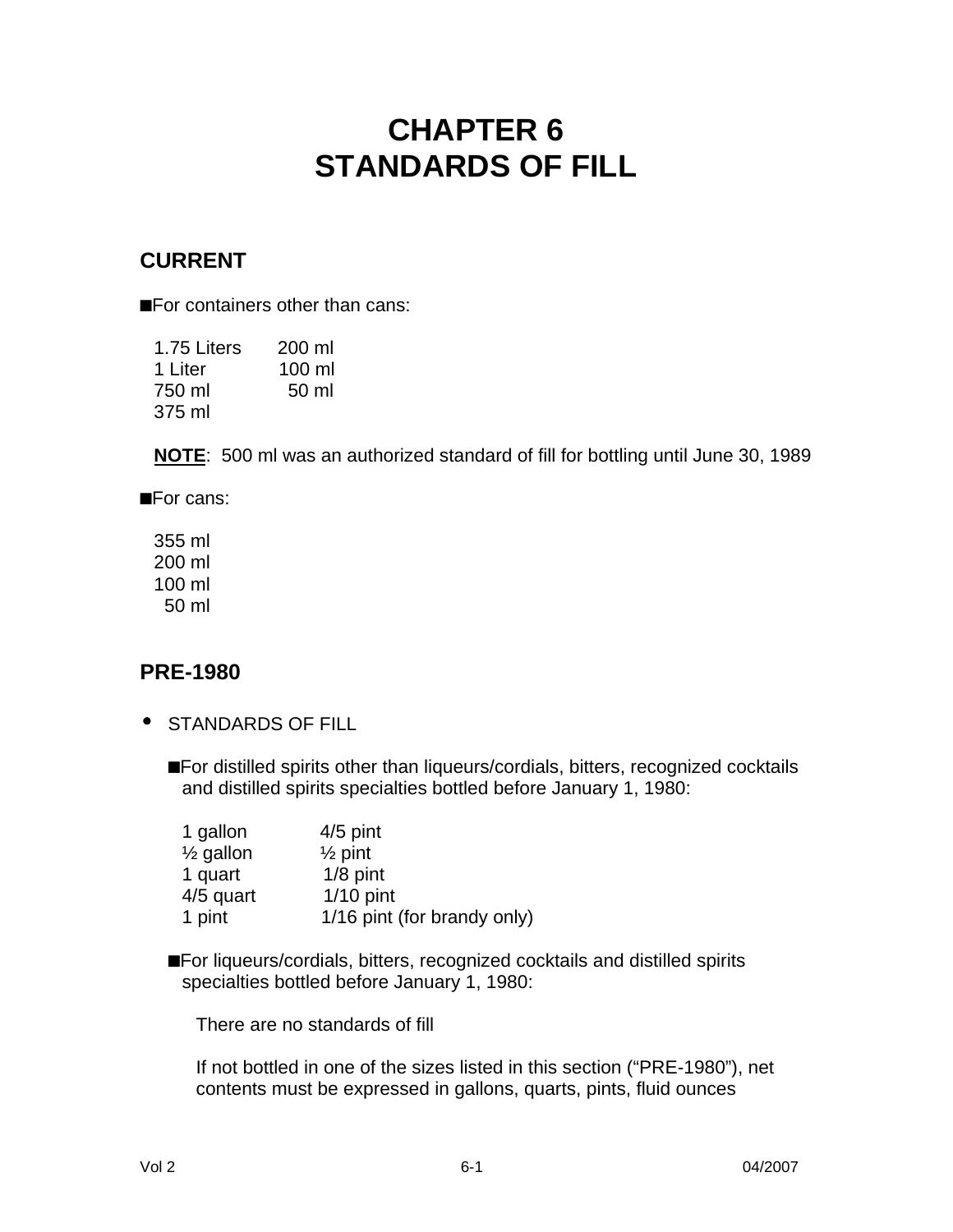#### **·** LABELING NOTE

For distilled spirits bottled before January 1, 1980, the net contents statement must appear on the FRONT of the container

#### **·** DOCUMENTATION

Documentation of bottling or packing prior to January 1, 1980 must accompany the application for certificate of label approval (COLA):

For domestic distilled spirits, documentation is a bottling record

For imported distilled spirits, documentation is a bottling date certificate issued by an authorized certifying official in the country of origin or country of bottling

**NOTE**: The documentation requirement also applies to distilled spirits bottled before July 1, 1989 in 500 ml containers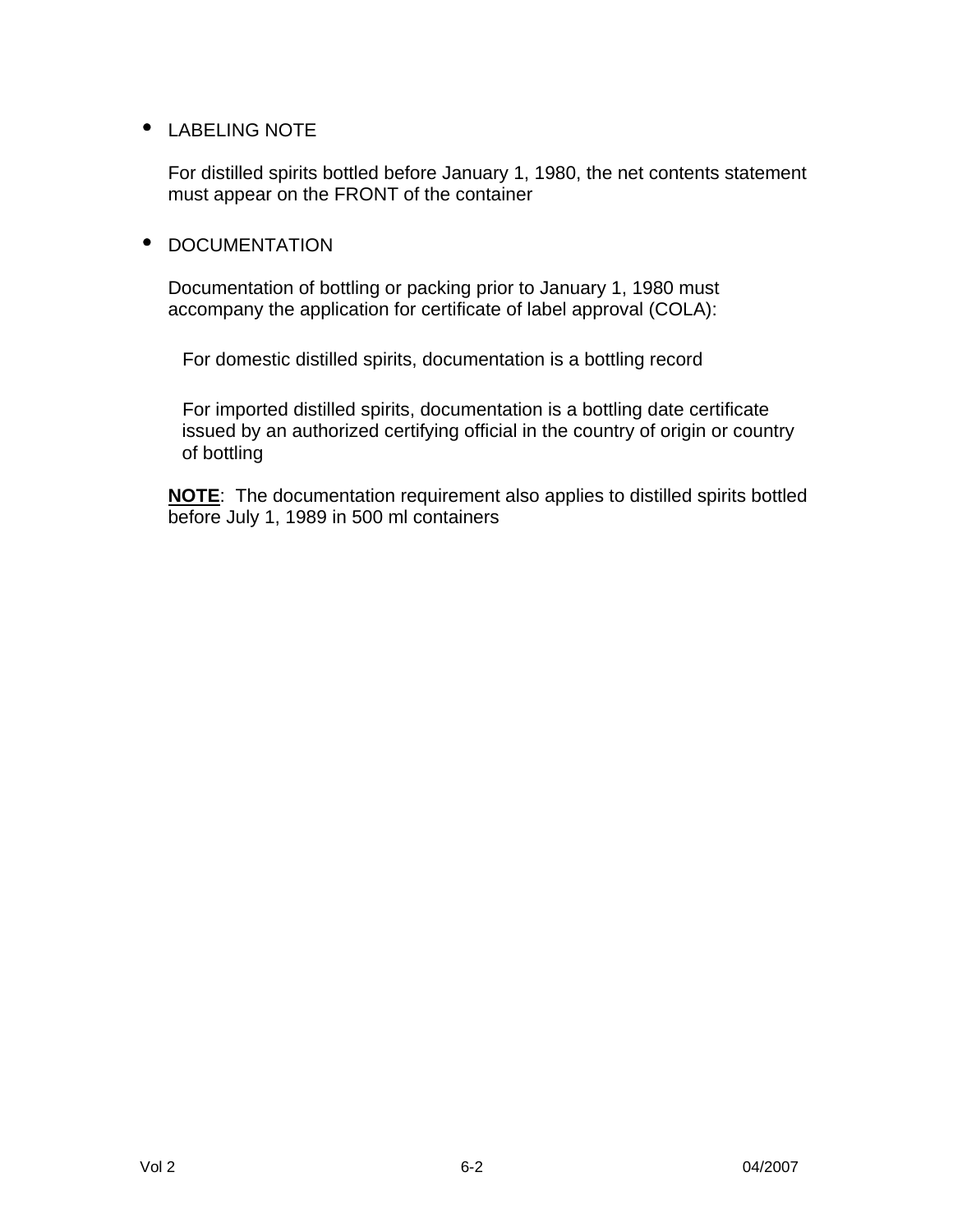# **CHAPTER 7 COLORING/FLAVORING/BLENDING MATERIALS**

## **GENERAL**

**n**Coloring/ flavoring/blending materials may be used in or added to any class and/or type of distilled spirits. However, the use or addition of these materials may change the class and/or type of the distilled spirits

**Example: FD&C Yellow #5 is added to straight bourbon whisky. The resulting** product is no longer "straight bourbon whisky." The product is now a distilled spirits specialty and must be labeled with a statement of composition such as "STRAIGHT BOURBON WHISKY WITH FD&C YELLOW #5 ADDED"

**n**The use or addition of coloring/ flavoring/blending materials will not cause a change in the class and/or type if the materials used or added can be considered "harmless." (See "HARMLESS COLORING/FLAVORING/BLENDING MATERIALS" section of this chapter)

## **COLORING MATERIALS**

- **·** STATUS
	- ■Coloring materials must be approved by the U.S. Food and Drug Administration (FDA)

**n**Approved coloring materials are categorized as "certified" or "non-certified"

**·** APPROVED COLORING MATERIALS

All coloring materials approved for use in distilled spirits are listed below:

**n**Certified Colors

FD&C Blue #1 FD&C Blue #2 FD&C Green #3 FD&C Red #3 FD&C Red #40 FD&C Yellow #5 FD&C Yellow #6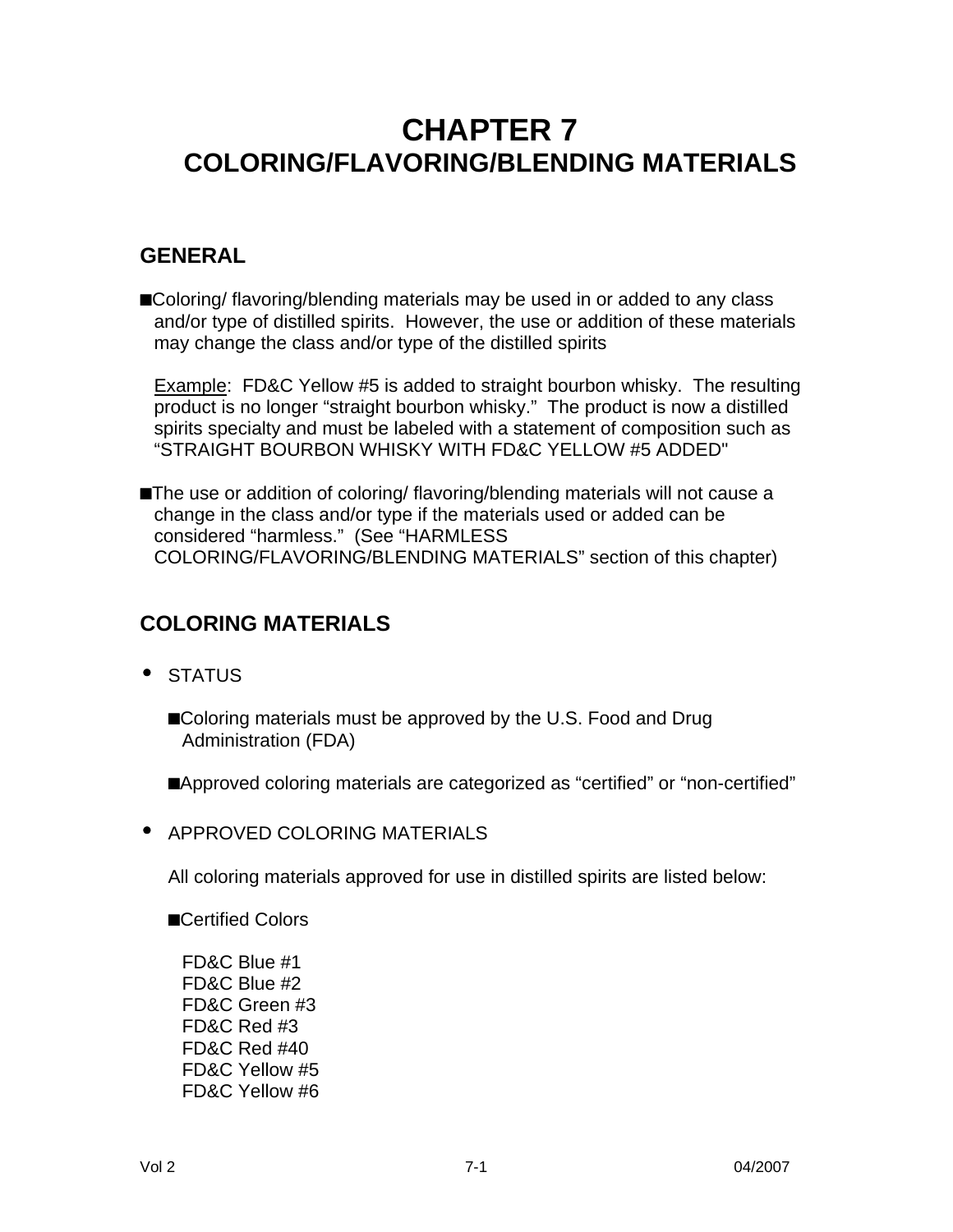**NOTE**: The lake of each certified color, **except for FD&C Red #3**, listed above is an approved coloring material

■Non-certified Colors

Annatto Extract Beet Extract Beta Carotene Caramel Carmine (Cochineal Extract) Elderberry Extract Grapeskin Extract (Enocianina) Paprika **Saffron** Titanium Dioxide **Turmeric** 

## **FLAVORING MATERIALS**

**·** GENERAL DESCRIPTION

Flavoring materials include:

- **n**Essential oils
- ■Oleoresins
- ■Spices
- **n**Herbs
- **n**Fruit Juices/Concentrates
- **n**Commercially prepared flavors including essences, extracts, blenders, infusions, etc.
- **·** STATUS

All flavoring materials used in alcohol beverages must be:

■Approved by FDA under a specific regulation

**OR**

**n**Affirmed as GRAS (generally recognized as safe) by FDA

**OR**

■Self-affirmed as GRAS with no FDA objection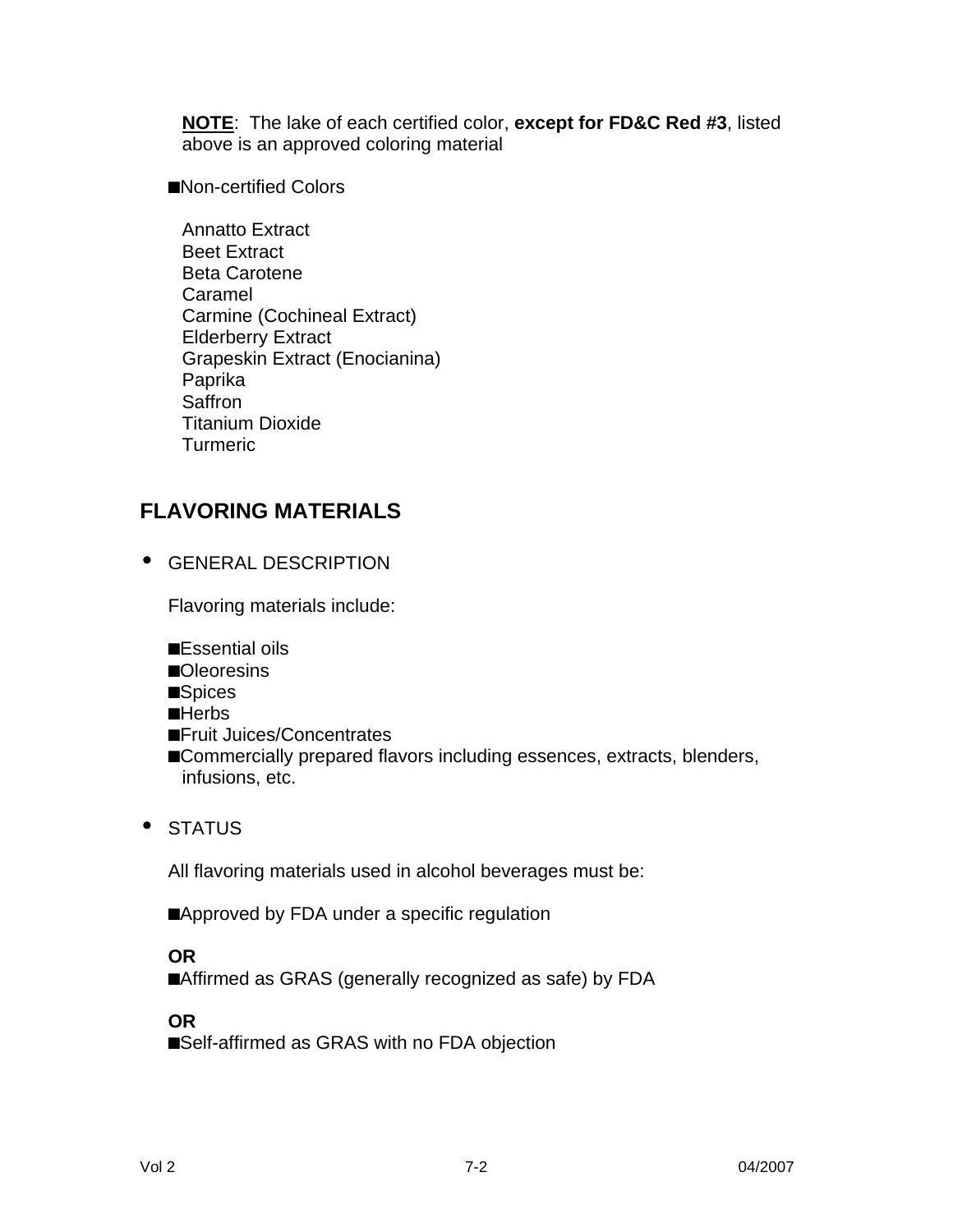#### **·** FLAVOR CATEGORIZATION

#### **n**Categories

For labeling purposes, all flavoring materials are categorized as:

All natural OR

Natural and artificial containing not more than 0.1% artificial topnote (i.e., an artificial material added to enhance the flavor, essence, extract, blender, etc., or replace a flavor note lost in processing) OR

Natural and artificial containing greater than 0.1% artificial topnote OR

All artificial

**n**Nomenclature

Flavors categorized as "all natural" or "natural and artificial containing not more than 0.1% artificial topnote" are "natural" for labeling purposes

Flavors categorized as "natural and artificial containing greater than 0.1% artificial topnote" or "artificial" are categorized as "artificial" for labeling purposes

## **BLENDING MATERIALS**

GENERAL DESCRIPTION

Blending materials include:

■Wine **n**Sugar

## **HARMLESS COLORING/FLAVORING/BLENDING MATERIALS**

**·** DEFINITION

Harmless coloring/flavoring/blending materials are coloring materials, flavoring materials or blending materials that:

■Are an essential component of the particular class and/or type of distilled spirits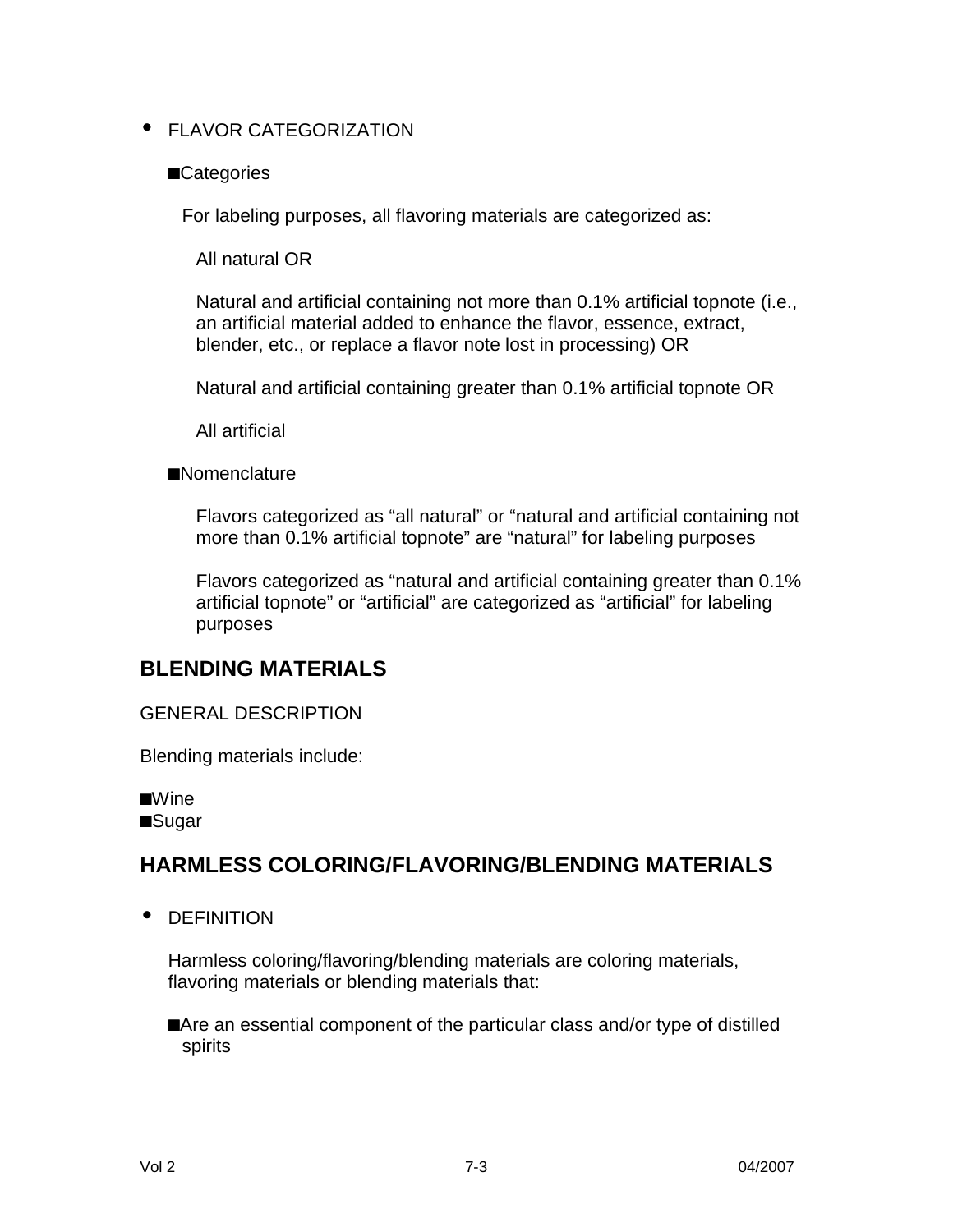Example: By definition, a liqueur/cordial must contain flavoring material. Therefore, flavoring material is an essential component of this class/type of distilled spirits

■Are not an essential component but are, through established trade practice, customarily used in the particular class and/or type of distilled spirits **PROVIDED THAT** the total addition of coloring/flavoring/blending materials does not exceed 2½% by volume of the finished product

Example: Traditionally, to ensure consistency in color and smoothness, caramel color and blending sherry are added to blended whisky. Consequently, provided the total addition of caramel and blending sherry does not exceed 2½% by volume of the blended whisky, these coloring and blending materials are considered "harmless"

**NOTE**: In the category of "non-essential but customarily used coloring/flavoring/blending materials," caramel is the only coloring material permitted

- **·** USE CHART
	- **n**Purpose

The chart below specifies:

Whether harmless coloring/flavoring/blending materials may be used in or added to each listed class/type, **AND**

**IF** harmless coloring/flavoring/blending materials may be used or added:

- **‰**Whether the use or addition of harmless coloring/flavoring/blending materials is limited to or may exceed 2½% by volume of the finished product
- ► What category or type of flavoring materials may be used or added
- **‰**Whether the use or addition of harmless coloring/flavoring/blending materials must be disclosed on the label
- **‰**Whether there are any additional or specific limitations or restrictions that apply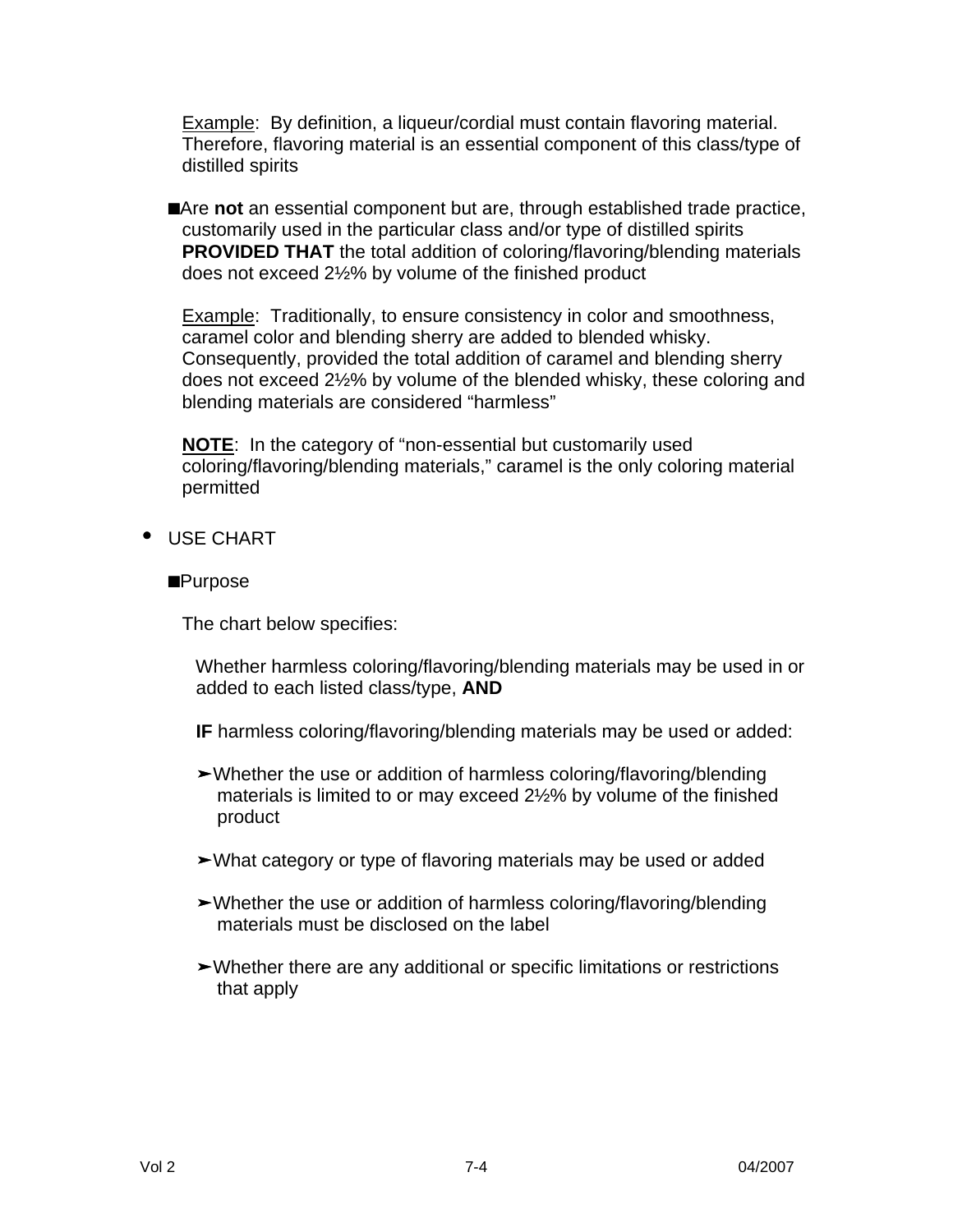#### ■**Glossary**

A number of abbreviated references (both alpha and numeric) are used in the chart below. A glossary of these abbreviations follows:

#### HCFBM = HARMLESS COLORING/FLAVORING/BLENDING MATERIALS

- NTE 2½% = NOT TO EXCEED 2½% [i.e., harmless coloring/flavoring/blending materials may not exceed 2½% by volume of the finished product]
- ME 2½% = MAY EXCEED 2½% [i.e., harmless coloring/flavoring/blending materials may exceed 2½% by volume of the finished product]

CFA = CATEGORY OF FLAVOR ALLOWED

The category of flavor is indicated by number:

- $\geq 1$  = All natural
- **‰**2 = Natural and artificial containing not more than 0.1% artificial topnote
- **‰**3 = Natural and artificial containing greater than 0.1% artificial topnote
- $\geq 4$  = All artificial
- CM = COLORING MATERIALS [if this column is marked, the use of coloring materials must be disclosed on the label]
- FM = FLAVORING MATERIALS [if this column is marked, the use of flavoring materials must be disclosed on the label]
- BM = BLENDING MATERIALS [if this column is marked, the use of blending materials must be disclosed on the label]

|                     | <b>YES</b>       | <b>HCFBM ALLOWED</b><br><b>YES</b> |           |            | <b>LABEL DISCLOSURE</b><br><b>REQUIRED</b> |            |    |           |                      |
|---------------------|------------------|------------------------------------|-----------|------------|--------------------------------------------|------------|----|-----------|----------------------|
|                     | <b>NTE</b>       | <b>ME</b>                          |           |            |                                            | <b>YES</b> |    |           |                      |
| <b>CLASS/TYPE</b>   | $2\frac{1}{2}\%$ | $2\frac{1}{2}\%$                   | <b>NO</b> | <b>CFA</b> | <b>CM</b>                                  | <b>FM</b>  | BM | <b>NO</b> | <b>QUALIFICATION</b> |
|                     |                  | x                                  |           | 1, 2       | X                                          |            |    |           |                      |
| ALEXANDER           |                  |                                    |           |            |                                            |            |    |           |                      |
| ADVOCAAT            |                  | Χ                                  |           | 1, 2       | X                                          |            |    |           |                      |
| AMARETTO            |                  | X                                  |           | 1, 2       | Χ                                          |            |    |           |                      |
| ANISETTE            |                  | x                                  |           | 1, 2       | X                                          |            |    |           |                      |
| APPLEJACK-A         | X                |                                    |           | 1, 2       |                                            |            |    | X         |                      |
| <b>BLEND</b>        |                  |                                    |           |            |                                            |            |    |           |                      |
| <b>APRICOT SOUR</b> |                  | ⋏                                  |           | 1, 2       | Χ                                          |            |    |           |                      |

#### **USE OF HARMLESS COLORING/FLAVORING/BLENDING MATERIALS**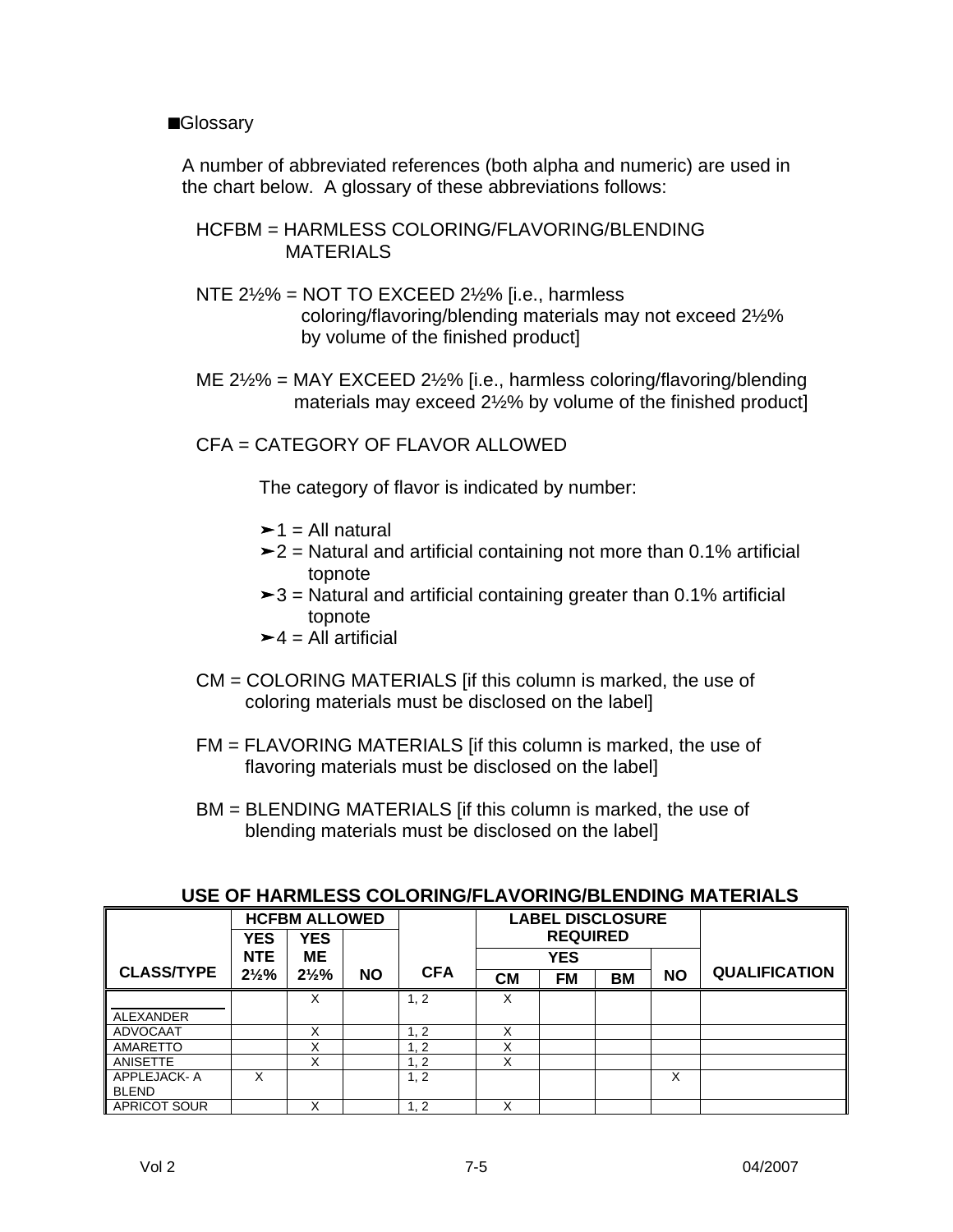|                                                        |                         | <b>HCFBM ALLOWED</b>    |                         |                   |                         | <b>LABEL DISCLOSURE</b> |           |                         |                                                                                 |
|--------------------------------------------------------|-------------------------|-------------------------|-------------------------|-------------------|-------------------------|-------------------------|-----------|-------------------------|---------------------------------------------------------------------------------|
|                                                        | <b>YES</b>              | <b>YES</b>              |                         |                   |                         | <b>REQUIRED</b>         |           |                         |                                                                                 |
|                                                        | <b>NTE</b>              | <b>ME</b>               |                         |                   |                         | <b>YES</b>              |           |                         |                                                                                 |
| <b>CLASS/TYPE</b>                                      | $2\frac{1}{2}\%$        | $2\frac{1}{2}\%$        | <b>NO</b>               | <b>CFA</b>        | <b>CM</b>               | <b>FM</b>               | <b>BM</b> | <b>NO</b>               | <b>QUALIFICATION</b>                                                            |
| <b>AQUAVIT</b>                                         |                         | $\overline{\mathsf{X}}$ |                         | 1, 2              | X                       |                         |           |                         |                                                                                 |
| <b>ARAK</b>                                            |                         | X                       |                         | $1, \overline{2}$ | X                       |                         |           |                         |                                                                                 |
| <b>ARMAGNAC</b>                                        | X                       |                         |                         | 1, 2              |                         |                         |           | $\overline{\mathsf{x}}$ |                                                                                 |
| <b>BITTERS</b>                                         |                         | X                       |                         | 1, 2              | X                       |                         |           |                         |                                                                                 |
| <b>BLACK RUSSIAN</b>                                   |                         | Χ                       |                         | 1, 2              | $\overline{\mathsf{x}}$ |                         |           |                         |                                                                                 |
| <b>BLOODY MARY</b>                                     |                         | X                       |                         | 1, 2              | X                       |                         |           |                         |                                                                                 |
| <b>BOURBON</b><br>LIQUEUR/<br><b>CORDIAL</b>           |                         |                         |                         | 1, 2              | X                       |                         |           |                         | *Wine, if used, may not<br>exceed 21/2% by<br>volume of the finished<br>product |
| <b>BRANDY (DRIED</b><br>FRUIT)                         | $\overline{\mathsf{x}}$ |                         |                         | 1, 2              |                         |                         |           | $\overline{\mathsf{x}}$ |                                                                                 |
| <b>BRANDY (FRUIT)</b>                                  | $\overline{\mathsf{x}}$ |                         |                         | 1, 2              |                         |                         |           | X                       |                                                                                 |
| <b>BRANDY (GRAPE)</b>                                  | $\overline{\mathsf{x}}$ |                         |                         | 1, 2              |                         |                         |           | X                       |                                                                                 |
| <b>BRANDY</b><br>(IMMATURE)                            | X                       |                         |                         | 1, 2              |                         |                         |           | X                       |                                                                                 |
| <b>BRANDY (LEES)</b>                                   | X                       |                         |                         | 1, 2              |                         |                         |           | X                       |                                                                                 |
| <b>BRANDY</b><br>(NEUTRAL)                             | X                       |                         |                         | 1, 2              |                         |                         |           | X                       |                                                                                 |
| <b>BRANDY</b><br>(POMACE/MARC)                         | $\overline{X}$          |                         |                         | 1, 2              |                         |                         |           | $\overline{\mathsf{x}}$ |                                                                                 |
| <b>BRANDY (RAISIN)</b>                                 | $\overline{\mathsf{X}}$ |                         |                         | 1, 2              |                         |                         |           | X                       |                                                                                 |
| <b>BRANDY</b><br>(RESIDUE)                             | $\overline{\mathsf{x}}$ |                         |                         | 1, 2              |                         |                         |           | $\overline{\mathsf{x}}$ |                                                                                 |
| <b>BRANDY</b><br>(SUBSTANDARD)                         | $\overline{\mathsf{x}}$ |                         |                         | 1, 2              |                         |                         |           | $\overline{\mathsf{x}}$ |                                                                                 |
| <b>BRANDY</b><br>LIQUEUR/<br><b>CORDIAL</b>            |                         | $\star$                 |                         | 1, 2              | X                       |                         |           |                         | *Wine, if used, may not<br>exceed 21/2% by<br>volume of the finished<br>product |
| <b>CALVADOS</b>                                        | $\overline{\mathsf{x}}$ |                         |                         | 1, 2              |                         |                         |           | $\overline{\mathsf{x}}$ |                                                                                 |
| <b>CANADIAN</b><br><b>WHISKY</b>                       |                         |                         | $\overline{\mathsf{x}}$ |                   |                         |                         |           |                         |                                                                                 |
| <b>CANADIAN</b><br><b>WHISKY-A</b><br><b>BLEND</b>     |                         |                         | X                       |                   |                         |                         |           |                         |                                                                                 |
| COGNAC                                                 | $\star$                 |                         |                         | $\mathbf{1}$      |                         |                         |           | X                       | *HCFBM is limited to<br>sugar, caramel and<br>oak chip infusion                 |
| CRÈME DE                                               |                         | X                       |                         | 1, 2              | X                       |                         |           |                         |                                                                                 |
| <b>CURACAO</b>                                         |                         | $\overline{\mathsf{X}}$ |                         | 1, 2              | Χ                       |                         |           |                         |                                                                                 |
| <b>DAQUIRI</b>                                         |                         | X                       |                         | 1, 2              | X                       |                         |           |                         |                                                                                 |
| <b>DISTILLED</b><br><b>SPIRITS</b><br><b>SPECIALTY</b> |                         | $\overline{\mathsf{x}}$ |                         | 1, 2, 3, 4        | X                       | X                       | $\star$   |                         | *The use or addition of<br>sugar does not require<br>label disclosure           |
| <b>EGG NOG</b>                                         |                         | X                       |                         | 1, 2              | X                       |                         |           |                         |                                                                                 |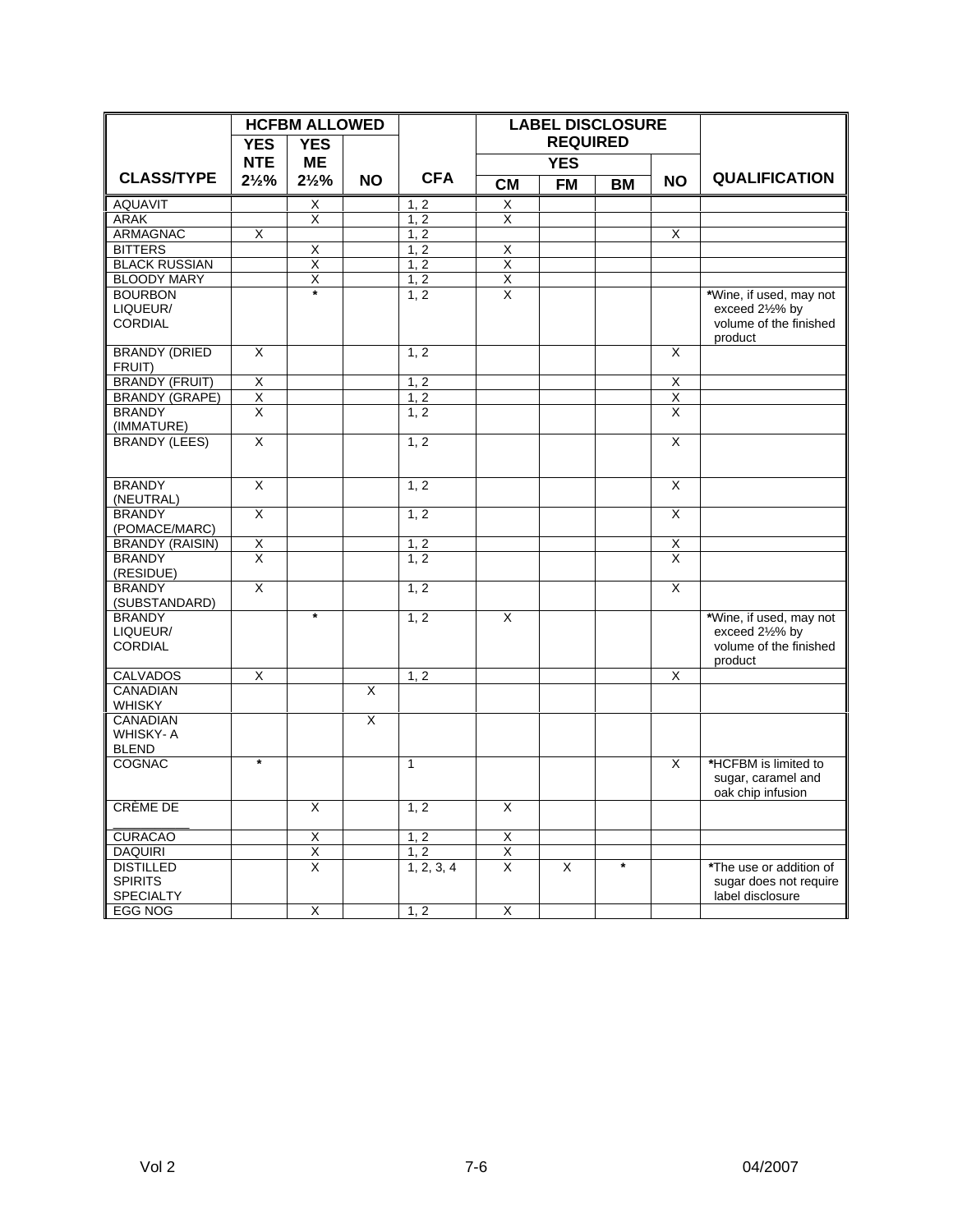|                                  |                  | <b>HCFBM ALLOWED</b>  |           |            |                         | <b>LABEL DISCLOSURE</b> |           |           |                                                                                                                                                                                                                                                                                                                                                                                                             |
|----------------------------------|------------------|-----------------------|-----------|------------|-------------------------|-------------------------|-----------|-----------|-------------------------------------------------------------------------------------------------------------------------------------------------------------------------------------------------------------------------------------------------------------------------------------------------------------------------------------------------------------------------------------------------------------|
|                                  | <b>YES</b>       | <b>YES</b>            |           |            |                         | <b>REQUIRED</b>         |           |           |                                                                                                                                                                                                                                                                                                                                                                                                             |
| <b>CLASS/TYPE</b>                | <b>NTE</b>       | <b>ME</b>             |           | <b>CFA</b> |                         | <b>YES</b>              |           |           | <b>QUALIFICATION</b>                                                                                                                                                                                                                                                                                                                                                                                        |
| <b>FLAVORED</b><br><b>BRANDY</b> | $2\frac{1}{2}\%$ | $2\frac{1}{2}\%$<br>X | <b>NO</b> | 1, 2       | <b>CM</b><br>X          | <b>FM</b>               | <b>BM</b> | <b>NO</b> | *Wine may be added<br>up to 15% by volume<br>of the finished product<br>provided at least<br>12½% of the wine is<br>derived from the base<br>commodity that<br>corresponds to the<br>labeled flavor of the<br>product. If not, or if<br>the wine addition<br>exceeds 15% by<br>volume of the finished<br>product, the<br>percentages and<br>classes/types of wine<br>must also be<br>disclosed on the label |
| <b>FLAVORED GIN</b>              |                  | X                     |           | 1, 2       | $\overline{\mathsf{x}}$ |                         | $\star$   |           | (as part of the<br>class/type<br>designation)<br>*If wine is used and<br>exceeds 21/2% by<br>volume of the finished<br>product, the<br>percentages and<br>classes/types of wine<br>must also be<br>disclosed on the label<br>(as part of the<br>class/type<br>designation)                                                                                                                                  |
| <b>FLAVORED RUM</b>              |                  | X                     |           | 1, 2       | $\overline{\mathsf{x}}$ |                         | $\ast$    |           | *If wine is used and<br>exceeds 21/2% by<br>volume of the finished<br>product, the<br>percentages and<br>classes/types of wine<br>must also be<br>disclosed on the label<br>(as part of the<br>class/type<br>designationaa0                                                                                                                                                                                 |
| <b>FLAVORED</b><br><b>VODKA</b>  |                  | X                     |           | 1, 2       | $\overline{\mathsf{x}}$ |                         | $\star$   |           | *If wine is used and<br>exceeds 21/2% by<br>volume of the finished<br>product, the<br>percentages and<br>classes/types of wine<br>must also be<br>disclosed on the label<br>(as part of the<br>class/type<br>designation)                                                                                                                                                                                   |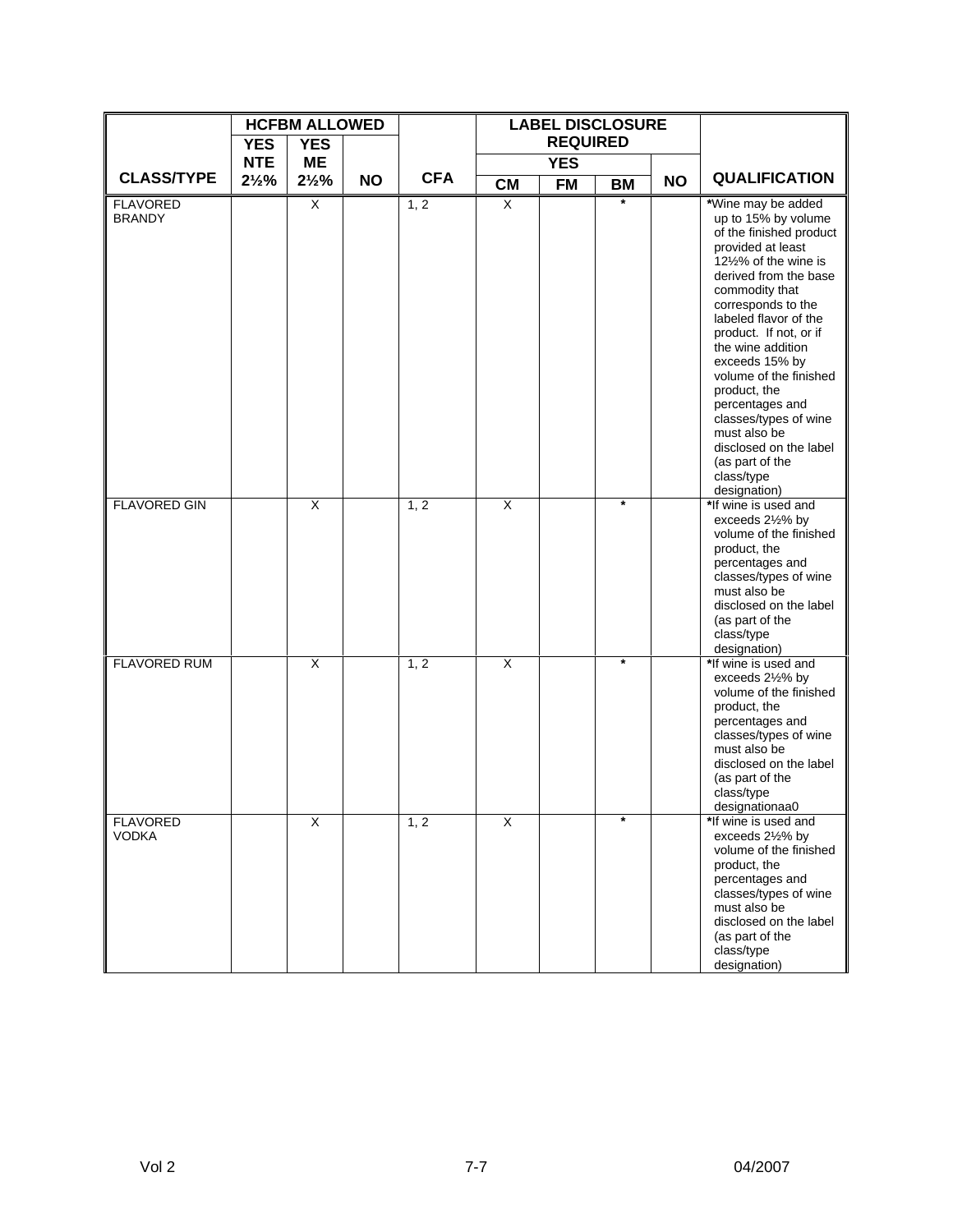|                                                        |                  | <b>HCFBM ALLOWED</b>    |                              |              |                              | <b>LABEL DISCLOSURE</b> |           |           |                                                                                                                                                                                                                           |
|--------------------------------------------------------|------------------|-------------------------|------------------------------|--------------|------------------------------|-------------------------|-----------|-----------|---------------------------------------------------------------------------------------------------------------------------------------------------------------------------------------------------------------------------|
|                                                        | <b>YES</b>       | <b>YES</b>              |                              |              |                              | <b>REQUIRED</b>         |           |           |                                                                                                                                                                                                                           |
|                                                        | <b>NTE</b>       | <b>ME</b>               |                              |              |                              | <b>YES</b>              |           |           |                                                                                                                                                                                                                           |
| <b>CLASS/TYPE</b>                                      | $2\frac{1}{2}\%$ | $2\frac{1}{2}\%$        | <b>NO</b>                    | <b>CFA</b>   | <b>CM</b>                    | <b>FM</b>               | <b>BM</b> | <b>NO</b> | <b>QUALIFICATION</b>                                                                                                                                                                                                      |
| <b>FLAVORED</b><br><b>WHISKY</b>                       |                  | $\overline{X}$          |                              | 1, 2         | X                            |                         | $\star$   |           | *If wine is used and<br>exceeds 21/2% by<br>volume of the finished<br>product, the<br>percentages and<br>classes/types of wine<br>must also be<br>disclosed on the label<br>(as part of the<br>class/type<br>designation) |
| <b>GIMLET</b>                                          |                  | Χ<br>÷                  |                              | 1, 2         | X                            |                         |           |           |                                                                                                                                                                                                                           |
| GIN<br>(COMPOUNDED)                                    |                  |                         |                              | 1, 2         |                              |                         |           | X         | *HCFBM is juniper<br>berries and<br>(optionally) other<br>aromatics or their<br>extracts, essences or<br>flavors blended with<br>neutral spirits                                                                          |
| <b>GIN (DISTILLED)</b>                                 |                  | $\star$                 |                              | 1, 2         |                              |                         |           | X.        | *HCFBM is juniper<br>berries and<br>(optionally) other<br>aromatics or their<br>extracts, essences or<br>flavors added to mash<br>prior to distillation                                                                   |
| GIN<br>(REDISTILLED)                                   |                  | $\star$                 |                              | 1, 2         |                              |                         |           | X         | *HCFBM is juniper<br>berries and<br>(optionally) other<br>aromatics or their<br>extracts, essences or<br>flavors added to<br>distilled spirits prior to<br>redistillation                                                 |
| <b>GIN LIQUEUR/</b><br><b>CORDIAL</b>                  |                  | $\star$                 |                              | 1, 2         | $\overline{\mathsf{x}}$      |                         |           |           | *Wine, if used, may not<br>exceed 21/2% by<br>volume of the finished<br>product                                                                                                                                           |
| <b>GOLDWASSER</b>                                      |                  | X                       |                              | 1, 2         | X                            |                         |           |           |                                                                                                                                                                                                                           |
| <b>GRAIN SPIRITS</b>                                   |                  |                         | $\overline{\mathsf{x}}$      |              |                              |                         |           |           |                                                                                                                                                                                                                           |
| <b>GRAPPA</b><br><b>GRASSHOPPER</b>                    | X                | $\overline{\mathsf{x}}$ |                              | 1, 2<br>1, 2 | $\overline{X}$               |                         |           | X         |                                                                                                                                                                                                                           |
| <b>IMITATION</b><br><b>DISTILLED</b><br><b>SPIRITS</b> |                  | х                       |                              | 1, 2, 3, 4   | X.                           |                         |           |           |                                                                                                                                                                                                                           |
| <b>IRISH WHISKY</b><br><b>IRISH WHISKY-A</b>           |                  |                         | X<br>$\overline{\mathsf{x}}$ |              |                              |                         |           |           |                                                                                                                                                                                                                           |
| <b>BLEND</b>                                           |                  |                         |                              |              |                              |                         |           |           |                                                                                                                                                                                                                           |
| <b>KIRSCHWASSER</b>                                    | X                |                         |                              | 1, 2         |                              |                         |           | X         |                                                                                                                                                                                                                           |
| <b>KUMMEL</b><br>LIQUEUR/                              |                  | Χ<br>$\overline{X}$     |                              | 1, 2<br>1, 2 | Χ<br>$\overline{\mathsf{x}}$ |                         |           |           |                                                                                                                                                                                                                           |
| CORDIAL                                                |                  |                         |                              |              |                              |                         |           |           |                                                                                                                                                                                                                           |
| <b>MAI TAI</b>                                         |                  | X                       |                              | 1, 2         | X                            |                         |           |           |                                                                                                                                                                                                                           |
| <b>MANHATTAN</b>                                       |                  | X                       |                              | 1, 2         | X                            |                         |           |           |                                                                                                                                                                                                                           |
| <b>MARGARITA</b>                                       |                  | X                       |                              | 1, 2         | X                            |                         |           |           |                                                                                                                                                                                                                           |
| <b>MARTINI</b>                                         |                  | X                       |                              | 1, 2         | $\overline{\mathsf{x}}$      |                         |           |           |                                                                                                                                                                                                                           |
| <b>MESCAL</b><br><b>MINT JULEP</b>                     |                  | Χ                       | X                            | 1, 2         | X                            |                         |           |           |                                                                                                                                                                                                                           |
| <b>NEUTRAL</b><br><b>SPIRITS OR</b><br><b>ALCOHOL</b>  |                  |                         | X                            |              |                              |                         |           |           |                                                                                                                                                                                                                           |
| <b>OLD FASHIONED</b>                                   |                  | X                       |                              | 1, 2         | X                            |                         |           |           |                                                                                                                                                                                                                           |
| <b>OUZO</b>                                            |                  | X                       |                              | 1, 2         | X                            |                         |           |           |                                                                                                                                                                                                                           |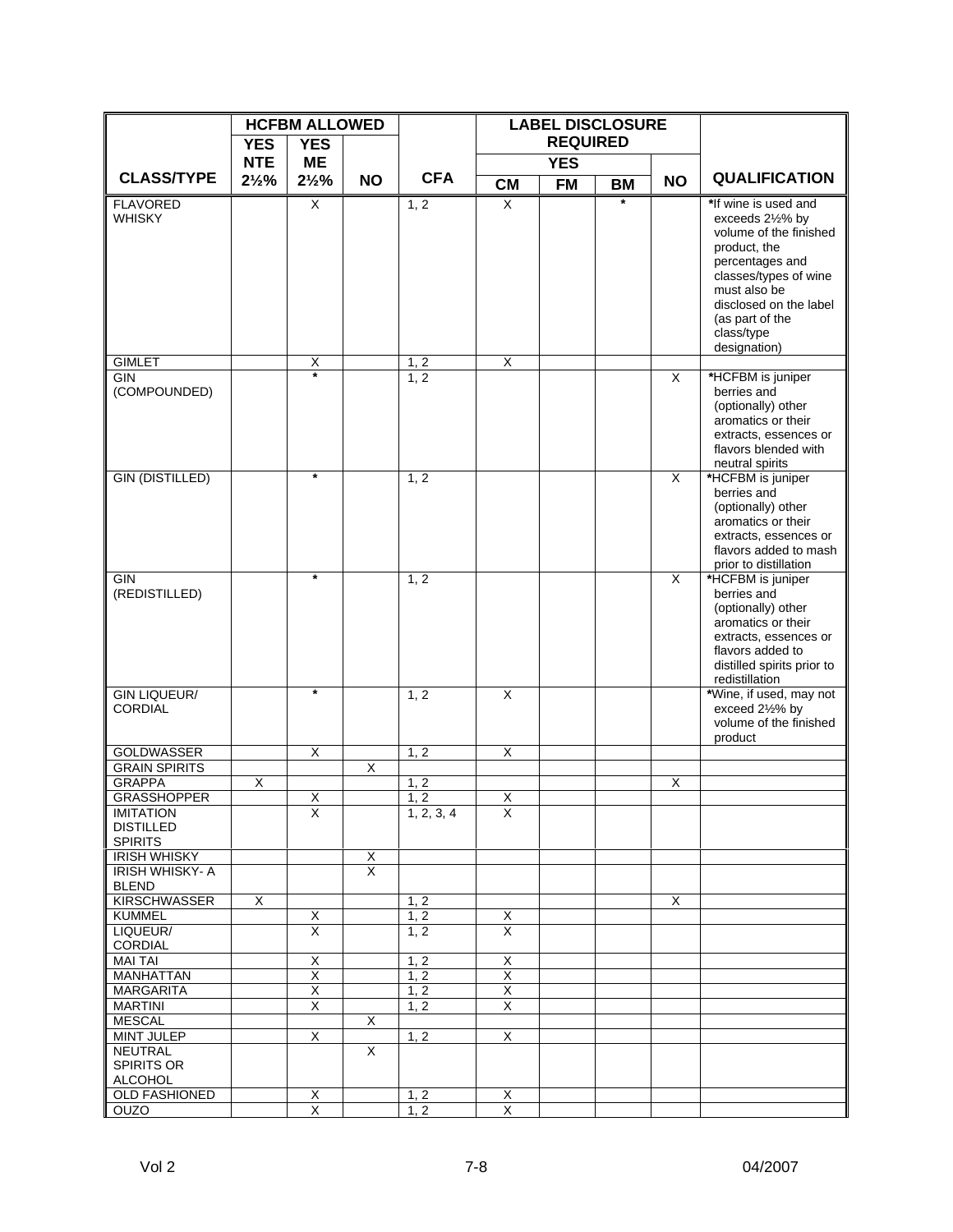|                                         |                  | <b>HCFBM ALLOWED</b>    |           |              | <b>LABEL DISCLOSURE</b> |                 |           |           |                                                |
|-----------------------------------------|------------------|-------------------------|-----------|--------------|-------------------------|-----------------|-----------|-----------|------------------------------------------------|
|                                         | <b>YES</b>       | <b>YES</b>              |           |              |                         | <b>REQUIRED</b> |           |           |                                                |
|                                         | <b>NTE</b>       | <b>ME</b>               |           |              |                         | <b>YES</b>      |           |           |                                                |
| <b>CLASS/TYPE</b>                       | $2\frac{1}{2}\%$ | $2\frac{1}{2}\%$        | <b>NO</b> | <b>CFA</b>   | <b>CM</b>               | <b>FM</b>       | <b>BM</b> | <b>NO</b> | <b>QUALIFICATION</b>                           |
| PEPPERMINT                              |                  | X                       |           | 1, 2         | X                       |                 |           |           |                                                |
| <b>SCHNAPPS</b><br><b>PINK SQUIRREL</b> |                  | $\overline{\mathsf{x}}$ |           | 1, 2         | $\overline{X}$          |                 |           |           |                                                |
| <b>PISCO</b>                            | X                |                         |           | 1, 2         |                         |                 |           | X         |                                                |
| <b>ROCK AND</b>                         |                  | $\star$                 |           | 1, 2         | X                       |                 |           |           | *Wine, if used, may not                        |
| <b>BOURBON</b>                          |                  |                         |           |              |                         |                 |           |           | exceed 21/2% by                                |
|                                         |                  |                         |           |              |                         |                 |           |           | volume of the finished                         |
|                                         |                  |                         |           |              |                         |                 |           |           | product                                        |
| <b>ROCK AND</b>                         |                  | $\star$                 |           | 1, 2         | $\overline{\mathsf{x}}$ |                 |           |           | *Wine, if used, may not                        |
| <b>BRANDY</b>                           |                  |                         |           |              |                         |                 |           |           | exceed 21/2% by<br>volume of the finished      |
|                                         |                  |                         |           |              |                         |                 |           |           | product                                        |
| ROCK AND RUM                            |                  | $\star$                 |           | 1, 2         | $\overline{\mathsf{x}}$ |                 |           |           | *Wine, if used, may not                        |
|                                         |                  |                         |           |              |                         |                 |           |           | exceed 21/2% by                                |
|                                         |                  |                         |           |              |                         |                 |           |           | volume of the finished                         |
|                                         |                  | $\star$                 |           |              |                         |                 |           |           | product                                        |
| <b>ROCK AND RYE</b>                     |                  |                         |           | 1, 2         | $\overline{\mathsf{x}}$ |                 |           |           | *Wine, if used, may not                        |
|                                         |                  |                         |           |              |                         |                 |           |           | exceed 21/2% by<br>volume of the finished      |
|                                         |                  |                         |           |              |                         |                 |           |           | product                                        |
| <b>RUM</b>                              | X                |                         |           | 1, 2         |                         |                 |           | X         |                                                |
| <b>RUM LIQUEUR/</b>                     |                  |                         |           | 1, 2         | X                       |                 |           |           | *Wine, if used, may not                        |
| <b>CORDIAL</b>                          |                  |                         |           |              |                         |                 |           |           | exceed 21/2% by                                |
|                                         |                  |                         |           |              |                         |                 |           |           | volume of the finished                         |
| <b>RYE LIQUEUR/</b>                     |                  | $\star$                 |           | 1, 2         | $\overline{\mathsf{x}}$ |                 |           |           | product<br>*Wine, if used, may not             |
| <b>CORDIAL</b>                          |                  |                         |           |              |                         |                 |           |           | exceed 21/2% by                                |
|                                         |                  |                         |           |              |                         |                 |           |           | volume of the finished                         |
|                                         |                  |                         |           |              |                         |                 |           |           | product                                        |
| <b>SAMBUCA</b>                          |                  | X                       |           | 1, 2         | $\overline{X}$          |                 |           |           |                                                |
| <b>SCOTCH WHISKY</b>                    |                  |                         | X         |              |                         |                 |           |           |                                                |
| <b>SCOTCH</b><br>WHISKY-A               |                  |                         | X         |              |                         |                 |           |           |                                                |
| <b>BLEND</b>                            |                  |                         |           |              |                         |                 |           |           |                                                |
| <b>SCREWDRIVER</b>                      |                  | $\overline{\mathsf{x}}$ |           | 1, 2         | $\overline{\mathsf{x}}$ |                 |           |           |                                                |
| <b>SLIVOVITZ</b>                        | X                |                         |           | 1, 2         |                         |                 |           | X         |                                                |
| <b>SLOE GIN</b>                         |                  | $\overline{X}$          |           | 1, 2         | X                       |                 |           |           |                                                |
| <b>SLOE GIN FIZZ</b>                    |                  | X                       |           | 1, 2         | $\overline{\mathsf{x}}$ |                 |           |           |                                                |
| <b>TEQUILA</b>                          |                  |                         | X         |              |                         |                 |           |           |                                                |
| <b>TOM COLLINS</b>                      |                  | X                       |           | 1, 2         | $\overline{X}$          |                 |           |           |                                                |
| <b>TRIPLE SEC</b>                       |                  | $\overline{\mathsf{x}}$ |           | 1, 2         | Χ                       |                 |           |           |                                                |
| <b>VODKA</b>                            |                  |                         |           | $\mathbf{1}$ |                         |                 |           | X         | *HCFBM limited to citric                       |
|                                         |                  |                         |           |              |                         |                 |           |           | acid (maximum of                               |
|                                         |                  |                         |           |              |                         |                 |           |           | 0.1% by volume of the<br>finished product) and |
|                                         |                  |                         |           |              |                         |                 |           |           | sugar (maximum of                              |
|                                         |                  |                         |           |              |                         |                 |           |           | 0.2% by volume of the                          |
|                                         |                  |                         |           |              |                         |                 |           |           | finished product))                             |
|                                         |                  |                         |           |              |                         |                 |           |           | added directly or by                           |
|                                         |                  |                         |           |              |                         |                 |           |           | addition of a citric                           |
| <b>WALLBANGER</b>                       |                  |                         |           |              |                         |                 |           |           | acid/sugar blender                             |
| <b>WHISKIES (A</b>                      | X                | X                       |           | 1, 2<br>1, 2 | $\overline{\mathsf{x}}$ |                 |           | X         |                                                |
| <b>BLEND OF</b>                         |                  |                         |           |              |                         |                 |           |           |                                                |
| <b>STRAIGHT</b>                         |                  |                         |           |              |                         |                 |           |           |                                                |
| <b>BOURBON)</b>                         |                  |                         |           |              |                         |                 |           |           |                                                |
| <b>WHISKIES (A</b>                      | X                |                         |           | 1, 2         |                         |                 |           | X         |                                                |
| <b>BLEND OF</b>                         |                  |                         |           |              |                         |                 |           |           |                                                |
| STRAIGHT CORN)                          | X                |                         |           | 1, 2         |                         |                 |           | X         |                                                |
| <b>WHISKIES (A</b><br><b>BLEND OF</b>   |                  |                         |           |              |                         |                 |           |           |                                                |
| STRAIGHT MALT)                          |                  |                         |           |              |                         |                 |           |           |                                                |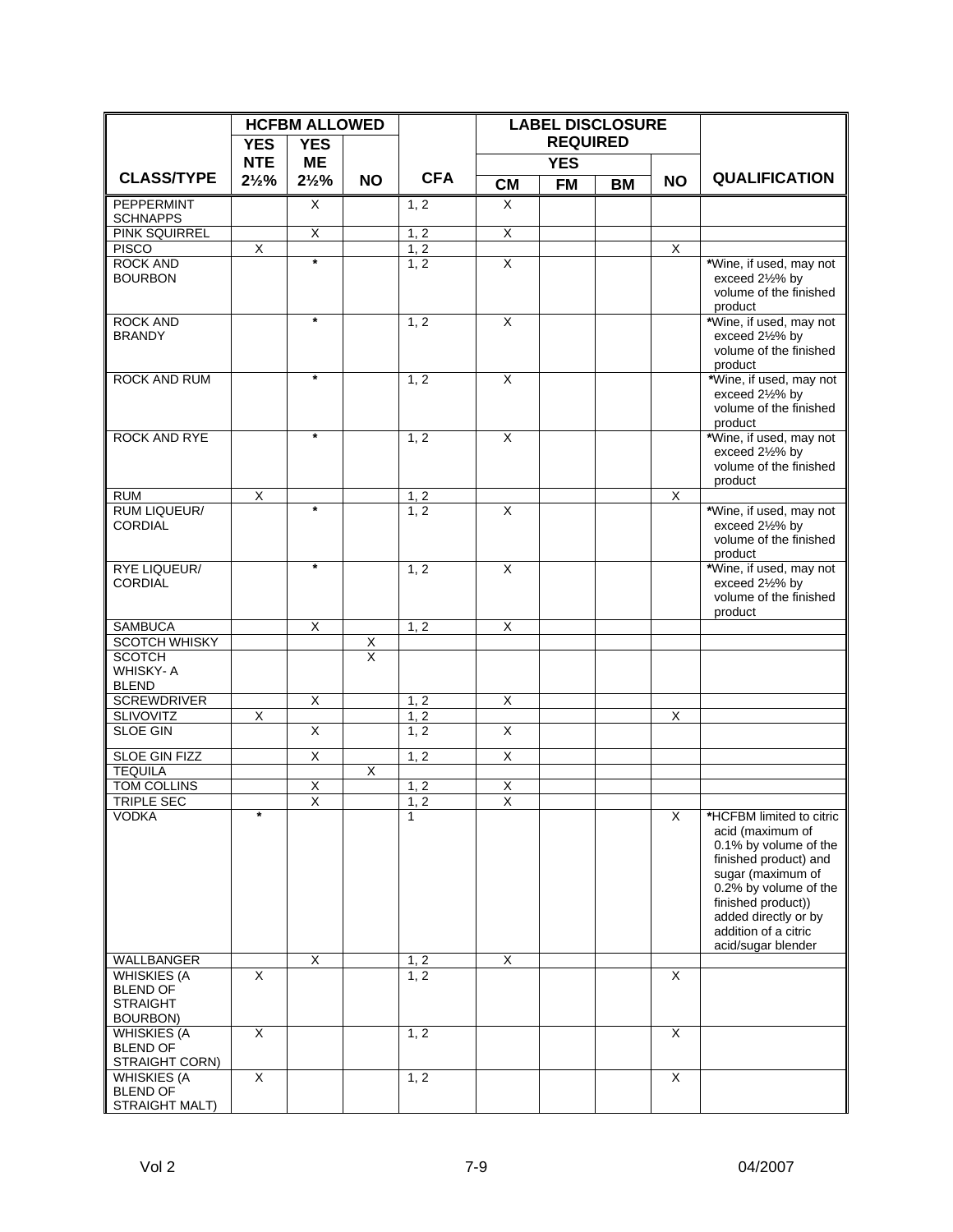|                                          |                         | <b>HCFBM ALLOWED</b> |                         |            |           | <b>LABEL DISCLOSURE</b> |           |                         |                      |
|------------------------------------------|-------------------------|----------------------|-------------------------|------------|-----------|-------------------------|-----------|-------------------------|----------------------|
|                                          | <b>YES</b>              | <b>YES</b>           |                         |            |           | <b>REQUIRED</b>         |           |                         |                      |
|                                          | <b>NTE</b>              | ΜE                   |                         |            |           | <b>YES</b>              |           |                         |                      |
| <b>CLASS/TYPE</b>                        | $2\frac{1}{2}\%$        | $2\frac{1}{2}\%$     | <b>NO</b>               | <b>CFA</b> | <b>CM</b> | <b>FM</b>               | <b>BM</b> | <b>NO</b>               | <b>QUALIFICATION</b> |
| <b>WHISKIES (A</b>                       | X                       |                      |                         | 1, 2       |           |                         |           | X                       |                      |
| <b>BLEND OF</b>                          |                         |                      |                         |            |           |                         |           |                         |                      |
| STRAIGHT RYE<br>MALT)                    |                         |                      |                         |            |           |                         |           |                         |                      |
| <b>WHISKIES (A</b>                       | X                       |                      |                         | 1, 2       |           |                         |           | $\overline{X}$          |                      |
| <b>BLEND OF</b>                          |                         |                      |                         |            |           |                         |           |                         |                      |
| STRAIGHT RYE)                            |                         |                      |                         |            |           |                         |           |                         |                      |
| <b>WHISKIES (A</b><br><b>BLEND OF</b>    | X                       |                      |                         | 1, 2       |           |                         |           | $\overline{X}$          |                      |
| <b>STRAIGHT</b>                          |                         |                      |                         |            |           |                         |           |                         |                      |
| WHEAT)                                   |                         |                      |                         |            |           |                         |           |                         |                      |
| <b>WHISKIES (A</b>                       | $\overline{\mathsf{x}}$ |                      |                         | 1, 2       |           |                         |           | $\overline{\mathsf{x}}$ |                      |
| <b>BLEND OF</b>                          |                         |                      |                         |            |           |                         |           |                         |                      |
| STRAIGHT)<br><b>WHISKY</b>               | Χ                       |                      |                         | 1, 2       |           |                         |           | $\mathsf X$             |                      |
| <b>WHISKY</b>                            | $\overline{\mathsf{x}}$ |                      |                         | 1, 2       |           |                         |           | X                       |                      |
| (BLENDED                                 |                         |                      |                         |            |           |                         |           |                         |                      |
| <b>BOURBON)</b>                          |                         |                      |                         |            |           |                         |           |                         |                      |
| <b>WHISKY</b><br>(BLENDED CORN)          | $\overline{\mathsf{x}}$ |                      |                         | 1, 2       |           |                         |           | $\overline{\mathsf{x}}$ |                      |
| <b>WHISKY</b>                            | X                       |                      |                         | 1, 2       |           |                         |           | X                       |                      |
| (BLENDED LIGHT)                          |                         |                      |                         |            |           |                         |           |                         |                      |
| <b>WHISKY</b>                            | X                       |                      |                         | 1, 2       |           |                         |           | $\overline{\mathsf{x}}$ |                      |
| (BLENDED MALT)                           |                         |                      |                         |            |           |                         |           |                         |                      |
| <b>WHISKY</b><br>(BLENDED RYE            | $\overline{X}$          |                      |                         | 1, 2       |           |                         |           | $\overline{X}$          |                      |
| MALT)                                    |                         |                      |                         |            |           |                         |           |                         |                      |
| <b>WHISKY</b>                            | χ                       |                      |                         | 1, 2       |           |                         |           | $\overline{\mathsf{x}}$ |                      |
| (BLENDED RYE)                            |                         |                      |                         |            |           |                         |           |                         |                      |
| <b>WHISKY</b><br>(BLENDED                | X                       |                      |                         | 1, 2       |           |                         |           | X                       |                      |
| WHEAT)                                   |                         |                      |                         |            |           |                         |           |                         |                      |
| WHISKY                                   | $\overline{\mathsf{x}}$ |                      |                         | 1, 2       |           |                         |           | $\overline{\mathsf{x}}$ |                      |
| (BLENDED)                                |                         |                      |                         |            |           |                         |           |                         |                      |
| <b>WHISKY</b><br>(BOURBON)               |                         |                      | $\overline{\mathsf{x}}$ |            |           |                         |           |                         |                      |
| <b>WHISKY (CORN)</b>                     | <u>X</u>                |                      |                         | 1, 2       |           |                         |           | <u>X</u>                |                      |
| <b>WHISKY</b>                            | $\overline{\mathsf{x}}$ |                      |                         | 1, 2       |           |                         |           | $\overline{\mathsf{x}}$ |                      |
| (DISTILLED FROM                          |                         |                      |                         |            |           |                         |           |                         |                      |
| <b>BOURBON MASH)</b><br><b>WHISKY</b>    | X                       |                      |                         | 1, 2       |           |                         |           | $\overline{\mathsf{x}}$ |                      |
| (DISTILLED FROM                          |                         |                      |                         |            |           |                         |           |                         |                      |
| <b>MALT MASH)</b>                        |                         |                      |                         |            |           |                         |           |                         |                      |
| <b>WHISKY</b>                            | X                       |                      |                         | 1, 2       |           |                         |           | $\overline{\mathsf{x}}$ |                      |
| (DISTILLED FROM<br><b>RYE MALT MASH)</b> |                         |                      |                         |            |           |                         |           |                         |                      |
| <b>WHISKY</b>                            | $\overline{X}$          |                      |                         | 1, 2       |           |                         |           | $\overline{X}$          |                      |
| (DISTILLED FROM                          |                         |                      |                         |            |           |                         |           |                         |                      |
| <b>RYE MASH)</b>                         |                         |                      |                         |            |           |                         |           |                         |                      |
| <b>WHISKY</b><br>(DISTILLED FROM         | X                       |                      |                         | 1, 2       |           |                         |           | X                       |                      |
| <b>WHEAT MASH)</b>                       |                         |                      |                         |            |           |                         |           |                         |                      |
| WHISKY (LIGHT)                           | Χ                       |                      |                         | 1, 2       |           |                         |           | X                       |                      |
| <b>WHISKY (MALT)</b>                     | Χ                       |                      |                         | 1, 2       |           |                         |           | $\overline{\mathsf{x}}$ |                      |
| <b>WHISKY (RYE</b>                       | X                       |                      |                         | 1, 2       |           |                         |           | X                       |                      |
| MALT)<br><b>WHISKY (RYE)</b>             | X                       |                      |                         | 1, 2       |           |                         |           | X                       |                      |
| <b>WHISKY (SPIRIT)</b>                   | X                       |                      |                         | 1, 2       |           |                         |           | X                       |                      |
| <b>WHISKY</b>                            |                         |                      | X                       |            |           |                         |           |                         |                      |
| (STRAIGHT                                |                         |                      |                         |            |           |                         |           |                         |                      |
| <b>BOURBON)</b>                          |                         |                      |                         |            |           |                         |           |                         |                      |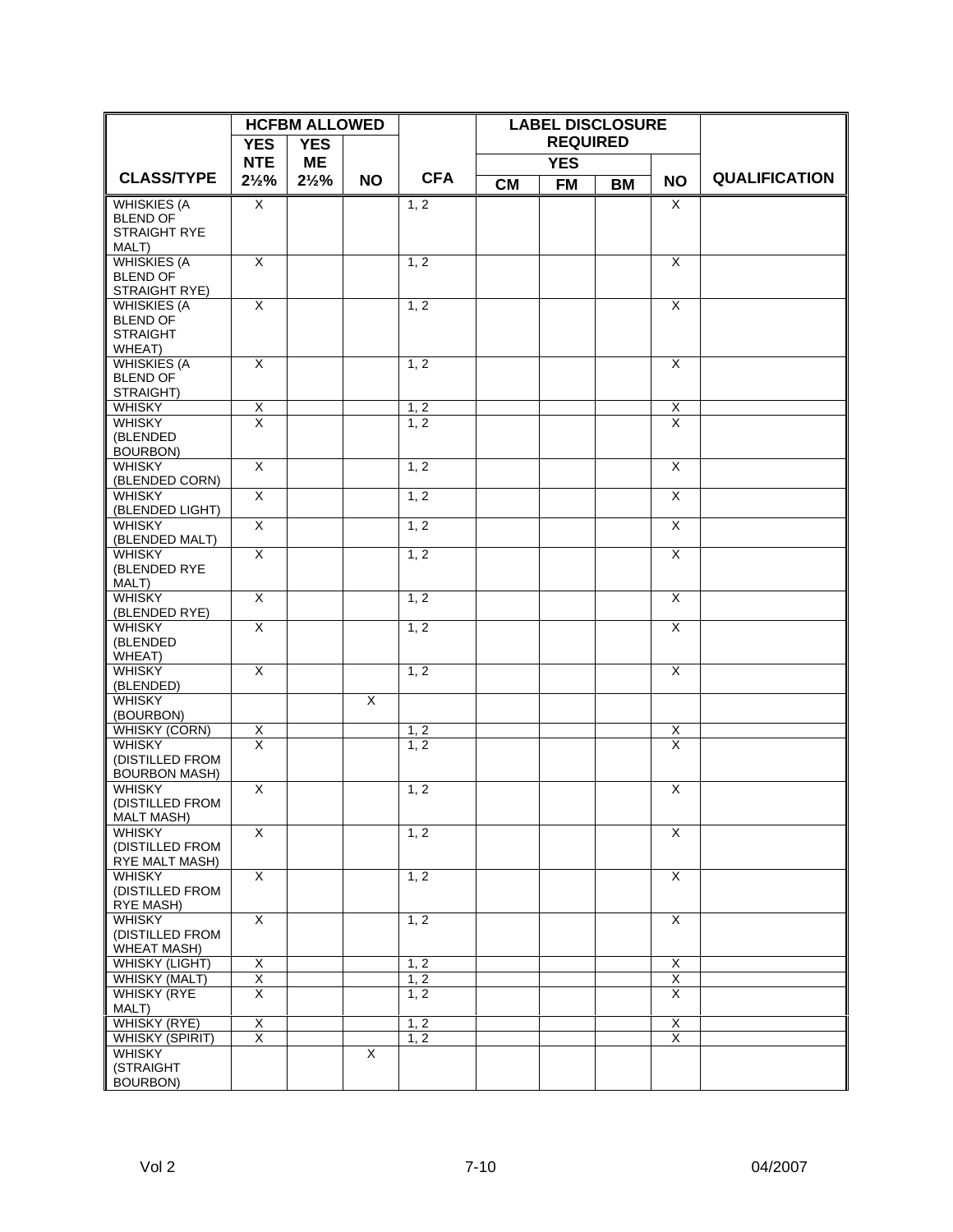|                                 |                  | <b>HCFBM ALLOWED</b> |           |            | <b>LABEL DISCLOSURE</b> |                 |    |           |                      |
|---------------------------------|------------------|----------------------|-----------|------------|-------------------------|-----------------|----|-----------|----------------------|
|                                 | <b>YES</b>       | <b>YES</b>           |           |            |                         | <b>REQUIRED</b> |    |           |                      |
|                                 | <b>NTE</b>       | ΜE                   |           |            |                         | <b>YES</b>      |    |           |                      |
| <b>CLASS/TYPE</b>               | $2\frac{1}{2}\%$ | $2\frac{1}{2}\%$     | <b>NO</b> | <b>CFA</b> | <b>CM</b>               | <b>FM</b>       | BM | <b>NO</b> | <b>QUALIFICATION</b> |
| <b>WHISKY</b>                   |                  |                      | X         |            |                         |                 |    |           |                      |
| (STRAIGHT<br>CORN)              |                  |                      |           |            |                         |                 |    |           |                      |
| <b>WHISKY</b>                   |                  |                      | X         |            |                         |                 |    |           |                      |
| (STRAIGHT MALT)                 |                  |                      |           |            |                         |                 |    |           |                      |
| <b>WHISKY</b>                   |                  |                      | X         |            |                         |                 |    |           |                      |
| (STRAIGHT RYE                   |                  |                      |           |            |                         |                 |    |           |                      |
| MALT)                           |                  |                      |           |            |                         |                 |    |           |                      |
| <b>WHISKY</b><br>(STRAIGHT RYE) |                  |                      | $\times$  |            |                         |                 |    |           |                      |
| <b>WHISKY</b>                   |                  |                      | $\times$  |            |                         |                 |    |           |                      |
| (STRAIGHT                       |                  |                      |           |            |                         |                 |    |           |                      |
| WHEAT)                          |                  |                      |           |            |                         |                 |    |           |                      |
| <b>WHISKY</b>                   |                  |                      | X         |            |                         |                 |    |           |                      |
| (STRAIGHT)                      |                  |                      |           |            |                         |                 |    |           |                      |
| <b>WHISKY (WHEAT)</b>           | X                |                      |           | 1, 2       |                         |                 |    | X         |                      |
| <b>WHISKY SOUR</b>              |                  | X                    |           | 1, 2       | X                       |                 |    |           |                      |
| <b>WHITE RUSSIAN</b>            |                  | X                    |           | 1, 2       | X                       |                 |    |           |                      |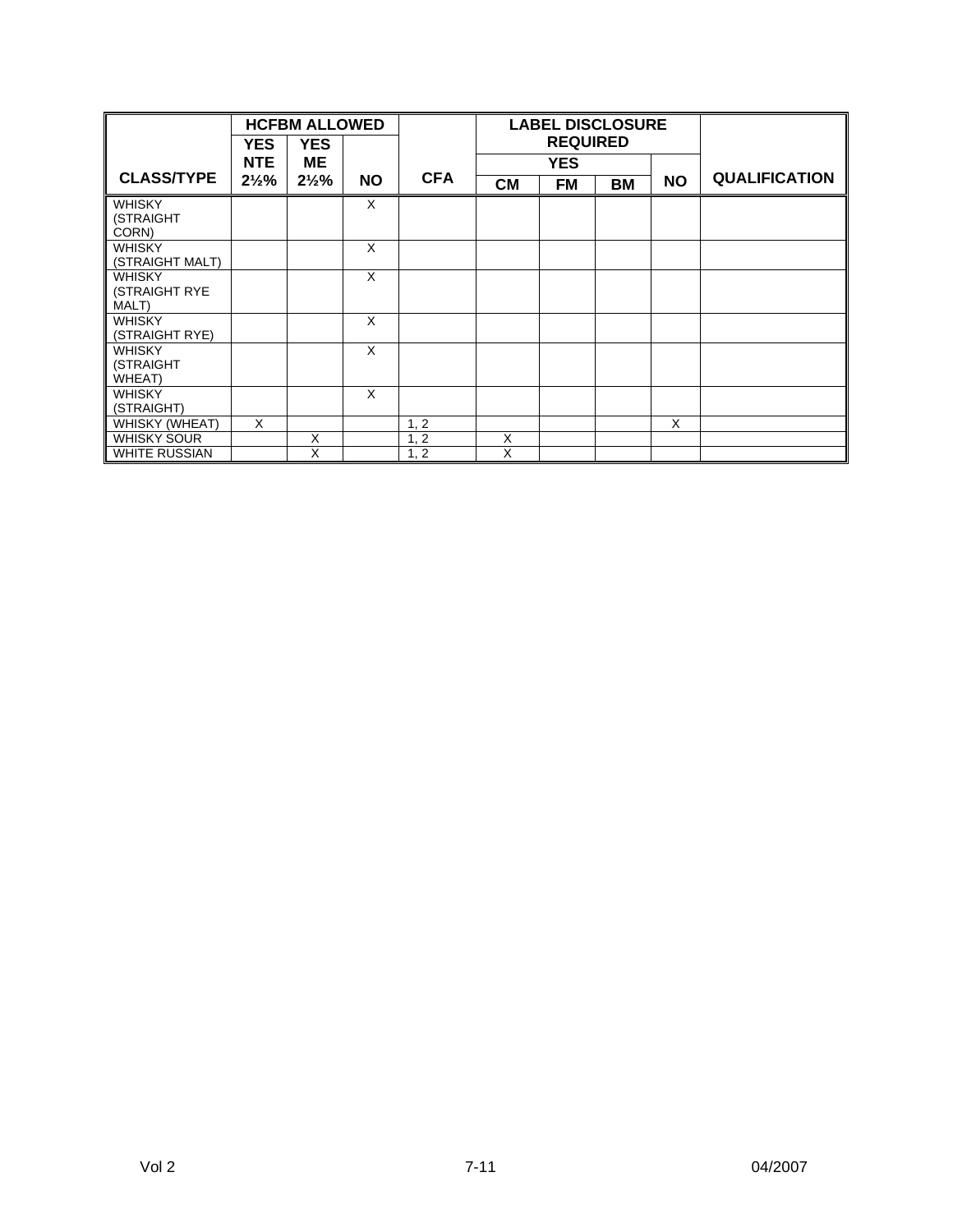# **CHAPTER 8 STATEMENTS OF AGE**

## **DEFINITION OF "AGE"**

■Age is the period during which, after distillation and before bottling, distilled spirits have been stored in oak containers

**n**For bourbon, rye, wheat, malt or rye malt whiskies and straight whiskies, other than straight corn whisky (which must be stored in used or uncharred new oak containers), the oak container must be a charred new oak container

## **FORMAT**

**n**For all distilled spirits **except**

Whiskies (other than corn whisky and light whisky) produced in the U.S. and stored in reused oak containers and

Types of whiskies containing neutral spirits (e.g., blended whisky, spirit whisky, etc.)

the statement of age (whether required or optional) must appear as:

**‰**"\_\_\_\_ YEARS OLD"

(Fill in blank with specific age or age of youngest distilled spirits in blend)

**OR**

"AGED \_\_\_\_ YEARS" (Fill in blank with specific age or age of youngest distilled spirits in blend)

**OR** may appear as a statement of age and percentage:

**‰**"\_\_\_\_% \_\_\_\_\_\_\_ \_\_\_\_ YEARS OLD"

**OR**

" % AGED YEARS"

(This option applies to mixtures or blends, e.g., a mixture or blend of two or more rums of different ages. Fill in first blank with the percent of the finished product on a proof gallon basis contributed by each listed distilled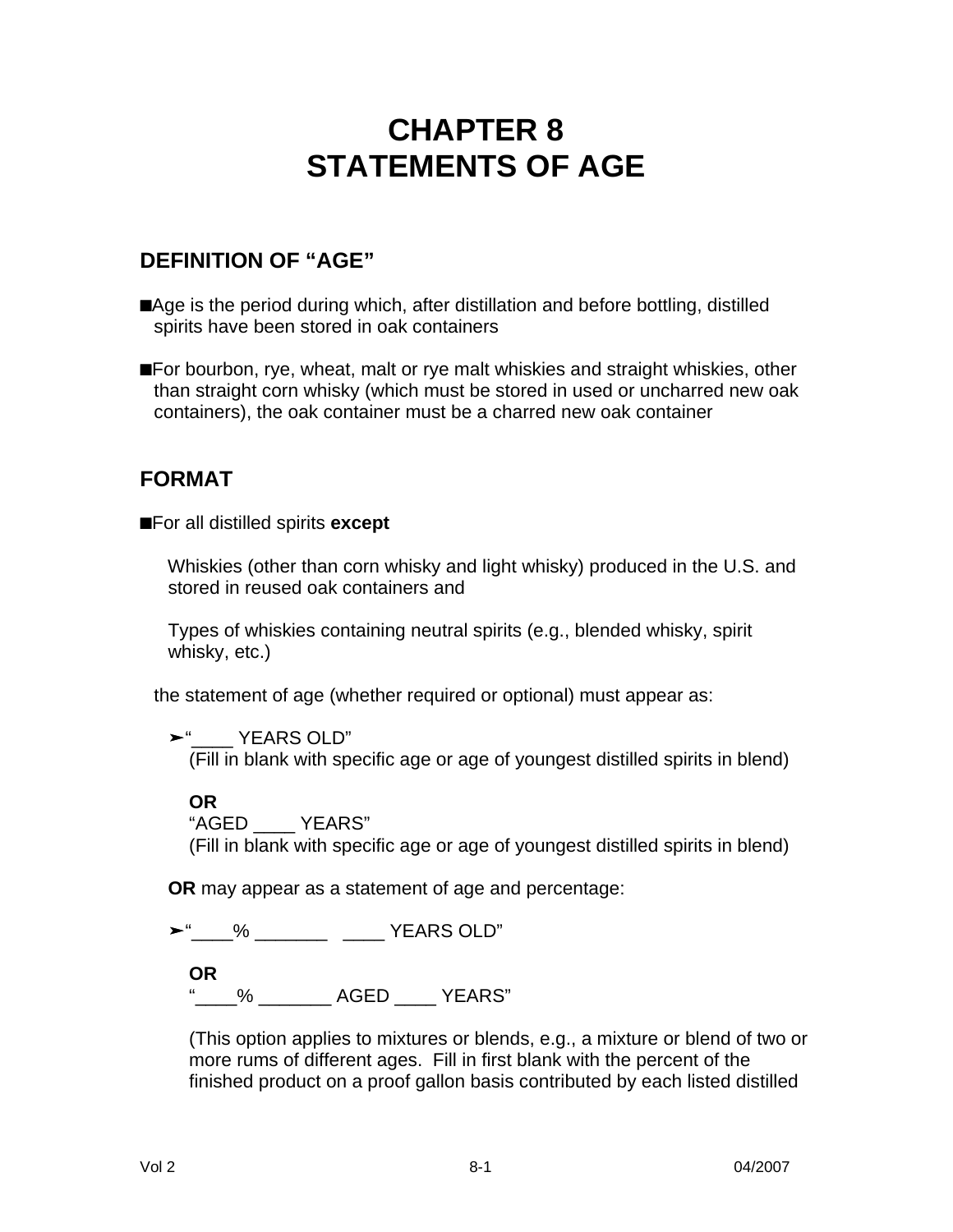spirits [listed percentages must total 100%]; the second blank with the class/type of each distilled spirits; the third blank with the specific age of each distilled spirits)

Example: Three rums of different ages are blended. Although a statement of age is not required, the bottler elects to label the rum with an age statement that discloses the age of each rum in the blend:

"25% RUM 4 YEARS OLD 35% RUM 5 YEARS OLD 40% RUM 6 YEARS OLD"

**n**For whiskies (other than corn whisky and light whisky) produced in the U.S. and stored in reused oak containers, the statement of age (whether required or optional) must appear as:

**‰**"\_\_\_\_\_\_\_ STORED \_\_\_\_ YEARS IN REUSED COOPERAGE" (Fill in first blank with class/type of distilled spirits; second blank with number of years distilled spirits were stored in reused oak containers)

**OR** may appear as a statement of storage and percentage:

**►** % STORED YEARS IN REUSED COOPERAGE" (This option applies to mixtures or blends, e.g., a mixture or blend of two or more whiskies distilled from bourbon mash of different ages. Fill in first blank with the percent of the finished product on a proof gallon basis contributed by each listed distilled spirits [listed percentages must total 100%]; the second blank with the class/type of each distilled spirits; the third blank with the number of years each distilled spirits is stored in reused containers)

Example: Two whiskies distilled from bourbon mash are blended. Both whiskies are less than 4 years old. A statement of age is therefore required on the label. The bottler elects to disclose the age of each whisky in the blend:

"55% WHISKY DISTILLED FROM BOURBON MASH STORED 3½ YEARS IN REUSED COOPERAGE 45% WHISKY DISTILLED FROM BOURBON MASH STORED 2 YEARS IN REUSED COOPERAGE"

**n**For types of whiskies containing neutral spirits, a statement of age and percentage is required

The age and percentage statement must reference all whiskies contained in the product either:

**‰**Specifically by class/type, e.g., "straight bourbon whisky," "rye whisky," etc.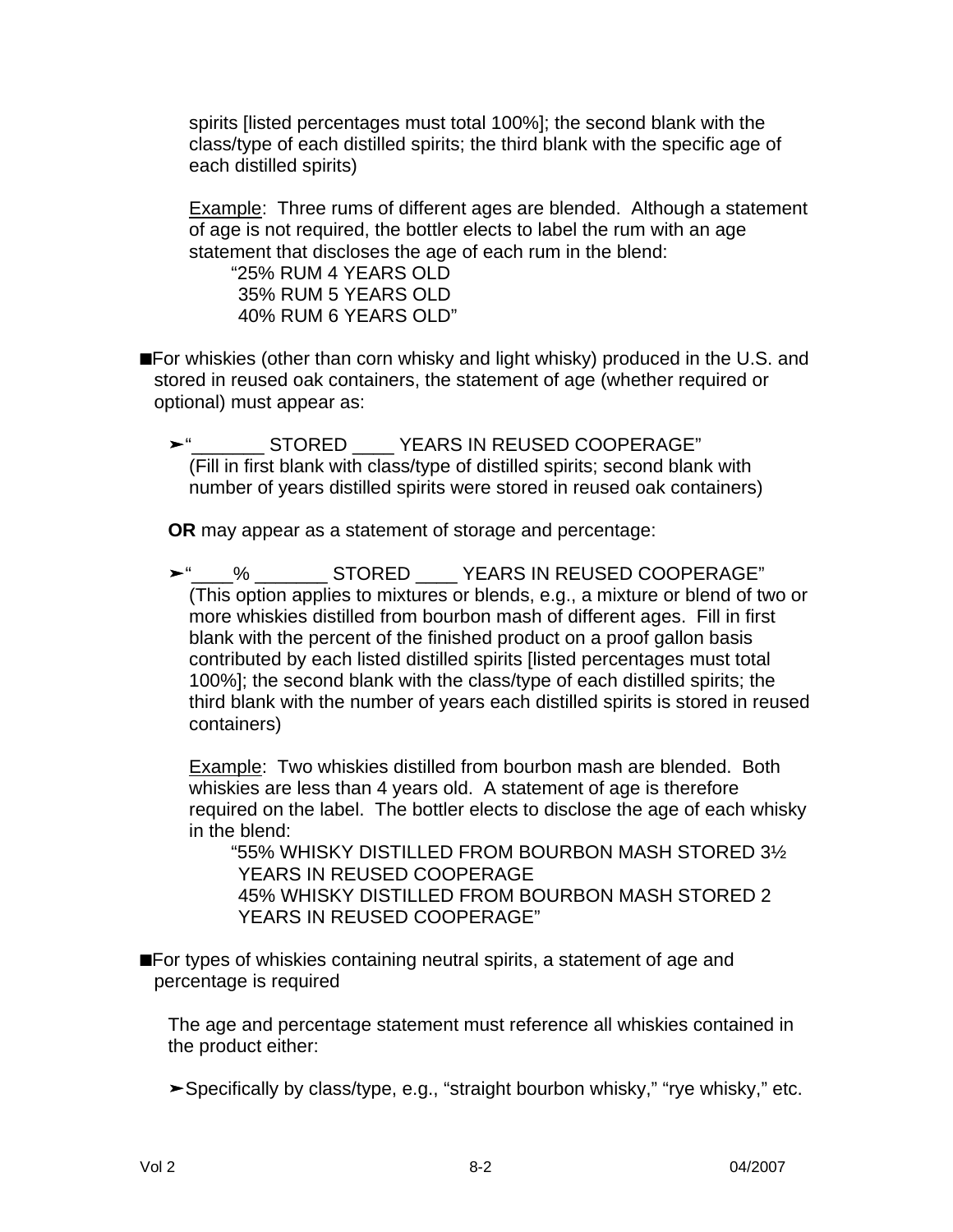**OR**

**‰**Generally as "straight whisky" or "whisky," as appropriate. For example, "straight bourbon whisky" may be identified as "straight whisky;" "rye whisky" may be identified as "whisky"

The age and percentage statement (whether required or optional) must appear as:

**‰**If one straight whisky and/or one other whisky is/are contained in the product

We STRAIGHT WHISKY [OR SPECIFIC TYPE OF STRAIGHT WHISKY] \_\_\_\_\_ YEARS OLD"

#### **AND/OR**

"\_\_\_\_% WHISKY [OR SPECIFIC TYPE OF WHISKY] \_\_\_\_\_ YEARS OLD"

(Fill in first blank with the percent of the finished product on a proof gallon basis contributed by the straight whisky and/or other whisky; the second blank with the specific age of the straight whisky and/or other whisky)

►If two or more straight whiskies and/or two or more other whiskies are contained in the product

% STRAIGHT WHISKY [OR SPECIFIC TYPE OF STRAIGHT WHISKY] \_\_\_\_\_ YEARS OLD

\_\_\_\_% STRAIGHT WHISKY [OR SPECIFIC TYPE OF STRAIGHT WHISKY] \_\_\_\_\_ YEARS OLD"

#### **AND/OR**

|  | _% WHISKY [OR SPECIFIC TYPE OF WHISKY] _ |  | <b>YEARS OLD</b>  |
|--|------------------------------------------|--|-------------------|
|  | % WHISKY [OR SPECIFIC TYPE OF WHISKY]    |  | <b>YEARS OLD"</b> |

(Fill in first blank with the percent of the finished product on a proof gallon basis contributed by each straight whisky and/or other whisky; the second blank with the specific age of each straight whisky and/or other whisky)

#### **OR**

% STRAIGHT WHISKIES YEARS OR MORE OLD"

#### **AND/OR**

"\_\_\_\_% WHISKIES \_\_\_\_\_ YEARS OR MORE OLD"

(Fill in first blank with the percent of the finished product on a proof gallon basis contributed by the straight whiskies and/or other whiskies; the second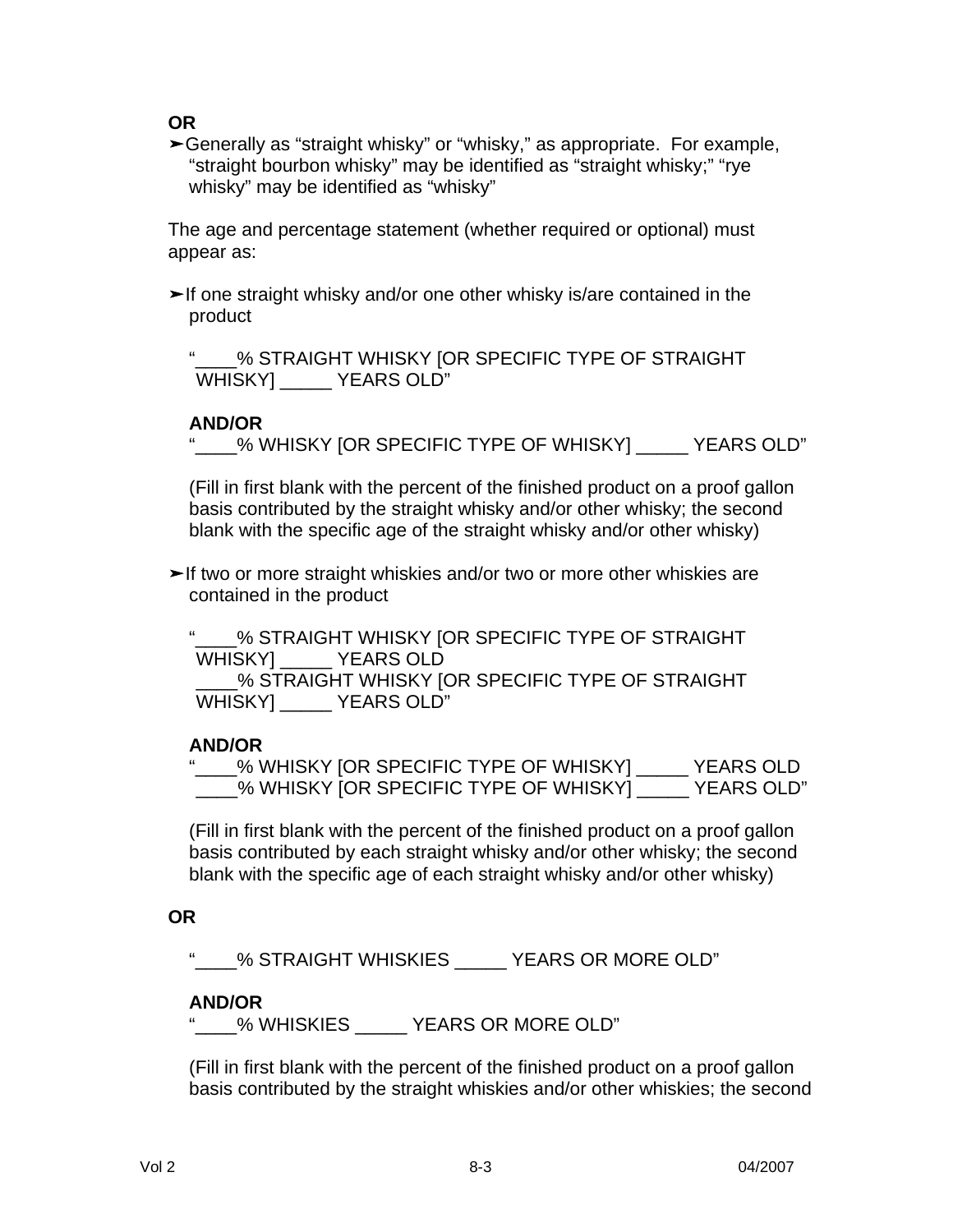blank with the age of the youngest straight whisky and/or other whisky in the blend)

**Example:** A blend of straight bourbon whisky (5%), straight rye whisky (8%), rye whisky (10%) and wheat whisky (12%) are used in the production of a distilled spirits product that also contains neutral spirits. All of the whiskies are less than 4 years old. The required age and percentage statement may appear as:

"5% STRAIGHT WHISKY [OR STRAIGHT BOURBON WHISKY] 2 YEARS OLD 8% STRAIGHT WHISKY [OR STRAIGHT RYE WHISKY] 3 YEARS OLD 10% WHISKY [OR RYE WHISKY] 3½ YEARS OLD 12% WHISKY [0R WHEAT WHISKY] 3 YEARS OLD"

#### **OR**

"13% STRAIGHT WHISKIES 2 YEARS OR MORE OLD 22% WHISKIES 3 YEARS OR MORE OLD"

**NOTE**: The statement of age and percentage for whiskies containing neutral spirits must appear with the commodity statement. (See Item 12, COMMODITY STATEMENT in CHAPTER 1, MANDATORY LABEL INFORMATION) The percentages of the whiskies and neutral spirits shown on the label must total 100%

## **MISCELLANEOUS PROVISIONS**

**n**If used in the brand name, the word "old" or other word denoting age is not considered an age reference

■Age may be understated but may not be overstated. In the instance of a straight whisky aged 59 months, the age may not be overstated as "5 years old" but may be understated as, for example, "over 4 years old"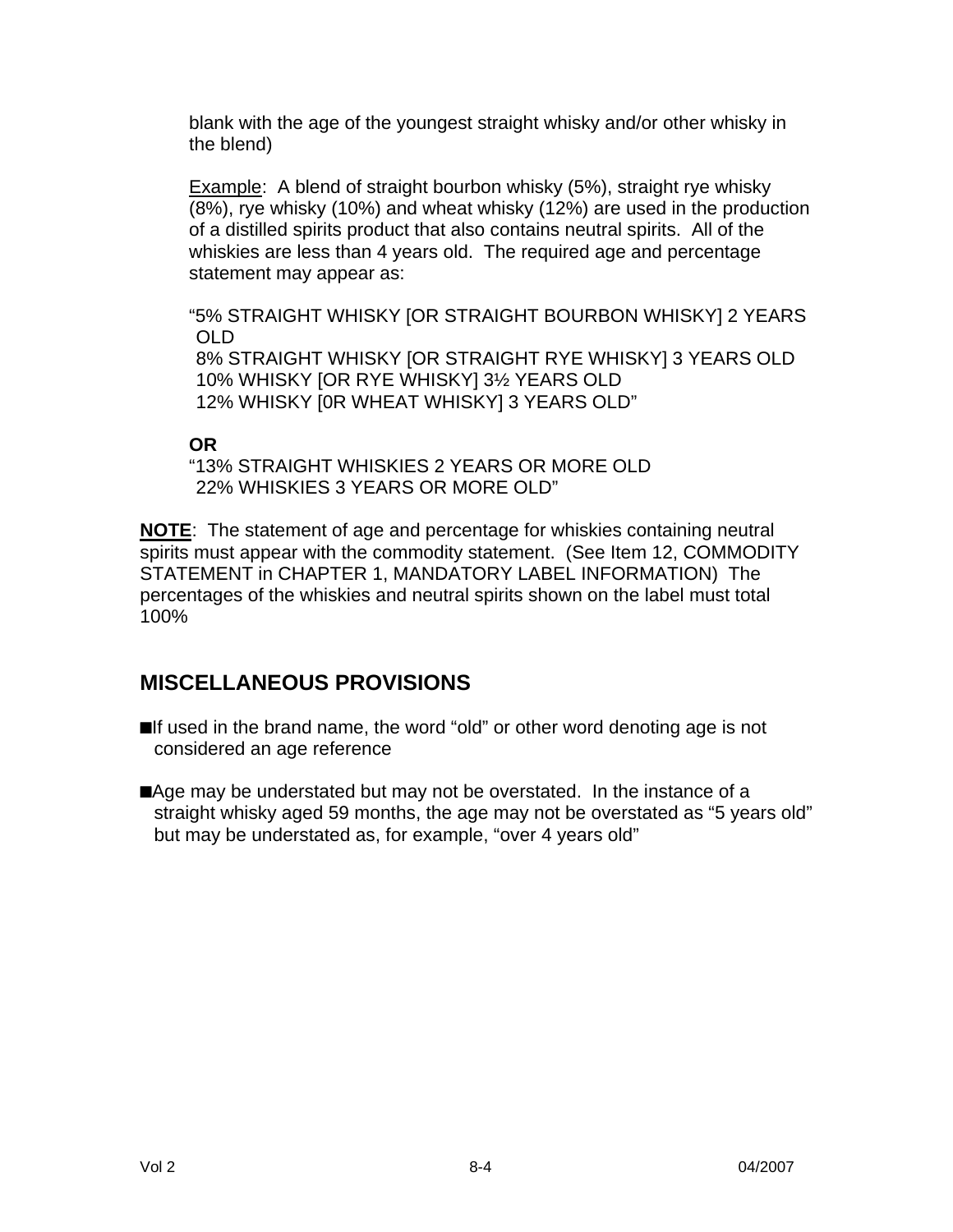## **USE CHART**

In the chart below, the classes/types identified in the CLASSES AND TYPES chart in CHAPTER 4, CLASS AND TYPE DESIGNATION are listed alphabetically. The use of a specific statement of age, miscellaneous age reference and vintage and distillation dates is addressed for each class/type

|                                   | J DAILJ VII L                                                      |                                                                                                                                                                                                                                                                                                           |                                                       |                                                                                                                                                                                                 |  |  |  |
|-----------------------------------|--------------------------------------------------------------------|-----------------------------------------------------------------------------------------------------------------------------------------------------------------------------------------------------------------------------------------------------------------------------------------------------------|-------------------------------------------------------|-------------------------------------------------------------------------------------------------------------------------------------------------------------------------------------------------|--|--|--|
| <b>CLASS/TYPE</b>                 | <b>IS A SPECIFIC</b><br><b>STATEMENT OF</b><br><b>AGE ALLOWED?</b> | <b>IS A MISCELLANEOUS</b><br><b>AGE REFERENCE</b><br><b>ALLOWED?</b>                                                                                                                                                                                                                                      | <b>IS A VINTAGE</b><br><b>DATE</b><br><b>ALLOWED?</b> | <b>IS A DISTILLATION</b><br>DATE ALLOWED?                                                                                                                                                       |  |  |  |
| ALEXANDER                         | <b>NO</b>                                                          | NO                                                                                                                                                                                                                                                                                                        | <b>NO</b>                                             | <b>NO</b>                                                                                                                                                                                       |  |  |  |
| <b>ADVOCAAT</b>                   | <b>NO</b>                                                          | <b>NO</b>                                                                                                                                                                                                                                                                                                 | <b>NO</b>                                             | <b>NO</b>                                                                                                                                                                                       |  |  |  |
| <b>AMARETTO</b>                   | NO                                                                 | <b>NO</b>                                                                                                                                                                                                                                                                                                 | N <sub>O</sub>                                        | <b>NO</b>                                                                                                                                                                                       |  |  |  |
| ANISETTE                          | <b>NO</b>                                                          | <b>NO</b>                                                                                                                                                                                                                                                                                                 | <b>NO</b>                                             | <b>NO</b>                                                                                                                                                                                       |  |  |  |
| <b>APPLEJACK</b>                  | <b>YES</b>                                                         | <b>YES</b>                                                                                                                                                                                                                                                                                                | <b>NO</b>                                             | <b>YES</b>                                                                                                                                                                                      |  |  |  |
| (APPLE BRANDY)                    |                                                                    | <b>BUT</b> a specific statement of age<br>must appear as conspicuously<br>and on the same label as the<br>miscellaneous age reference<br><b>UNLESS</b> the miscellaneous age<br>reference is general in nature<br>and inconspicuous (e.g.,<br>contained in back label text) on<br>the label               |                                                       | IF the applejack is solely the<br>result of distillation<br>AND a storage statement<br>such as "stored _ years in<br>oak barrels" appears with the<br>distillation date                         |  |  |  |
| APPLEJACK-A<br><b>BLEND</b>       | NO                                                                 | NO.                                                                                                                                                                                                                                                                                                       | <b>NO</b>                                             | <b>NO</b>                                                                                                                                                                                       |  |  |  |
| <b>APRICOT SOUR</b>               | <b>NO</b>                                                          | <b>NO</b>                                                                                                                                                                                                                                                                                                 | <b>NO</b>                                             | <b>NO</b>                                                                                                                                                                                       |  |  |  |
| <b>AQUAVIT</b>                    | $\overline{10}$                                                    | <b>NO</b>                                                                                                                                                                                                                                                                                                 | N <sub>O</sub>                                        | <b>NO</b>                                                                                                                                                                                       |  |  |  |
| <b>ARAK</b>                       | NO <sub>1</sub>                                                    | <b>NO</b>                                                                                                                                                                                                                                                                                                 | N <sub>O</sub>                                        | <b>NO</b>                                                                                                                                                                                       |  |  |  |
| ARMAGNAC                          | <b>YES</b>                                                         | <b>YES</b><br><b>BUT</b> a specific statement of age<br>must appear as conspicuously<br>and on the same label as the<br>miscellaneous age reference<br><b>UNLESS</b> the miscellaneous age<br>reference is general in nature<br>and inconspicuous (e.g.,<br>contained in back label text) on<br>the label | <b>NO</b>                                             | <b>YES</b><br>IF the Armagnac is solely the<br>result of distillation<br>AND a storage statement<br>such as "stored _ years in<br>oak barrels" appears with the<br>distillation date            |  |  |  |
| <b>BITTERS</b>                    | <b>NO</b>                                                          | <b>NO</b>                                                                                                                                                                                                                                                                                                 | <b>NO</b>                                             | <b>NO</b>                                                                                                                                                                                       |  |  |  |
| <b>BLACK RUSSIAN</b>              | <b>NO</b>                                                          | <b>NO</b>                                                                                                                                                                                                                                                                                                 | <b>NO</b>                                             | <b>NO</b>                                                                                                                                                                                       |  |  |  |
| <b>BLODDY MARY</b>                | $\overline{NO}$                                                    | <b>NO</b>                                                                                                                                                                                                                                                                                                 | N <sub>O</sub>                                        | <b>NO</b>                                                                                                                                                                                       |  |  |  |
| <b>BOURBON</b><br>LIQUEUR/CORDIAL | <b>NO</b>                                                          | NO                                                                                                                                                                                                                                                                                                        | <b>NO</b>                                             | <b>NO</b>                                                                                                                                                                                       |  |  |  |
| <b>BRANDY</b><br>(SUBSTANDARD)    | <b>YES</b>                                                         | <b>YES</b><br><b>BUT</b> a specific statement of age<br>must appear as conspicuously<br>and on the same label as the<br>miscellaneous age reference<br><b>UNLESS</b> the miscellaneous age<br>reference is general in nature<br>and inconspicuous (e.g.,<br>contained in back label text) on<br>the label | <b>NO</b>                                             | <b>YES</b><br>IF the substandard brandy is<br>solely the result of distillation<br>AND a storage statement<br>such as "stored __ years in<br>oak barrels" appears with the<br>distillation date |  |  |  |
| <b>BRANDY (DRIED</b><br>FRUIT)    | <b>YES</b>                                                         | <b>YES</b><br><b>BUT</b> a specific statement of age<br>must appear as conspicuously<br>and on the same label as the<br>miscellaneous age reference<br><b>UNLESS</b> the miscellaneous age<br>reference is general in nature<br>and inconspicuous (e.g.,<br>contained in back label text) on<br>the label | <b>NO</b>                                             | <b>YFS</b><br>IF the dried fruit brandy is<br>solely the result of distillation<br>AND a storage statement<br>such as "stored _ years in<br>oak barrels" appears with the<br>distillation date  |  |  |  |

#### **USE OF AGE/STORAGE STATEMENTS AND DATES ON LABELS**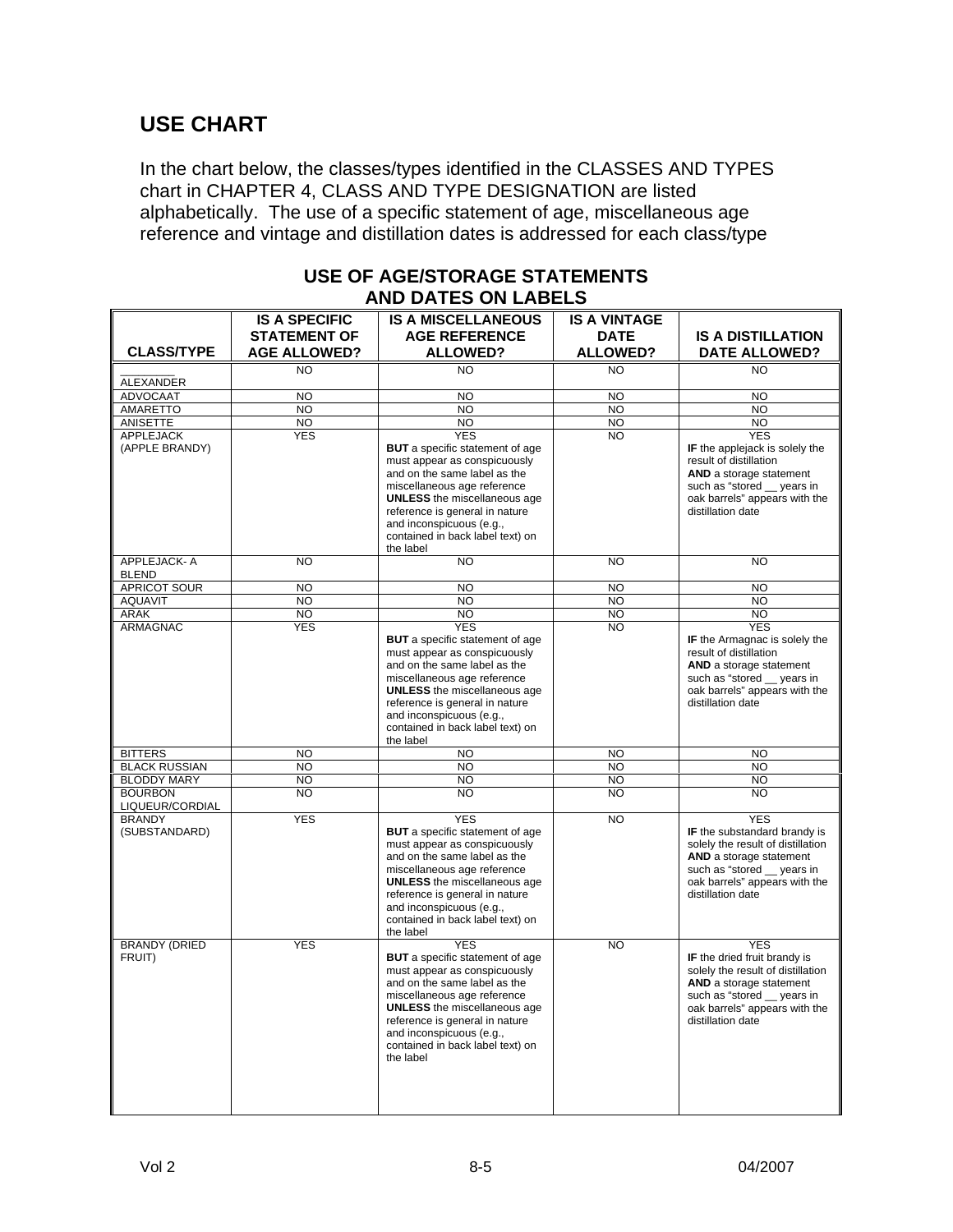| <b>CLASS/TYPE</b>                                       | <b>IS A SPECIFIC</b><br><b>STATEMENT OF</b><br><b>AGE ALLOWED?</b>                                                   | <b>IS A MISCELLANEOUS</b><br><b>AGE REFERENCE</b><br><b>ALLOWED?</b>                                                                                                                                                                                                                                                                                                                   | <b>IS A VINTAGE</b><br><b>DATE</b><br><b>ALLOWED?</b> | <b>IS A DISTILLATION</b><br><b>DATE ALLOWED?</b>                                                                                                                                                                  |
|---------------------------------------------------------|----------------------------------------------------------------------------------------------------------------------|----------------------------------------------------------------------------------------------------------------------------------------------------------------------------------------------------------------------------------------------------------------------------------------------------------------------------------------------------------------------------------------|-------------------------------------------------------|-------------------------------------------------------------------------------------------------------------------------------------------------------------------------------------------------------------------|
| <b>BRANDY (FRUIT -</b><br>OTHER THAN<br>GRAPE)          | <b>YES</b>                                                                                                           | <b>YES</b><br><b>BUT</b> a specific statement of age<br>must appear as conspicuously<br>and on the same label as the<br>miscellaneous age reference<br><b>UNLESS</b> the miscellaneous age<br>reference is general in nature<br>and inconspicuous (e.g.,<br>contained in back label text) on<br>the label                                                                              | <b>NO</b>                                             | <b>YES</b><br>IF the other-than-grape fruit<br>brandy is solely the result of<br>distillation<br>AND a storage statement<br>such as "stored __ years in<br>oak barrels" appears with the<br>distillation date     |
| <b>BRANDY (GRAPE</b><br>LEES)                           | <b>YES</b><br>A specific statement of<br>age is REQUIRED if the<br>grape lees brandy is less<br>than 2 years old     | <b>YES</b><br><b>BUT</b> a specific statement of age<br>must appear as conspicuously<br>and on the same label as the<br>miscellaneous age reference<br><b>UNLESS</b> the grape lees brandy<br>is not less than 2 years old and<br>the miscellaneous age reference<br>is general in nature and<br>inconspicuous (e.g., contained<br>in back label text) on the label                    | <b>NO</b>                                             | <b>YES</b><br>IF the grape lees brandy is<br>solely the result of distillation<br><b>AND</b> a storage statement<br>such as "stored __ years in<br>oak barrels" appears with the<br>distillation date             |
| <b>BRANDY (GRAPE</b><br>POMACE OR<br><b>GRAPE MARC)</b> | <b>YES</b><br>A specific statement of<br>age is REQUIRED if the<br>pomace or marc brandy is<br>less than 2 years old | <b>YES</b><br><b>BUT</b> a specific statement of age<br>must appear as conspicuously<br>and on the same label as the<br>miscellaneous age reference<br><b>UNLESS</b> the grape pomace or<br>grape marc brandy is not less<br>than 2 years old and the<br>miscellaneous age reference is<br>general in nature and<br>inconspicuous (e.g., contained<br>in back label text) on the label | N <sub>O</sub>                                        | <b>YES</b><br>IF the grape pomace or grape<br>marc brandy is solely the<br>result of distillation<br>AND a storage statement<br>such as "stored __ years in<br>oak barrels" appears with the<br>distillation date |
| <b>BRANDY (GRAPE)</b>                                   | <b>YES</b>                                                                                                           | <b>YES</b><br><b>BUT</b> a specific statement of age<br>must appear as conspicuously<br>and on the same label as the<br>miscellaneous age reference<br><b>UNLESS</b> the miscellaneous age<br>reference is general in nature<br>and inconspicuous (e.g.,<br>contained in back label text) on<br>the label                                                                              | <b>NO</b>                                             | <b>YES</b><br>IF the grape brandy is solely<br>the result of distillation<br><b>AND</b> a storage statement<br>such as "stored __ years in<br>oak barrels" appears with the<br>distillation date                  |
| <b>BRANDY</b><br>(IMMATURE<br>GRAPE)                    | <b>YES</b>                                                                                                           | <b>YES</b><br><b>BUT</b> a specific statement of age<br>must appear as conspicuously<br>and on the same label as the<br>miscellaneous age reference                                                                                                                                                                                                                                    | <b>NO</b>                                             | <b>YES</b><br>IF the immature brandy is<br>solely the result of distillation<br>AND a storage statement<br>such as "stored __ years in<br>oak barrels" appears with the<br>distillation date                      |
| <b>BRANDY</b><br>(IMMATURE<br><b>GRAPE RESIDUE)</b>     | YES                                                                                                                  | <b>YES</b><br><b>BUT</b> a specific statement of age<br>must appear as conspicuously<br>and on the same label as the<br>miscellaneous age reference                                                                                                                                                                                                                                    | <b>NO</b>                                             | <b>YES</b><br>IF the immature residue<br>brandy is solely the result of<br>distillation<br>AND a storage statement<br>such as "stored _ years in<br>oak barrels" appears with the<br>distillation date            |
| <b>BRANDY (LEES -</b><br>OTHER THAN<br>GRAPE)           | <b>YES</b>                                                                                                           | <b>YES</b><br><b>BUT</b> a specific statement of age<br>must appear as conspicuously<br>and on the same label as the<br>miscellaneous age reference<br><b>UNLESS</b> the miscellaneous age<br>reference is general in nature<br>and inconspicuous (e.g.,<br>contained in back label text) on<br>the label                                                                              | <b>NO</b>                                             | <b>YES</b><br>IF the other-than-grape lees<br>brandy is solely the result of<br>distillation<br>AND a storage statement<br>such as "stored _ years in<br>oak barrels" appears with the<br>distillation date       |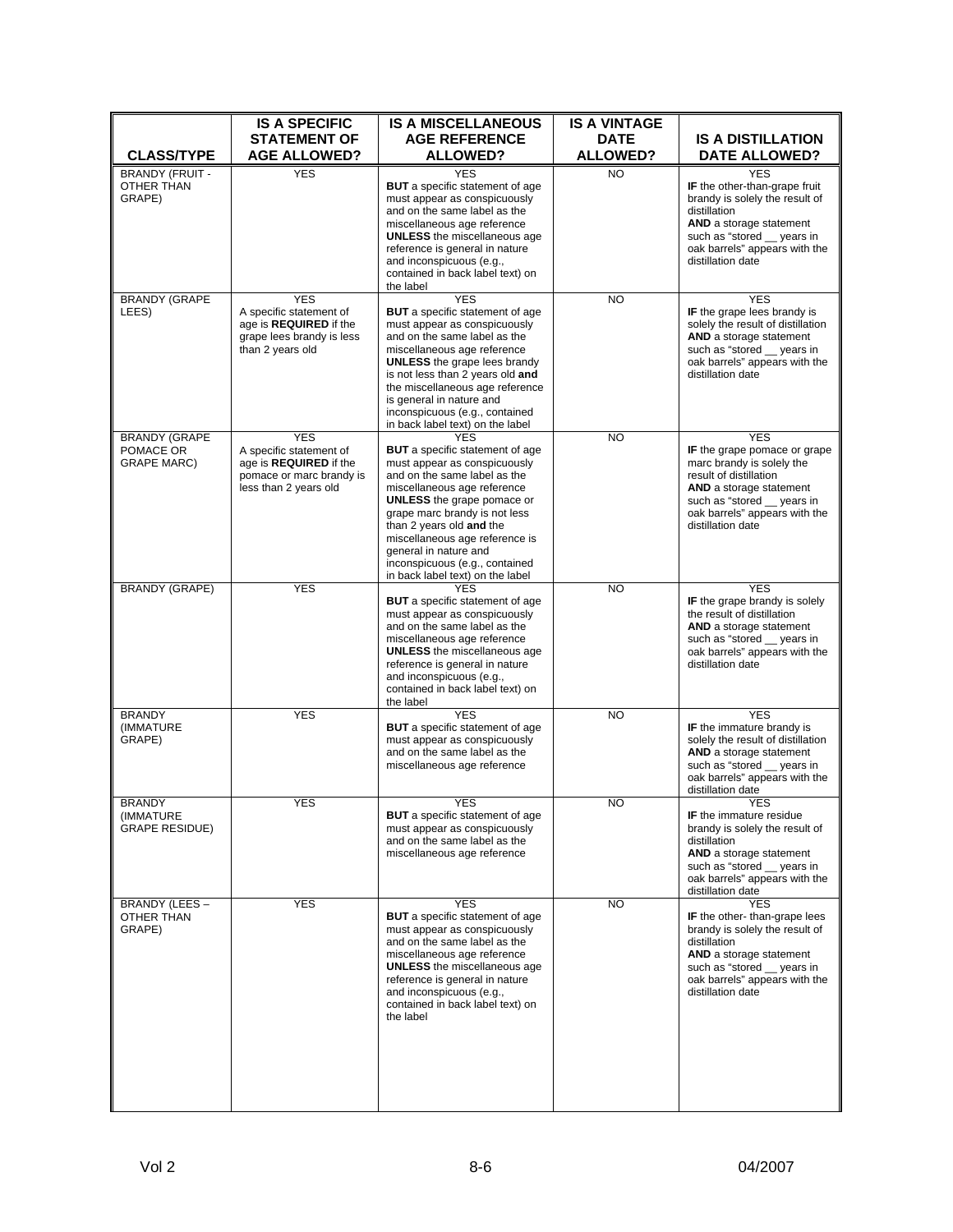| <b>CLASS/TYPE</b>                                       | <b>IS A SPECIFIC</b><br><b>STATEMENT OF</b><br><b>AGE ALLOWED?</b>                                                     | <b>IS A MISCELLANEOUS</b><br><b>AGE REFERENCE</b><br><b>ALLOWED?</b>                                                                                                                                                                                                                                                                                                         | <b>IS A VINTAGE</b><br><b>DATE</b><br><b>ALLOWED?</b> | <b>IS A DISTILLATION</b><br><b>DATE ALLOWED?</b>                                                                                                                                                                       |
|---------------------------------------------------------|------------------------------------------------------------------------------------------------------------------------|------------------------------------------------------------------------------------------------------------------------------------------------------------------------------------------------------------------------------------------------------------------------------------------------------------------------------------------------------------------------------|-------------------------------------------------------|------------------------------------------------------------------------------------------------------------------------------------------------------------------------------------------------------------------------|
| <b>BRANDY</b><br>(NEUTRAL)                              | <b>YES</b>                                                                                                             | <b>YES</b><br><b>BUT</b> a specific statement of age<br>must appear as conspicuously<br>and on the same label as the<br>miscellaneous age reference<br><b>UNLESS</b> the miscellaneous age<br>reference is general in nature<br>and inconspicuous (e.g.,<br>contained in back label text) on<br>the label                                                                    | <b>NO</b>                                             | <b>YES</b><br>IF the neutral brandy is solely<br>the result of distillation<br><b>AND</b> a storage statement<br>such as "stored __ years in<br>oak barrels" appears with the<br>distillation date                     |
| <b>BRANDY (POMACE</b><br>OR MARC - OTHER<br>THAN GRAPE) | <b>YES</b>                                                                                                             | <b>YES</b><br><b>BUT</b> a specific statement of age<br>must appear as conspicuously<br>and on the same label as the<br>miscellaneous age reference<br><b>UNLESS</b> the miscellaneous age<br>reference is general in nature<br>and inconspicuous (e.g.,<br>contained in back label text) on<br>the label                                                                    | <b>NO</b>                                             | <b>YES</b><br>IF the other-than-grape<br>pomace or marc brandy is<br>solely the result of distillation<br>AND a storage statement<br>such as "stored __ years in<br>oak barrels" appears with the<br>distillation date |
| <b>BRANDY (RAISIN)</b>                                  | <b>YES</b>                                                                                                             | <b>YES</b><br><b>BUT</b> a specific statement of age<br>must appear as conspicuously<br>and on the same label as the<br>miscellaneous age reference<br><b>UNLESS</b> the miscellaneous age<br>reference is general in nature<br>and inconspicuous (e.g.,<br>contained in back label text) on<br>the label                                                                    | <b>NO</b>                                             | <b>YES</b><br>IF the raisin brandy is solely<br>the result of distillation<br>AND a storage statement<br>such as "stored __ years in<br>oak barrels" appears with the<br>distillation date                             |
| <b>BRANDY</b><br>(RESIDUE)                              | <b>YES</b>                                                                                                             | <b>YES</b><br><b>BUT</b> a specific statement of age<br>must appear as conspicuously<br>and on the same label as the<br>miscellaneous age reference<br><b>UNLESS</b> the miscellaneous age<br>reference is general in nature<br>and inconspicuous (e.g.,<br>contained in back label text) on<br>the label                                                                    | <b>NO</b>                                             | <b>YES</b><br>IF the residue brandy is<br>solely the result of distillation<br>AND a storage statement<br>such as "stored __ years in<br>oak barrels" appears with the<br>distillation date                            |
| <b>BRANDY LIQUEUR/</b><br>CORDIAL                       | <b>NO</b>                                                                                                              | <b>NO</b>                                                                                                                                                                                                                                                                                                                                                                    | <b>NO</b>                                             | <b>NO</b>                                                                                                                                                                                                              |
| <b>CALVADOS</b>                                         | <b>YES</b>                                                                                                             | <b>YES</b><br><b>BUT</b> a specific statement of age<br>must appear as conspicuously<br>and on the same label as the<br>miscellaneous age reference<br><b>UNLESS</b> the miscellaneous age<br>reference is general in nature<br>and inconspicuous (e.g.,<br>contained in back label text) on<br>the label                                                                    | <b>NO</b>                                             | <b>YES</b><br>IF the Calvados is solely the<br>result of distillation<br>AND a storage statement<br>such as "stored _ years in<br>oak barrels" appears with the<br>distillation date                                   |
| CANADIAN<br><b>WHISKY</b>                               | <b>YES</b><br>A specific statement of<br>age is <b>REQUIRED</b> if the<br>Canadian whisky is less<br>than 4 years old  | <b>YES</b><br><b>BUT</b> a specific statement of age<br>must appear as conspicuously<br>and on the same label as the<br>miscellaneous age reference<br><b>UNLESS</b> the Canadian whisky<br>is not less than 4 years old and<br>the miscellaneous age reference<br>is general in nature and<br>inconspicuous (e.g., contained<br>in back label text) on the label            | <b>NO</b>                                             | <b>YES</b><br><b>IF</b> the Canadian whisky is<br>solely the result of distillation<br><b>AND</b> a storage statement<br>such as "stored _ years in<br>oak barrels" appears with the<br>distillation date              |
| CANADIAN<br>WHISKY- A BLEND                             | <b>YES</b><br>A specific statement of<br>age is REQUIRED if the<br>blended Canadian whisky<br>is less than 4 years old | <b>YES</b><br><b>BUT</b> a specific statement of age<br>must appear as conspicuously<br>and on the same label as the<br>miscellaneous age reference<br><b>UNLESS</b> the blended Canadian<br>whisky is not less than 4 years<br>old and the miscellaneous age<br>reference is general in nature<br>and inconspicuous (e.g.,<br>contained in back label text) on<br>the label | <b>NO</b>                                             | <b>NO</b>                                                                                                                                                                                                              |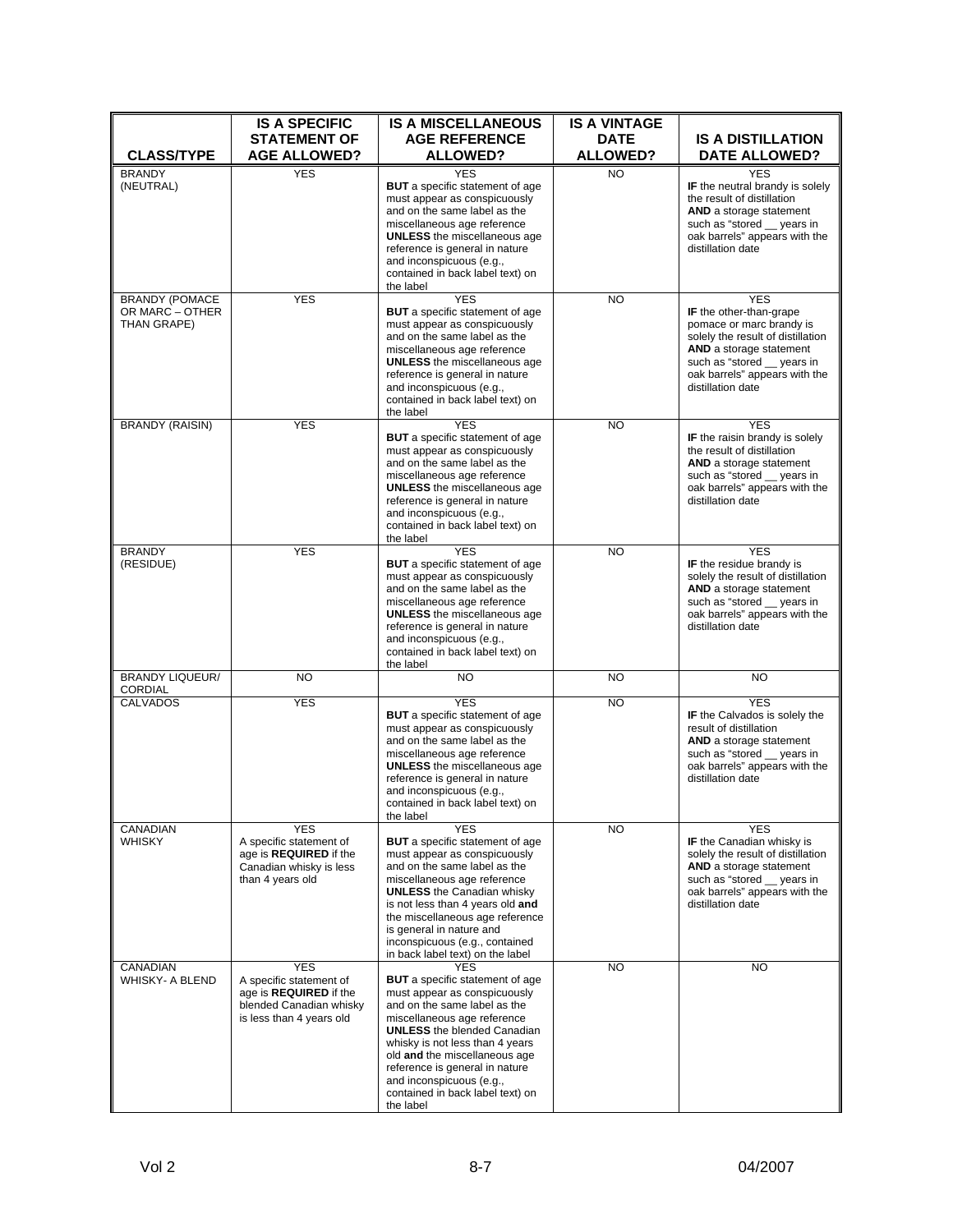|                                                 | <b>IS A SPECIFIC</b>                              | <b>IS A MISCELLANEOUS</b>                                          | <b>IS A VINTAGE</b>            |                                                              |
|-------------------------------------------------|---------------------------------------------------|--------------------------------------------------------------------|--------------------------------|--------------------------------------------------------------|
| <b>CLASS/TYPE</b>                               | <b>STATEMENT OF</b><br><b>AGE ALLOWED?</b>        | <b>AGE REFERENCE</b><br><b>ALLOWED?</b>                            | <b>DATE</b><br><b>ALLOWED?</b> | <b>IS A DISTILLATION</b><br><b>DATE ALLOWED?</b>             |
| <b>COGNAC</b>                                   | <b>YES</b>                                        | <b>YES</b>                                                         | <b>NO</b>                      | <b>YES</b>                                                   |
|                                                 |                                                   | <b>BUT</b> a specific statement of age                             |                                | IF the Cognac is solely the                                  |
|                                                 |                                                   | must appear as conspicuously                                       |                                | result of distillation                                       |
|                                                 |                                                   | and on the same label as the<br>miscellaneous age reference        |                                | <b>AND</b> a storage statement<br>such as "stored _ years in |
|                                                 |                                                   | <b>UNLESS</b> the miscellaneous age                                |                                | oak barrels" appears with the                                |
|                                                 |                                                   | reference is general in nature                                     |                                | distillation date                                            |
|                                                 |                                                   | and inconspicuous (e.g.,                                           |                                |                                                              |
|                                                 |                                                   | contained in back label text) on<br>the label                      |                                |                                                              |
| CRÈME DE                                        | <b>NO</b>                                         | <b>NO</b>                                                          | <b>NO</b>                      | <b>NO</b>                                                    |
| <b>CURACAO</b>                                  | <b>NO</b>                                         | <b>NO</b>                                                          | <b>NO</b>                      | <b>NO</b>                                                    |
| <b>DAQUIRI</b>                                  | <b>NO</b>                                         | <b>NO</b>                                                          | <b>NO</b>                      | <b>NO</b>                                                    |
| <b>DISTILLED SPIRITS</b><br><b>SPECIALTY</b>    | <b>NO</b>                                         | <b>NO</b>                                                          | <b>NO</b>                      | <b>NO</b>                                                    |
| <b>EGG NOG</b>                                  | <b>NO</b>                                         | <b>NO</b>                                                          | <b>NO</b>                      | <b>NO</b>                                                    |
| <b>FLAVORED</b>                                 | <b>NO</b>                                         | <b>NO</b>                                                          | <b>NO</b>                      | <b>NO</b>                                                    |
| <b>BRANDY</b>                                   |                                                   |                                                                    |                                |                                                              |
| <b>FLAVORED GIN</b>                             | <b>NO</b>                                         | <b>NO</b>                                                          | <b>NO</b>                      | <b>NO</b>                                                    |
| <b>FLAVORED RUM</b>                             | <b>NO</b>                                         | <b>NO</b>                                                          | <b>NO</b>                      | <b>NO</b>                                                    |
| FLAVORED VODKA<br><b>FLAVORED</b>               | <b>NO</b><br><b>NO</b>                            | <b>NO</b><br><b>NO</b>                                             | <b>NO</b><br><b>NO</b>         | <b>NO</b><br><b>NO</b>                                       |
| <b>WHISKY</b>                                   |                                                   |                                                                    |                                |                                                              |
| <b>GIMLET</b>                                   | <b>NO</b>                                         | <b>NO</b>                                                          | <b>NO</b>                      | <b>NO</b>                                                    |
| <b>GIN</b>                                      | <b>NO</b>                                         | <b>NO</b>                                                          | <b>NO</b>                      | <b>NO</b>                                                    |
| (COMPOUNDED)                                    |                                                   |                                                                    |                                |                                                              |
| <b>GIN (DISTILLED)</b>                          | <b>NO</b>                                         | <b>NO</b>                                                          | <b>NO</b>                      | <b>NO</b>                                                    |
| <b>GIN (REDISTILLED)</b><br><b>GIN LIQUEUR/</b> | <b>NO</b><br><b>NO</b>                            | <b>NO</b><br><b>NO</b>                                             | <b>NO</b><br><b>NO</b>         | <b>NO</b><br><b>NO</b>                                       |
| <b>CORDIAL</b>                                  |                                                   |                                                                    |                                |                                                              |
| <b>GOLDWASSER</b>                               | <b>NO</b>                                         | <b>NO</b>                                                          | <b>NO</b>                      | <b>NO</b>                                                    |
| <b>GRAIN SPIRITS</b>                            | <b>NO</b>                                         | N <sub>O</sub>                                                     | <b>NO</b>                      | <b>NO</b>                                                    |
|                                                 | <b>BUT</b> a statement of the                     |                                                                    |                                |                                                              |
|                                                 | period of storage in oak<br>containers is allowed |                                                                    |                                |                                                              |
| <b>GRAPPA</b>                                   | <b>YES</b>                                        | <b>YES</b>                                                         | <b>NO</b>                      | <b>YES</b>                                                   |
|                                                 |                                                   | <b>BUT</b> a specific statement of age                             |                                | IF the grappa is solely the                                  |
|                                                 |                                                   | must appear as conspicuously                                       |                                | result of distillation                                       |
|                                                 |                                                   | and on the same label as the                                       |                                | <b>AND</b> a storage statement                               |
|                                                 |                                                   | miscellaneous age reference<br><b>UNLESS</b> the miscellaneous age |                                | such as "stored _ years in<br>oak barrels" appears with the  |
|                                                 |                                                   | reference is general in nature                                     |                                | distillation date                                            |
|                                                 |                                                   | and inconspicuous (e.g.,                                           |                                |                                                              |
|                                                 |                                                   | contained in back label text) on                                   |                                |                                                              |
|                                                 |                                                   | the label                                                          |                                |                                                              |
| <b>GRASSHOPPER</b><br><b>IMITATION</b>          | <b>NO</b><br><b>NO</b>                            | <b>NO</b><br><b>NO</b>                                             | NO<br><b>NO</b>                | <b>NO</b><br><b>NO</b>                                       |
| <b>DISTILLED SPIRITS</b>                        |                                                   |                                                                    |                                |                                                              |
| <b>IRISH WHISKY</b>                             | <b>YES</b>                                        | <b>YES</b>                                                         | <b>NO</b>                      | <b>YES</b>                                                   |
|                                                 | A specific statement of                           | <b>BUT</b> a specific statement of age                             |                                | IF the Irish whisky is solely                                |
|                                                 | age is <b>REQUIRED</b> if the                     | must appear as conspicuously                                       |                                | the result of distillation                                   |
|                                                 | Irish whisky is less than 4<br>years old          | and on the same label as the<br>miscellaneous age reference        |                                | AND a storage statement<br>such as "stored __ years in       |
|                                                 |                                                   | <b>UNLESS</b> the Irish whisky is not                              |                                | oak barrels" appears with the                                |
|                                                 |                                                   | less than 4 years old and the                                      |                                | distillation date                                            |
|                                                 |                                                   | miscellaneous age reference is                                     |                                |                                                              |
|                                                 |                                                   | general in nature and                                              |                                |                                                              |
|                                                 |                                                   | inconspicuous (e.g., contained<br>in back label text) on the label |                                |                                                              |
| <b>IRISH WHISKY-A</b>                           | <b>YES</b>                                        | <b>YES</b>                                                         | <b>NO</b>                      | <b>NO</b>                                                    |
| <b>BLEND</b>                                    | A specific statement of                           | <b>BUT</b> a specific statement of age                             |                                |                                                              |
|                                                 | age is REQUIRED if the                            | must appear as conspicuously                                       |                                |                                                              |
|                                                 | blended Irish whisky is                           | and on the same label as the                                       |                                |                                                              |
|                                                 | less than 4 years old                             | miscellaneous age reference<br><b>UNLESS</b> the blended Irish     |                                |                                                              |
|                                                 |                                                   | whisky is not less than 4 years                                    |                                |                                                              |
|                                                 |                                                   | old and the miscellaneous age                                      |                                |                                                              |
|                                                 |                                                   | reference is general in nature                                     |                                |                                                              |
|                                                 |                                                   | and inconspicuous (e.g.,                                           |                                |                                                              |
|                                                 |                                                   | contained in back label text) on<br>the label                      |                                |                                                              |
|                                                 |                                                   |                                                                    |                                |                                                              |
|                                                 |                                                   |                                                                    |                                |                                                              |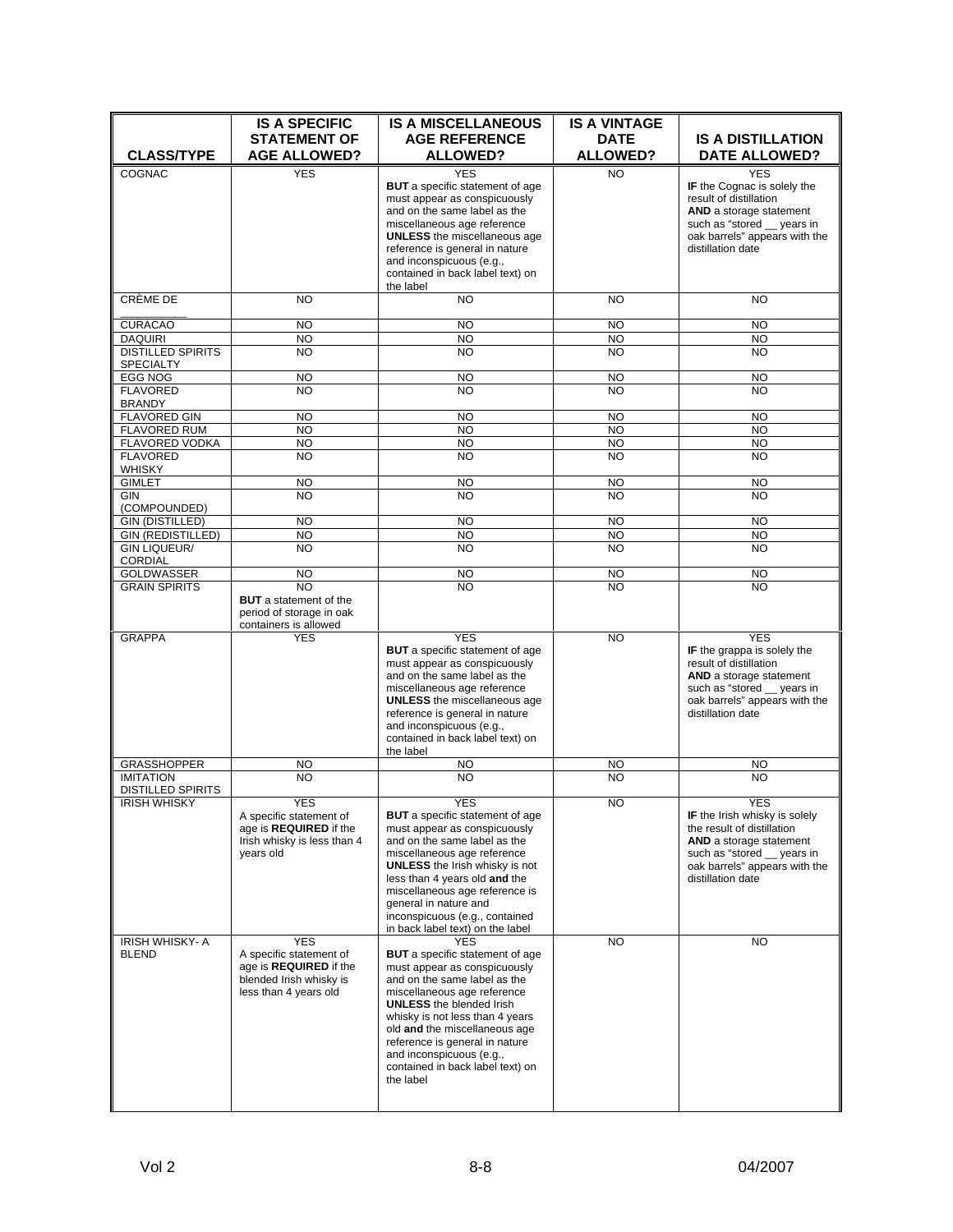|                                         | <b>IS A SPECIFIC</b><br><b>STATEMENT OF</b>          | <b>IS A MISCELLANEOUS</b><br><b>AGE REFERENCE</b>                      | <b>IS A VINTAGE</b><br><b>DATE</b> | <b>IS A DISTILLATION</b>                                            |
|-----------------------------------------|------------------------------------------------------|------------------------------------------------------------------------|------------------------------------|---------------------------------------------------------------------|
| <b>CLASS/TYPE</b>                       | <b>AGE ALLOWED?</b>                                  | <b>ALLOWED?</b>                                                        | <b>ALLOWED?</b>                    | <b>DATE ALLOWED?</b>                                                |
| <b>KIRSCHWASSER</b>                     | YES                                                  | <b>YES</b>                                                             | NO.                                | <b>YES</b>                                                          |
|                                         |                                                      | <b>BUT</b> a specific statement of age<br>must appear as conspicuously |                                    | IF the kirschwasser is solely<br>the result of distillation         |
|                                         |                                                      | and on the same label as the                                           |                                    | AND a storage statement                                             |
|                                         |                                                      | miscellaneous age reference                                            |                                    | such as "stored __ years in                                         |
|                                         |                                                      | <b>UNLESS</b> the miscellaneous age                                    |                                    | oak barrels" appears with the<br>distillation date                  |
|                                         |                                                      | reference is general in nature<br>and inconspicuous (e.g.,             |                                    |                                                                     |
|                                         |                                                      | contained in back label text) on                                       |                                    |                                                                     |
|                                         |                                                      | the label                                                              |                                    |                                                                     |
| <b>KUMMEL</b><br>LIQUEUR/               | <b>NO</b><br><b>NO</b>                               | <b>NO</b><br><b>NO</b>                                                 | <b>NO</b><br><b>NO</b>             | NO<br><b>NO</b>                                                     |
| <b>CORDIAL</b>                          |                                                      |                                                                        |                                    |                                                                     |
| <b>MAI TAI</b>                          | <b>NO</b>                                            | <b>NO</b>                                                              | <b>NO</b>                          | <b>NO</b>                                                           |
| <b>MANHATTAN</b><br><b>MARGARITA</b>    | <b>NO</b><br><b>NO</b>                               | <b>NO</b><br><b>NO</b>                                                 | <b>NO</b><br><b>NO</b>             | <b>NO</b><br><b>NO</b>                                              |
| <b>MARTINI</b>                          | $\overline{10}$                                      | <b>NO</b>                                                              | <b>NO</b>                          | <b>NO</b>                                                           |
| <b>MESCAL</b>                           | YES                                                  | <b>YES</b>                                                             | <b>NO</b>                          | <b>YES</b>                                                          |
|                                         |                                                      | <b>BUT</b> a specific statement of age<br>must appear as conspicuously |                                    | IF the mescal is solely the<br>result of distillation               |
|                                         |                                                      | and on the same label as the                                           |                                    | AND a storage statement                                             |
|                                         |                                                      | miscellaneous age reference                                            |                                    | such as "stored __ years in                                         |
|                                         |                                                      |                                                                        |                                    | oak barrels" appears with the<br>distillation date                  |
| <b>MINT JULEP</b>                       | NO                                                   | <b>NO</b>                                                              | <b>NO</b>                          | <b>NO</b>                                                           |
| <b>NEUTRAL SPIRITS</b>                  | <b>NO</b>                                            | <b>NO</b>                                                              | <b>NO</b>                          | <b>NO</b>                                                           |
| OR ALCOHOL<br><b>OLD FASHIONED</b>      | <b>NO</b>                                            | <b>NO</b>                                                              | <b>NO</b>                          | <b>NO</b>                                                           |
| <b>OUZO</b>                             | <b>NO</b>                                            | <b>NO</b>                                                              | <b>NO</b>                          | <b>NO</b>                                                           |
| PEPPERMINT                              | <b>NO</b>                                            | N <sub>O</sub>                                                         | <b>NO</b>                          | <b>NO</b>                                                           |
| <b>SCHNAPPS</b><br><b>PINK SQUIRREL</b> | <b>NO</b>                                            | <b>NO</b>                                                              | <b>NO</b>                          | <b>NO</b>                                                           |
| <b>PISCO</b>                            | <b>NO</b>                                            | <b>NO</b>                                                              | <b>NO</b>                          | <b>NO</b>                                                           |
| <b>ROCK AND</b>                         | <b>NO</b>                                            | <b>NO</b>                                                              | <b>NO</b>                          | <b>NO</b>                                                           |
| <b>BOURBON</b>                          |                                                      |                                                                        |                                    |                                                                     |
| <b>ROCK AND</b><br><b>BRANDY</b>        | <b>NO</b>                                            | <b>NO</b>                                                              | <b>NO</b>                          | <b>NO</b>                                                           |
| ROCK AND RUM                            | <b>NO</b>                                            | <b>NO</b>                                                              | <b>NO</b>                          | <b>NO</b>                                                           |
| ROCK AND RYE                            | N <sub>O</sub>                                       | <b>NO</b>                                                              | <b>NO</b>                          | <b>NO</b>                                                           |
| <b>RUM</b>                              | <b>YES</b>                                           | <b>YES</b><br><b>BUT</b> a specific statement of age                   | <b>NO</b>                          | <b>YES</b><br>IF the rum is solely the result                       |
|                                         |                                                      | must appear as conspicuously                                           |                                    | of distillation                                                     |
|                                         |                                                      | and on the same label as the                                           |                                    | AND a storage statement                                             |
|                                         |                                                      | miscellaneous age reference<br><b>UNLESS</b> the rum is not less       |                                    | such as "stored __ years in<br>oak barrels" appears with the        |
|                                         |                                                      | than 4 years old and the                                               |                                    | distillation date                                                   |
|                                         |                                                      | miscellaneous age reference is                                         |                                    |                                                                     |
|                                         |                                                      | general in nature and                                                  |                                    |                                                                     |
|                                         |                                                      | inconspicuous (e.g., contained<br>in back label text) on the label     |                                    |                                                                     |
| RUM LIQUEUR/<br>CORDIAL                 | NO.                                                  | NO.                                                                    | NO.                                | NO.                                                                 |
| <b>RYE LIQUEUR/</b><br><b>CORDIAL</b>   | <b>NO</b>                                            | <b>NO</b>                                                              | <b>NO</b>                          | <b>NO</b>                                                           |
| <b>SAMBUCA</b>                          | <b>NO</b>                                            | <b>NO</b>                                                              | NO.                                | NO.                                                                 |
| <b>SCOTCH WHISKY</b>                    | <b>YES</b>                                           | <b>YES</b>                                                             | <b>NO</b>                          | <b>YES</b>                                                          |
|                                         | A specific statement of                              | <b>BUT</b> a specific statement of age<br>must appear as conspicuously |                                    | <b>IF</b> the Scotch whisky is solely<br>the result of distillation |
|                                         | age is REQUIRED if the<br>Scotch whisky is less than | and on the same label as the                                           |                                    | <b>AND</b> a storage statement                                      |
|                                         | 4 years old                                          | miscellaneous age reference                                            |                                    | such as "stored __ years in                                         |
|                                         |                                                      | <b>UNLESS</b> the Scotch whisky is                                     |                                    | oak barrels" appears with the                                       |
|                                         |                                                      | not less than 4 years old and<br>the miscellaneous age reference       |                                    | distillation date                                                   |
|                                         |                                                      | is general in nature and                                               |                                    |                                                                     |
|                                         |                                                      | inconspicuous (e.g., contained                                         |                                    |                                                                     |
|                                         |                                                      | in back label text) on the label                                       |                                    |                                                                     |
|                                         |                                                      |                                                                        |                                    |                                                                     |
|                                         |                                                      |                                                                        |                                    |                                                                     |
|                                         |                                                      |                                                                        |                                    |                                                                     |
|                                         |                                                      |                                                                        |                                    |                                                                     |
|                                         |                                                      |                                                                        |                                    |                                                                     |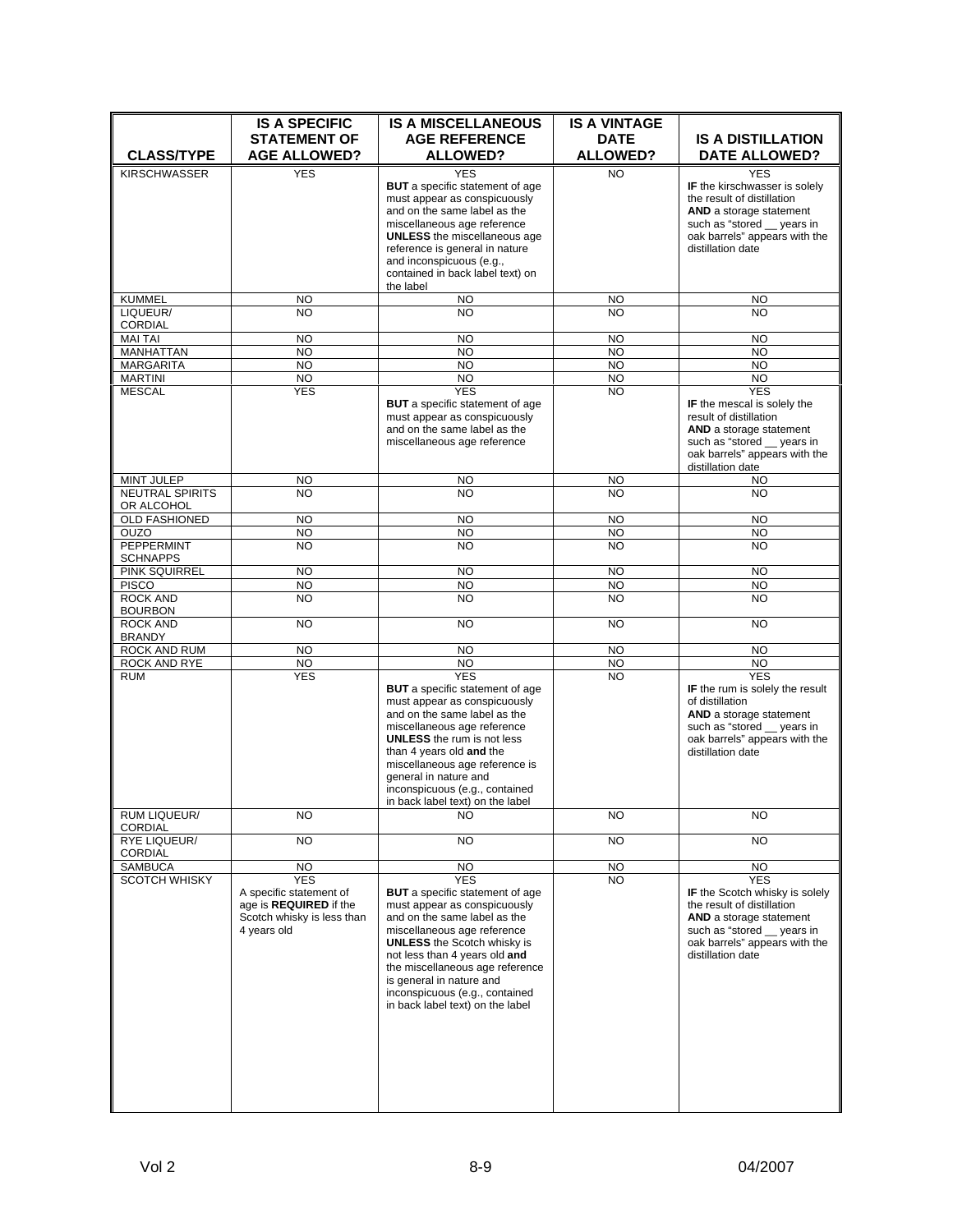|                                                                                           | <b>IS A SPECIFIC</b>                                                                                                                                          | <b>IS A MISCELLANEOUS</b>                                                                                                                                                                                                                                                                                                                                                                                           | <b>IS A VINTAGE</b>            |                                                                                                                                                                                              |
|-------------------------------------------------------------------------------------------|---------------------------------------------------------------------------------------------------------------------------------------------------------------|---------------------------------------------------------------------------------------------------------------------------------------------------------------------------------------------------------------------------------------------------------------------------------------------------------------------------------------------------------------------------------------------------------------------|--------------------------------|----------------------------------------------------------------------------------------------------------------------------------------------------------------------------------------------|
| <b>CLASS/TYPE</b>                                                                         | <b>STATEMENT OF</b><br><b>AGE ALLOWED?</b>                                                                                                                    | <b>AGE REFERENCE</b><br><b>ALLOWED?</b>                                                                                                                                                                                                                                                                                                                                                                             | <b>DATE</b><br><b>ALLOWED?</b> | <b>IS A DISTILLATION</b><br><b>DATE ALLOWED?</b>                                                                                                                                             |
| SCOTCH WHISKY-<br>A BLEND                                                                 | <b>YES</b><br>A specific statement of<br>age is <b>REQUIRED</b> if the<br>blended Scotch whisky is<br>less than 4 years old                                   | <b>YES</b><br><b>BUT</b> a specific statement of age<br>must appear as conspicuously<br>and on the same label as the<br>miscellaneous age reference<br><b>UNLESS</b> the blended Scotch<br>whisky is not less than 4 years<br>old and the miscellaneous age<br>reference is general in nature<br>and inconspicuous (e.g.,                                                                                           | <b>NO</b>                      | <b>NO</b>                                                                                                                                                                                    |
|                                                                                           |                                                                                                                                                               | contained in back label text) on<br>the label                                                                                                                                                                                                                                                                                                                                                                       |                                |                                                                                                                                                                                              |
| <b>SCREWDRIVER</b>                                                                        | <b>NO</b>                                                                                                                                                     | NO.                                                                                                                                                                                                                                                                                                                                                                                                                 | <b>NO</b>                      | NO.                                                                                                                                                                                          |
| <b>SLIVOVITZ</b>                                                                          | <b>YES</b>                                                                                                                                                    | <b>YES</b><br><b>BUT</b> a specific statement of age<br>must appear as conspicuously<br>and on the same label as the<br>miscellaneous age reference<br><b>UNLESS</b> the miscellaneous age<br>reference is general in nature<br>and inconspicuous (e.g.,<br>contained in back label text) on<br>the label                                                                                                           | <b>NO</b>                      | <b>YES</b><br>IF the slivovitz is solely the<br>result of distillation<br><b>AND</b> a storage statement<br>such as "stored _ years in<br>oak barrels" appears with the<br>distillation date |
| <b>SLOE GIN</b>                                                                           | NO                                                                                                                                                            | NO                                                                                                                                                                                                                                                                                                                                                                                                                  | <b>NO</b>                      | <b>NO</b>                                                                                                                                                                                    |
| SLOE GIN FIZZ                                                                             | <b>NO</b>                                                                                                                                                     | <b>NO</b>                                                                                                                                                                                                                                                                                                                                                                                                           | <b>NO</b>                      | <b>NO</b>                                                                                                                                                                                    |
| <b>TEQUILA</b>                                                                            | <b>YES</b>                                                                                                                                                    | <b>YES</b><br><b>BUT</b> a specific statement of age<br>must appear as conspicuously<br>and on the same label as the<br>miscellaneous age reference<br><b>UNLESS</b> the Tequila is not less<br>than 4 years old and the<br>miscellaneous age reference is<br>general in nature and<br>inconspicuous (e.g., contained<br>in back label text) on the label                                                           | <b>NO</b>                      | <b>YES</b><br>IF the Tequila is solely the<br>result of distillation<br><b>AND</b> a storage statement<br>such as "stored _ years in<br>oak barrels" appears with the<br>distillation date   |
| TOM COLLINS                                                                               | <b>NO</b>                                                                                                                                                     | <b>NO</b>                                                                                                                                                                                                                                                                                                                                                                                                           | <b>NO</b>                      | <b>NO</b>                                                                                                                                                                                    |
| <b>TRIPLE SEC</b>                                                                         | <b>NO</b>                                                                                                                                                     | <b>NO</b>                                                                                                                                                                                                                                                                                                                                                                                                           | <b>NO</b>                      | <b>NO</b>                                                                                                                                                                                    |
| <b>VODKA</b>                                                                              | <b>NO</b>                                                                                                                                                     | <b>NO</b>                                                                                                                                                                                                                                                                                                                                                                                                           | <b>NO</b>                      | <b>NO</b>                                                                                                                                                                                    |
| WALLBANGER<br><b>WHISKIES (A</b><br><b>BLEND OF</b><br><b>STRAIGHT</b><br><b>BOURBON)</b> | <b>NO</b><br><b>YES</b><br>A specific statement of<br>age is REQUIRED if any<br>of the straight bourbon<br>whiskies in the blend are<br>less than 4 years old | <b>NO</b><br><b>YES</b><br><b>BUT</b> a specific statement of age<br>must appear as conspicuously<br>and on the same label as the<br>miscellaneous age reference<br><b>UNLESS</b> all of the straight<br>bourbon whiskies in the blend<br>are not less than 4 years old<br>and the miscellaneous age<br>reference is general in nature<br>and inconspicuous (e.g.,<br>contained in back label text) on<br>the label | <b>NO</b><br><b>NO</b>         | <b>NO</b><br><b>NO</b>                                                                                                                                                                       |
| <b>WHISKIES (A</b><br><b>BLEND OF</b><br>STRAIGHT CORN)                                   | <b>YES</b><br>A specific statement of<br>age is REQUIRED if any<br>of the straight corn<br>whiskies in the blend are<br>less than 4 years old                 | <b>YES</b><br><b>BUT</b> a specific statement of age<br>must appear as conspicuously<br>and on the same label as the<br>miscellaneous age reference<br><b>UNLESS</b> all of the straight corn<br>whiskies in the blend are not<br>less than 4 years old and the<br>miscellaneous age reference is<br>general in nature and<br>inconspicuous (e.g., contained<br>in back label text) on the label                    | <b>NO</b>                      | <b>NO</b>                                                                                                                                                                                    |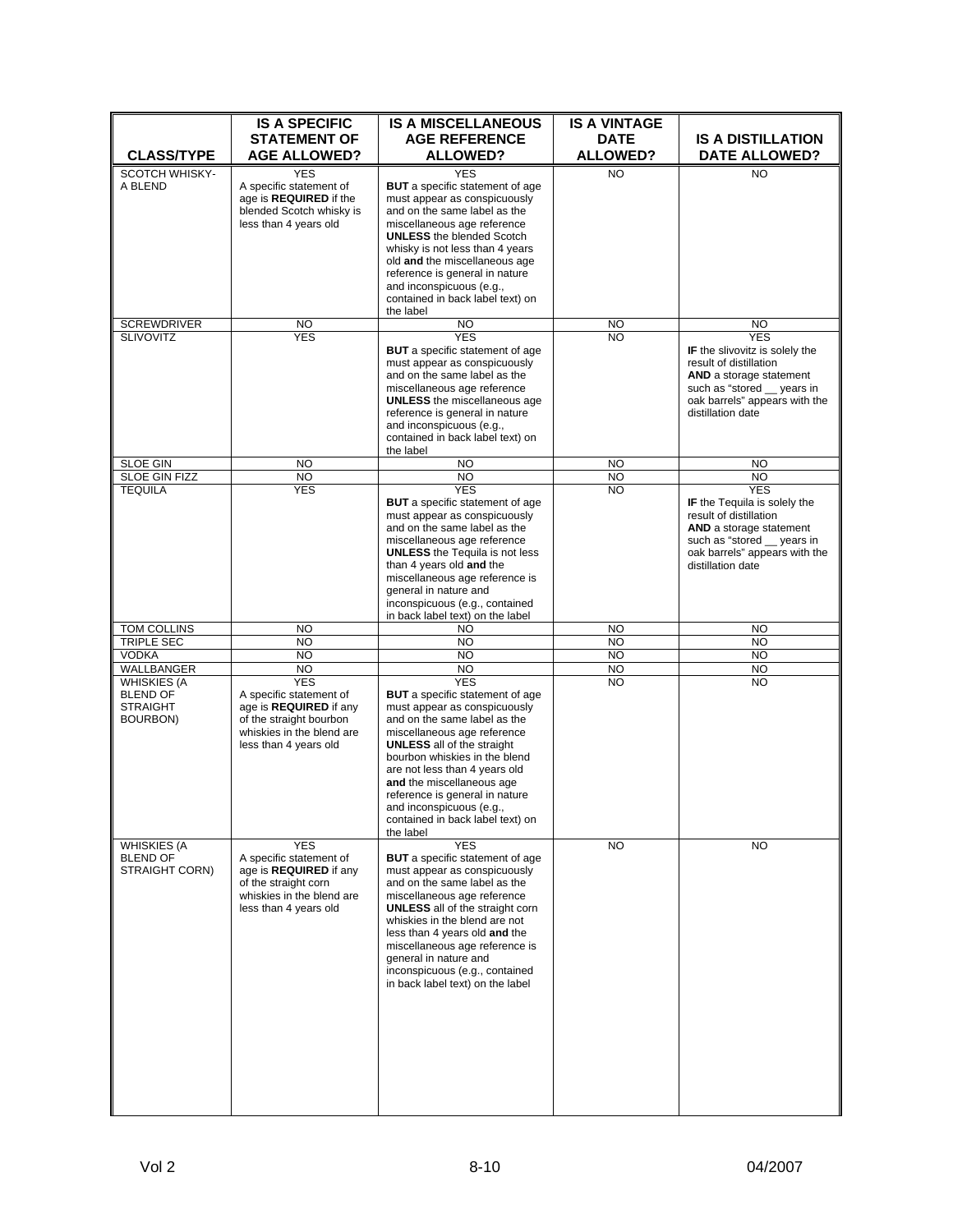|                                                                       | <b>IS A SPECIFIC</b>                                                                                                                                  | <b>IS A MISCELLANEOUS</b>                                                                                                                                                                                                                                                                                                                                                                            | <b>IS A VINTAGE</b>            |                                                  |
|-----------------------------------------------------------------------|-------------------------------------------------------------------------------------------------------------------------------------------------------|------------------------------------------------------------------------------------------------------------------------------------------------------------------------------------------------------------------------------------------------------------------------------------------------------------------------------------------------------------------------------------------------------|--------------------------------|--------------------------------------------------|
| <b>CLASS/TYPE</b>                                                     | <b>STATEMENT OF</b><br><b>AGE ALLOWED?</b>                                                                                                            | <b>AGE REFERENCE</b><br><b>ALLOWED?</b>                                                                                                                                                                                                                                                                                                                                                              | <b>DATE</b><br><b>ALLOWED?</b> | <b>IS A DISTILLATION</b><br><b>DATE ALLOWED?</b> |
| <b>WHISKIES (A</b><br><b>BLEND OF</b><br>STRAIGHT MALT)               | <b>YES</b><br>A specific statement of<br>age is <b>REQUIRED</b> if any<br>of the straight malt<br>whiskies in the blend are<br>less than 4 years old  | <b>YES</b><br><b>BUT</b> a specific statement of age<br>must appear as conspicuously<br>and on the same label as the<br>miscellaneous age reference<br><b>UNLESS</b> all of the straight malt<br>whiskies in the blend are not<br>less than 4 years old and the<br>miscellaneous age reference is<br>general in nature and<br>inconspicuous (e.g., contained<br>in back label text) on the label     | <b>NO</b>                      | <b>NO</b>                                        |
| <b>WHISKIES (A</b><br><b>BLEND OF</b><br><b>STRAIGHT RYE</b><br>MALT) | <b>YES</b><br>A specific statement of<br>age is REQUIRED if any<br>of the straight rye malt<br>whiskies in the blend are<br>less than 4 years old     | <b>YES</b><br><b>BUT</b> a specific statement of age<br>must appear as conspicuously<br>and on the same label as the<br>miscellaneous age reference<br><b>UNLESS</b> all of the straight rye<br>malt whiskies in the blend are<br>not less than 4 years old and<br>the miscellaneous age reference<br>is general in nature and<br>inconspicuous (e.g., contained<br>in back label text) on the label | <b>NO</b>                      | <b>NO</b>                                        |
| <b>WHISKIES (A</b><br><b>BLEND OF</b><br>STRAIGHT RYE)                | <b>YES</b><br>A specific statement of<br>age is REQUIRED if any<br>of the straight rye whiskies<br>in the blend are less than<br>4 years old          | <b>YES</b><br><b>BUT</b> a specific statement of age<br>must appear as conspicuously<br>and on the same label as the<br>miscellaneous age reference<br><b>UNLESS</b> all of the straight rye<br>whiskies in the blend are not<br>less than 4 years old and the<br>miscellaneous age reference is<br>general in nature and<br>inconspicuous (e.g., contained<br>in back label text) on the label      | <b>NO</b>                      | <b>NO</b>                                        |
| <b>WHISKIES (A</b><br><b>BLEND OF</b><br>STRAIGHT WHEAT)              | <b>YES</b><br>A specific statement of<br>age is <b>REQUIRED</b> if any<br>of the straight wheat<br>whiskies in the blend are<br>less than 4 years old | <b>YES</b><br><b>BUT</b> a specific statement of age<br>must appear as conspicuously<br>and on the same label as the<br>miscellaneous age reference<br><b>UNLESS</b> all of the straight<br>wheat whiskies in the blend are<br>not less than 4 years old and<br>the miscellaneous age reference<br>is general in nature and<br>inconspicuous (e.g., contained<br>in back label text) on the label    | <b>NO</b>                      | <b>NO</b>                                        |
| <b>WHISKIES (A</b><br><b>BLEND OF</b><br>STRAIGHT)                    | <b>YES</b><br>A specific statement of<br>age is REQUIRED if any<br>of the straight whiskies in<br>the blend are less than 4<br>years old              | YES<br><b>BUT</b> a specific statement of age<br>must appear as conspicuously<br>and on the same label as the<br>miscellaneous age reference<br><b>UNLESS</b> all of the straight<br>whiskies in the blend are not<br>less than 4 years old and the<br>miscellaneous age reference is<br>general in nature and<br>inconspicuous (e.g., contained<br>in back label text) on the label                 | <b>NO</b>                      | <b>NO</b>                                        |
| WHISKY                                                                | <b>YES</b><br>A specific statement of<br>age is REQUIRED if the<br>whisky is less than 4 years<br>old                                                 | <b>YES</b><br><b>BUT</b> a specific statement of age<br>must appear as conspicuously<br>and on the same label as the<br>miscellaneous age reference<br><b>UNLESS</b> the whisky is not less<br>than 4 years old and the<br>miscellaneous age reference is<br>general in nature and<br>inconspicuous (e.g., contained<br>in back label text) on the label                                             | <b>NO</b>                      | <b>NO</b>                                        |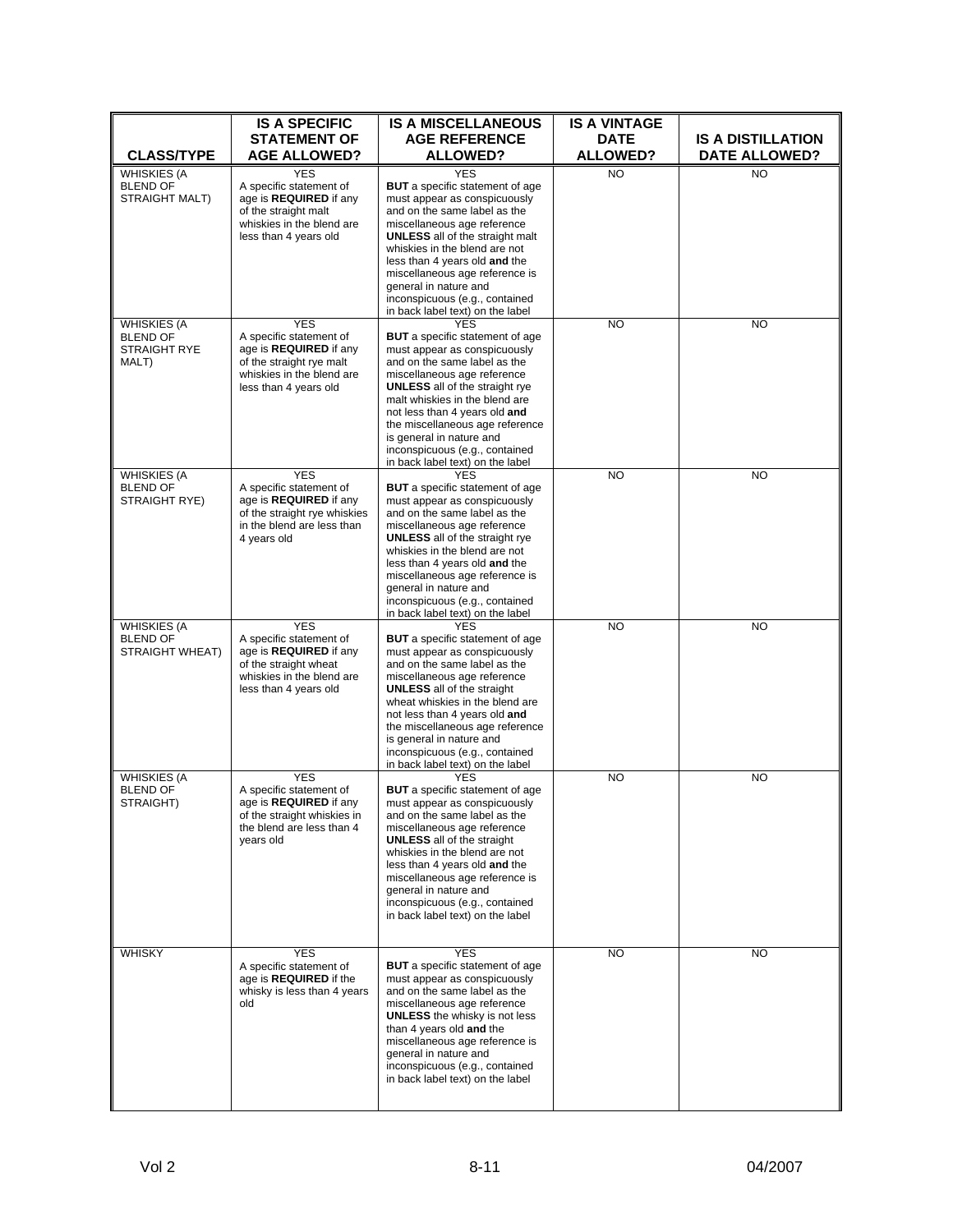|                                  | <b>IS A SPECIFIC</b>                                                                                                                                               | <b>IS A MISCELLANEOUS</b>                                                                                                                                                                                                                                                                                                                                                                                                                                                            | <b>IS A VINTAGE</b>            |                                                  |
|----------------------------------|--------------------------------------------------------------------------------------------------------------------------------------------------------------------|--------------------------------------------------------------------------------------------------------------------------------------------------------------------------------------------------------------------------------------------------------------------------------------------------------------------------------------------------------------------------------------------------------------------------------------------------------------------------------------|--------------------------------|--------------------------------------------------|
| <b>CLASS/TYPE</b>                | <b>STATEMENT OF</b><br><b>AGE ALLOWED?</b>                                                                                                                         | <b>AGE REFERENCE</b><br><b>ALLOWED?</b>                                                                                                                                                                                                                                                                                                                                                                                                                                              | <b>DATE</b><br><b>ALLOWED?</b> | <b>IS A DISTILLATION</b><br><b>DATE ALLOWED?</b> |
| WHISKY (BLENDED<br>BOURBON)      | <b>YES</b><br>A specific statement of<br>age is REQUIRED if the<br>straight bourbon whisky<br>portion of the product is<br>less than 4 years old                   | YES<br><b>BUT</b> the age reference must be<br>specific to the straight bourbon<br>whisky portion of the product<br>and a specific statement of age<br>must appear as conspicuously<br>and on the same label as the<br>miscellaneous age reference<br><b>UNLESS</b> the straight bourbon<br>whisky is not less than 4 years<br>old and the miscellaneous age<br>reference is general in nature<br>and inconspicuous (e.g.,<br>contained in back label text) on<br>the label          | <b>NO</b>                      | <b>NO</b>                                        |
| WHISKY (BLENDED<br>CORN)         | <b>YES</b><br>A specific statement of<br>age is <b>REQUIRED</b> if the<br>straight corn whisky<br>portion of the product is<br>less than 4 years old               | <b>YES</b><br><b>BUT</b> the age reference must be<br>specific to the straight corn<br>whisky portion of the product<br>and a specific statement of age<br>must appear as conspicuously<br>and on the same label as the<br>miscellaneous age reference<br><b>UNLESS</b> the straight corn<br>whisky is not less than 4 years<br>old and the miscellaneous age<br>reference is general in nature<br>and inconspicuous (e.g.,<br>contained in back label text) on<br>the label         | <b>NO</b>                      | <b>NO</b>                                        |
| <b>WHISKY (BLENDED</b><br>LIGHT) | <b>YES</b><br>A specific statement of<br>age is REQUIRED if either<br>the light whisky or straight<br>whisky portion of the<br>product is less than 4<br>years old | <b>YES</b><br><b>BUT</b> a specific statement of age<br>must appear as conspicuously<br>and on the same label as the<br>miscellaneous age reference<br><b>UNLESS</b> both the light whisky<br>and straight whisky portions of<br>the product are not less than 4<br>years old and the miscellaneous<br>age reference is general in<br>nature and inconspicuous (e.g.,<br>contained in back label text) on<br>the label                                                               | <b>NO</b>                      | <b>NO</b>                                        |
| WHISKY (BLENDED<br>MALT)         | <b>YES</b><br>A specific statement of<br>age is REQUIRED if the<br>straight malt whisky<br>portion of the product is<br>less than 4 years old                      | <b>YES</b><br><b>BUT</b> the age reference must be<br>specific to the straight malt<br>whisky portion of the product<br>and a specific statement of age<br>must appear as conspicuously<br>and on the same label as the<br>miscellaneous age reference<br><b>UNLESS</b> the straight malt<br>whisky is not less than 4 years<br>old and the miscellaneous age<br>reference is general in nature<br>and inconspicuous (e.g.,<br>contained in back label text) on<br>the label         | <b>NO</b>                      | <b>NO</b>                                        |
| WHISKY (BLENDED<br>RYE MALT)     | <b>YES</b><br>A specific statement of<br>age is REQUIRED if the<br>straight rye malt whisky<br>portion of the product is<br>less than 4 years old                  | <b>YES</b><br><b>BUT</b> the age reference must be<br>specific to the straight rye malt<br>whisky portion of the product<br>and a specific statement of age<br>must appear as conspicuously<br>and on the same label as the<br>miscellaneous age reference<br><b>UNLESS</b> the straight rye malt<br>whisky is not less than 4 years<br>old and the miscellaneous age<br>reference is general in nature<br>and inconspicuous (e.g.,<br>contained in back label text) on<br>the label | <b>NO</b>                      | <b>NO</b>                                        |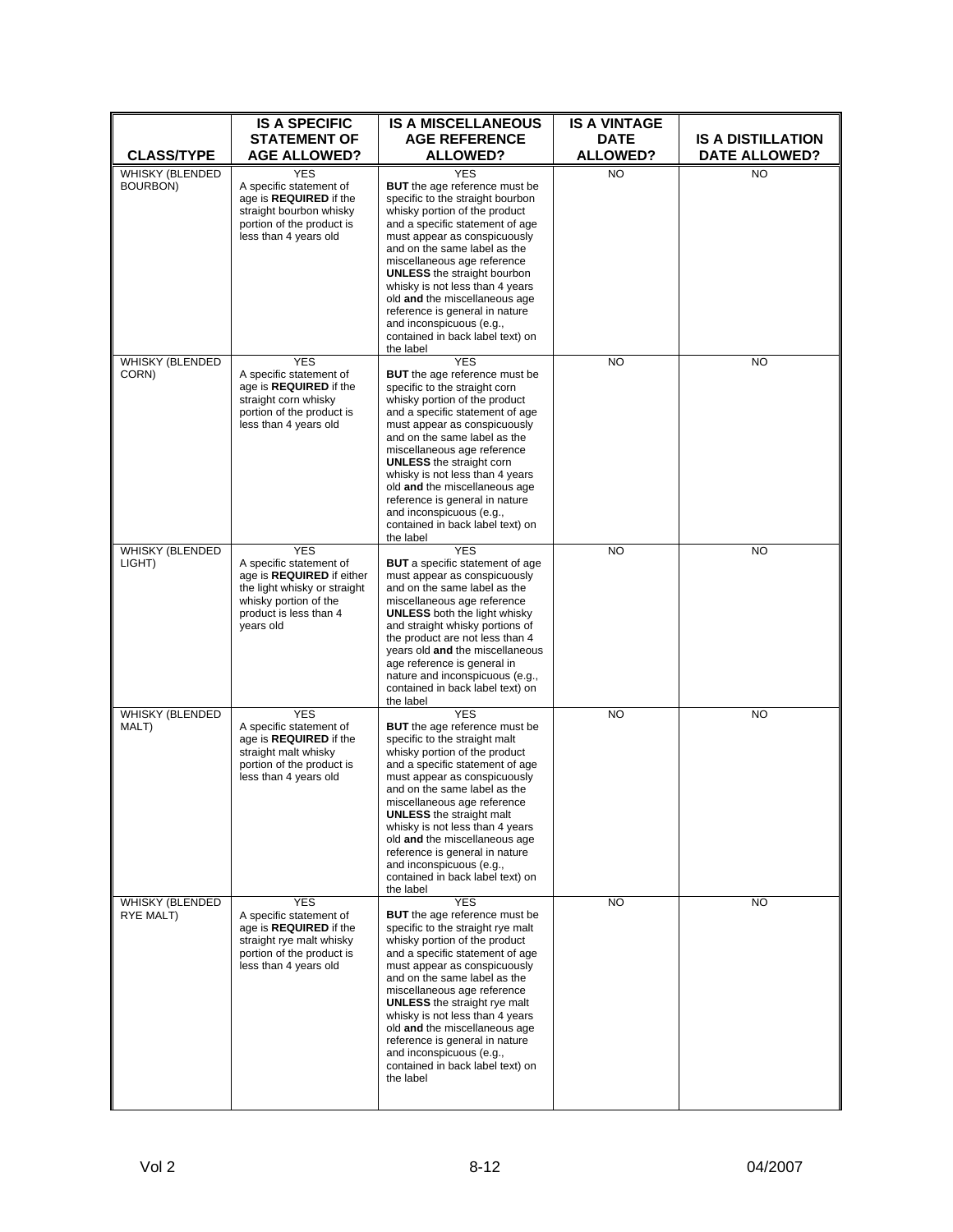| <b>CLASS/TYPE</b>         | <b>IS A SPECIFIC</b><br><b>STATEMENT OF</b><br><b>AGE ALLOWED?</b>                                                                                    | <b>IS A MISCELLANEOUS</b><br><b>AGE REFERENCE</b><br><b>ALLOWED?</b>                                                                                                                                                                                                                                                                                                                                                                                                    | <b>IS A VINTAGE</b><br><b>DATE</b><br><b>ALLOWED?</b> | <b>IS A DISTILLATION</b><br><b>DATE ALLOWED?</b>                                                                                                                                               |
|---------------------------|-------------------------------------------------------------------------------------------------------------------------------------------------------|-------------------------------------------------------------------------------------------------------------------------------------------------------------------------------------------------------------------------------------------------------------------------------------------------------------------------------------------------------------------------------------------------------------------------------------------------------------------------|-------------------------------------------------------|------------------------------------------------------------------------------------------------------------------------------------------------------------------------------------------------|
| WHISKY (BLENDED<br>RYE)   | <b>YES</b><br>A specific statement of<br>age is <b>REQUIRED</b> if the<br>straight rye whisky portion<br>of the product is less than<br>4 years old   | YES<br><b>BUT</b> the age reference must be<br>specific to the straight rye<br>whisky portion of the product<br>and a specific statement of age<br>must appear as conspicuously<br>and on the same label as the<br>miscellaneous age reference<br><b>UNLESS</b> the straight rye whisky<br>is not less than 4 years old and<br>the miscellaneous age reference<br>is general in nature and<br>inconspicuous (e.g., contained<br>in back label text) on the label        | NO                                                    | <b>NO</b>                                                                                                                                                                                      |
| WHISKY (BLENDED<br>WHEAT) | <b>YES</b><br>A specific statement of<br>age is <b>REQUIRED</b> if the<br>straight wheat whisky<br>portion of the product is<br>less than 4 years old | YES<br><b>BUT</b> the age reference must be<br>specific to the straight wheat<br>whisky portion of the product<br>and a specific statement of age<br>must appear as conspicuously<br>and on the same label as the<br>miscellaneous age reference<br><b>UNLESS</b> the straight wheat<br>whisky is not less than 4 years<br>old and the miscellaneous age<br>reference is general in nature<br>and inconspicuous (e.g.,<br>contained in back label text) on<br>the label | <b>NO</b>                                             | <b>NO</b>                                                                                                                                                                                      |
| WHISKY<br>(BLENDED)       | <b>YES</b><br>A specific statement of<br>age is <b>REQUIRED</b> if the<br>straight whisky portion of<br>the product is less than 4<br>years old       | <b>YES</b><br><b>BUT</b> the age reference must be<br>specific to the straight whisky<br>portion of the product and a<br>specific statement of age must<br>appear as conspicuously and on<br>the same label as the<br>miscellaneous age reference<br><b>UNLESS</b> the straight whisky is<br>not less than 4 years old and<br>the miscellaneous age reference<br>is general in nature and<br>inconspicuous (e.g., contained<br>in back label text) on the label         | <b>NO</b>                                             | <b>NO</b>                                                                                                                                                                                      |
| WHISKY<br>(BOURBON)       | <b>YES</b><br>A specific statement of<br>age is REQUIRED if the<br>bourbon whisky is less<br>than 4 years old                                         | <b>YES</b><br><b>BUT</b> a specific statement of age<br>must appear as conspicuously<br>and on the same label as the<br>miscellaneous age reference<br><b>UNLESS</b> the bourbon whisky is<br>not less than 4 years old and<br>the miscellaneous age reference<br>is general in nature and<br>inconspicuous (e.g., contained<br>in back label text) on the label                                                                                                        | <b>NO</b>                                             | <b>YES</b><br>IF the bourbon whisky is<br>solely the result of distillation<br>AND a storage statement<br>such as "stored __ years in<br>oak barrels" appears with the<br>distillation date    |
| WHISKY (CORN)             | <b>YES</b><br>A specific statement of<br>age is <b>REQUIRED</b> if the<br>corn whisky is less than 4<br>years old                                     | YES<br><b>BUT</b> a specific statement of age<br>must appear as conspicuously<br>and on the same label as the<br>miscellaneous age reference<br><b>UNLESS</b> the corn whisky is not<br>less than 4 years old and the<br>miscellaneous age reference is<br>general in nature and<br>inconspicuous (e.g., contained<br>in back label text) on the label                                                                                                                  | <b>NO</b>                                             | <b>YES</b><br>IF the corn whisky is solely<br>the result of distillation<br><b>AND</b> a storage statement<br>such as "stored _ years in<br>oak barrels" appears with the<br>distillation date |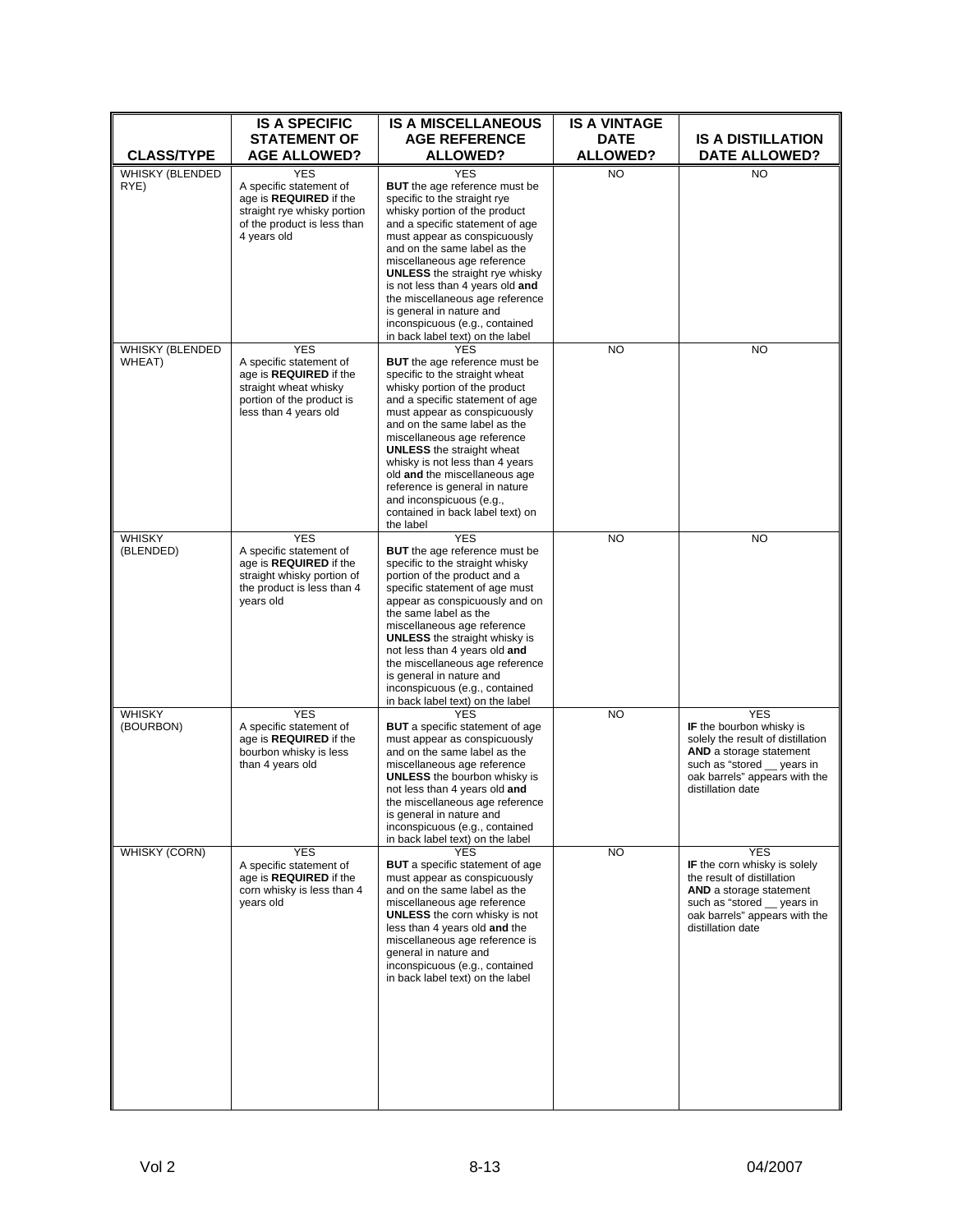| <b>CLASS/TYPE</b>                                      | <b>IS A SPECIFIC</b><br><b>STATEMENT OF</b><br><b>AGE ALLOWED?</b>                                                                                             | <b>IS A MISCELLANEOUS</b><br><b>AGE REFERENCE</b><br><b>ALLOWED?</b>                                                                                                                                                                                                                                                                                                                        | <b>IS A VINTAGE</b><br><b>DATE</b><br><b>ALLOWED?</b> | <b>IS A DISTILLATION</b><br><b>DATE ALLOWED?</b>                                                                                                                                                       |
|--------------------------------------------------------|----------------------------------------------------------------------------------------------------------------------------------------------------------------|---------------------------------------------------------------------------------------------------------------------------------------------------------------------------------------------------------------------------------------------------------------------------------------------------------------------------------------------------------------------------------------------|-------------------------------------------------------|--------------------------------------------------------------------------------------------------------------------------------------------------------------------------------------------------------|
| WHISKY<br>(DISTILLED FROM<br><b>BOURBON MASH)</b>      | <b>NO</b><br><b>BUT</b> a statement of the<br>period of storage in used<br>oak containers is<br><b>REQUIRED</b> if the whisky<br>is less than 4 years old      | <b>YES</b><br><b>BUT</b> a statement of the period of<br>storage in used oak containers<br>must appear as conspicuously<br>and on the same label as the<br>miscellaneous age reference<br><b>UNLESS</b> the whisky is not less<br>than 4 years old and the<br>miscellaneous age reference is<br>general in nature and<br>inconspicuous (e.g., contained<br>in back label text) on the label | <b>NO</b>                                             | <b>YES</b><br>IF the whisky is solely the<br>result of distillation<br>AND a storage statement<br>such as "stored __ years in<br>used oak barrels" appears<br>with the distillation date               |
| <b>WHISKY</b><br>(DISTILLED FROM<br><b>MALT MASH)</b>  | <b>NO</b><br><b>BUT</b> a statement of the<br>period of storage in used<br>oak containers is<br><b>REQUIRED</b> if the whisky<br>is less than 4 years old      | <b>YES</b><br><b>BUT</b> a statement of the period of<br>storage in used oak containers<br>must appear as conspicuously<br>and on the same label as the<br>miscellaneous age reference<br><b>UNLESS</b> the whisky is not less<br>than 4 years old and the<br>miscellaneous age reference is<br>general in nature and<br>inconspicuous (e.g., contained<br>in back label text) on the label | <b>NO</b>                                             | <b>YES</b><br>IF the whisky is solely the<br>result of distillation<br><b>AND</b> a storage statement<br>such as "stored __ years in<br>used oak barrels" appears<br>with the distillation date        |
| <b>WHISKY</b><br>(DISTILLED FROM<br>RYE MALT MASH)     | <b>NO</b><br><b>BUT</b> a statement of the<br>period of storage in used<br>oak containers is<br><b>REQUIRED</b> if the whisky<br>is less than 4 years old      | <b>YES</b><br><b>BUT</b> a statement of the period of<br>storage in used oak containers<br>must appear as conspicuously<br>and on the same label as the<br>miscellaneous age reference<br><b>UNLESS</b> the whisky is not less<br>than 4 years old and the<br>miscellaneous age reference is<br>general in nature and<br>inconspicuous (e.g., contained<br>in back label text) on the label | <b>NO</b>                                             | <b>YES</b><br>IF the whisky is solely the<br>result of distillation<br><b>AND</b> a storage statement<br>such as "stored _ years in<br>used oak barrels" appears<br>with the distillation date         |
| <b>WHISKY</b><br>(DISTILLED FROM<br>RYE MASH)          | NO<br><b>BUT</b> a statement of the<br>period of storage in used<br>oak containers is<br><b>REQUIRED</b> if the whisky<br>is less than 4 years old             | <b>YES</b><br><b>BUT</b> a statement of the period of<br>storage in used oak containers<br>must appear as conspicuously<br>and on the same label as the<br>miscellaneous age reference<br><b>UNLESS</b> the whisky is not less<br>than 4 years old and the<br>miscellaneous age reference is<br>general in nature and<br>inconspicuous (e.g., contained<br>in back label text) on the label | <b>NO</b>                                             | <b>YES</b><br>IF the whisky is solely the<br>result of distillation<br>AND a storage statement<br>such as "stored __ years in<br>used oak barrels" appears<br>with the distillation date               |
| <b>WHISKY</b><br>(DISTILLED FROM<br><b>WHEAT MASH)</b> | N <sub>O</sub><br><b>BUT</b> a statement of the<br>period of storage in used<br>oak containers is<br><b>REQUIRED</b> if the whisky<br>is less than 4 years old | <b>YES</b><br><b>BUT</b> a statement of the period of<br>storage in used oak containers<br>must appear as conspicuously<br>and on the same label as the<br>miscellaneous age reference<br><b>UNLESS</b> the whisky is not less<br>than 4 years old and the<br>miscellaneous age reference is<br>general in nature and<br>inconspicuous (e.g., contained<br>in back label text) on the label | <b>NO</b>                                             | <b>YES</b><br>IF the whisky is solely the<br>result of distillation<br><b>AND</b> a storage statement<br>such as "stored __ years in<br>used oak barrels" appears<br>with the distillation date        |
| <b>WHISKY (LIGHT)</b>                                  | <b>YES</b><br>A specific statement of<br>age is REQUIRED if the<br>light whisky is less than 4<br>years old                                                    | <b>YES</b><br><b>BUT</b> a specific statement of age<br>must appear as conspicuously<br>and on the same label as the<br>miscellaneous age reference<br><b>UNLESS</b> the light whisky is not<br>less than 4 years old and the<br>miscellaneous age reference is<br>general in nature and<br>inconspicuous (e.g., contained<br>in back label text) on the label                              | <b>NO</b>                                             | <b>YES</b><br><b>IF</b> the light whisky is solely<br>the result of distillation<br><b>AND</b> a storage statement<br>such as "stored _ years in<br>oak barrels" appears with the<br>distillation date |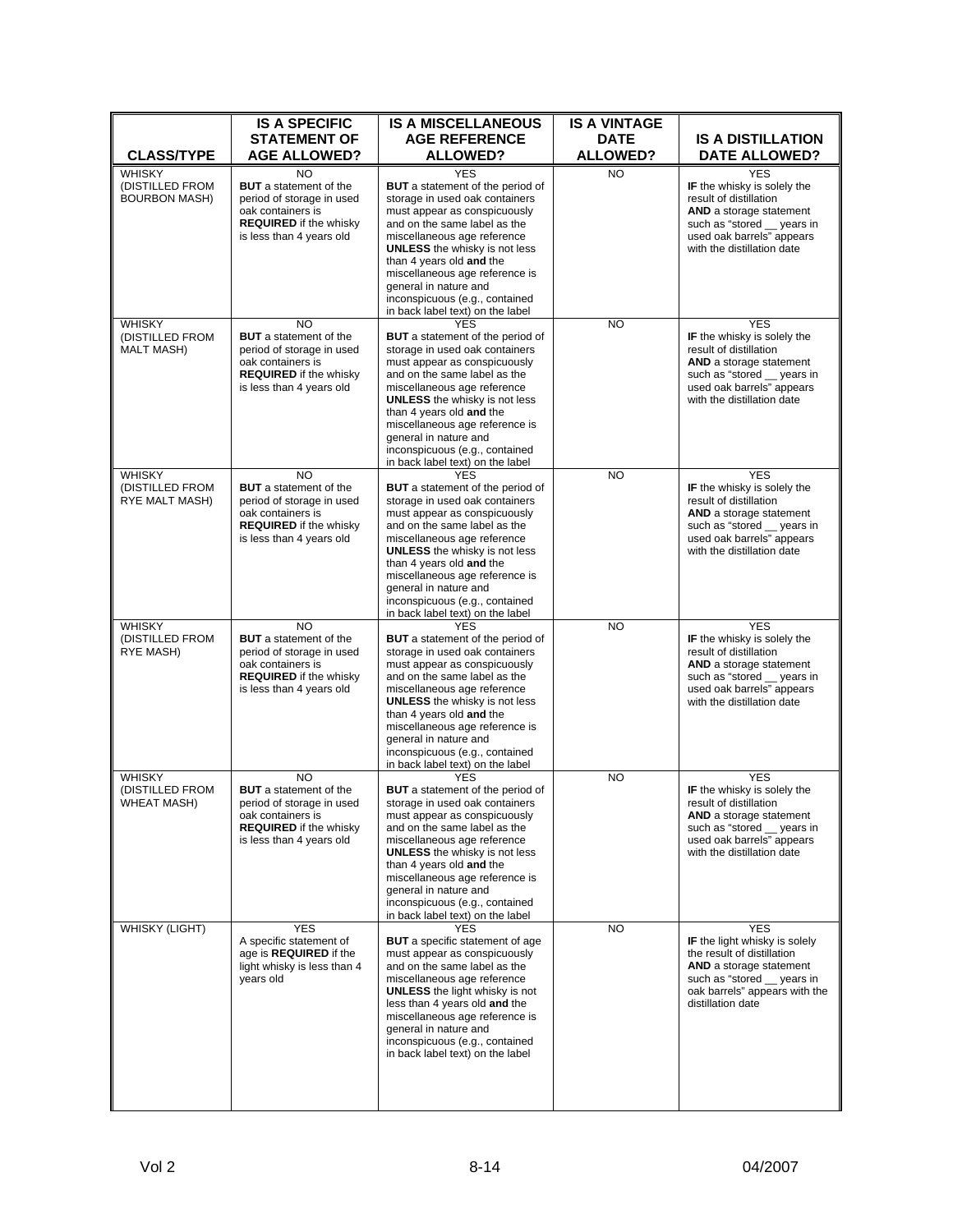| <b>CLASS/TYPE</b>                      | <b>IS A SPECIFIC</b><br><b>STATEMENT OF</b><br><b>AGE ALLOWED?</b>                                                              | <b>IS A MISCELLANEOUS</b><br><b>AGE REFERENCE</b><br><b>ALLOWED?</b>                                                                                                                                                                                                                                                                                                                                                                          | <b>IS A VINTAGE</b><br><b>DATE</b><br><b>ALLOWED?</b> | <b>IS A DISTILLATION</b><br><b>DATE ALLOWED?</b>                                                                                                                                                            |
|----------------------------------------|---------------------------------------------------------------------------------------------------------------------------------|-----------------------------------------------------------------------------------------------------------------------------------------------------------------------------------------------------------------------------------------------------------------------------------------------------------------------------------------------------------------------------------------------------------------------------------------------|-------------------------------------------------------|-------------------------------------------------------------------------------------------------------------------------------------------------------------------------------------------------------------|
|                                        |                                                                                                                                 | <b>YES</b>                                                                                                                                                                                                                                                                                                                                                                                                                                    |                                                       | <b>YES</b>                                                                                                                                                                                                  |
| WHISKY (MALT)                          | <b>YES</b><br>A specific statement of<br>age is <b>REQUIRED</b> if the<br>malt whisky is less than 4<br>years old               | <b>BUT</b> a specific statement of age<br>must appear as conspicuously<br>and on the same label as the<br>miscellaneous age reference<br><b>UNLESS</b> the malt whisky is not<br>less than 4 years old and the<br>miscellaneous age reference is<br>general in nature and<br>inconspicuous (e.g., contained<br>in back label text) on the label                                                                                               | NO.                                                   | IF the malt whisky is solely<br>the result of distillation<br><b>AND</b> a storage statement<br>such as "stored __ years in<br>oak barrels" appears with the<br>distillation date                           |
| <b>WHISKY (RYE</b><br>MALT)            | <b>YES</b><br>A specific statement of<br>age is <b>REQUIRED</b> if the<br>rye malt whisky is less<br>than 4 years old           | <b>YES</b><br><b>BUT</b> a specific statement of age<br>must appear as conspicuously<br>and on the same label as the<br>miscellaneous age reference<br><b>UNLESS</b> the rye malt whisky is<br>not less than 4 years old and<br>the miscellaneous age reference<br>is general in nature and<br>inconspicuous (e.g., contained<br>in back label text) on the label                                                                             | <b>NO</b>                                             | <b>YES</b><br>IF the rye malt whisky is<br>solely the result of distillation<br>AND a storage statement<br>such as "stored __ years in<br>oak barrels" appears with the<br>distillation date                |
| WHISKY (RYE)                           | <b>YES</b><br>A specific statement of<br>age is REQUIRED if the<br>rye whisky is less than 4<br>vears old                       | <b>YES</b><br><b>BUT</b> a specific statement of age<br>must appear as conspicuously<br>and on the same label as the<br>miscellaneous age reference<br><b>UNLESS</b> the rye whisky is not<br>less than 4 years old and the<br>miscellaneous age reference is<br>general in nature and<br>inconspicuous (e.g., contained<br>in back label text) on the label                                                                                  | <b>NO</b>                                             | <b>YES</b><br>IF the rye whisky is solely the<br>result of distillation<br>AND a storage statement<br>such as "stored __ years in<br>oak barrels" appears with the<br>distillation date                     |
| <b>WHISKY (SPIRIT)</b>                 | <b>YES</b><br>A specific statement of<br>age is REQUIRED if the<br>whisky portion of the<br>product is less than 4<br>years old | <b>YFS</b><br><b>BUT</b> the age reference must be<br>specific to the whisky portion of<br>the product and a specific<br>statement of age must appear<br>as conspicuously and on the<br>same label as the miscellaneous<br>age reference<br><b>UNLESS</b> the whisky is not less<br>than 4 years old and the<br>miscellaneous age reference is<br>general in nature and<br>inconspicuous (e.g., contained<br>in back label text) on the label | <b>NO</b>                                             | <b>NO</b>                                                                                                                                                                                                   |
| <b>WHISKY</b><br>(STRAIGHT<br>BOURBON) | <b>YES</b><br>A specific statement of<br>age is REQUIRED if the<br>straight bourbon whisky is<br>less than 4 years old          | <b>YES</b><br><b>BUT</b> a specific statement of age<br>must appear as conspicuously<br>and on the same label as the<br>miscellaneous age reference<br><b>UNLESS</b> the straight bourbon<br>whisky is not less than 4 years<br>old and the miscellaneous age<br>reference is general in nature<br>and inconspicuous (e.g.,<br>contained in back label text) on<br>the label                                                                  | <b>NO</b>                                             | <b>YES</b><br>IF the straight bourbon<br>whisky is solely the result of<br>distillation<br><b>AND</b> a storage statement<br>such as "stored years in<br>oak barrels" appears with the<br>distillation date |
| <b>WHISKY</b><br>(STRAIGHT CORN)       | <b>YES</b><br>A specific statement of<br>age is <b>REQUIRED</b> if the<br>straight corn whisky is less<br>than 4 years old      | <b>YES</b><br><b>BUT</b> a specific statement of age<br>must appear as conspicuously<br>and on the same label as the<br>miscellaneous age reference<br><b>UNLESS</b> the straight corn<br>whisky is not less than 4 years<br>old and the miscellaneous age<br>reference is general in nature<br>and inconspicuous (e.g.,<br>contained in back label text) on<br>the label                                                                     | NO.                                                   | <b>YES</b><br>IF the straight corn whisky is<br>solely the result of distillation<br><b>AND</b> a storage statement<br>such as "stored __ years in<br>oak barrels" appears with the<br>distillation date    |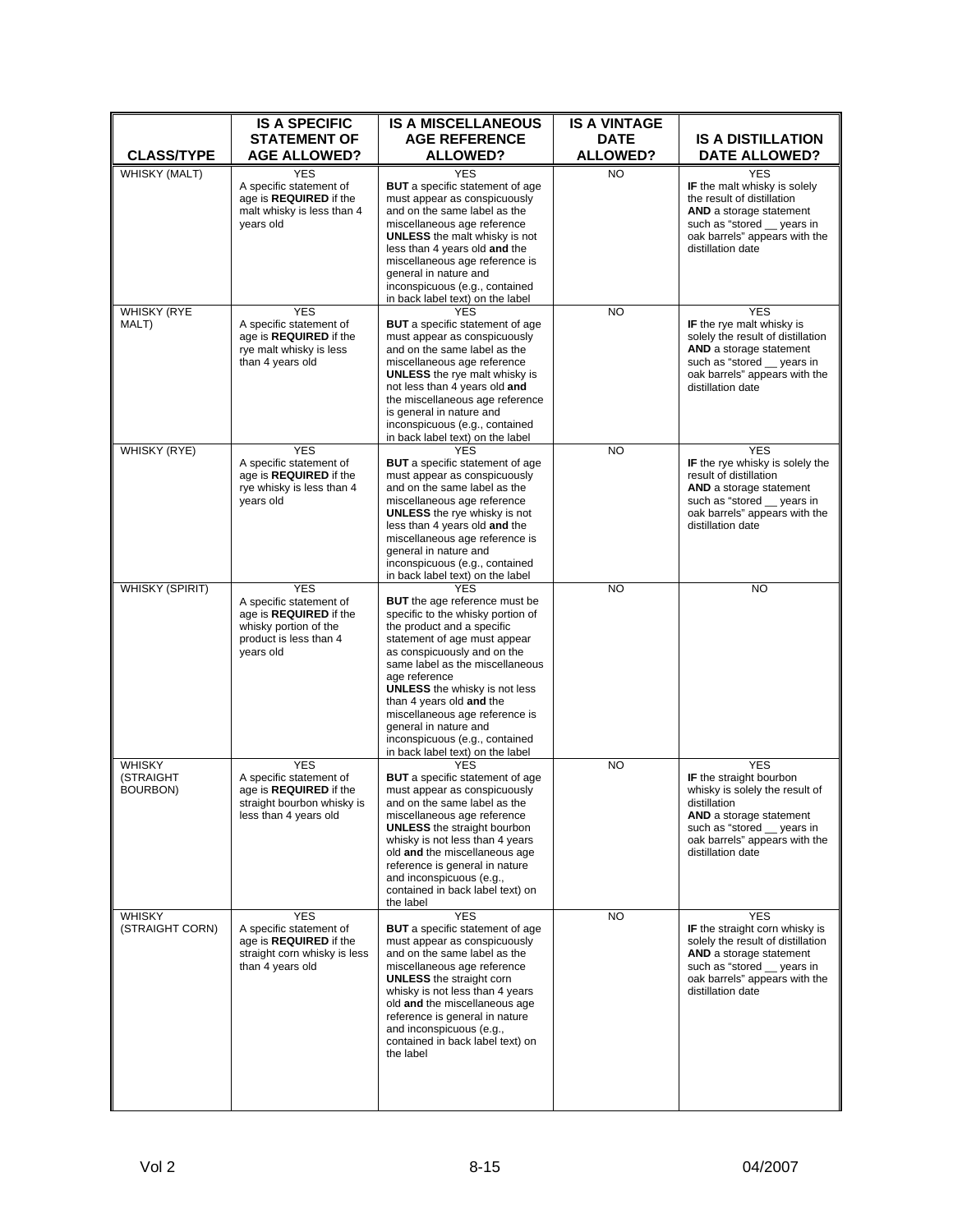| <b>ALLOWED?</b><br><b>ALLOWED?</b><br><b>CLASS/TYPE</b><br><b>AGE ALLOWED?</b><br><b>DATE ALLOWED?</b><br><b>WHISKY</b><br><b>YES</b><br><b>YES</b><br><b>NO</b><br><b>YES</b><br><b>BUT</b> a specific statement of age<br>IF the straight malt whisky is<br>(STRAIGHT MALT)<br>A specific statement of<br>age is REQUIRED if the<br>must appear as conspicuously<br>solely the result of distillation<br>and on the same label as the<br><b>AND</b> a storage statement<br>straight malt whisky is less<br>than 4 years old<br>miscellaneous age reference<br>such as "stored __ years in<br><b>UNLESS</b> the straight malt<br>oak barrels" appears with the<br>distillation date<br>whisky is not less than 4 years<br>old and the miscellaneous age<br>reference is general in nature<br>and inconspicuous (e.g.,<br>contained in back label text) on<br>the label<br><b>YES</b><br><b>YES</b><br><b>YES</b><br><b>WHISKY</b><br><b>NO</b><br><b>(STRAIGHT RYE</b><br>A specific statement of<br><b>BUT</b> a specific statement of age<br>IF the straight rye malt whisky<br>age is REQUIRED if the<br>must appear as conspicuously<br>is solely the result of<br>MALT)<br>and on the same label as the<br>distillation<br>straight rye malt whisky is<br>less than 4 years old<br>miscellaneous age reference<br>AND a storage statement<br><b>UNLESS</b> the straight rye malt<br>such as "stored __ years in<br>oak barrels" appears with the<br>whisky is not less than 4 years<br>old and the miscellaneous age<br>distillation date<br>reference is general in nature<br>and inconspicuous (e.g.,<br>contained in back label text) on<br>the label<br><b>YES</b><br><b>WHISKY</b><br><b>YES</b><br><b>YES</b><br><b>NO</b><br>(STRAIGHT RYE)<br>A specific statement of<br><b>BUT</b> a specific statement of age<br><b>IF</b> the straight rye whisky is<br>age is REQUIRED if the<br>must appear as conspicuously<br>solely the result of distillation<br>and on the same label as the<br>straight rye whisky is less<br><b>AND</b> a storage statement<br>than 4 years old<br>such as "stored _ years in<br>miscellaneous age reference<br>oak barrels" appears with the<br><b>UNLESS</b> the straight rye whisky<br>is not less than 4 years old and<br>distillation date<br>the miscellaneous age reference<br>is general in nature and<br>inconspicuous (e.g., contained<br>in back label text) on the label<br><b>YES</b><br><b>YES</b><br><b>WHISKY</b><br><b>YES</b><br><b>NO</b><br>(STRAIGHT<br><b>BUT</b> a specific statement of age<br>IF the straight wheat whisky<br>A specific statement of<br>must appear as conspicuously<br>is solely the result of<br>WHEAT)<br>age is <b>REQUIRED</b> if the<br>straight wheat whisky is<br>distillation<br>and on the same label as the<br>less than 4 years old<br>miscellaneous age reference<br>AND a storage statement<br><b>UNLESS</b> the straight wheat<br>such as "stored __ years in<br>whisky is not less than 4 years<br>oak barrels" appears with the<br>old and the miscellaneous age<br>distillation date<br>reference is general in nature<br>and inconspicuous (e.g.,<br>contained in back label text) on<br>the label<br><b>WHISKY</b><br><b>YES</b><br><b>YES</b><br><b>NO</b><br><b>YES</b><br><b>BUT</b> a specific statement of age<br>(STRAIGHT)<br>A specific statement of<br>IF the straight whisky is solely<br>age is <b>REQUIRED</b> if the<br>must appear as conspicuously<br>the result of distillation<br>AND a storage statement<br>straight whisky is less than<br>and on the same label as the<br>4 years old<br>miscellaneous age reference<br>such as "stored _ years in<br><b>UNLESS</b> the straight whisky is<br>oak barrels" appears with the<br>not less than 4 years old and<br>distillation date<br>the miscellaneous age reference<br>is general in nature and<br>inconspicuous (e.g., contained<br>in back label text) on the label<br>WHISKY (WHEAT)<br><b>YES</b><br><b>NO</b><br><b>YES</b><br><b>YES</b><br><b>BUT</b> a specific statement of age<br>IF the wheat whisky is solely<br>A specific statement of<br>age is <b>REQUIRED</b> if the<br>must appear as conspicuously<br>the result of distillation<br>wheat whisky is less than<br>and on the same label as the<br>AND a storage statement<br>4 years old<br>miscellaneous age reference<br>such as "stored years in<br>oak barrels" appears with the<br><b>UNLESS</b> the wheat whisky is<br>not less than 4 years old and<br>distillation date<br>the miscellaneous age reference<br>is general in nature and<br>inconspicuous (e.g., contained<br>in back label text) on the label<br>WHISKY SOUR<br><b>NO</b><br>NO.<br>NO.<br>NO. |               | <b>IS A SPECIFIC</b><br><b>STATEMENT OF</b> | <b>IS A MISCELLANEOUS</b><br><b>AGE REFERENCE</b> | <b>IS A VINTAGE</b><br><b>DATE</b> | <b>IS A DISTILLATION</b> |
|----------------------------------------------------------------------------------------------------------------------------------------------------------------------------------------------------------------------------------------------------------------------------------------------------------------------------------------------------------------------------------------------------------------------------------------------------------------------------------------------------------------------------------------------------------------------------------------------------------------------------------------------------------------------------------------------------------------------------------------------------------------------------------------------------------------------------------------------------------------------------------------------------------------------------------------------------------------------------------------------------------------------------------------------------------------------------------------------------------------------------------------------------------------------------------------------------------------------------------------------------------------------------------------------------------------------------------------------------------------------------------------------------------------------------------------------------------------------------------------------------------------------------------------------------------------------------------------------------------------------------------------------------------------------------------------------------------------------------------------------------------------------------------------------------------------------------------------------------------------------------------------------------------------------------------------------------------------------------------------------------------------------------------------------------------------------------------------------------------------------------------------------------------------------------------------------------------------------------------------------------------------------------------------------------------------------------------------------------------------------------------------------------------------------------------------------------------------------------------------------------------------------------------------------------------------------------------------------------------------------------------------------------------------------------------------------------------------------------------------------------------------------------------------------------------------------------------------------------------------------------------------------------------------------------------------------------------------------------------------------------------------------------------------------------------------------------------------------------------------------------------------------------------------------------------------------------------------------------------------------------------------------------------------------------------------------------------------------------------------------------------------------------------------------------------------------------------------------------------------------------------------------------------------------------------------------------------------------------------------------------------------------------------------------------------------------------------------------------------------------------------------------------------------------------------------------------------------------------------------------------------------------------------------------------------------------------------------------------------------------------------------------------------------------------------------------------------------------------------------------------------------------------------------------------------------------------------------------------------------------------------------------------------------------------------------------------------------------------------------------------------------------------------------------------------------------------------------------------------------------------------------------------------------------------------------------------------------------------------------------------------------------------------------------------------------------------------------------|---------------|---------------------------------------------|---------------------------------------------------|------------------------------------|--------------------------|
|                                                                                                                                                                                                                                                                                                                                                                                                                                                                                                                                                                                                                                                                                                                                                                                                                                                                                                                                                                                                                                                                                                                                                                                                                                                                                                                                                                                                                                                                                                                                                                                                                                                                                                                                                                                                                                                                                                                                                                                                                                                                                                                                                                                                                                                                                                                                                                                                                                                                                                                                                                                                                                                                                                                                                                                                                                                                                                                                                                                                                                                                                                                                                                                                                                                                                                                                                                                                                                                                                                                                                                                                                                                                                                                                                                                                                                                                                                                                                                                                                                                                                                                                                                                                                                                                                                                                                                                                                                                                                                                                                                                                                                                                                                                      |               |                                             |                                                   |                                    |                          |
|                                                                                                                                                                                                                                                                                                                                                                                                                                                                                                                                                                                                                                                                                                                                                                                                                                                                                                                                                                                                                                                                                                                                                                                                                                                                                                                                                                                                                                                                                                                                                                                                                                                                                                                                                                                                                                                                                                                                                                                                                                                                                                                                                                                                                                                                                                                                                                                                                                                                                                                                                                                                                                                                                                                                                                                                                                                                                                                                                                                                                                                                                                                                                                                                                                                                                                                                                                                                                                                                                                                                                                                                                                                                                                                                                                                                                                                                                                                                                                                                                                                                                                                                                                                                                                                                                                                                                                                                                                                                                                                                                                                                                                                                                                                      |               |                                             |                                                   |                                    |                          |
|                                                                                                                                                                                                                                                                                                                                                                                                                                                                                                                                                                                                                                                                                                                                                                                                                                                                                                                                                                                                                                                                                                                                                                                                                                                                                                                                                                                                                                                                                                                                                                                                                                                                                                                                                                                                                                                                                                                                                                                                                                                                                                                                                                                                                                                                                                                                                                                                                                                                                                                                                                                                                                                                                                                                                                                                                                                                                                                                                                                                                                                                                                                                                                                                                                                                                                                                                                                                                                                                                                                                                                                                                                                                                                                                                                                                                                                                                                                                                                                                                                                                                                                                                                                                                                                                                                                                                                                                                                                                                                                                                                                                                                                                                                                      |               |                                             |                                                   |                                    |                          |
|                                                                                                                                                                                                                                                                                                                                                                                                                                                                                                                                                                                                                                                                                                                                                                                                                                                                                                                                                                                                                                                                                                                                                                                                                                                                                                                                                                                                                                                                                                                                                                                                                                                                                                                                                                                                                                                                                                                                                                                                                                                                                                                                                                                                                                                                                                                                                                                                                                                                                                                                                                                                                                                                                                                                                                                                                                                                                                                                                                                                                                                                                                                                                                                                                                                                                                                                                                                                                                                                                                                                                                                                                                                                                                                                                                                                                                                                                                                                                                                                                                                                                                                                                                                                                                                                                                                                                                                                                                                                                                                                                                                                                                                                                                                      |               |                                             |                                                   |                                    |                          |
|                                                                                                                                                                                                                                                                                                                                                                                                                                                                                                                                                                                                                                                                                                                                                                                                                                                                                                                                                                                                                                                                                                                                                                                                                                                                                                                                                                                                                                                                                                                                                                                                                                                                                                                                                                                                                                                                                                                                                                                                                                                                                                                                                                                                                                                                                                                                                                                                                                                                                                                                                                                                                                                                                                                                                                                                                                                                                                                                                                                                                                                                                                                                                                                                                                                                                                                                                                                                                                                                                                                                                                                                                                                                                                                                                                                                                                                                                                                                                                                                                                                                                                                                                                                                                                                                                                                                                                                                                                                                                                                                                                                                                                                                                                                      |               |                                             |                                                   |                                    |                          |
|                                                                                                                                                                                                                                                                                                                                                                                                                                                                                                                                                                                                                                                                                                                                                                                                                                                                                                                                                                                                                                                                                                                                                                                                                                                                                                                                                                                                                                                                                                                                                                                                                                                                                                                                                                                                                                                                                                                                                                                                                                                                                                                                                                                                                                                                                                                                                                                                                                                                                                                                                                                                                                                                                                                                                                                                                                                                                                                                                                                                                                                                                                                                                                                                                                                                                                                                                                                                                                                                                                                                                                                                                                                                                                                                                                                                                                                                                                                                                                                                                                                                                                                                                                                                                                                                                                                                                                                                                                                                                                                                                                                                                                                                                                                      |               |                                             |                                                   |                                    |                          |
|                                                                                                                                                                                                                                                                                                                                                                                                                                                                                                                                                                                                                                                                                                                                                                                                                                                                                                                                                                                                                                                                                                                                                                                                                                                                                                                                                                                                                                                                                                                                                                                                                                                                                                                                                                                                                                                                                                                                                                                                                                                                                                                                                                                                                                                                                                                                                                                                                                                                                                                                                                                                                                                                                                                                                                                                                                                                                                                                                                                                                                                                                                                                                                                                                                                                                                                                                                                                                                                                                                                                                                                                                                                                                                                                                                                                                                                                                                                                                                                                                                                                                                                                                                                                                                                                                                                                                                                                                                                                                                                                                                                                                                                                                                                      |               |                                             |                                                   |                                    |                          |
|                                                                                                                                                                                                                                                                                                                                                                                                                                                                                                                                                                                                                                                                                                                                                                                                                                                                                                                                                                                                                                                                                                                                                                                                                                                                                                                                                                                                                                                                                                                                                                                                                                                                                                                                                                                                                                                                                                                                                                                                                                                                                                                                                                                                                                                                                                                                                                                                                                                                                                                                                                                                                                                                                                                                                                                                                                                                                                                                                                                                                                                                                                                                                                                                                                                                                                                                                                                                                                                                                                                                                                                                                                                                                                                                                                                                                                                                                                                                                                                                                                                                                                                                                                                                                                                                                                                                                                                                                                                                                                                                                                                                                                                                                                                      | WHITE RUSSIAN | <b>NO</b>                                   | <b>NO</b>                                         | <b>NO</b>                          | <b>NO</b>                |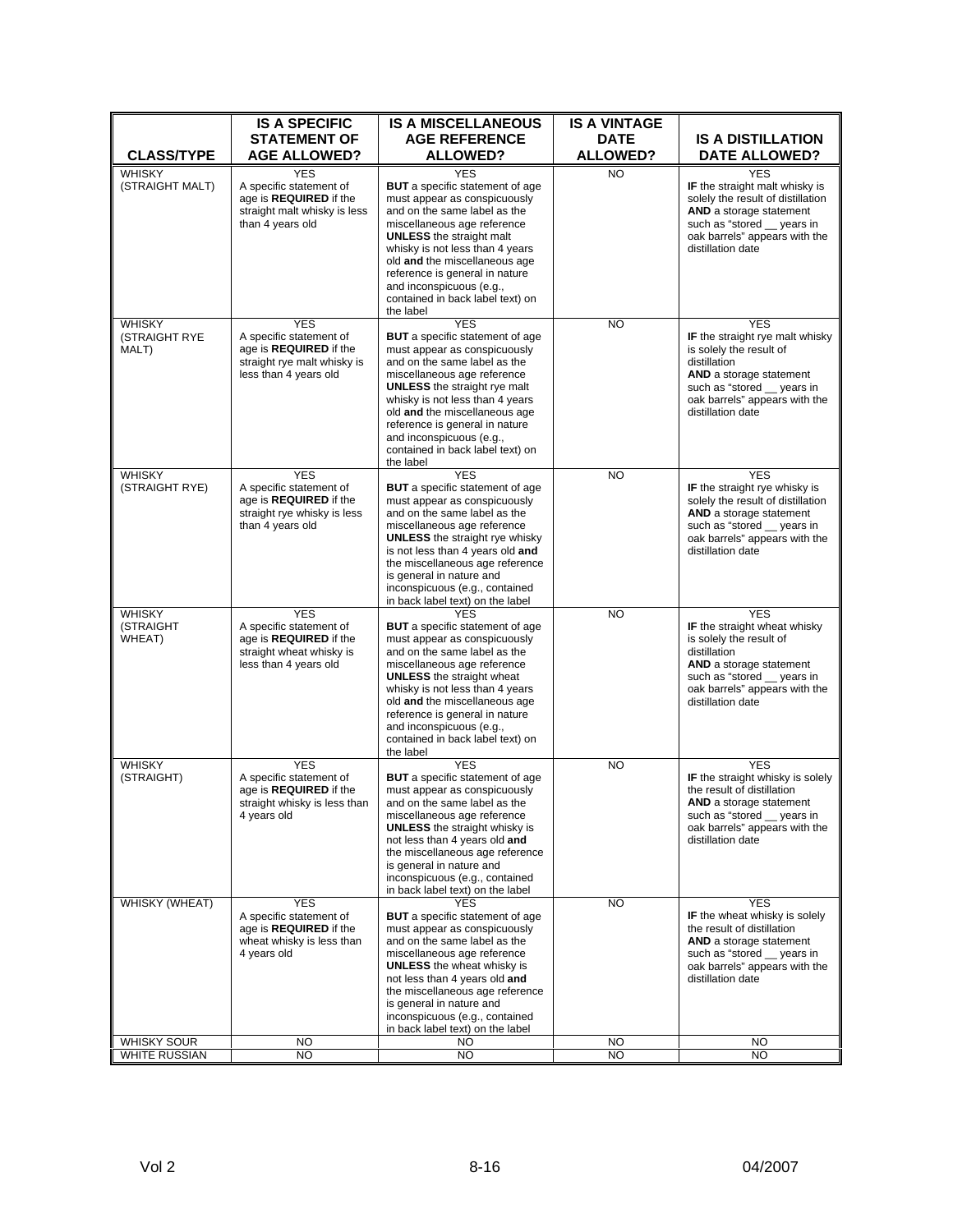## **CHAPTER 9 CONTAINERS**

## **GENERAL FEATURES**

**·** DESIGN

The design of the container may not be visually misleading as to the container's actual capacity

**·** MATERIALS

Any materials used in the construction or manufacture of containers must be approved by the U.S. Food and Drug Administration (FDA) for use in the packaging of beverage alcohol products

## **STANDARD CONTAINERS**

**·** CRITERIA

A container is standard if:

- ■The contents are visible through the container **AND**
- **n**The shape or design of the container is not distinctive, i.e., unusual, nontraditional, etc.
- **·** MAXIMUM CONTAINER CAPACITY
	- ■Headspace may not exceed 8% of the total capacity of the container after closure for containers of 200 ml or more